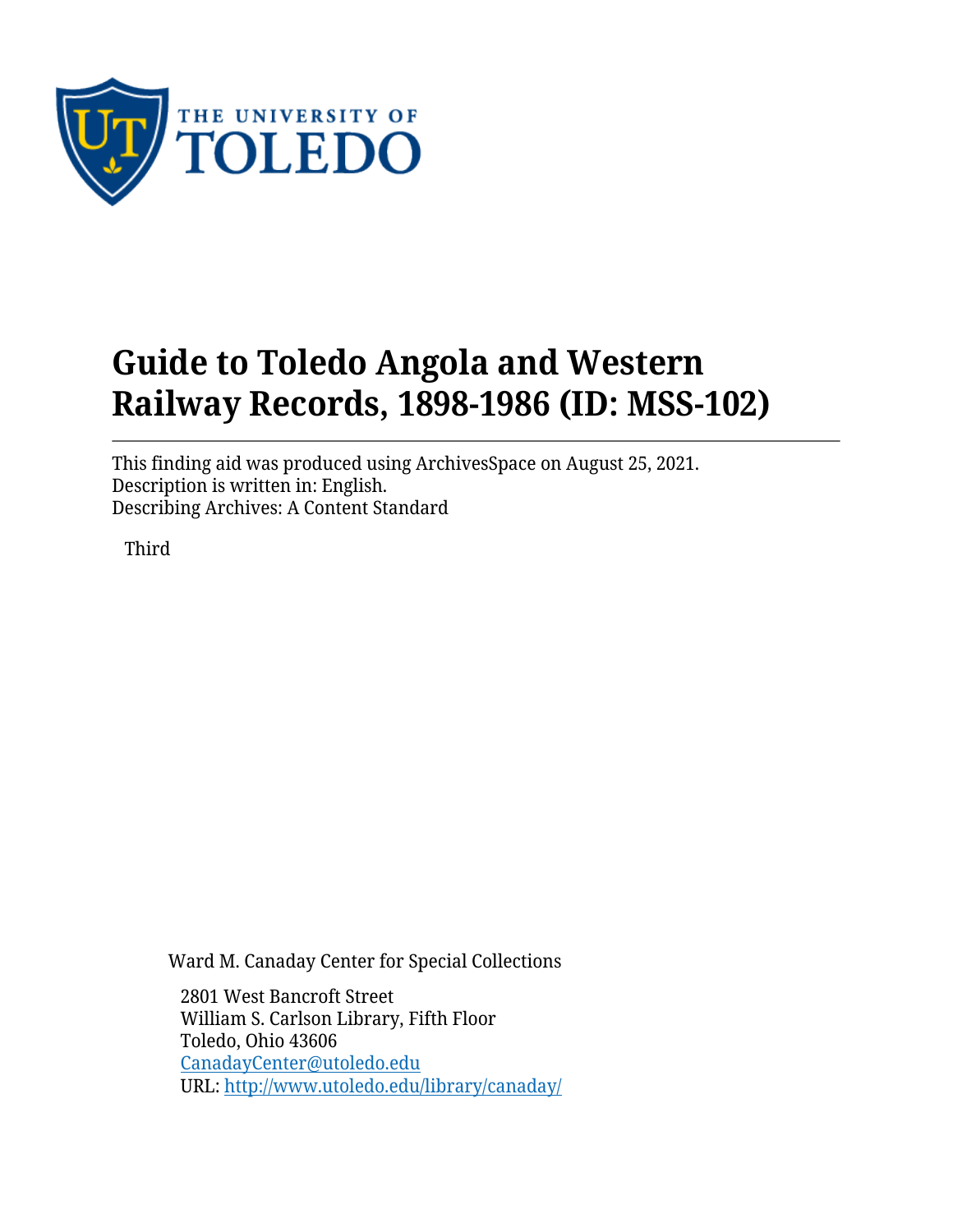# <span id="page-1-0"></span>**Table of Contents**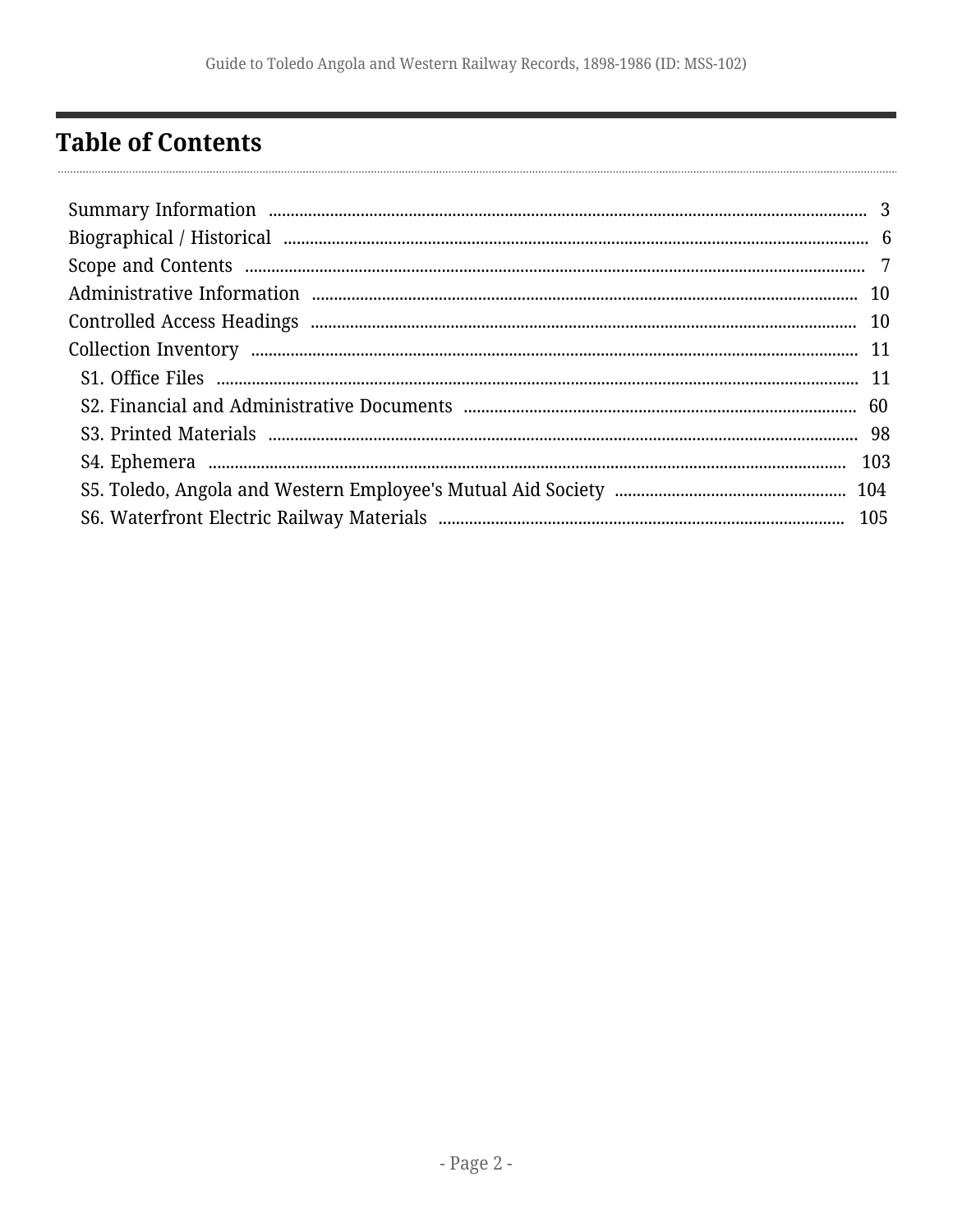# <span id="page-2-0"></span>**Summary Information**

| <b>Repository:</b>                           | Ward M. Canaday Center for Special Collections                                                                                                                                                                                                 |
|----------------------------------------------|------------------------------------------------------------------------------------------------------------------------------------------------------------------------------------------------------------------------------------------------|
| Title:                                       | Toledo Angola and Western Railway Records                                                                                                                                                                                                      |
| ID:                                          | <b>MSS-102</b>                                                                                                                                                                                                                                 |
| Date [inclusive]:                            | 1898-1986                                                                                                                                                                                                                                      |
| <b>Physical</b><br>Description:              | 48.5 Linear Feet                                                                                                                                                                                                                               |
| Language of the<br><b>Material:</b>          | English.                                                                                                                                                                                                                                       |
| <b>Material Specific</b><br>Details:         | Some materials, due to their size and shape, are stored<br>separately from the main collection. If so, a symbol is placed<br>beside its description in the box and folder inventory. The<br>symbols are defined as below: * - oversize cabinet |
| <b>Text</b><br>[32887922464682]<br>$[box]$ : | $\mathbf 1$                                                                                                                                                                                                                                    |
| <b>Text</b><br>[32887922464724]<br>$[box]$ : | $\overline{2}$                                                                                                                                                                                                                                 |
| <b>Text</b><br>[32887922464765]<br>$[box]$ : | 3                                                                                                                                                                                                                                              |
| <b>Text</b><br>[32887922464807]<br>$[box]$ : | $\overline{4}$                                                                                                                                                                                                                                 |
| <b>Text</b><br>[32887922464889]<br>[box]:    | 5                                                                                                                                                                                                                                              |
| <b>Text</b><br>[32887922464880]<br>[box]:    | $6\phantom{1}6$                                                                                                                                                                                                                                |
| <b>Text</b><br>[32887922464674]<br>[box]:    | 7                                                                                                                                                                                                                                              |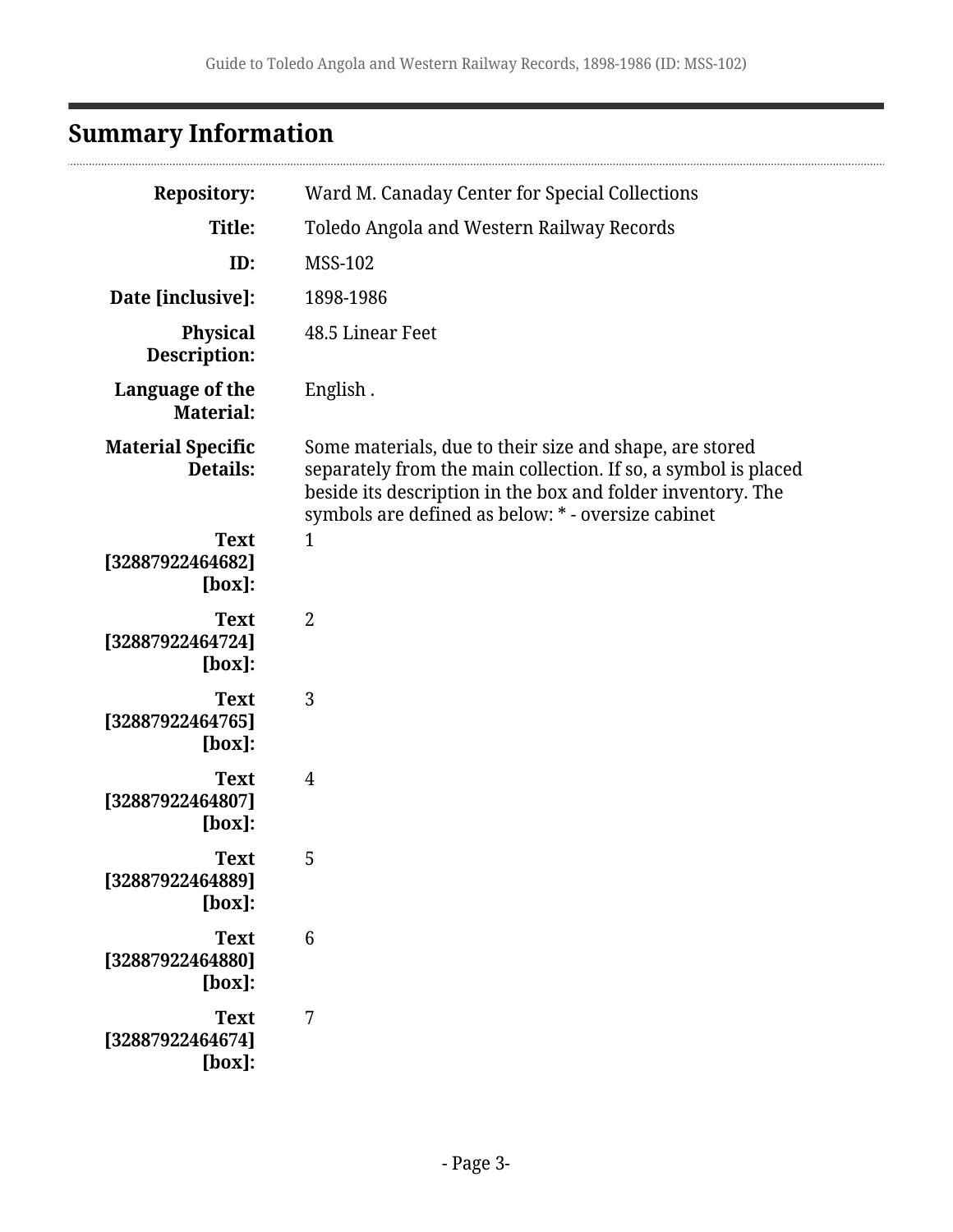| <b>Text</b><br>[32887922464716]<br>[box]:    | 8  |
|----------------------------------------------|----|
| Text<br>[32887922464757]<br>$[box]$ :        | 9  |
| Text<br>[32887922536315]<br>$[box]$ :        | 10 |
| Text<br>[32887922464831]<br>$[box]$ :        | 11 |
| <b>Text</b><br>[32887922464914]<br>$[box]$ : | 12 |
| Text<br>[32887922465192]<br>$[box]$ :        | 13 |
| Text<br>[32887922465119]<br>$[box]$ :        | 14 |
| Text<br>[32887922465077]<br>$[box]$ :        | 15 |
| <b>Text</b><br>[32887922465036]<br>[box]:    | 16 |
| <b>Text</b><br>[32887922464872]<br>$[box]$ : | 17 |
| <b>Text</b><br>[32887922464955]<br>$[box]$ : | 18 |
| <b>Text</b><br>[32887922464997]<br>$[box]$ : | 19 |
| Text<br>[32887922465150]<br>$[box]$ :        | 20 |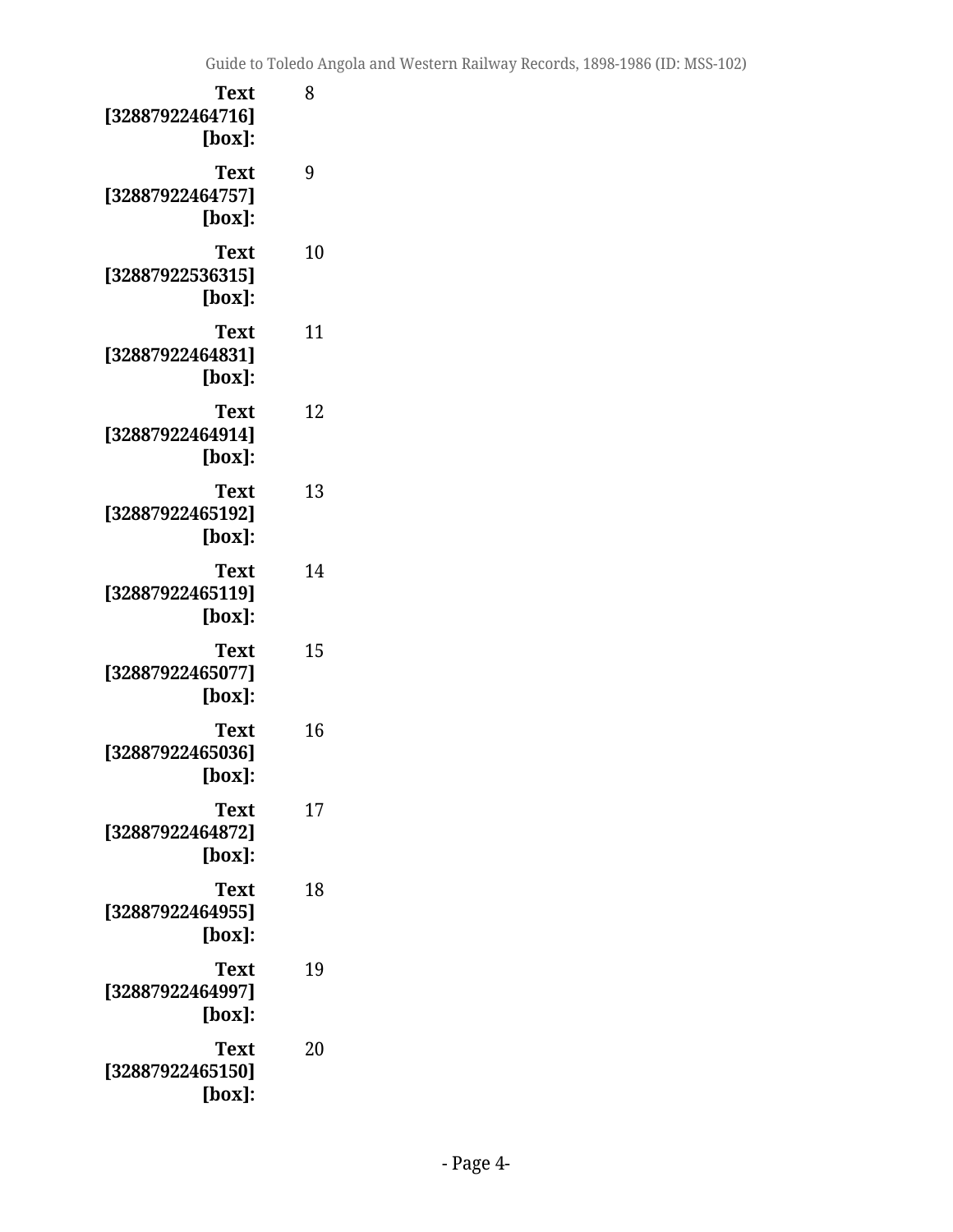| Text<br>[32887922465234]<br>[box]:        | 21                            |
|-------------------------------------------|-------------------------------|
| Text<br>[32887922465275]<br>$[box]$ :     | 22                            |
| Text<br>[32887922464666]<br>$[box]$ :     | 23                            |
| Text<br>[32887922464708]<br>$[box]$ :     | 24                            |
| Text<br>[32887922464740]<br>$[box]$ :     | 25                            |
| Text<br>[32887922464781]<br>$[box]$ :     | 26                            |
| Text<br>[32887922464823]<br>[box]:        | 27                            |
| Text<br>[32887922464864]<br>[box]:        | 28                            |
| Text<br>[32887922464948]<br>[box]:        | 29                            |
| <b>Text</b><br>[32887922464989]<br>[box]: | 30                            |
| Text<br>[328879224649989]<br>[box]:       | 31                            |
| <b>Text</b><br>[32887922465028]<br>[box]: | 32                            |
| Abstract:                                 | An e<br>pub.<br>docı<br>clair |

**Abstract:** An extensive collection containing stock certificates, railroad  $b$ lications and parts catalogs, correspondence, financial uments and ledgers, reports, manuals and textbooks, freight  ${\mathfrak m}$ s and other administrative documents, and artifacts.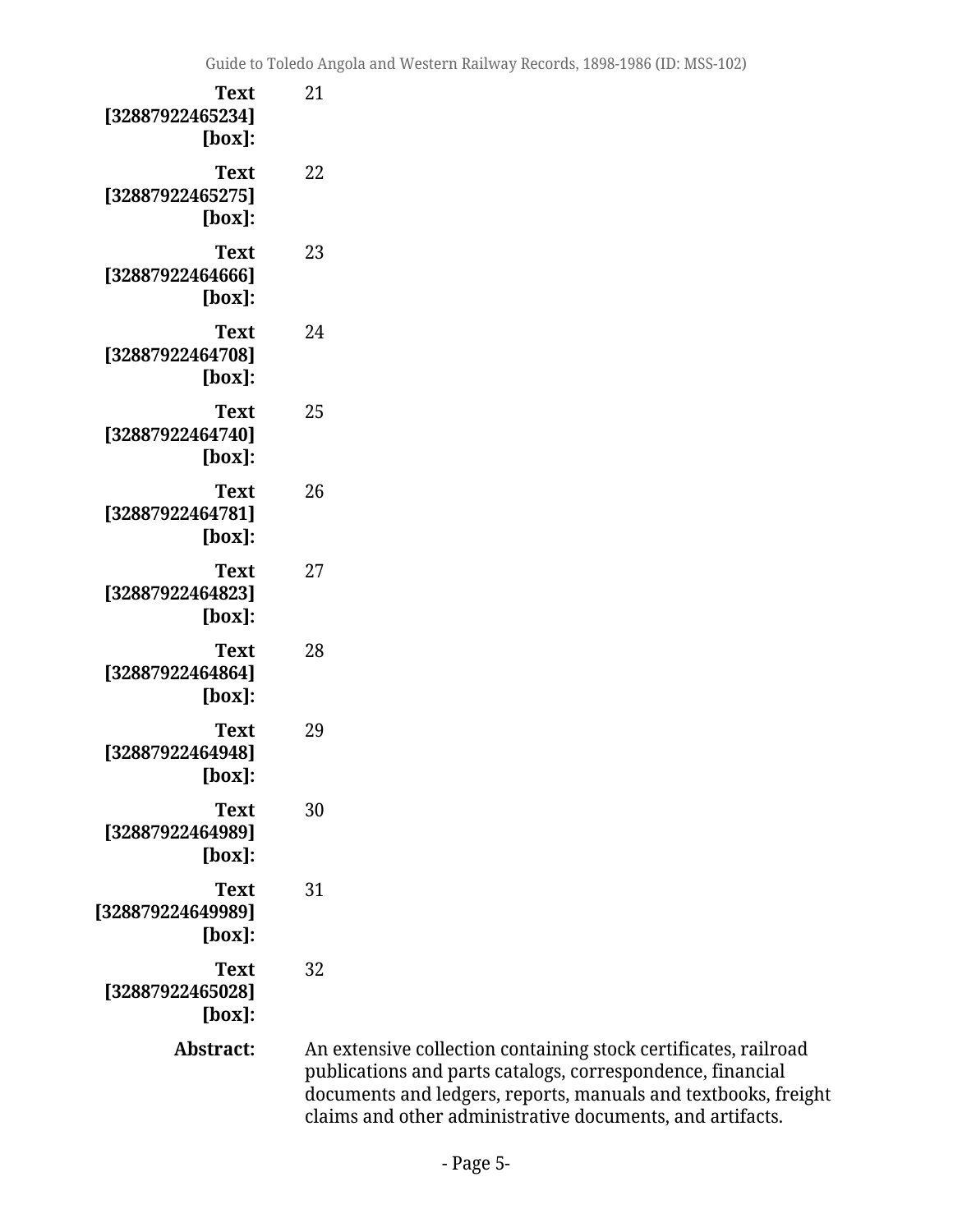## **Preferred Citation**

Images and other sources used with permission should be properly cited and credited. Credits should include text as listed below:

"[Item description, date. Collection name and number, box number, folder number.] The Ward M. Canaday Center for Special Collections, The University of Toledo Libraries"

Examples by style guide are below:

APA

Author, A.A. (Year, Month Day). Title. [Description of Material]. Name of Collection (Call number, box number, file number, etc.). Name of Repository, location.

Brown, Priscilla. (1864, October 23). [Letter to William Brown]. William and Priscilla Brown Letters. (Box 1, Folder 2. MSS-256). The Ward M. Canaday Center for Special Collections, the University of Toledo Libraries. Toledo, OH.

MLA

Genre-appropriate MLA Citation. Box number, Folder number. Unique identifier and collection name. Archives name, Institutional affiliation, Location. Date accessed.

Brown, Priscilla. Letter to William Brown. 23 October 1864. Box 1, Folder 2. MSS-256 William and Priscilla Brown Letters. The Ward M. Canaday Center for Special Collections, the University of Toledo Libraries. Toledo, OH. 16 April 2021.

**^** [Return to Table of Contents](#page-1-0)

# <span id="page-5-0"></span>**Biographical / Historical**

On July 11th, 1902, The Toledo, Angola and Western Railway with its 8 1/4 miles of track, was officially incorporated. Originating as a spur of off the much larger New York Central Line at Central Avenue in Toledo, Ohio, the Railway linked the Silica Stone Quarries to the world. Largely the quarry funded its construction and the construction supplies were shared with the Toledo Terminal Railroad, which was also forming at this time.

In 1913 Toledo, Angola and Western bought out the Silica Northern Railway, increasing its track length 2 1/4 miles to the northwest, connecting it with Centennial, Ohio. Throughout 1910's, the Railway began to expand beyond its Stone Quarry roots, serving a variety of industries that popped up around it including an Oil Refinery (Hickock Oil), a Bottling Plant (Owens Bottling Plant), and a Fertilizer Plant (Stadler Fertilizer Company). In 1922, A.C. Dustin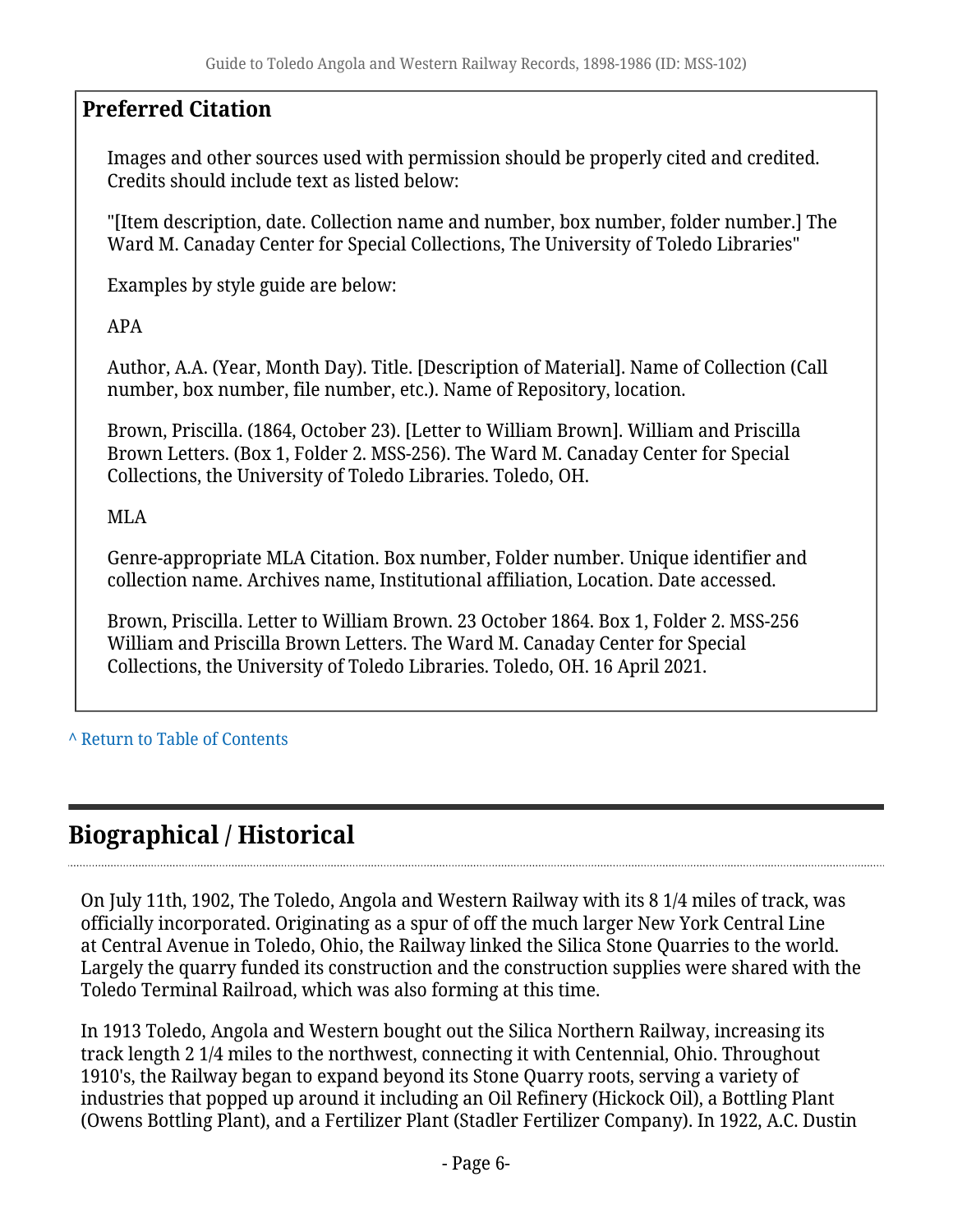was hired as president of the company. Dustin had previously served, since 1906, as President of the Forth Smith and Western Railroad in Arkansas, and his experience led the Toledo Angola and Western through a period of prosperity which peaked in 1929 with the company showing a profit of over \$55,000. The crash of the stock market and the subsequent depression hit Toledo Angola and Western fairly hard, forcing them to lay off several employees and turn down many applications for employment. However within 5 years, Dustin's Railroad was again showing a sizeable profit.

An interesting side note from this period involves the formation of the Employee's Mutual Aid Society, an organization created by and for the employees of the Railroad, but existing completely separately. The Mutual Aid Society was formed in 1927 after the death of an employee left a widow unable to make payments on her mortgage. This Society eventually transformed into a form of group insurance sponsored by the Railway and it disbanded as an independent organization in 1937.

Industries continued to open along Toledo Angola and Western Railway throughout the 30's, including the France Stone Company (which operated in Silica Ohio) and the Medusa Portland Cement Company which opened a mill at Silica, utilizing the crushed stone from the quarry. Upon the death of A.C. Dustin in 1938, the reigns of the company were passed to J.B. John who ran the company through the 1940's.

The bulk of the Toledo Angola and Western Railway's records date from before 1950, so the details on the companies' history after this point are sketchy until 1979 when the Railway was bought out by the Waterfront Electric Railway. Not a real railroad in the traditional sense of the term, the Waterfront Electric operated in International Park in downtown Toledo, marketing themselves as a tourist attraction. They sold various souvenirs and memorabilia, some items bearing the Toledo Angola and Western name. However by the end of the 1980's, Waterfront Electric Railway shut its doors as well, closing a chapter on Toledo railroading history.

**^** [Return to Table of Contents](#page-1-0)

# <span id="page-6-0"></span>**Scope and Contents**

The Toledo, Angola and Western Railway records are broken down into six (6) distinct series, the first four of which deal directly with the Railway, and the last two involve organizations directly related to the business of the Railway.

The first series, Office Files, consists of three distinct subsections each comprising a chronological portion of the Railway's history. The subsections are: 1904-1916, 1916-1918, and 1923-1946. These Office Files remain, with the exception of the subsection 1916-1918, in their original order and are comprised of correspondence, memoranda, and other items related to specific subjects. The subsection 1916-1918 was found grouped together in a single box, although without any sort of organization. Each piece was sorted out and arranged according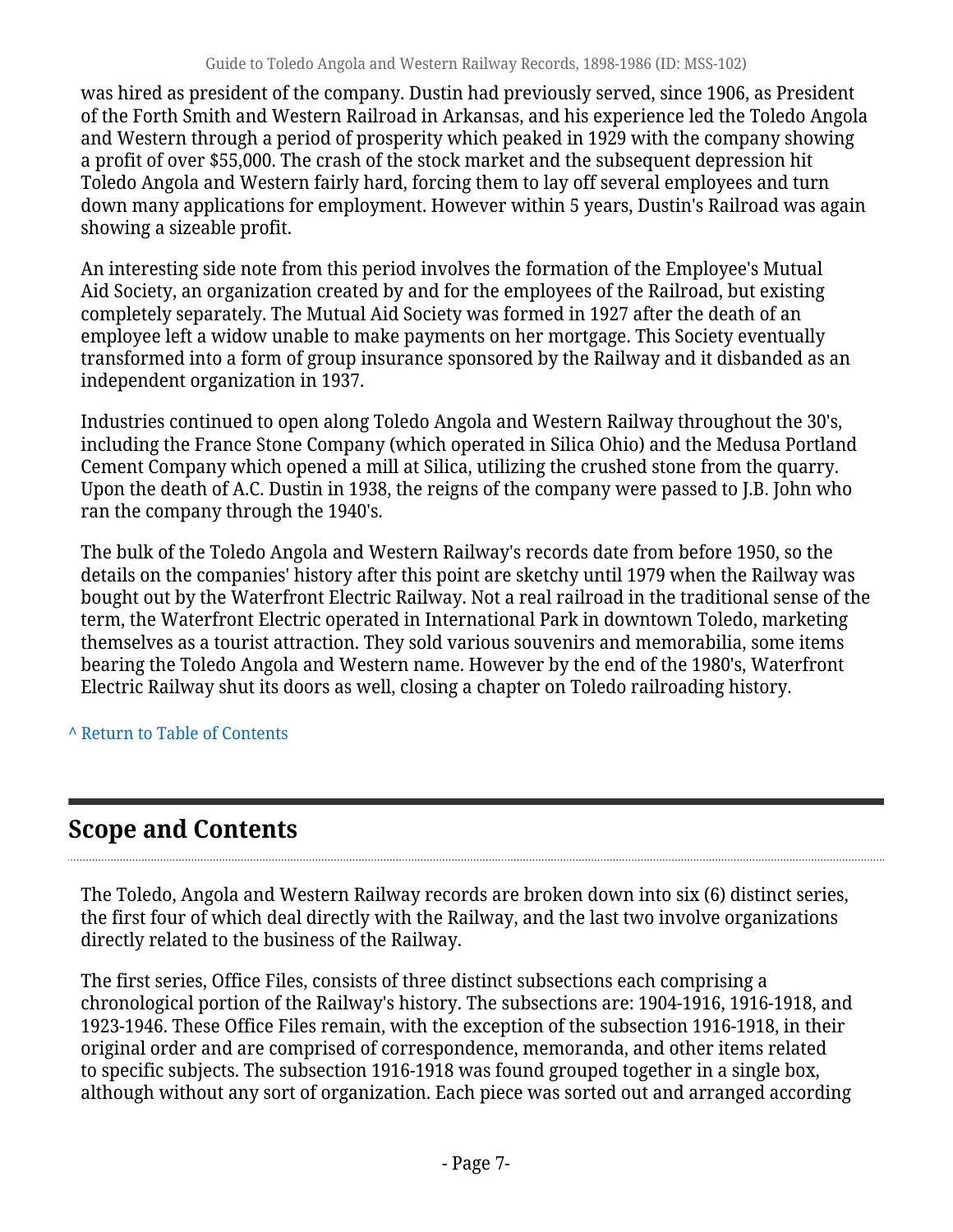to subject, the subjects were arranged alphabetically and then arranged chronologically within each folder

As the collection was processed, other files were discovered which could be related to a single specific subject, these "subject files" not found in the original groupings of office files were placed in alphabetical order at the end of the subsection 1923-1946.

The second series, Financial and Administrative Documents was the most difficult to arrange. It consists of several distinct categories, each arranged according to its own, internal logic. The first grouping, Reports, is divided according to the frequency of the issuance of the report. Annual Reports are followed by Monthly Reports, which are followed by Weekly and then Daily Reports.

Arranged alphabetically within Annual Reports are an Accountants Report, prepared by a Public Accountant hired by the railroad; Annual Reports of Fatal Accidents (which thankfully read, for the most part, "Nothing to Report"); Annual Reports to the Interstate Commerce Commission, a federal body that regulated Commerce; Annual Reports to the Public Utilities Commission, a government organization; Annual Reports to the Tax Commission, a government organization in charge of Tax Collection, which in 1939 changed its name to the Department of Taxation; and finally Audited Reports which sum up the companies activities for those fiscal years.

Within the Monthly Reports category are Monthly Comparative Statements of Earnings, which compare on a monthly basis the Revenues of the company with the same month a year prior; Monthly Estimated Results of Operation, which estimates the costs and profits of the company for the upcoming month based upon prior performance; and Monthly Locomotive Inspection Reports, which detail information gleaned from the inspection of the locomotives.

The Weekly Reports category is comprised solely of Weekly Load Reports that describe, on a weekly basis, the cargo carried by various trains and their destinations.

Daily Reports contain the Daily Conductor's Reports; Daily Diaries that record such information as the weather, board meetings, and other happenings on a daily basis for an entire year; Daily Interchange Report of Cars that describes the switching of cars during that day; Daily Report of M. of W. Department; Daily Train Inspection; and Switching and Per Diem Reclaim, which contains reports of money earned each day through switching and reclaim.

In 1929 the company hired a surveyor to prepare a report to be used for valuation purposes this Surveyor's Report remains in its own category.

The grouping Returns contains only 3 types of returns, Capital Stock Returns, which are returns on the companies' investments, Income Tax Returns, which are returns on Taxes paid, and Returns Under 15-A of the Interstate Commerce Act.

The third section of the Financial and Administrative Documents series is Ledgers. This section is divided again into three groupings, General Ledgers, Shipping Ledgers and Accounting Ledgers.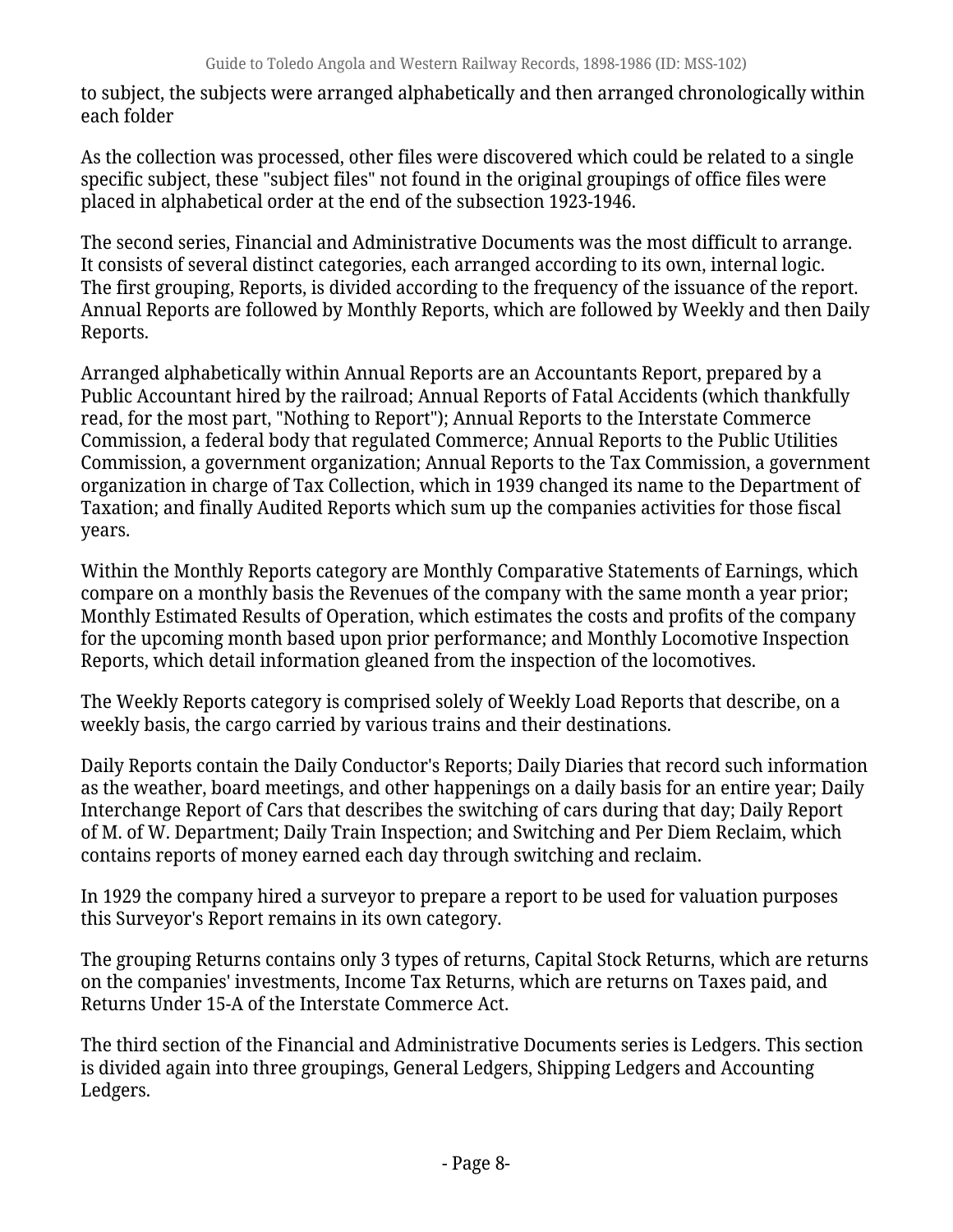The General Ledgers consist of Records and Reports the Interstate Commerce Commission Bureau of Valuation. The Shipping Ledgers are composed of Gas Shipment Ledgers that describe shipments of Gas along the Railroad; General Shipment Ledgers, Ledgers of Train Movements; Record of Cars in the Yard; and a Stone Shipment Ledger.

The Accounting Ledgers consist of Accounts Received/Payable, Accounts Received, and Accounts Payable. Also included in the Accounting Ledgers are Cash Books, detailing the amount of Cash on Hand, Inbound/Outbound Freight Revenue Ledgers, Inbound Freight Revenue Ledgers and Outbound Freight Revenue Ledgers. In addition, Pay Roll Ledgers, Through Traffic Ledgers, Track Supply Ledgers, a Waybill Ledger, and an Annual Account Ledger are contained in this Accounting Ledger grouping.

The fourth and final component of the Financial and Administrative Documents series are items that do not fit into any of the above categories, but are clearly Financial or Administrative. Included in this category are Account Statements, Receipts and Deposit Tickets, Authorities for Expenditure, Balance Sheets, Cancelled Checks, Demurrage, Freight Claims, Pay Roll Account Statements, Pay Roll Deduction Stubs, Purchase Orders, Shipping Orders, and Vouchers.

The third series, Printed Materials, is comprised of materials published both by the Railroad and other outside sources. Included in this series are Blueprints and Maps, which contains a handsomely drawn depiction of the track and surrounding area circa 1911. Also included under this heading are a grouping of books used for research and reference purposes by employees of the Railroad, these books have physically been moved however to the Rare Books collection and can be found through The University of Toledo's library system.

A set of Diagrams, Samples and Promotional materials sent to the Toledo, Angola and Western Railway has been grouped together and included in the Printed Materials series, as have publications by the Interstate Commerce Commission (I.C.C.) and the Public Utilities Commission. Manuals for Locomotives and shop equipment as well as Parts Catalogs for replacement parts have been included in this series as well as Schematic Drawings of mechanical parts and Stationary printed for the Railroad are also included in the Printed Materials series.

The fourth series, Ephemera is comprised of various objects of historical value related to this collection. A Brass Spittoon, signal lamps and a Warning Poster Against Sabotage (1942) are included in this series.

The fifth series contains two ledgers and a folder of correspondence related to the Toledo, Angola and Western Employee's Mutual Aid Society.

The sixth series consists of Waterfront Electric Railway Materials. A variety of souvenirs related to the Toledo, Angola and Western Railway, including T-Shirts, Decals, and Ballpoint Pens, are a part of these Materials. Also included are promotional materials for Waterfront Electric as well as several administrative items, including a card index of names and addresses, presumably of individual affiliated with the Railway.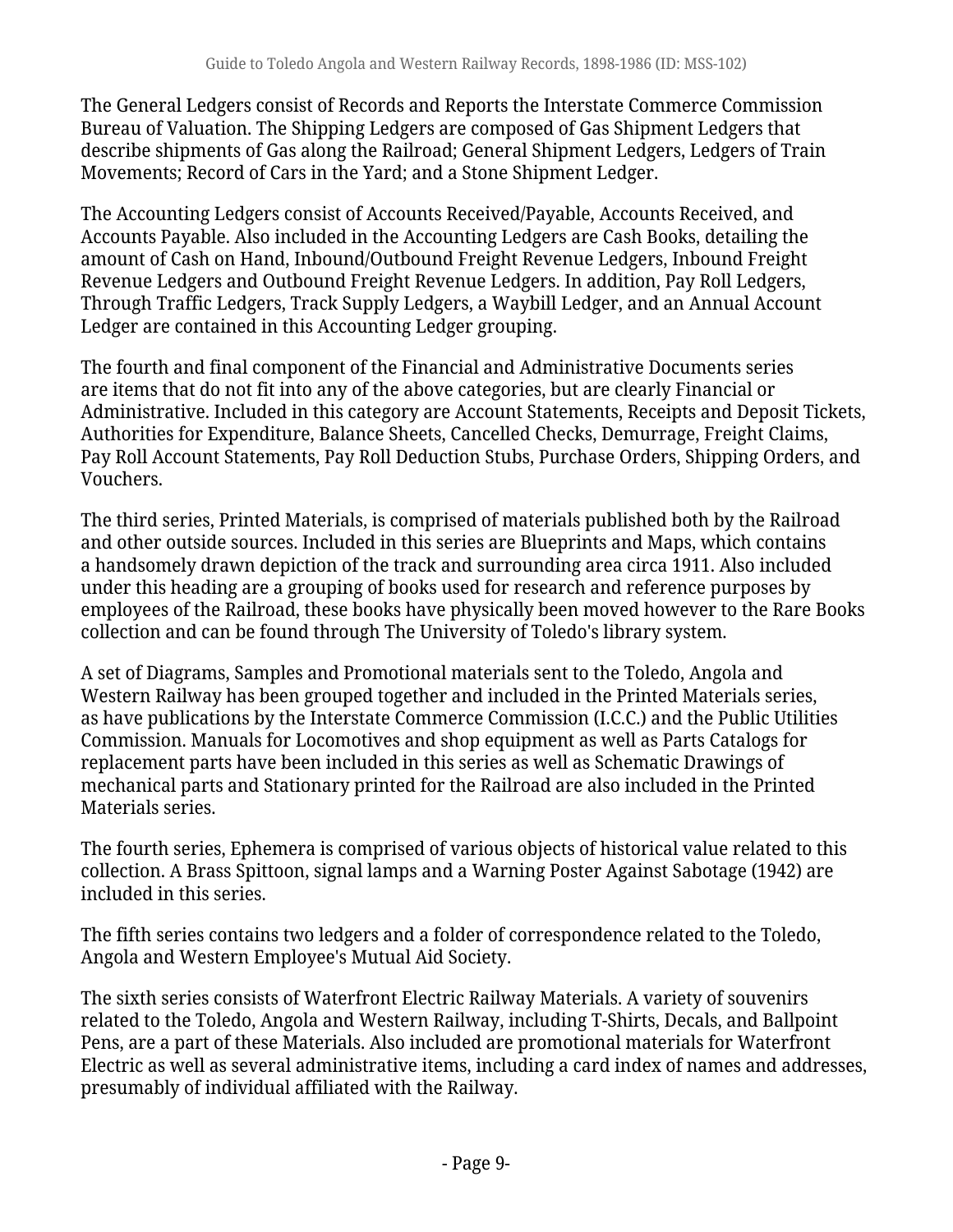#### **^** [Return to Table of Contents](#page-1-0)

## <span id="page-9-0"></span>**Administrative Information**

### **Publication Statement**

Ward M. Canaday Center for Special Collections

2801 West Bancroft Street William S. Carlson Library, Fifth Floor Toledo, Ohio 43606 [CanadayCenter@utoledo.edu](mailto:CanadayCenter@utoledo.edu) URL:<http://www.utoledo.edu/library/canaday/>

### **Conditions Governing Access**

Collection is open for research. Materials may be accessed by request at the Ward M. Canaday Center for Special Collections on the fifth floor of the William S. Carlson Library on the main campus of the University of Toledo. Materials do not circulate.

### **Immediate Source of Acquisition**

Charles E. Sheets, 1994

### **Conditions Governing Use**

In most cases, the Canaday Center does not own the copyright and literary rights to items in its collections; it is the responsibility of the researcher to adhere to U.S. Copyright and Fair Use laws, including seeking permission from the copyright holder and payment of any royalty fees, in the reproduction and use of archival materials. Providing copies or scans does not constitute a license to publish or reproduce images in print or electronic form.

#### **^** [Return to Table of Contents](#page-1-0)

## <span id="page-9-1"></span>**Controlled Access Headings**

- Manuscripts
- Business and Commerce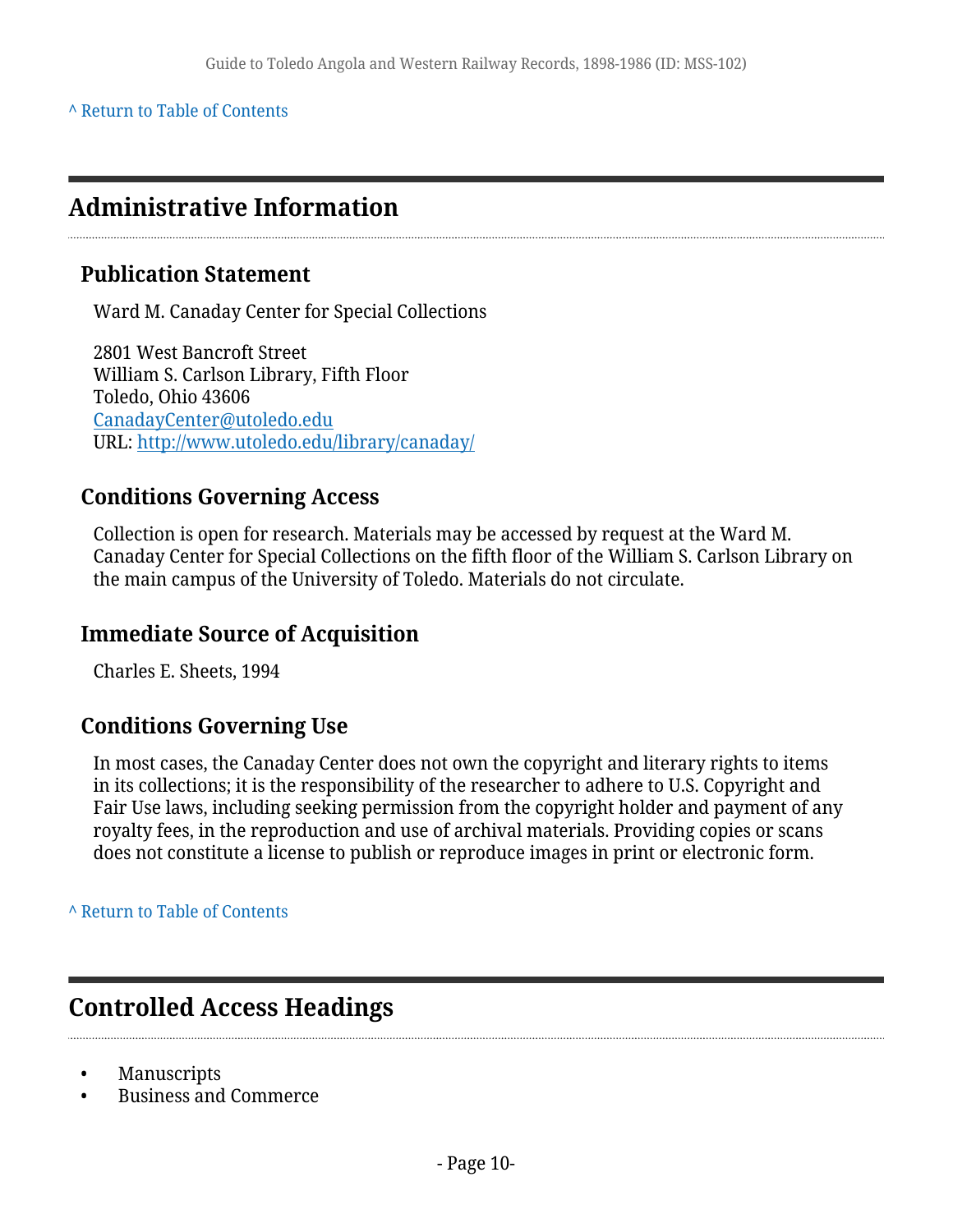## <span id="page-10-0"></span>**Collection Inventory**

### <span id="page-10-1"></span>**S1. Office Files, 1903-1948**

box 6

Physical Description: 5.5 Linear Feet

Language of the Material: English.

Abstract: Office Files 1904-1960, 8 linear ft. Arranged into three chronological groupings, 1904-1916, 1916-1918, and 1923-1946, which are then arranged alphabetically. Office Files contain correspondence, memoranda, and other items related to specific organizational subjects. These groupings remain in their original order except for the 1916-1918 grouping. At the end of the 1923-1946 grouping subject files found elsewhere in the collection are found in alphabetical order.

| <b>Title/Description</b>                                                                                                          | <b>Instances</b> |          |
|-----------------------------------------------------------------------------------------------------------------------------------|------------------|----------|
| A. Bentley and Sons, 1914-1916<br><b>Physical Description: 1 Files</b><br>Language of the Material: English.                      | box 1            | folder 1 |
| A.C.&Y Railway Company, 1914-1915<br>Physical Description: 1 Files<br>Language of the Material: English.                          | box 1            | folder 2 |
| A.E. Filmore, 1909<br><b>Physical Description: 1 Files</b><br>Language of the Material: English.                                  | box 1            | folder 3 |
| Accident Reports of TA&W Railway Company, 1910-1914<br><b>Physical Description: 1 Files</b><br>Language of the Material: English. | box 1            | folder 4 |
| Acme Coal and Builders Supply, 1910-1911<br><b>Physical Description: 1 Files</b><br>Language of the Material: English.            | box 1            | folder 5 |
| Adams and Westlake Company, 1910-1911<br><b>Physical Description: 1 Files</b><br>Language of the Material: English.               | box 1            | folder 6 |
| Agreements and Contracts, 1914-1917<br><b>Physical Description: 1 Files</b><br>Language of the Material: English.                 | box 1            | folder 7 |
| American Association for Highway Improvements, 1912                                                                               | box 1            | folder 8 |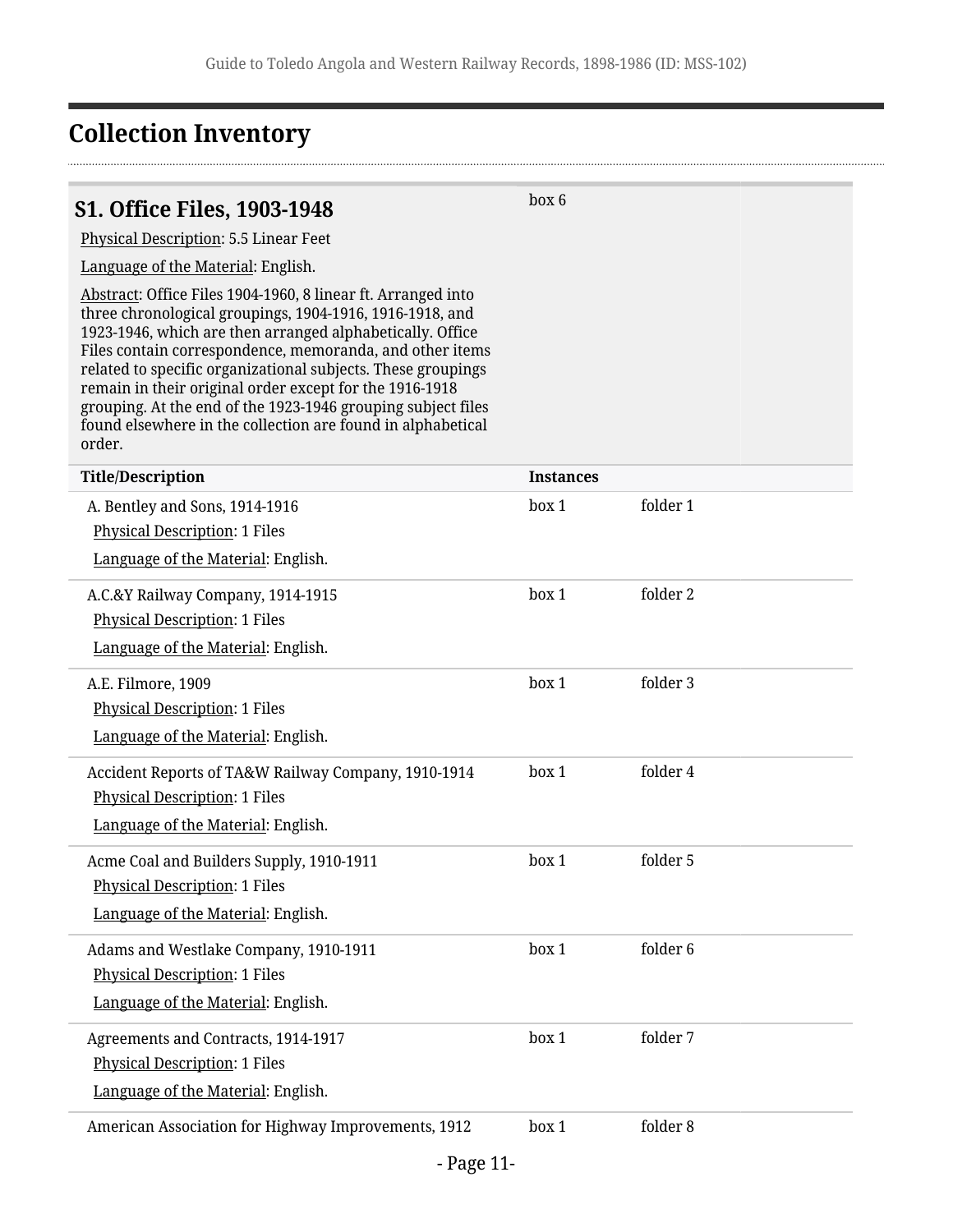| <b>Physical Description: 1 Files</b><br>Language of the Material: English.                                                      |       |           |  |
|---------------------------------------------------------------------------------------------------------------------------------|-------|-----------|--|
| American Bankers Association, 1910<br><b>Physical Description: 1 Files</b><br>Language of the Material: English.                | box 1 | folder 9  |  |
| American Car and Foundry Company, 1909-1910<br><b>Physical Description: 1 Files</b><br>Language of the Material: English.       | box 1 | folder 10 |  |
| American Equipment Company, 1915<br><b>Physical Description: 1 Files</b><br>Language of the Material: English.                  | box 1 | folder 11 |  |
| American Express Company, 1910<br><b>Physical Description: 1 Files</b><br>Language of the Material: English.                    | box 1 | folder 12 |  |
| American Fertilizer Works, 1912-1914<br><b>Physical Description: 1 Files</b><br>Language of the Material: English.              | box 1 | folder 13 |  |
| American Locomotive Company, 1912<br><b>Physical Description: 1 Files</b><br>Language of the Material: English.                 | box 1 | folder 14 |  |
| American Railway Association, 1908-1916 and n.d.<br><b>Physical Description: 1 Files</b><br>Language of the Material: English.  | box 1 | folder 15 |  |
| American Silica Company, 1911<br><b>Physical Description: 1 Files</b><br>Language of the Material: English.                     | box 1 | folder 16 |  |
| American Steel and Wire Company, 1910-1911<br><b>Physical Description: 1 Files</b><br>Language of the Material: English.        | box 1 | folder 17 |  |
| Ann Arbor Railroad Company, 1903, 1906, 1911-1916<br><b>Physical Description: 1 Files</b><br>Language of the Material: English. | box 1 | folder 18 |  |
| Annual Passes - Requests, 1914<br><b>Physical Description: 1 Files</b><br>Language of the Material: English.                    | box 1 | folder 19 |  |
|                                                                                                                                 |       |           |  |

Applications For Positions, 1912-1915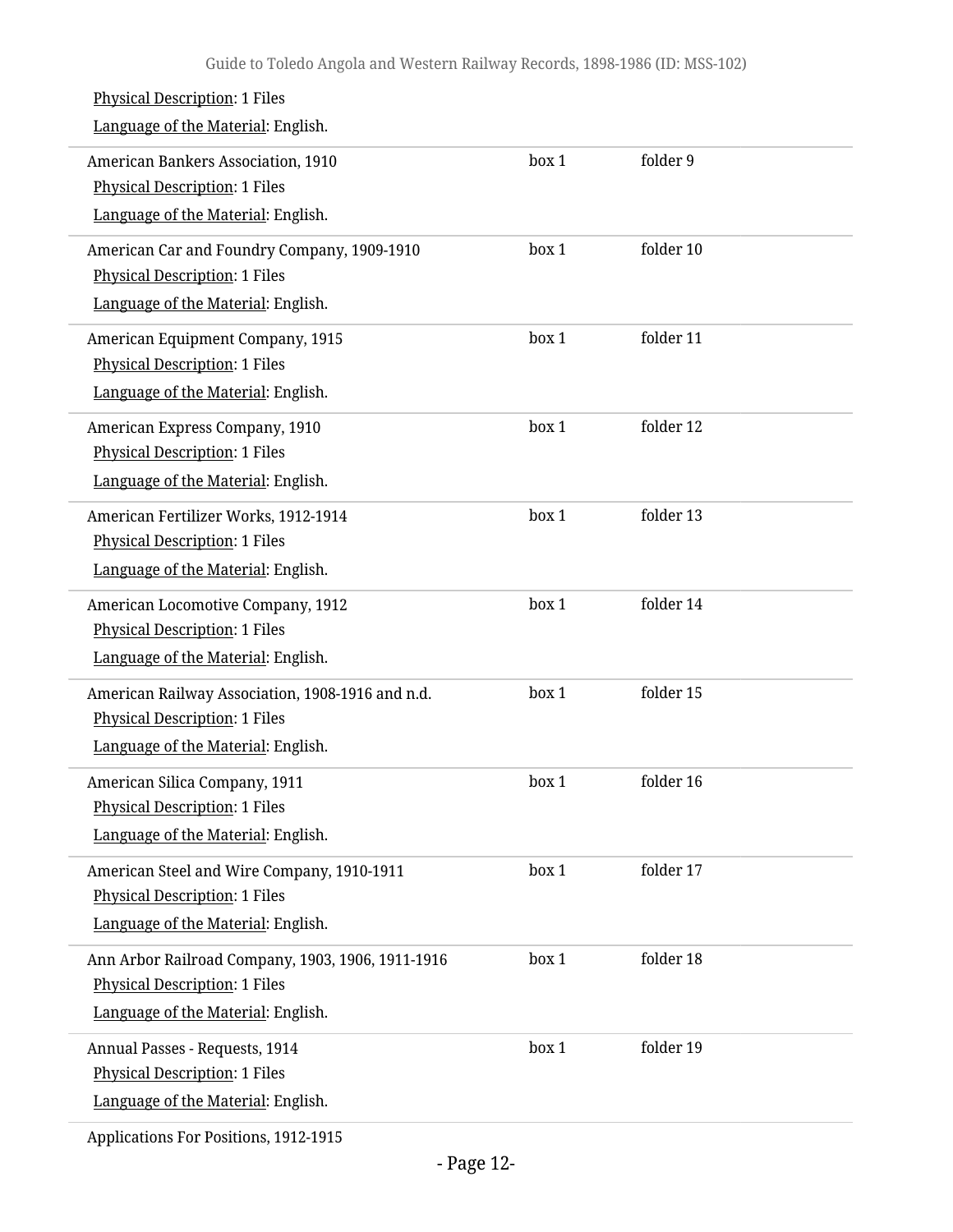| <b>Physical Description: 1 Files</b><br>Language of the Material: English.                                                       | box 1 | folder 20 |  |
|----------------------------------------------------------------------------------------------------------------------------------|-------|-----------|--|
| Art Geroge, Conductor, 1915-1916<br><b>Physical Description: 1 Files</b><br>Language of the Material: English.                   | box 1 | folder 21 |  |
| Atlantic Equipment Company, 1907<br><b>Physical Description: 1 Files</b><br>Language of the Material: English.                   | box 1 | folder 22 |  |
| Atlas Powder Company, 1912-1914<br><b>Physical Description: 1 Files</b><br>Language of the Material: English.                    | box 1 | folder 23 |  |
| Auburn Novelty Company, 1909<br><b>Physical Description: 1 Files</b><br>Language of the Material: English.                       | box 1 | folder 24 |  |
| Auditor of State Columbus, Ohio, 1904-1914<br><b>Physical Description: 1 Files</b><br>Language of the Material: English.         | box 1 | folder 25 |  |
| B.W. Cochrun Superintendent Silica, OH, 1907<br><b>Physical Description: 1 Files</b><br>Language of the Material: English.       | box 1 | folder 26 |  |
| Baker Engine Company, 1909<br><b>Physical Description: 1 Files</b><br>Language of the Material: English.                         | box 1 | folder 27 |  |
| Baltimore and Ohio Railroad Company, 1903-1915<br><b>Physical Description: 1 Files</b><br>Language of the Material: English.     | box 1 | folder 28 |  |
| Bay Terminal Railroad Company, 1907-1908<br>Physical Description: 1 Files<br>Language of the Material: English.                  | box 1 | folder 29 |  |
| Bessemer and Lake Erie Railroad Company, 1904-1905<br><b>Physical Description: 1 Files</b><br>Language of the Material: English. | box 1 | folder 30 |  |
| Big Four Railroad Company, 1907<br><b>Physical Description: 1 Files</b>                                                          | box 1 | folder 31 |  |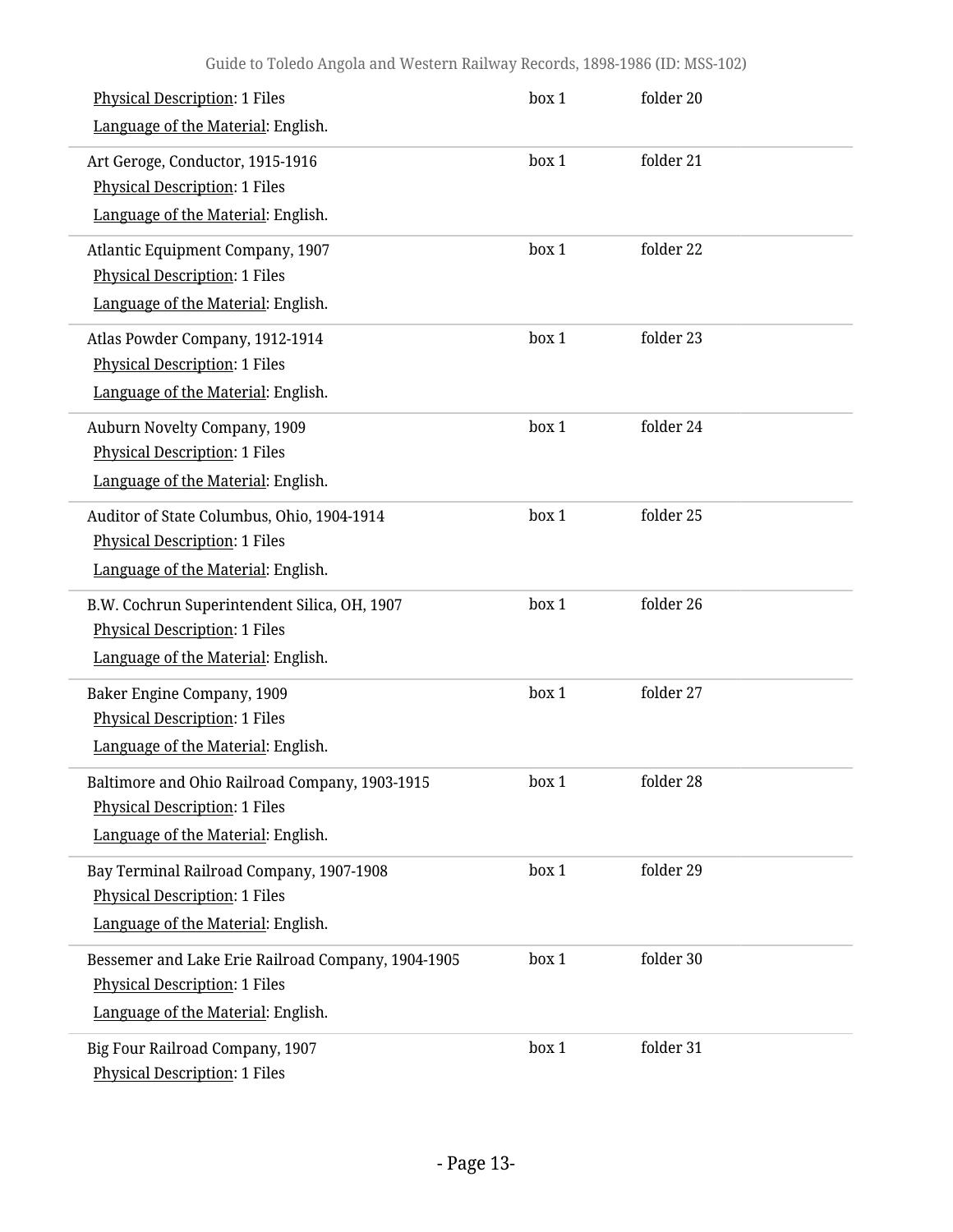| Board of Health, 1911<br><b>Physical Description: 1 Files</b>                  | box 1 | folder 32 |  |
|--------------------------------------------------------------------------------|-------|-----------|--|
| Language of the Material: English.                                             |       |           |  |
| Boiler Inspection, 1915                                                        | box 1 | folder 33 |  |
| <b>Physical Description: 1 Files</b>                                           |       |           |  |
| Language of the Material: English.                                             |       |           |  |
| Boston and Albany Railroad, 1913                                               | box 1 | folder 34 |  |
| <b>Physical Description: 1 Files</b>                                           |       |           |  |
| Language of the Material: English.                                             |       |           |  |
| Boston and Maine Railroad, 1908                                                | box 1 | folder 35 |  |
| <b>Physical Description: 1 Files</b>                                           |       |           |  |
| Language of the Material: English.                                             |       |           |  |
| Bostwick Braun Company, 1910-1915                                              | box 1 | folder 36 |  |
| <b>Physical Description: 1 Files</b>                                           |       |           |  |
| Language of the Material: English.                                             |       |           |  |
| Brown Hohn Sanger and Froehlich, 1912                                          | box 1 | folder 37 |  |
| <b>Physical Description: 1 Files</b>                                           |       |           |  |
| Language of the Material: English.                                             |       |           |  |
| Buffalo and Susquehanna Railway Company, 1907-1912                             | box 1 | folder 38 |  |
| <b>Physical Description: 1 Files</b>                                           |       |           |  |
| Language of the Material: English.                                             |       |           |  |
| Buffalo Rochester and Pittsburgh Railway Company<br>(Buffalo, NY), 1914        | box 1 | folder 39 |  |
| <b>Physical Description: 1 Files</b>                                           |       |           |  |
| Language of the Material: English.                                             |       |           |  |
| Buffalo Rochester and Pittsburgh Railway Company<br>(Rochester, NY), 1910-1911 | box 1 | folder 40 |  |
| <b>Physical Description: 1 Files</b>                                           |       |           |  |
| Language of the Material: English.                                             |       |           |  |
| Byesville Coal Company, 1906-1907                                              | box 1 | folder 41 |  |
| <b>Physical Description: 1 Files</b>                                           |       |           |  |
| Language of the Material: English.                                             |       |           |  |
| C.H. Newton, 1907                                                              | box 1 | folder 43 |  |
| <b>Physical Description: 1 Files</b>                                           |       |           |  |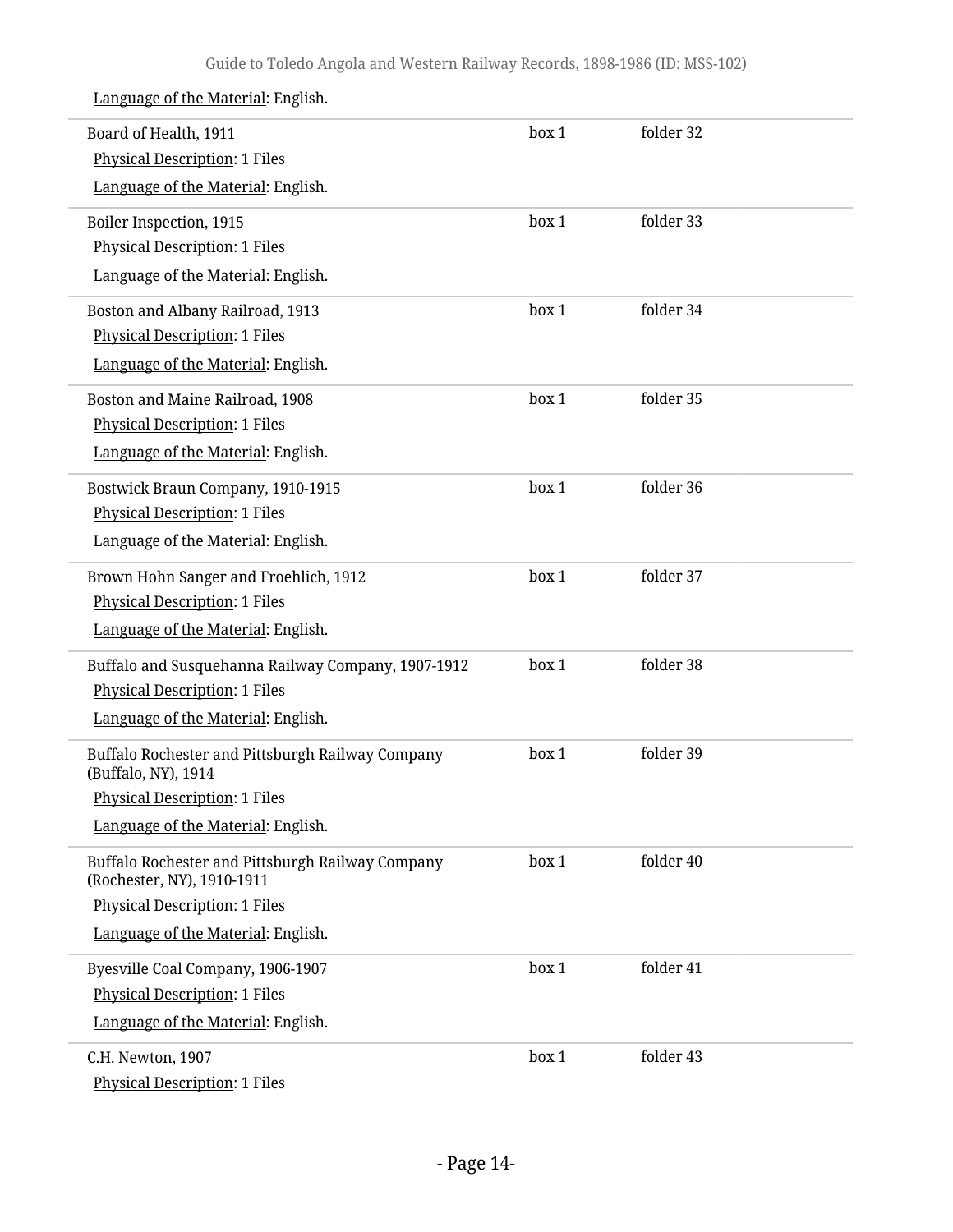| C.S. Johnson (B.C. Hamilton and Com.), 1914<br><b>Physical Description: 1 Files</b>                | box 1 | folder 44 |
|----------------------------------------------------------------------------------------------------|-------|-----------|
| Language of the Material: English.                                                                 |       |           |
| CA&C Railway Company, 1909-1911                                                                    | box 1 | folder 45 |
| <b>Physical Description: 1 Files</b>                                                               |       |           |
| Language of the Material: English.                                                                 |       |           |
| Cambia and Indian Railroad Company, 1914                                                           | box 1 | folder 46 |
| <b>Physical Description: 1 Files</b>                                                               |       |           |
| Language of the Material: English.                                                                 |       |           |
| Canadian Pacific Railway Company (Detroit, 1904, 1913-1914<br><b>Physical Description: 1 Files</b> | box 1 | folder 47 |
| Language of the Material: English.                                                                 |       |           |
|                                                                                                    |       | folder 48 |
| Canadian Pacific Railway Company (Montreal, Quebec),<br>1907-1913                                  | box 1 |           |
| <b>Physical Description: 1 Files</b>                                                               |       |           |
| Language of the Material: English.                                                                 |       |           |
| Car Builders Association, 1910                                                                     | box 1 | folder 49 |
| <b>Physical Description: 1 Files</b>                                                               |       |           |
| Language of the Material: English.                                                                 |       |           |
| Car Efficiency Committee, 1912                                                                     | box 1 | folder 50 |
| <b>Physical Description: 1 Files</b>                                                               |       |           |
| Language of the Material: English.                                                                 |       |           |
| Car Equipment Purchase, 1912                                                                       | box 1 | folder 51 |
| <b>Physical Description: 1 Files</b>                                                               |       |           |
| Language of the Material: English.                                                                 |       |           |
| Carland and Company, 1912                                                                          | box 1 | folder 52 |
| <b>Physical Description: 1 Files</b>                                                               |       |           |
| Language of the Material: English.                                                                 |       |           |
| Carnegie Steel Company, 1909-1913                                                                  | box 1 | folder 53 |
| <b>Physical Description: 1 Files</b>                                                               |       |           |
| Language of the Material: English.                                                                 |       |           |
| Carnegie Trust Company, 1909                                                                       | box 1 | folder 54 |
| <b>Physical Description: 1 Files</b>                                                               |       |           |
| Language of the Material: English.                                                                 |       |           |
| Carpenter and Crew, 1908                                                                           | box 1 | folder 55 |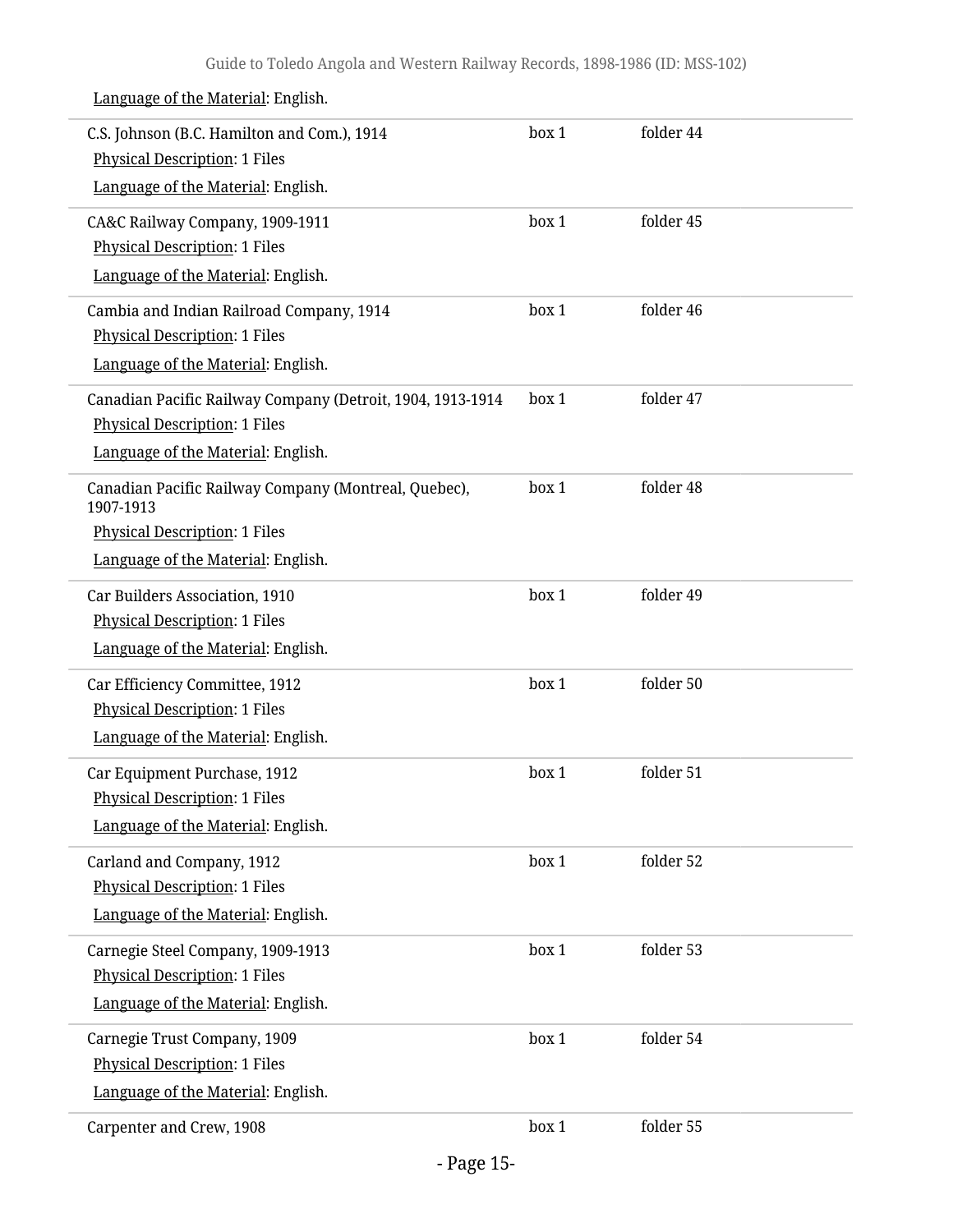#### Physical Description: 1 Files Language of the Material: English. Car Repairs, 1915 Physical Description: 1 Files Language of the Material: English. box 1 folder 56 Car Seals, 1912-1913 Physical Description: 1 Files Language of the Material: English. box 1 folder 57 Cedarmen's Traffic Association, 1913 Physical Description: 1 Files Language of the Material: English. box 1 folder 58 Central Association Railway Officers, 1907 Physical Description: 1 Files Language of the Material: English. box 1 folder 59 Central Freight Association, 1914-1915 Physical Description: 1 Files Language of the Material: English. box 1 folder 60 Central Indiana Railway Company, 1904, 1907 Physical Description: 1 Files Language of the Material: English. box 1 folder 61 Chambers of Commerce, 1912, 1914 Physical Description: 1 Files Language of the Material: English. box 1 folder 62 Champlain Transportation Company, 1907 Physical Description: 1 Files Language of the Material: English. box 1 folder 63 Charles Boldt Company, 1913-1915 Physical Description: 1 Files Language of the Material: English. box 1 folder 64 Charles C. Curry, 1910 Physical Description: 1 Files Language of the Material: English. box 1 folder 65 Charles Cornstock Sylvania Oh, 1910, 1914 Physical Description: 1 Files Language of the Material: English. box 1 folder 66

Charles E. Bell, 1910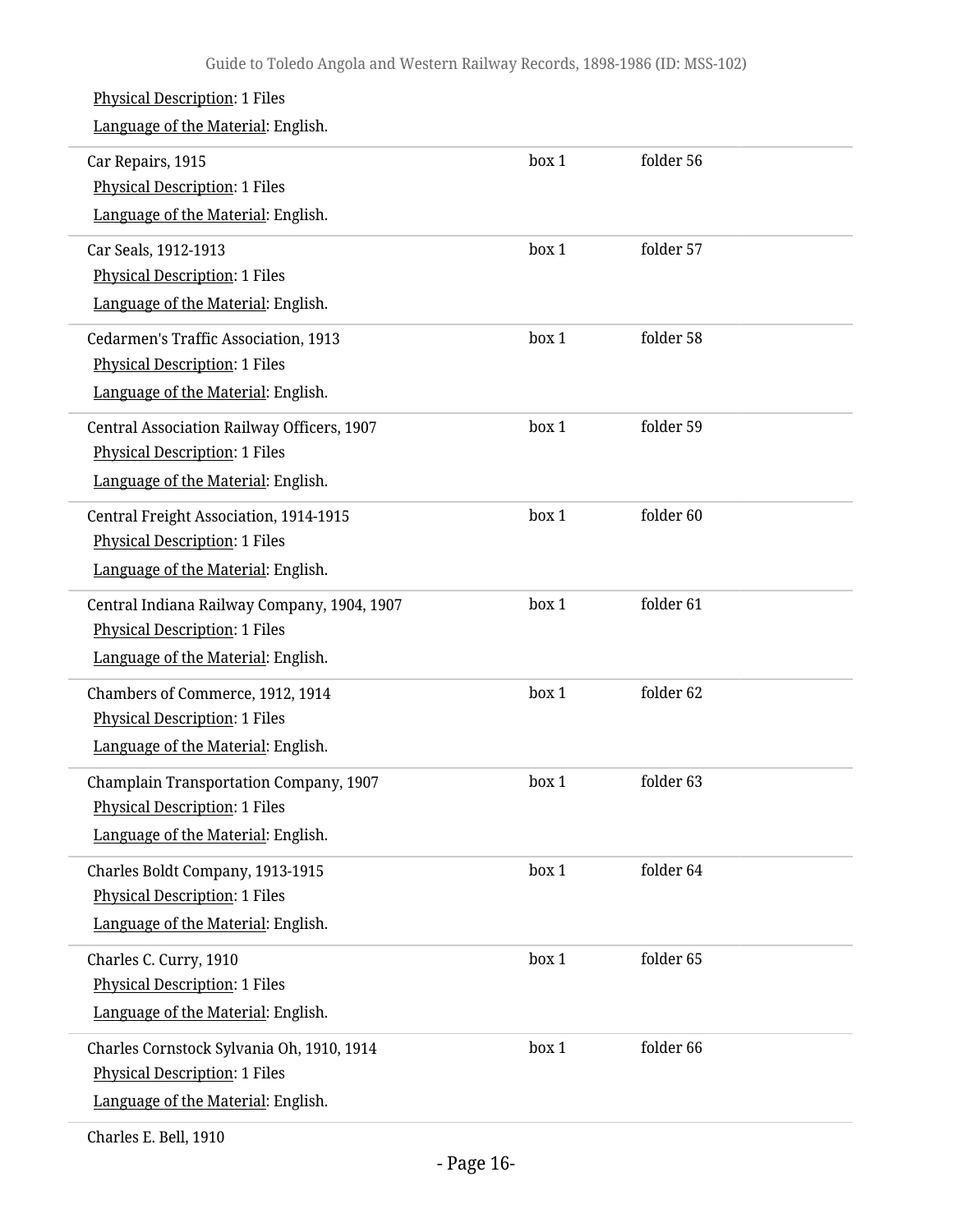| <b>Physical Description: 1 Files</b><br>Language of the Material: English.                             | box 1 | folder 67 |  |
|--------------------------------------------------------------------------------------------------------|-------|-----------|--|
| Charles L. Kimball, 1907<br><b>Physical Description: 1 Files</b><br>Language of the Material: English. | box 1 | folder 68 |  |
| Charles Mason RFD #2, 1914-1915                                                                        | box 1 | folder 69 |  |
| <b>Physical Description: 1 Files</b>                                                                   |       |           |  |
| Language of the Material: English.                                                                     |       |           |  |
| Chautauqua Traction Company, 1914                                                                      | box 1 | folder 70 |  |
| <b>Physical Description: 1 Files</b>                                                                   |       |           |  |
| Language of the Material: English.                                                                     |       |           |  |
| Chesapeake and Ohio Railway Company of Indiana<br>(Chesapeake, OH), 1909-1910                          | box 1 | folder 71 |  |
| <b>Physical Description: 1 Files</b>                                                                   |       |           |  |
| Language of the Material: English.                                                                     |       |           |  |
| Chesapeake and Ohio Railway Company of Indiana<br>(Richmond, VA), 1904-1905                            | box 1 | folder 72 |  |
| <b>Physical Description: 1 Files</b>                                                                   |       |           |  |
| Language of the Material: English.                                                                     |       |           |  |
| Chicago and Alton Railroad Company, 1907-1912                                                          | box 1 | folder 73 |  |
| <b>Physical Description: 1 Files</b>                                                                   |       |           |  |
| Language of the Material: English.                                                                     |       |           |  |
| Chicago and Northwest Railway Company, 1911, 1914                                                      | box 1 | folder 74 |  |
| <b>Physical Description: 1 Files</b>                                                                   |       |           |  |
| Language of the Material: English.                                                                     |       |           |  |
| Chicago Association of Commerce, 1910                                                                  | box 1 | folder 75 |  |
| <b>Physical Description: 1 Files</b>                                                                   |       |           |  |
| Language of the Material: English.                                                                     |       |           |  |
| Chicago Burlington and Quincy Railroad Company,<br>1914-1915                                           | box 1 | folder 76 |  |
| <b>Physical Description: 1 Files</b>                                                                   |       |           |  |
| Language of the Material: English.                                                                     |       |           |  |
| Chicago House Wrecking Company, 1910                                                                   | box 1 | folder 77 |  |
| <b>Physical Description: 1 Files</b>                                                                   |       |           |  |
| Language of the Material: English.                                                                     |       |           |  |
| Chicago Indiana and Eastern Railway, 1904                                                              | box 1 | folder 78 |  |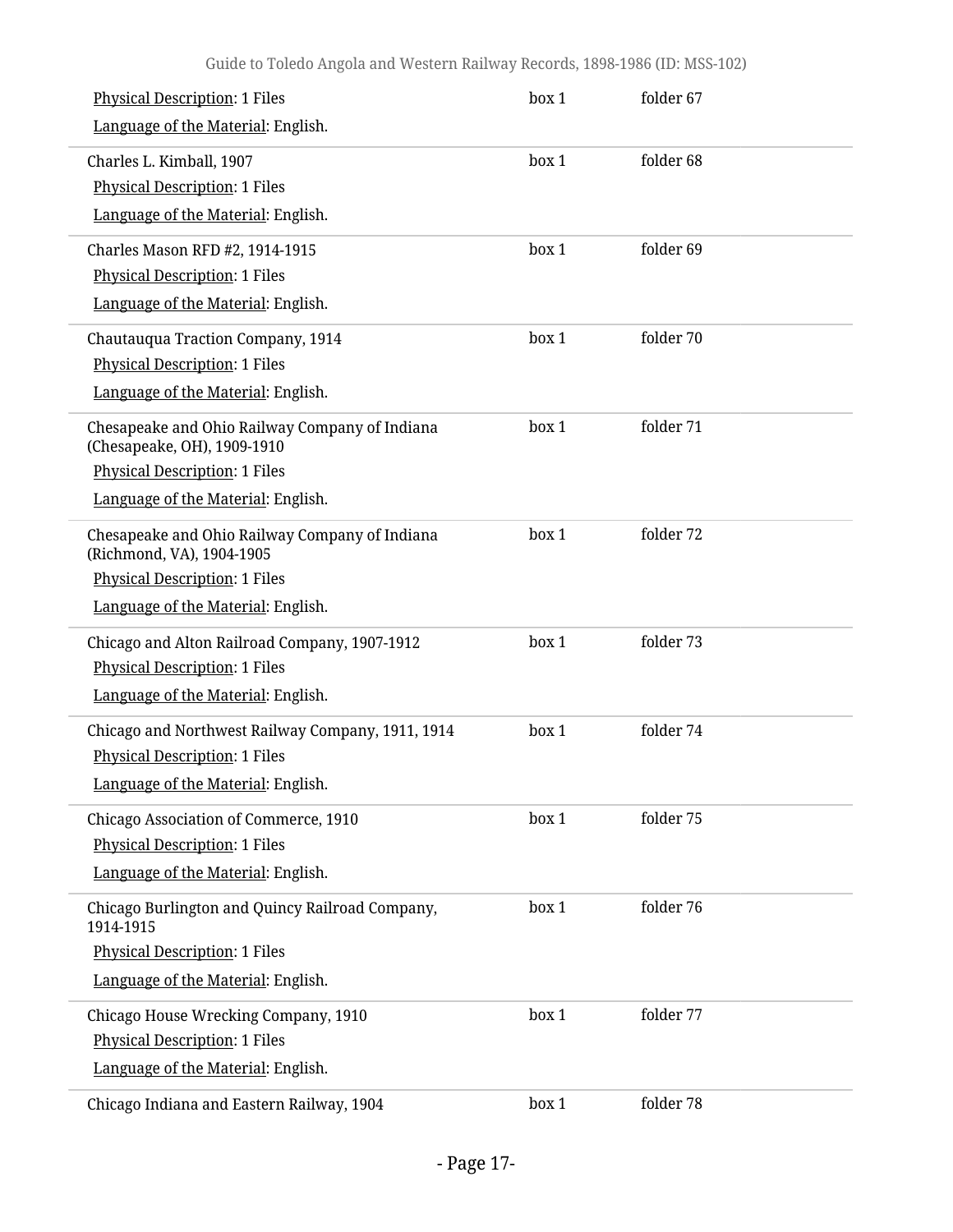| <b>Physical Description: 1 Files</b>                                      |       |           |
|---------------------------------------------------------------------------|-------|-----------|
| Language of the Material: English.                                        |       |           |
| Chicago Indianapolis and Evansville Railway, 1904                         | box 1 | folder 79 |
| <b>Physical Description: 1 Files</b>                                      |       |           |
| Language of the Material: English.                                        |       |           |
| Chicago Indianapolis and Louisville Railway Company, 1904,<br>1908, 1912  | box 1 | folder 80 |
| <b>Physical Description: 1 Files</b>                                      |       |           |
| Language of the Material: English.                                        |       |           |
| Chicago Milwaukee and St. Paul Railway Company,<br>1907-1915              | box 1 | folder 81 |
| <b>Physical Description: 1 Files</b>                                      |       |           |
| Language of the Material: English.                                        |       |           |
| Cincinnati and Muskingum Valley Railroad Company, 1910                    | box 1 | folder 82 |
| <b>Physical Description: 1 Files</b>                                      |       |           |
| Language of the Material: English.                                        |       |           |
| Cincinnati Equipment Company, 1907-1912                                   | box 1 | folder 83 |
| <b>Physical Description: 1 Files</b>                                      |       |           |
| Language of the Material: English.                                        |       |           |
| Cincinnati Hamilton and Dayton Railway Company<br>(Cincinnati, OH), n.d.  | box 1 | folder 84 |
| <b>Physical Description: 1 Files</b>                                      |       |           |
| Language of the Material: English.                                        |       |           |
| Cincinnati Hamilton and Dayton Railway Company (Detroit,<br>MI), 1907     | box 1 | folder 85 |
| <b>Physical Description: 1 Files</b>                                      |       |           |
| Language of the Material: English.                                        |       |           |
| Cincinnati Hamilton and Dayton Railway Company (E.C.<br>Law GA), n.d.     | box 1 | folder 86 |
| <b>Physical Description: 1 Files</b>                                      |       |           |
| Language of the Material: English.                                        |       |           |
| Cincinnati Hamilton and Dayton Railway Company (Lima,<br>OH), 1907        | box 1 | folder 87 |
| <b>Physical Description: 1 Files</b>                                      |       |           |
| Language of the Material: English.                                        |       |           |
| Cincinnati Hamilton and Dayton Railway Company (Toledo,<br>OH), 1907-1915 | box 1 | folder 88 |
| <b>Physical Description: 1 Files</b>                                      |       |           |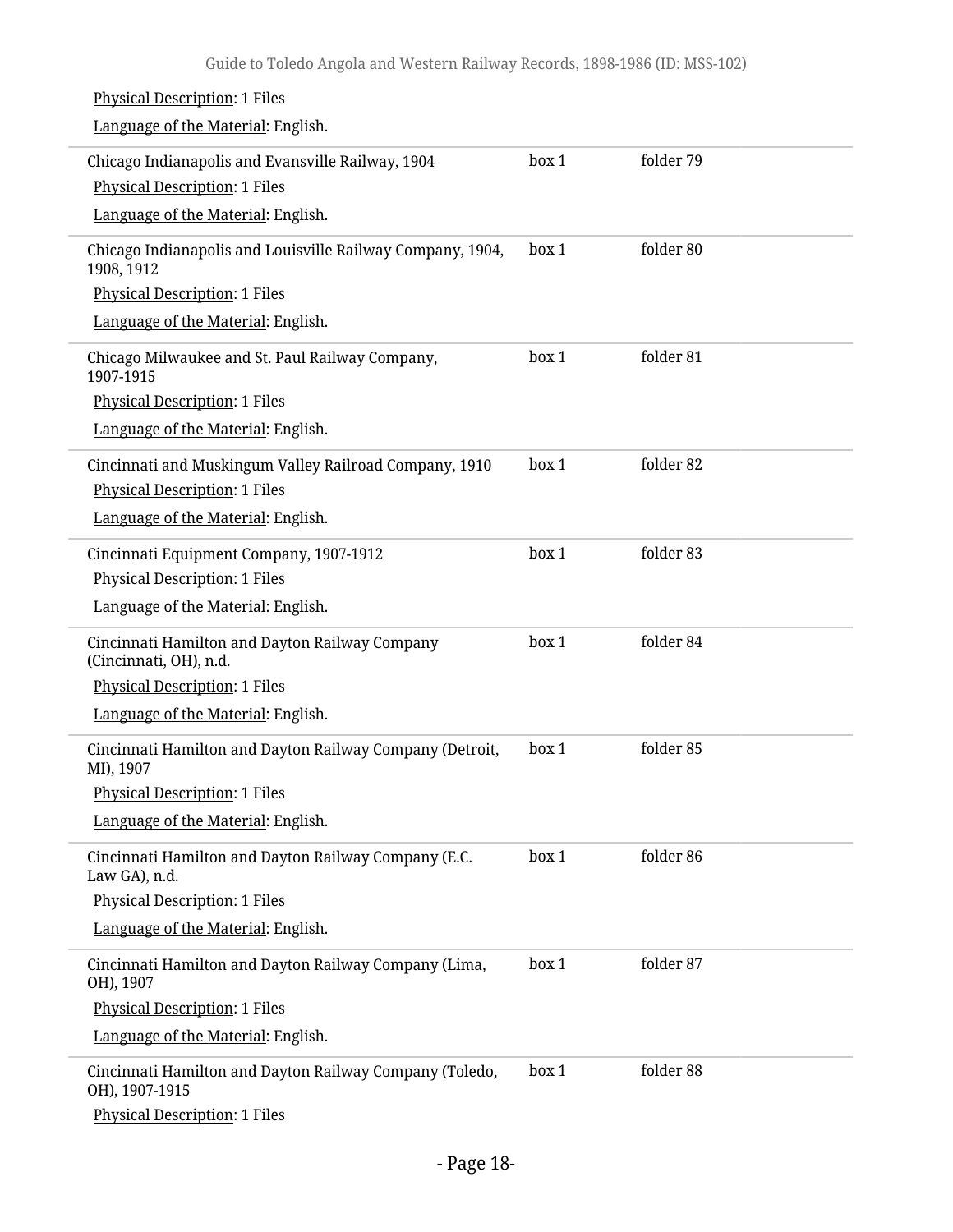| Cincinnati Northern Railroad Company, 1907<br><b>Physical Description: 1 Files</b>                                                                                  | box 1 | folder 89 |
|---------------------------------------------------------------------------------------------------------------------------------------------------------------------|-------|-----------|
| Language of the Material: English.                                                                                                                                  |       |           |
| Cleveland Builders Supply Company, 1912-1915<br><b>Physical Description: 1 Files</b><br>Language of the Material: English.                                          | box 1 | folder 90 |
| Cleveland, Cincinnati, Chicago & St. Louis Railway<br>(Cincinnati, OH), 1904-1914<br><b>Physical Description: 1 Files</b><br>Language of the Material: English.     | box 1 | folder 91 |
| Cleveland, Cincinnati, Chicago & St. Louis Railway (Dayton,<br>OH), 1912-1913<br><b>Physical Description: 1 Files</b><br>Language of the Material: English.         | box 1 | folder 92 |
| Cleveland, Cincinnati, Chicago and St. Louis Railway<br>(Indianapolis, IN), 1910-1911<br><b>Physical Description: 1 Files</b><br>Language of the Material: English. | box 1 | folder 93 |
| Cleveland, Cincinnati, Chicago and St. Louis Railway<br>(Toledo, OH), 1907-1914<br><b>Physical Description: 1 Files</b><br>Language of the Material: English.       | box 1 | folder 94 |
| Cleveland Frog and Crossing Company, 1910-1914<br><b>Physical Description: 1 Files</b><br>Language of the Material: English.                                        | box 1 | folder 95 |
| Collector of Internal Revenues, 1914<br><b>Physical Description: 1 Files</b><br>Language of the Material: English.                                                  | box 1 | folder 96 |
| <b>Consummations and Other Reports, 1913</b><br><b>Physical Description: 1 Files</b><br>Language of the Material: English.                                          | box 1 | folder 97 |
| Continental National Bank, 1909-1914<br><b>Physical Description: 1 Files</b><br>Language of the Material: English.                                                  | box 1 | folder 98 |
| Corporation Tax Law (U.S.), 1909-1913<br><b>Physical Description: 1 Files</b>                                                                                       | box 1 | folder 99 |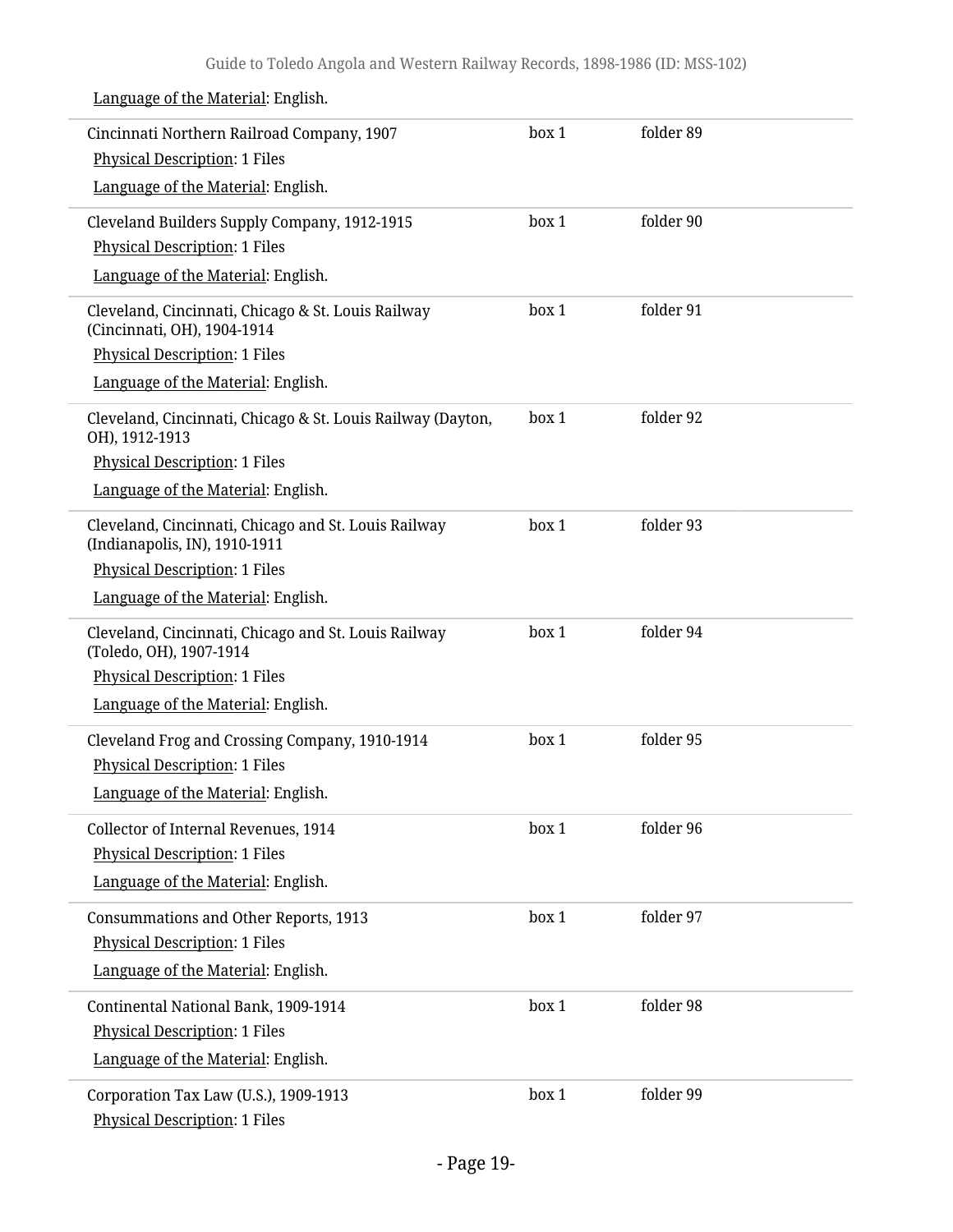| Crescent Fuel Company, 1911<br><b>Physical Description: 1 Files</b><br>Language of the Material: English.                           | box 1 | folder 100 |  |
|-------------------------------------------------------------------------------------------------------------------------------------|-------|------------|--|
| CRI&P Railway Company, 1911<br><b>Physical Description: 1 Files</b><br>Language of the Material: English.                           | box 1 | folder 101 |  |
| D. Mathies Agent of TA&W Railway, 1914-1915<br><b>Physical Description: 1 Files</b><br>Language of the Material: English.           | box 1 | folder 102 |  |
| Davidson - Gallmeyer Lumber Company, 1909<br><b>Physical Description: 1 Files</b><br>Language of the Material: English.             | box 1 | folder 103 |  |
| Delaware and Hudson Company, 1907<br><b>Physical Description: 1 Files</b><br>Language of the Material: English.                     | box 1 | folder 104 |  |
| Delaware Lackawanna and Western Railroad, 1908, 1911<br><b>Physical Description: 1 Files</b><br>Language of the Material: English.  | box 1 | folder 105 |  |
| Department of Commerce and Labor, 1910<br><b>Physical Description: 1 Files</b><br>Language of the Material: English.                | box 1 | folder 106 |  |
| Department of the Interior Bureau of Mines, 1912-1914<br><b>Physical Description: 1 Files</b><br>Language of the Material: English. | box 1 | folder 107 |  |
| Derailments, 1915<br><b>Physical Description: 1 Files</b><br>Language of the Material: English.                                     | box 1 | folder 108 |  |
| Detroit and Cleveland Navigation Company, 1907<br><b>Physical Description: 1 Files</b><br>Language of the Material: English.        | box 1 | folder 109 |  |
| Detroit and Toledo Shore Line Railroad (Detroit, MI),<br>1904-1914<br><b>Physical Description: 1 Files</b>                          | box 1 | folder 110 |  |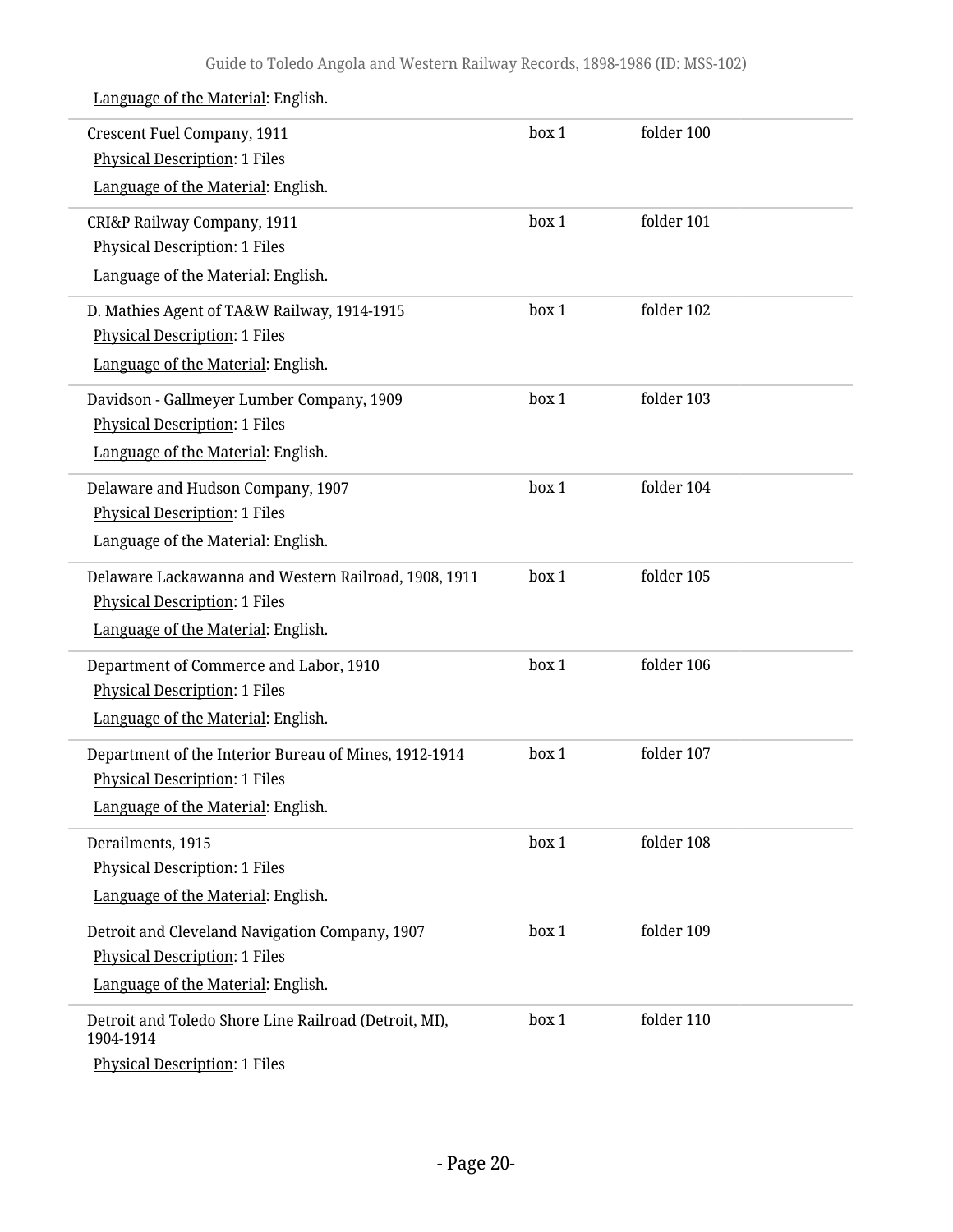Detroit and Toledo Shore Line Railroad (Toledo, OH), 1907-1914 Physical Description: 1 Files Language of the Material: English. box 1 folder 111 Detroit Southern Railroad Company, 1905-1912 & n.d. Physical Description: 1 Files Language of the Material: English. box 1 folder 112 Detroit Monroe and Toledo Short Line Railway, 1915 Physical Description: 1 Files Language of the Material: English. box 1 folder 113 Detroit Toledo and Ironton Railway Company (Detroit, MI), 1907-1915 Physical Description: 1 Files Language of the Material: English. box 1 folder 114 Detroit Toledo and Ironton Railway Company (Springfield, OH), 1913 Physical Description: 1 Files Language of the Material: English. box 1 folder 115 Detroit Toledo and Ironton Railway Company (Toledo, OH), 1908 Physical Description: 1 Files Language of the Material: English. box 1 folder 116 Deville Lake Sand and Gravel Company, 1911 Physical Description: 1 Files Language of the Material: English. box 1 folder 117 DL&W Railroad, 1911 Physical Description: 1 Files Language of the Material: English. box 1 folder 118 Draft Authorities Requests !, 1913-1915 Physical Description: 1 Files Language of the Material: English. box 1 folder 119 Dressel Railway Lamp Works, 1910 Physical Description: 1 Files Language of the Material: English. box 1 folder 120 Dunbar Sand Manufacturing Company, 1910 Physical Description: 1 Files box 1 folder 121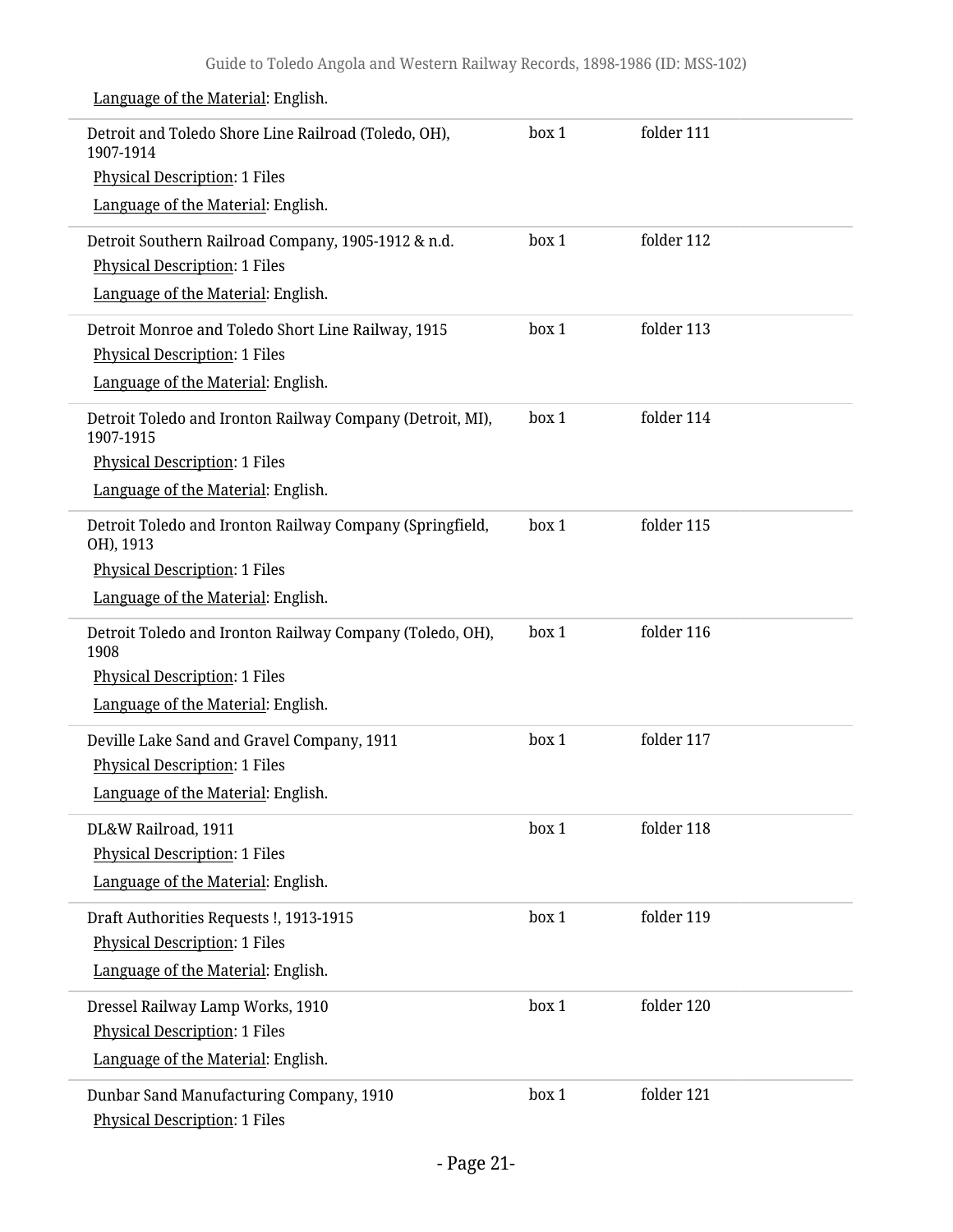| E.C. Atkins and Company, 1909                                       | box 1 | folder 122 |  |
|---------------------------------------------------------------------|-------|------------|--|
| <b>Physical Description: 1 Files</b>                                |       |            |  |
| Language of the Material: English.                                  |       |            |  |
| E.H. Hinton, 1909                                                   | box 1 | folder 123 |  |
| Physical Description: 1 Files                                       |       |            |  |
| Language of the Material: English.                                  |       |            |  |
| E.H. Lafayette and Company, 1910                                    | box 1 | folder 124 |  |
| <b>Physical Description: 1 Files</b>                                |       |            |  |
| Language of the Material: English.                                  |       |            |  |
| E.W. Gage and Company, 1909                                         | box 1 | folder 125 |  |
| <b>Physical Description: 1 Files</b>                                |       |            |  |
| Language of the Material: English.                                  |       |            |  |
| Edgar C. Hampton (Letter of Resignation), 1908                      | box 1 | folder 126 |  |
| <b>Physical Description: 1 Files</b>                                |       |            |  |
| Language of the Material: English.                                  |       |            |  |
| Edna Brass Manufacturing Co., 1910                                  | box 1 | folder 127 |  |
| <b>Physical Description: 1 Files</b>                                |       |            |  |
| Language of the Material: English.                                  |       |            |  |
| Edward J. Miller, 1909                                              | box 1 | folder 128 |  |
| <b>Physical Description: 1 Files</b>                                |       |            |  |
| Language of the Material: English.                                  |       |            |  |
| Elgin Joliet and Eastern Railway Company, 1908                      | box 1 | folder 129 |  |
| <b>Physical Description: 1 Files</b>                                |       |            |  |
| Language of the Material: English.                                  |       |            |  |
| Employee's Liability and Workman's Compensation<br>Commission, 1911 | box 1 | folder 130 |  |
| <b>Physical Description: 1 Files</b>                                |       |            |  |
| Language of the Material: English.                                  |       |            |  |
| Equipment (Includes Photographs), 1916-1917                         | box 1 | folder 131 |  |
| <b>Physical Description: 1 Files</b>                                |       |            |  |
| Language of the Material: English.                                  |       |            |  |
| Erie Despatch Toledo, 1912                                          | box 1 | folder 132 |  |
| <b>Physical Description: 1 Files</b>                                |       |            |  |
| Language of the Material: English.                                  |       |            |  |
| Erie Railroad Company Chicago Ill, 1904-1913                        | box 1 | folder 133 |  |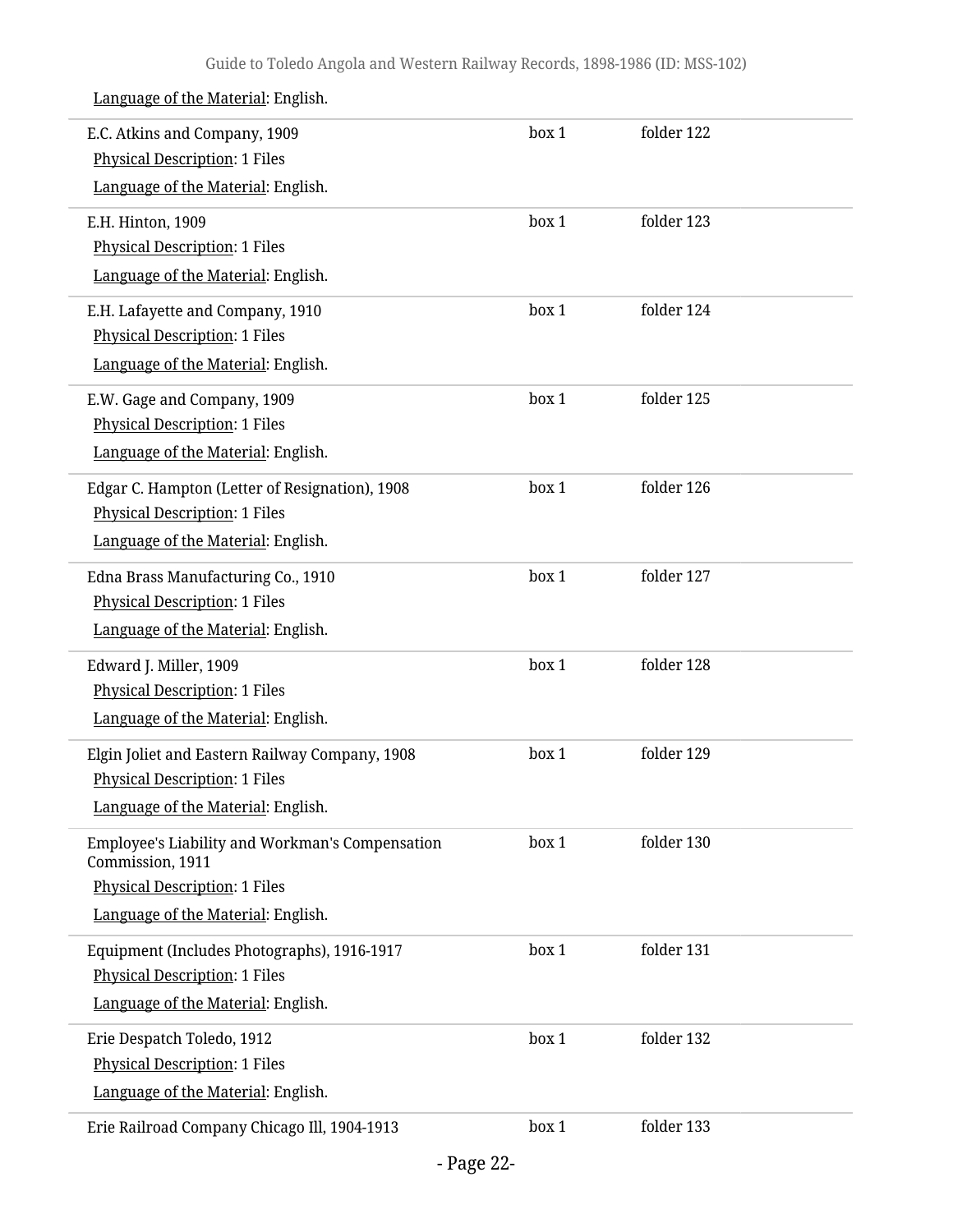#### Physical Description: 1 Files Language of the Material: English. Erie Railroad Company General Office New York, NY, 1911-1914 Physical Description: 1 Files Language of the Material: English. box 1 folder 134 Erie Railroad Company New York, NY, 1910-1911 Physical Description: 1 Files Language of the Material: English. box 1 folder 135 Eureka Cement Brick Block Company, 1909 Physical Description: 1 Files Language of the Material: English. box 1 folder 136 Express Publishing Company, 1910 Physical Description: 1 Files Language of the Material: English. box 1 folder 137 F.A. Lester and Company, 1905 Physical Description: 1 Files Language of the Material: English. box 1 folder 138 F.J. McMahon Foreman, 1910 Physical Description: 1 Files Language of the Material: English. box 1 folder 139 Federal Car and Equipment Company, 1907 Physical Description: 1 Files Language of the Material: English. box 1 folder 140 First National Bank of Commerce, 1910-1911 Physical Description: 1 Files Language of the Material: English. box 1 folder 141 Forsyth Steel Tie Company, 1909 Physical Description: 1 Files Language of the Material: English. box 1 folder 142 France Company, 1910, 1914 Physical Description: 1 Files Language of the Material: English. box 1 folder 143 Frank Demorest, 1911 Physical Description: 1 Files box 1 folder 144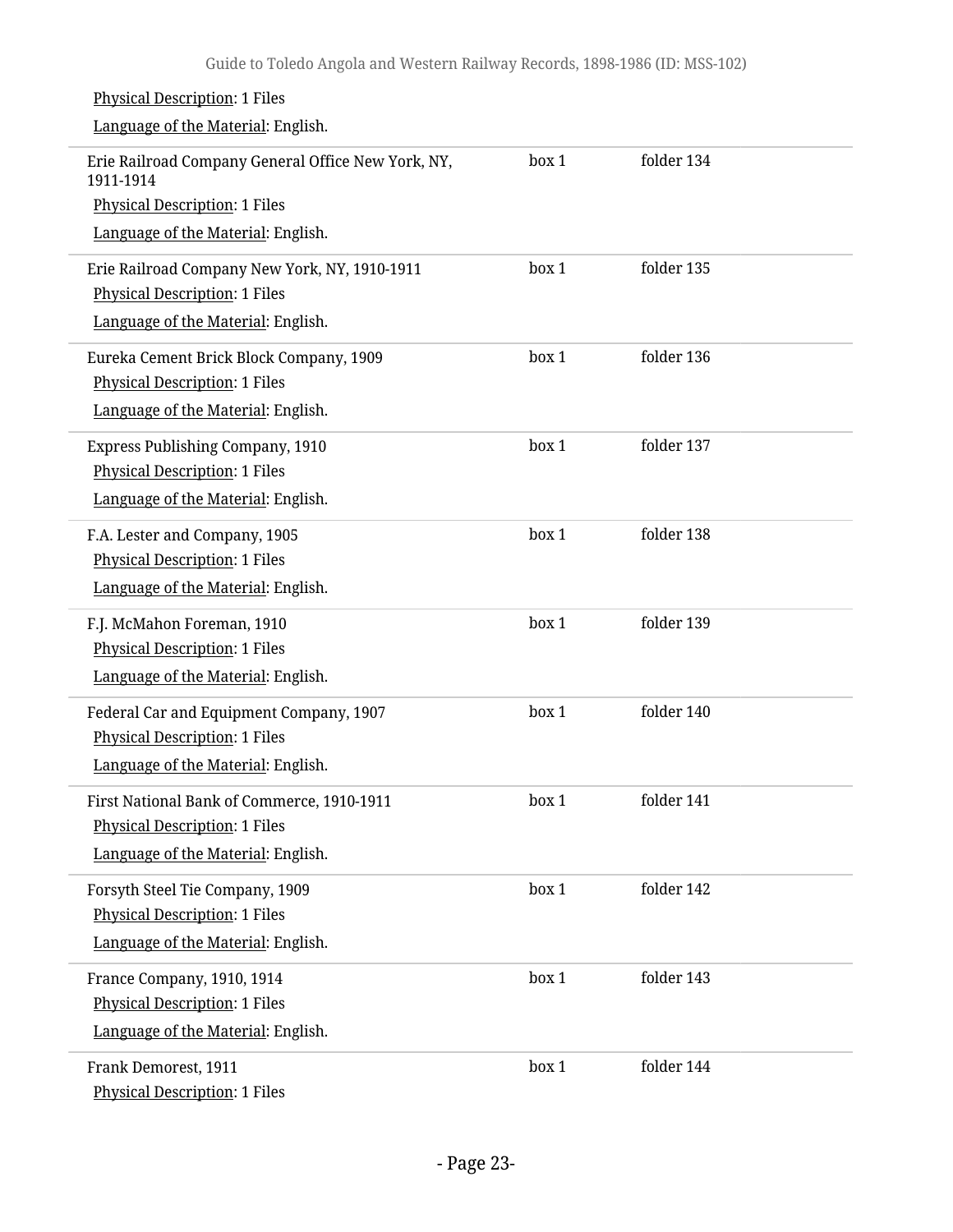| Language of the Material: English. |  |
|------------------------------------|--|
|                                    |  |

| Frisbe-Morgan Coal Company, 1908<br><b>Physical Description: 1 Files</b> | box 1 | folder 145 |  |
|--------------------------------------------------------------------------|-------|------------|--|
| Language of the Material: English.                                       |       |            |  |
| Galena Signal Oil Company, 1913-1914                                     | box 1 | folder 146 |  |
| <b>Physical Description: 1 Files</b>                                     |       |            |  |
| Language of the Material: English.                                       |       |            |  |
| General Specialty Company, 1907                                          | box 1 | folder 147 |  |
| <b>Physical Description: 1 Files</b>                                     |       |            |  |
| Language of the Material: English.                                       |       |            |  |
| George F. Hull, 1910                                                     | box 1 | folder 148 |  |
| <b>Physical Description: 1 Files</b>                                     |       |            |  |
| Language of the Material: English.                                       |       |            |  |
| George Linnenkugel, 1911                                                 | box 1 | folder 149 |  |
| <b>Physical Description: 1 Files</b>                                     |       |            |  |
| Language of the Material: English.                                       |       |            |  |
| George M. Jones, 1909-1914                                               | box 1 | folder 150 |  |
| <b>Physical Description: 1 Files</b>                                     |       |            |  |
| Language of the Material: English.                                       |       |            |  |
| George W. Green, 1907                                                    | box 1 | folder 151 |  |
| <b>Physical Description: 1 Files</b>                                     |       |            |  |
| Language of the Material: English.                                       |       |            |  |
| German National Bank, 1909-1911                                          | box 1 | folder 152 |  |
| <b>Physical Description: 1 Files</b>                                     |       |            |  |
| Language of the Material: English.                                       |       |            |  |
| Glass Sand Prices from Silica Oh, 1903-1904, n.d.                        | box 1 | folder 153 |  |
| <b>Physical Description: 1 Files</b>                                     |       |            |  |
| Language of the Material: English.                                       |       |            |  |
| Golding Sons Coil, 1907                                                  | box 1 | folder 154 |  |
| <b>Physical Description: 1 Files</b>                                     |       |            |  |
| Language of the Material: English.                                       |       |            |  |
| Gotshall Brothers, 1908-1909                                             | box 1 | folder 155 |  |
| <b>Physical Description: 1 Files</b>                                     |       |            |  |
| Language of the Material: English.                                       |       |            |  |
| Government Valuation of Railway Property, 1916                           | box 1 | folder 156 |  |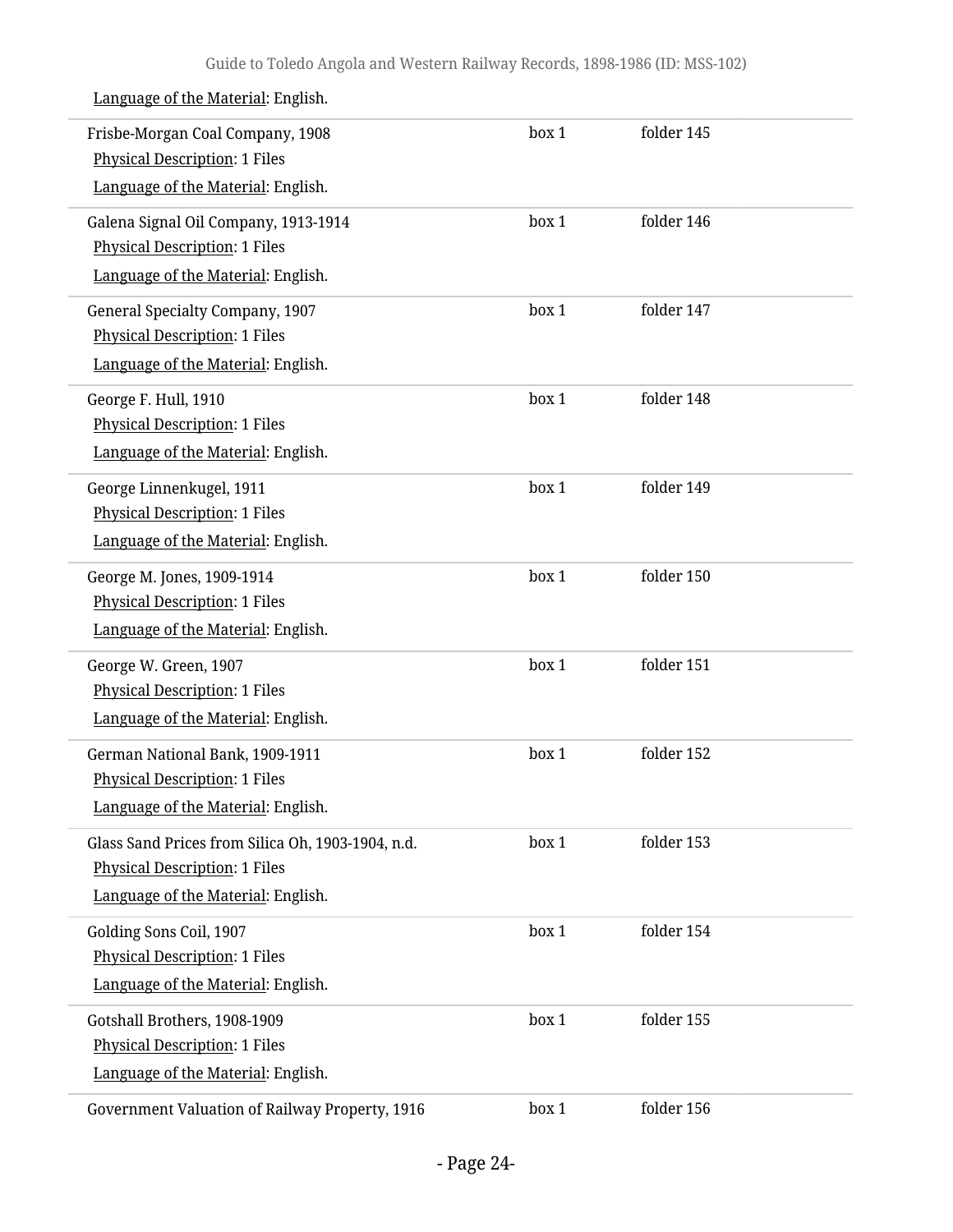| <b>Physical Description: 1 Files</b><br>Language of the Material: English.                                                        |       |            |  |
|-----------------------------------------------------------------------------------------------------------------------------------|-------|------------|--|
| Grand Rapids and Indiana Railway Company, 1904-1907<br><b>Physical Description: 1 Files</b><br>Language of the Material: English. | box 1 | folder 157 |  |
| Grand Trunk Railway Company, H.C. Martin, Chicago,                                                                                | box 1 | folder 158 |  |
| 1910-1914<br>Physical Description: 1 Files                                                                                        |       |            |  |
| Language of the Material: English.                                                                                                |       |            |  |
| Grand Trunk Railway System, Buffalo NY, 1909<br><b>Physical Description: 1 Files</b><br>Language of the Material: English.        | box 1 | folder 159 |  |
| Grand Trunk Railway System, Montreal Que, 1914-1915<br><b>Physical Description: 1 Files</b><br>Language of the Material: English. | box 1 | folder 160 |  |
| Grand Trunk Railway System, Toledo OH, 1903-1914<br><b>Physical Description: 1 Files</b><br>Language of the Material: English.    | box 1 | folder 161 |  |
| <b>Guaranty Trust Company, 1912</b><br><b>Physical Description: 1 Files</b><br>Language of the Material: English.                 | box 1 | folder 162 |  |
| H.E. Felton, 1911<br>Physical Description: 1 Files<br>Language of the Material: English.                                          | box 1 | folder 163 |  |
| H.W. Conrad, Denver CO, 1912<br><b>Physical Description: 1 Files</b><br>Language of the Material: English.                        | box 1 | folder 164 |  |
| Harry E. Duquid (Letter of Resignation), 1908<br><b>Physical Description: 1 Files</b><br>Language of the Material: English.       | box 1 | folder 165 |  |
| Hedstrom-Barry Company, 1913<br><b>Physical Description: 1 Files</b><br>Language of the Material: English.                        | box 1 | folder 166 |  |
| Henahan - King Company, 1913<br><b>Physical Description: 1 Files</b>                                                              | box 1 | folder 167 |  |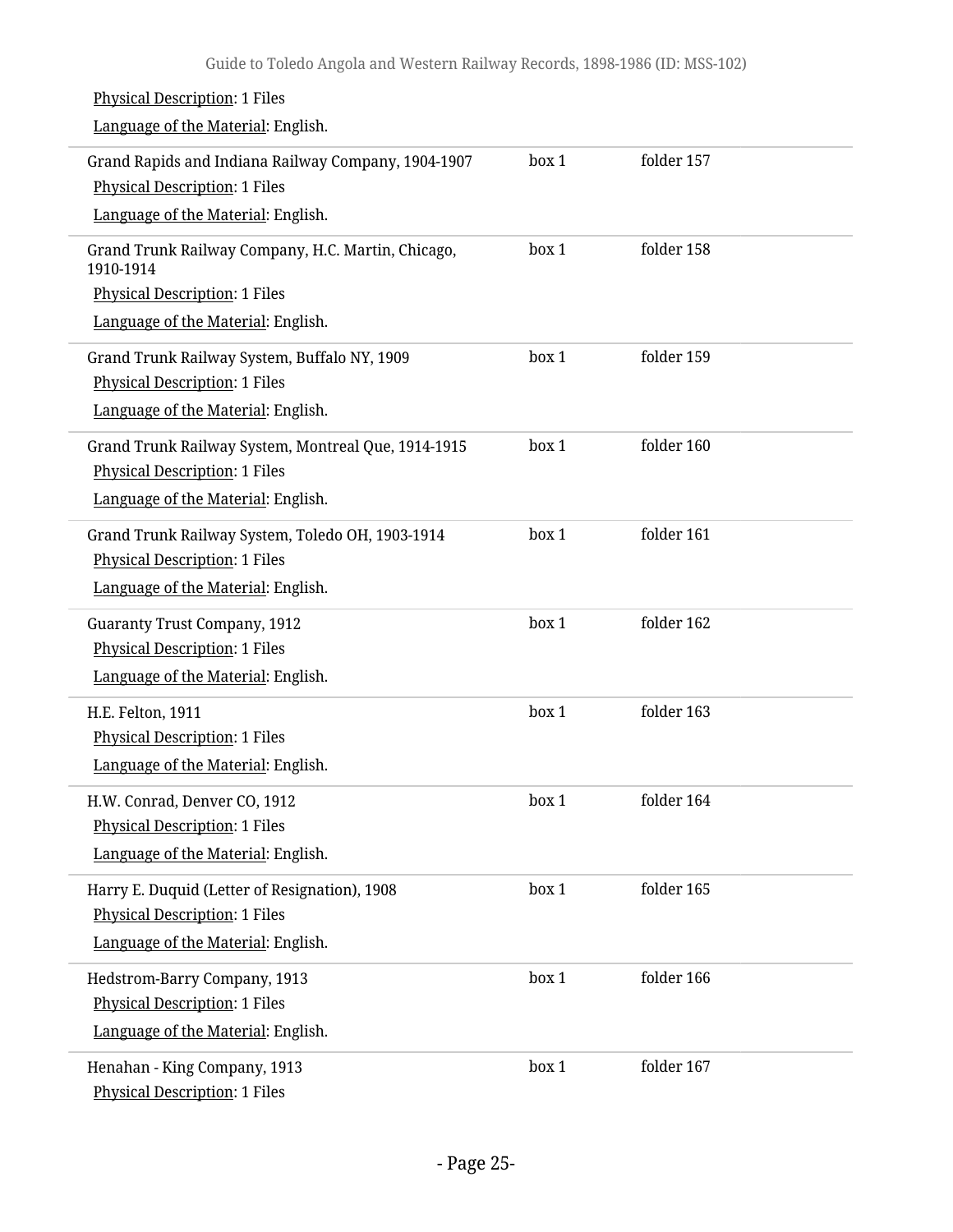| Henry Levis and Company, 1909-1910<br>Physical Description: 1 Files | box 1 | folder 168 |  |
|---------------------------------------------------------------------|-------|------------|--|
| Language of the Material: English.                                  |       |            |  |
| Henry Linnenkugel, 1911                                             | box 1 | folder 169 |  |
| <b>Physical Description: 1 Files</b>                                |       |            |  |
| Language of the Material: English.                                  |       |            |  |
| Highland Rim Mining Company, 1907                                   | box 1 | folder 170 |  |
| <b>Physical Description: 1 Files</b>                                |       |            |  |
| Language of the Material: English.                                  |       |            |  |
| Hocking Valley Railway Company, Columbus, Ohio,<br>1909-1915        | box 1 | folder 171 |  |
| <b>Physical Description: 1 Files</b>                                |       |            |  |
| Language of the Material: English.                                  |       |            |  |
| Hocking Valley Railway Company, Rockwell, Ohio, 1906-<br>1912       | box 1 | folder 172 |  |
| <b>Physical Description: 1 Files</b>                                |       |            |  |
| Language of the Material: English.                                  |       |            |  |
| Hocking Valley Railway Company, Toledo, Ohio, 1913-1915             | box 1 | folder 173 |  |
| <b>Physical Description: 1 Files</b>                                |       |            |  |
| Language of the Material: English.                                  |       |            |  |
| Holbrook F.S., 1909                                                 | box 1 | folder 174 |  |
| <b>Physical Description: 1 Files</b>                                |       |            |  |
| Language of the Material: English.                                  |       |            |  |
| Holran Stone Company, 1912                                          | box 1 | folder 175 |  |
| Physical Description: 1 Files                                       |       |            |  |
| Language of the Material: English.                                  |       |            |  |
| House of Representatives, 1914                                      | box 1 | folder 176 |  |
| <b>Physical Description: 1 Files</b>                                |       |            |  |
| Language of the Material: English.                                  |       |            |  |
| I. Gerson and Sons, 1909, 1913-1914                                 | box 1 | folder 177 |  |
| <b>Physical Description: 1 Files</b>                                |       |            |  |
| Language of the Material: English.                                  |       |            |  |
| Imperial Oil Company, n.d.                                          | box 1 | folder 178 |  |
| <b>Physical Description: 1 Files</b>                                |       |            |  |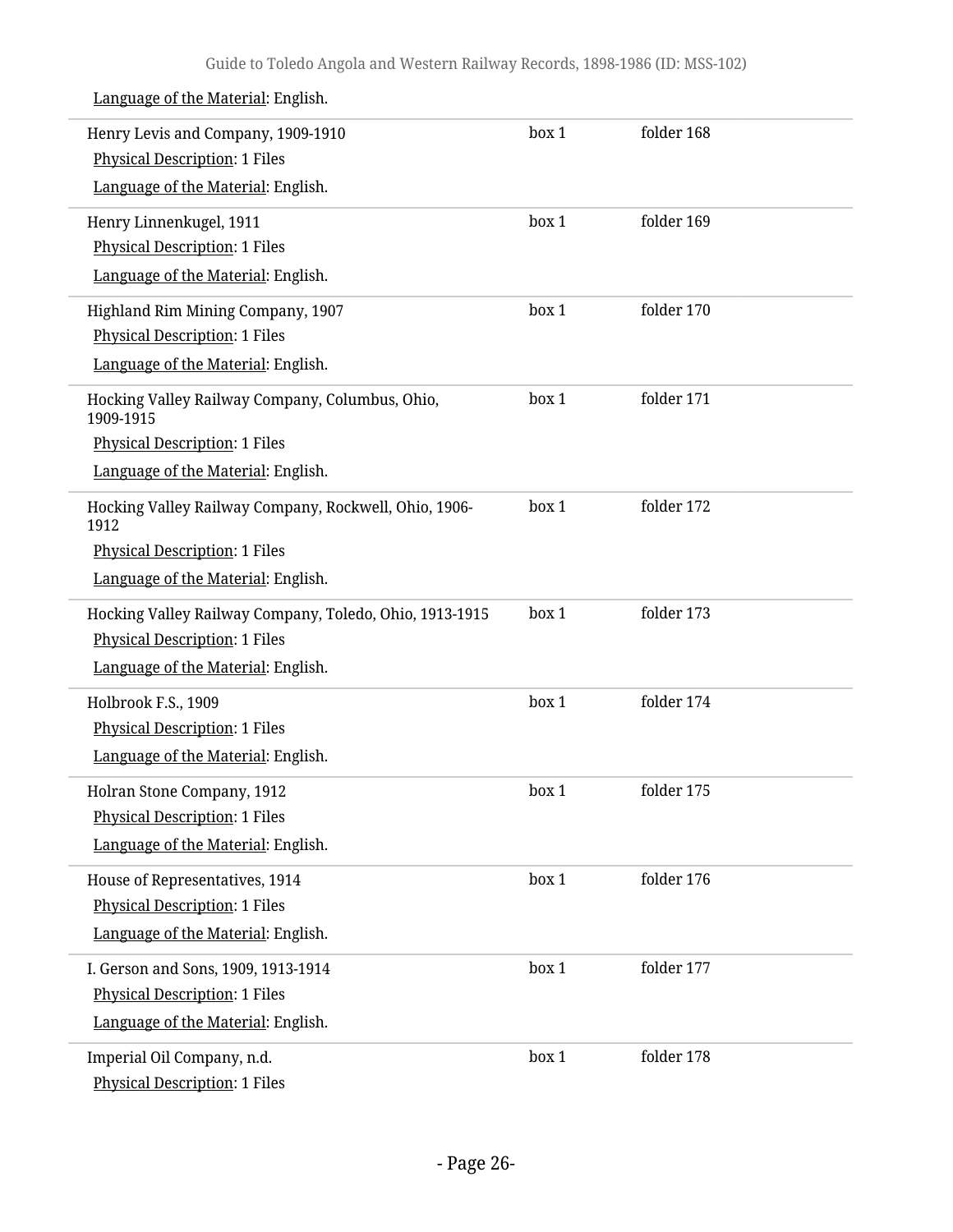| Indian Refining Company, 1913<br><b>Physical Description: 1 Files</b>                                                          | box 1 | folder 179 |  |
|--------------------------------------------------------------------------------------------------------------------------------|-------|------------|--|
| Language of the Material: English.                                                                                             |       |            |  |
| Indian Run Coal Company, 1910<br><b>Physical Description: 1 Files</b><br>Language of the Material: English.                    | box 1 | folder 180 |  |
| Indiana Harbor Belt Railroad Company, 1913-1914<br><b>Physical Description: 1 Files</b><br>Language of the Material: English.  | box 1 | folder 181 |  |
| Industrial Lumber Company, 1907<br><b>Physical Description: 1 Files</b><br>Language of the Material: English.                  | box 1 | folder 182 |  |
| Injuries, Damages, etc., 1916<br><b>Physical Description: 1 Files</b><br>Language of the Material: English.                    | box 1 | folder 183 |  |
| International Harvester Company of America, 1912<br><b>Physical Description: 1 Files</b><br>Language of the Material: English. | box 1 | folder 184 |  |
| International Seal and Lock Company, 1907, 1913<br><b>Physical Description: 1 Files</b><br>Language of the Material: English.  | box 1 | folder 185 |  |
| <b>Interstate Commerce Commission, 1914-1915</b><br><b>Physical Description: 1 Files</b><br>Language of the Material: English. | box 1 | folder 186 |  |
| Interstate Despatch, 1905-1907<br><b>Physical Description: 1 Files</b><br>Language of the Material: English.                   | box 1 | folder 187 |  |
| Interstate Hay Company, 1912-1913<br><b>Physical Description: 1 Files</b><br>Language of the Material: English.                | box 1 | folder 188 |  |
| Interstate Schools Inc., 1909<br><b>Physical Description: 1 Files</b><br>Language of the Material: English.                    | box 1 | folder 189 |  |
| Irving B. Heitt Company, 1909                                                                                                  | box 1 | folder 190 |  |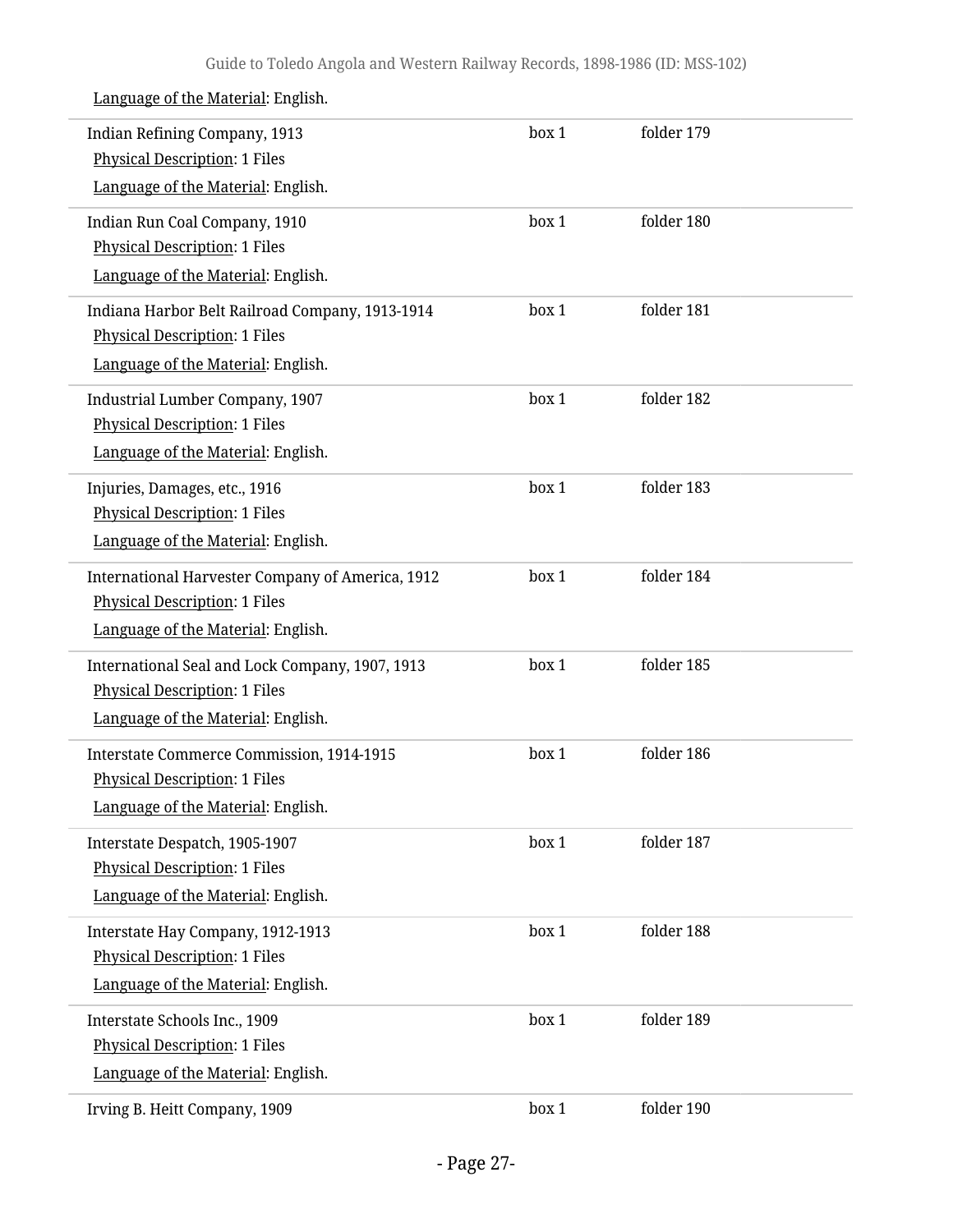#### Physical Description: 1 Files Language of the Material: English. J.H. Crawford, 1908 Physical Description: 1 Files Language of the Material: English. box 1 folder 191 J.M. Cox, Governor, Columbus, OH, 1914 Physical Description: 1 Files Language of the Material: English. box 1 folder 192 J.P. Fellers and Company, 1909 Physical Description: 1 Files Language of the Material: English. box 1 folder 193 James F. Gardner Railway Equipment, 1909-1911 Physical Description: 1 Files Language of the Material: English. box 1 folder 194 John Glazier, 1904 Physical Description: 1 Files Language of the Material: English. box 1 folder 195 John Hurst, 1910 Physical Description: 1 Files Language of the Material: English. box 1 folder 196 John S. Lewis, 1913 Physical Description: 1 Files Language of the Material: English. box 1 folder 197 Johnson and Clenmer, 1909 Physical Description: 1 Files Language of the Material: English. box 1 folder 198 Johnson and Co., 1911 Physical Description: 1 Files Language of the Material: English. box 1 folder 199 Johnson Wrecking Frog Company, 1910 Physical Description: 1 Files Language of the Material: English. box 1 folder 200 Kanawha and Michigan Railway Company, 1911 Physical Description: 1 Files Language of the Material: English. box 1 folder 201

Kanawha Fuel Company, 1904-1905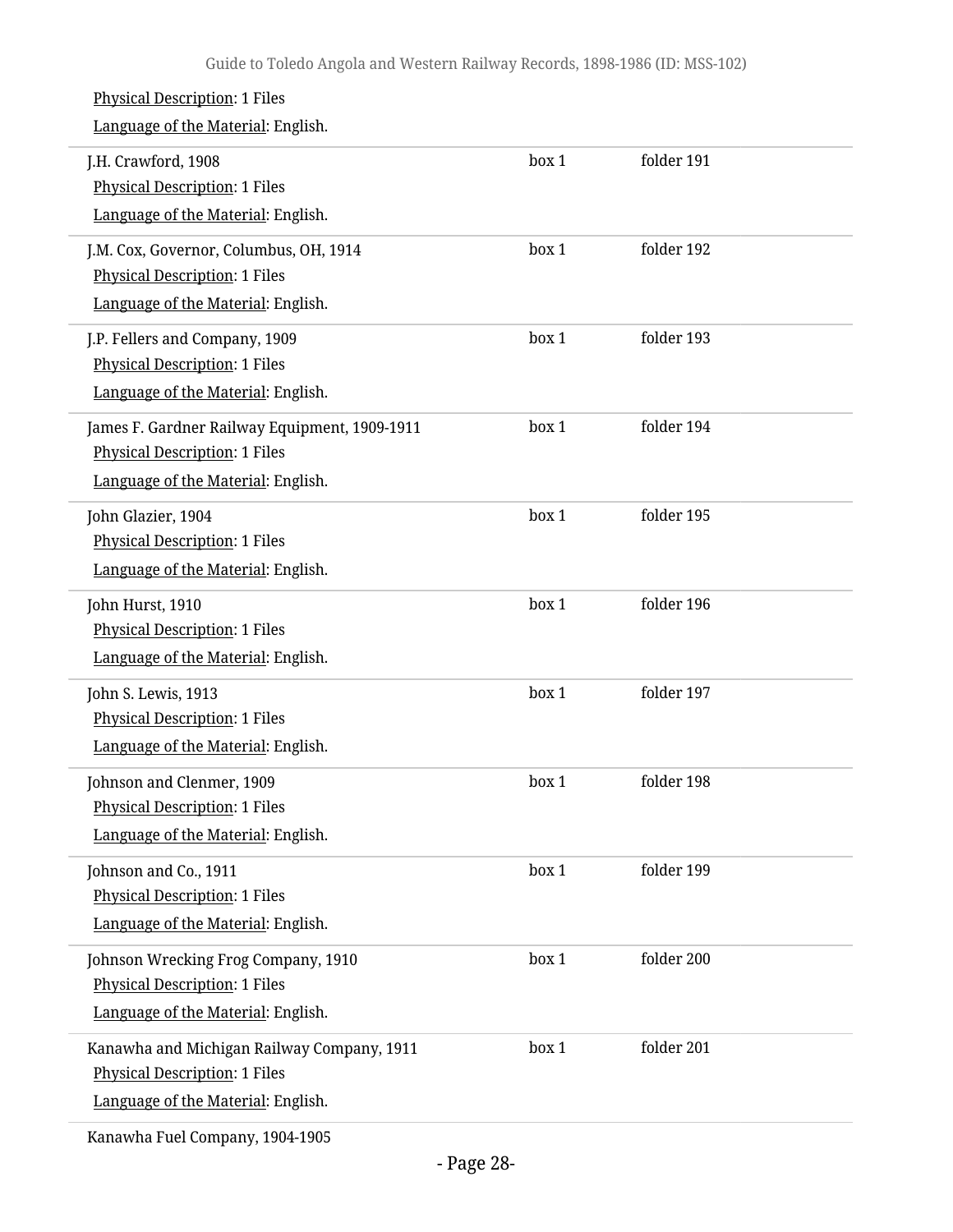| <b>Physical Description: 1 Files</b><br>Language of the Material: English.                                                                                | box 1 | folder 202 |
|-----------------------------------------------------------------------------------------------------------------------------------------------------------|-------|------------|
| Kansas City Southern Railway Company, 1907<br><b>Physical Description: 1 Files</b><br>Language of the Material: English.                                  | box 1 | folder 203 |
| Kelsey and Freeman Lumber Company, 1908, 1909, 1915<br><b>Physical Description: 1 Files</b><br>Language of the Material: English.                         | box 1 | folder 204 |
| L.B. Bueford, Chief Tariff Bureau, 1909<br><b>Physical Description: 1 Files</b><br>Language of the Material: English.                                     | box 1 | folder 205 |
| L.J. Merriman, 1907<br><b>Physical Description: 1 Files</b><br>Language of the Material: English.                                                         | box 1 | folder 206 |
| La Meridionale Employment Company, 1910<br><b>Physical Description: 1 Files</b><br>Language of the Material: English.                                     | box 1 | folder 207 |
| Lake Erie and Western Railroad Company, 1904-1912<br><b>Physical Description: 1 Files</b><br>Language of the Material: English.                           | box 1 | folder 208 |
| Lake Shore and Michigan Southern Railway Company<br>(Cleveland, OH), 1913-1915<br>Physical Description: 1 Files<br>Language of the Material: English.     | box 1 | folder 209 |
| Lake Shore and Michigan Southern Railway Company<br>(Colinwood, OH), 1914<br><b>Physical Description: 1 Files</b><br>Language of the Material: English.   | box 1 | folder 210 |
| Lake Shore and Michigan Southern Railway Company,<br>Leased Equipment, 1914<br><b>Physical Description: 1 Files</b><br>Language of the Material: English. | box 1 | folder 211 |
| Lake Shore and Michigan Southern Railway Company, w/ E.<br>Thwaites, 1914<br><b>Physical Description: 1 Files</b>                                         | box 1 | folder 212 |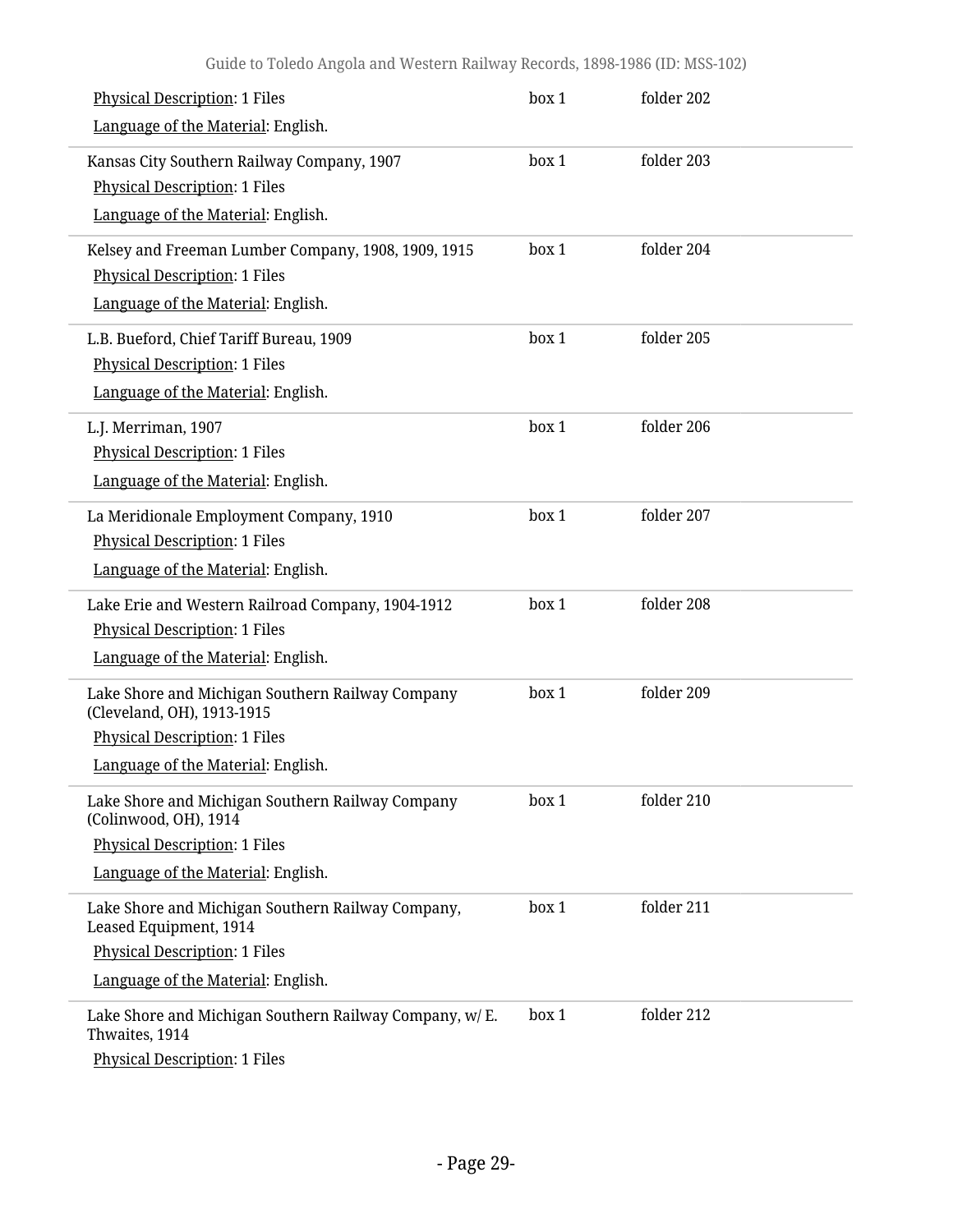| Lehigh and New England Railroad Company, 1908<br><b>Physical Description: 1 Files</b><br>Language of the Material: English. | box 1 | folder 213 |  |
|-----------------------------------------------------------------------------------------------------------------------------|-------|------------|--|
| Lehigh Portland Cement Company, 1914<br><b>Physical Description: 1 Files</b><br>Language of the Material: English.          | box 1 | folder 214 |  |
| Lehigh Valley Railroad Company, 1910-1911<br><b>Physical Description: 1 Files</b><br>Language of the Material: English.     | box 1 | folder 215 |  |
| Lieber Lumber and Shingle Company, 1907<br><b>Physical Description: 1 Files</b><br>Language of the Material: English.       | box 1 | folder 216 |  |
| Lima Locomotive Corporation, 1914<br><b>Physical Description: 1 Files</b><br>Language of the Material: English.             | box 1 | folder 217 |  |
| Loading Track at Silica, 1914<br><b>Physical Description: 1 Files</b><br>Language of the Material: English.                 | box 1 | folder 218 |  |
| Long Island Railroad Company, 1911<br><b>Physical Description: 1 Files</b><br>Language of the Material: English.            | box 1 | folder 219 |  |
| Lorain and Southern Railroad Company, 1914<br><b>Physical Description: 1 Files</b><br>Language of the Material: English.    | box 1 | folder 220 |  |
| Louisville and Nashville Railroad Company, 1911<br>Physical Description: 1 Files<br>Language of the Material: English.      | box 1 | folder 221 |  |
| Love Brake Shoe Company, 1910<br><b>Physical Description: 1 Files</b><br>Language of the Material: English.                 | box 1 | folder 222 |  |
| Manufacturer's Railway Company, 1907, 1914<br>Physical Description: 1 Files<br>Language of the Material: English.           | box 1 | folder 223 |  |
| Memphis Freight Committee, 1908                                                                                             | box 1 | folder 224 |  |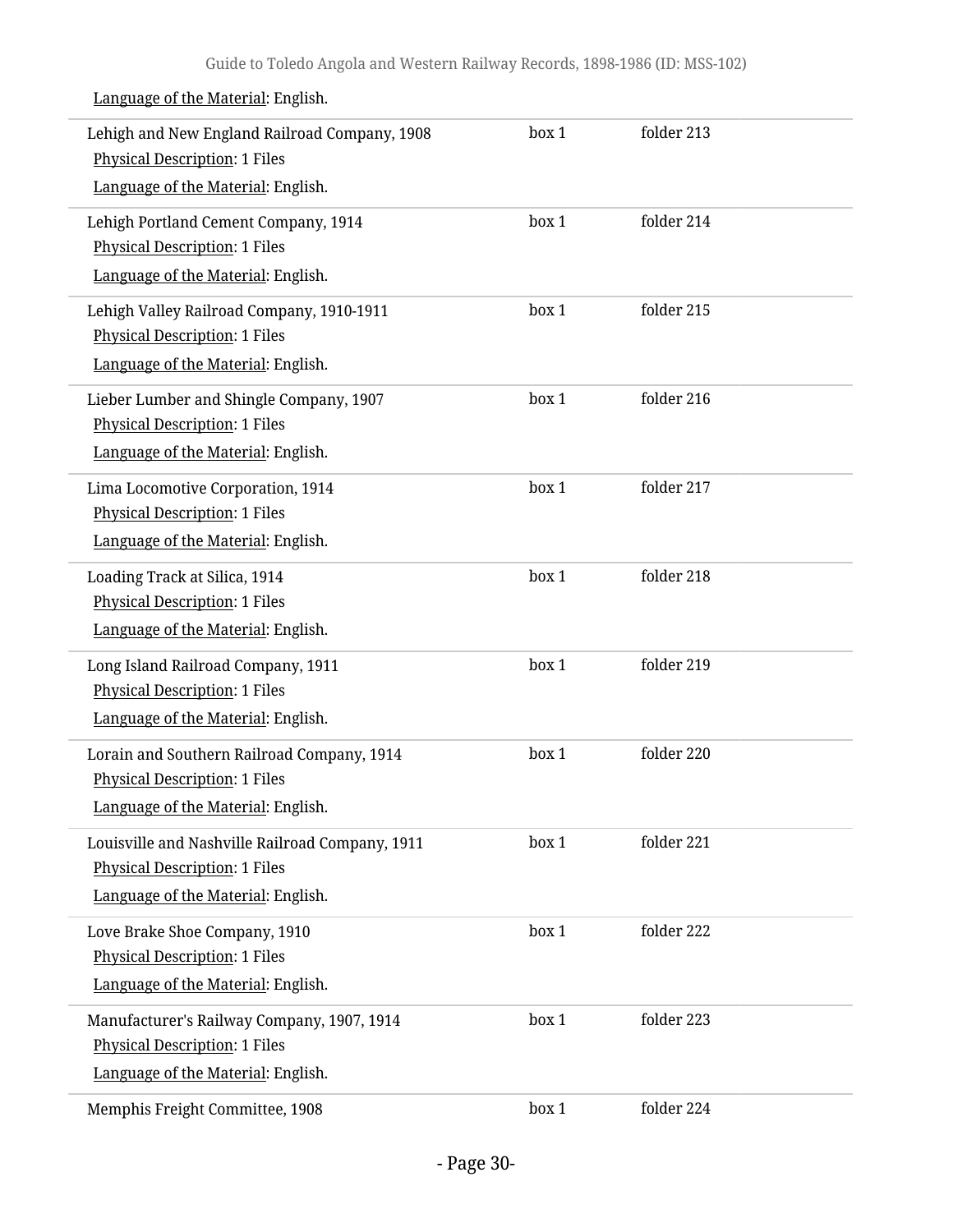| <b>Physical Description: 1 Files</b><br>Language of the Material: English.                                                             |       |            |
|----------------------------------------------------------------------------------------------------------------------------------------|-------|------------|
| Michigan Central Railroad Company, Detroit MI, 1907-1914<br><b>Physical Description: 1 Files</b><br>Language of the Material: English. | box 1 | folder 225 |
| Michigan Central Railroad Company, Toledo OH, 1904-1915<br>Physical Description: 1 Files<br>Language of the Material: English.         | box 1 | folder 226 |
| Miller Brothers, Dorr St. R.F.D., 1909-1914<br>Physical Description: 1 Files<br>Language of the Material: English.                     | box 1 | folder 227 |
| Miscellaneous Movement etc., 1908-1915 and n.d.<br><b>Physical Description: 1 Files</b><br>Language of the Material: English.          | box 2 | folder 1   |
| Miscellaneous Notices and Inquiries etc., 1907-1915<br><b>Physical Description: 1 Files</b><br>Language of the Material: English.      | box 2 | folder 2   |
| Missouri Pacific Railway Company, 1903-1912<br>Physical Description: 1 Files<br>Language of the Material: English.                     | box 2 | folder 3   |
| Mobile and Ohio Railway Company, 1910-1915<br><b>Physical Description: 1 Files</b><br>Language of the Material: English.               | box 2 | folder 4   |
| Monongahela Railroad Company, 1912-1913<br>Physical Description: 1 Files<br>Language of the Material: English.                         | box 2 | folder 5   |
| Moody Manual Company, 1912<br><b>Physical Description: 1 Files</b><br>Language of the Material: English.                               | box 2 | folder 6   |
| Mr. C.S. Mason, 1911<br>Physical Description: 1 Files<br>Language of the Material: English.                                            | box 2 | folder 7   |
| Mr. Charles Patton, 1910<br>Physical Description: 1 Files<br>Language of the Material: English.                                        | box 2 | folder 8   |
|                                                                                                                                        |       |            |

Mr. D.S.C. Moore, 1911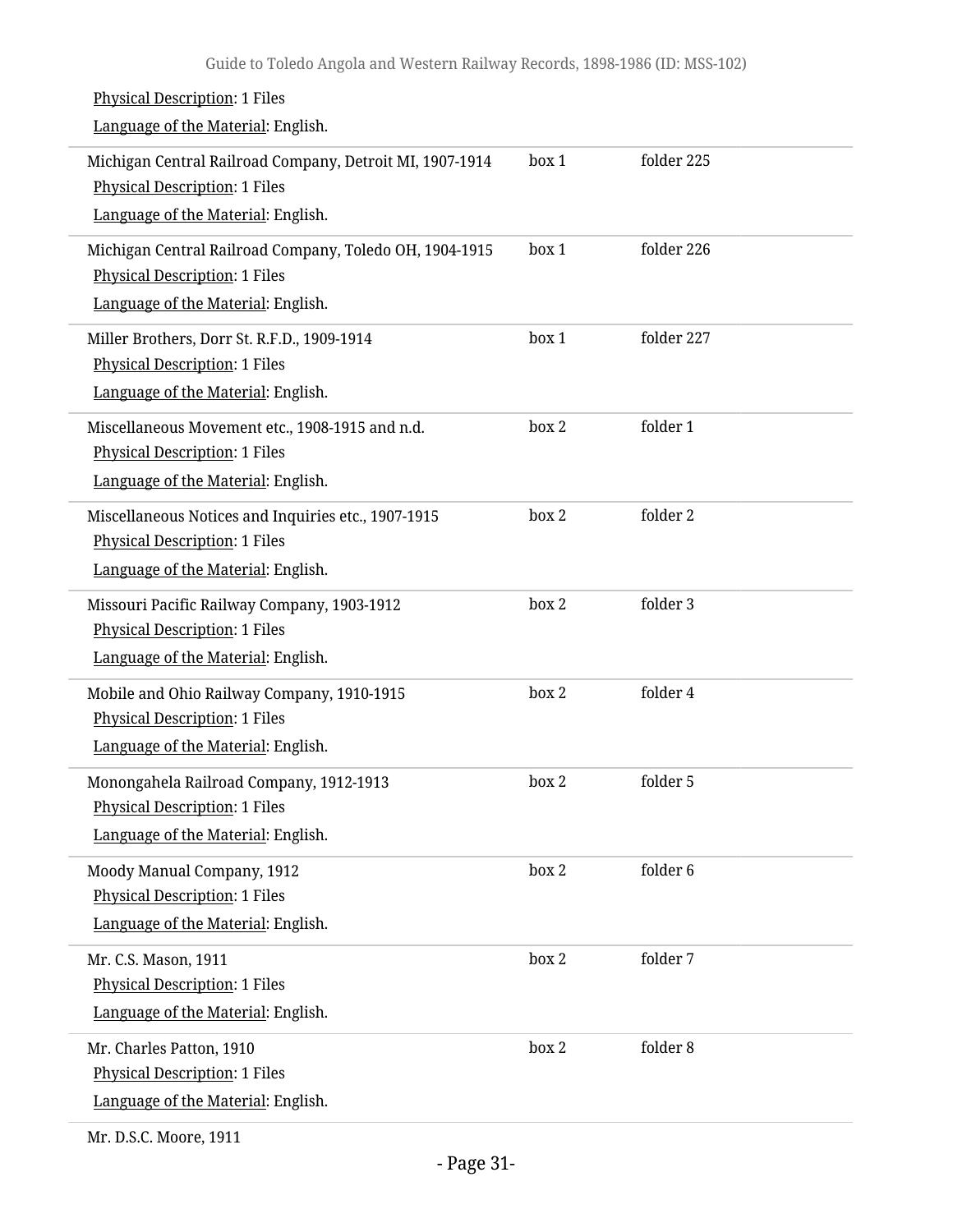| <b>Physical Description: 1 Files</b><br>Language of the Material: English.                                                      | box 2 | folder 9  |  |
|---------------------------------------------------------------------------------------------------------------------------------|-------|-----------|--|
| Mr. E.A. Janney, 1909<br><b>Physical Description: 1 Files</b><br>Language of the Material: English.                             | box 2 | folder 10 |  |
| Mr. Edward F. McLeary, Justice of the Peace, 1910<br><b>Physical Description: 1 Files</b><br>Language of the Material: English. | box 2 | folder 11 |  |
| Mr. F.A. Bush, 1911<br>Physical Description: 1 Files<br>Language of the Material: English.                                      | box 2 | folder 12 |  |
| Mr. Frank Burr, 1909<br><b>Physical Description: 1 Files</b><br>Language of the Material: English.                              | box 2 | folder 13 |  |
| Mr. George Farrison, 1909<br><b>Physical Description: 1 Files</b><br>Language of the Material: English.                         | box 2 | folder 14 |  |
| Mr. J. M. Kuttner, 1908<br><b>Physical Description: 1 Files</b><br>Language of the Material: English.                           | box 2 | folder 15 |  |
| Mr. J.B. Larr (Potential Factory Location), 1909<br><b>Physical Description: 1 Files</b><br>Language of the Material: English.  | box 2 | folder 16 |  |
| Mr. J.R. Metzger, Conductor, 1910<br><b>Physical Description: 1 Files</b><br>Language of the Material: English.                 | box 2 | folder 17 |  |
| Mr. K. Frank, 1910<br><b>Physical Description: 1 Files</b><br>Language of the Material: English.                                | box 2 | folder 18 |  |
| Mr. S.S. Pratt, Superintendent, Silica OH, 1909<br><b>Physical Description: 1 Files</b><br>Language of the Material: English.   | box 2 | folder 19 |  |
| Mr. W. F. Allen, 1907<br><b>Physical Description: 1 Files</b>                                                                   | box 2 | folder 20 |  |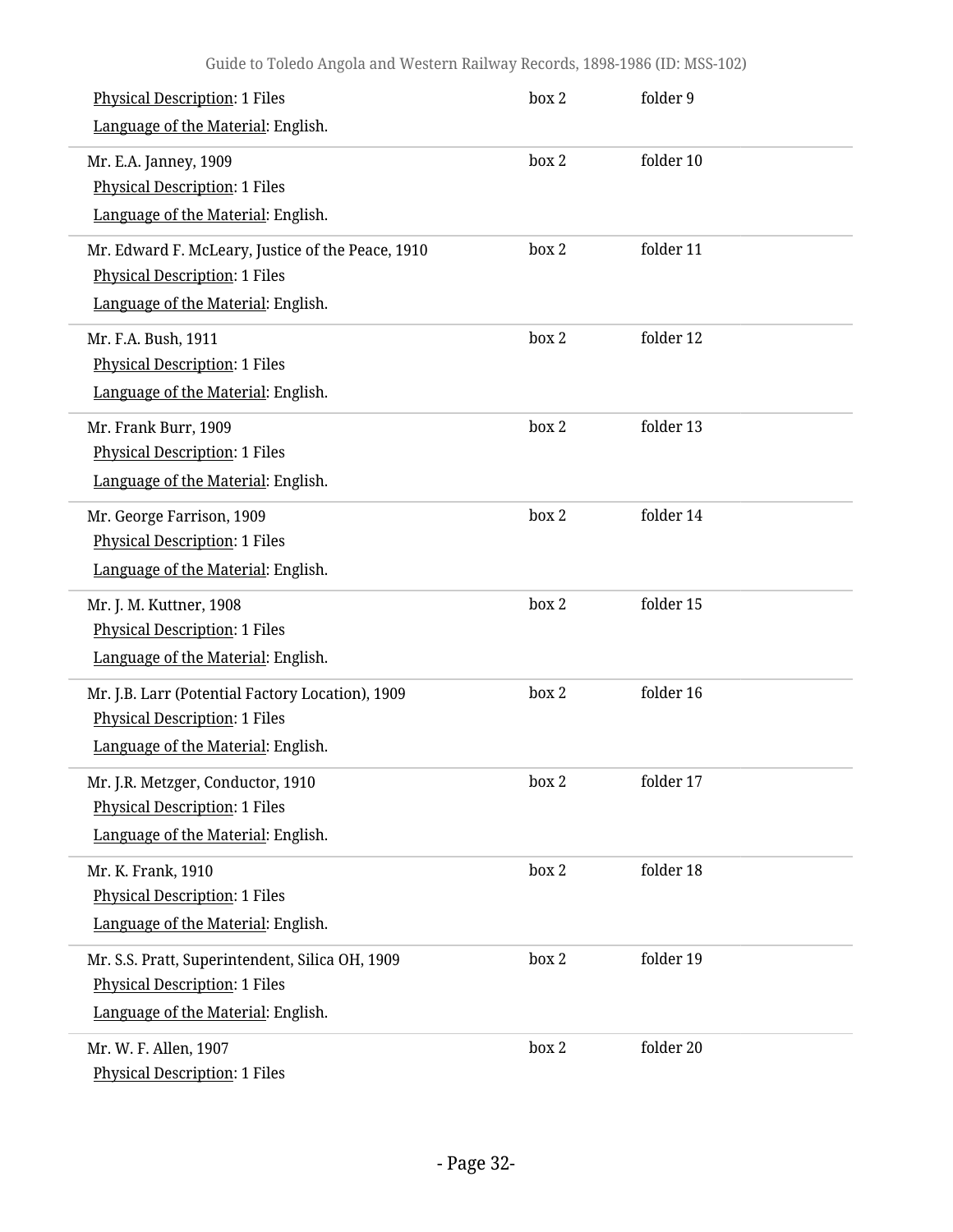| Mr. W.L. Cromlish, 1910<br><b>Physical Description: 1 Files</b>                         | box 2 | folder 21 |  |
|-----------------------------------------------------------------------------------------|-------|-----------|--|
| Language of the Material: English.                                                      |       |           |  |
| Mt. Vernon Car Manufacturing Company, 1912                                              | box 2 | folder 22 |  |
| <b>Physical Description: 1 Files</b>                                                    |       |           |  |
| Language of the Material: English.                                                      |       |           |  |
| National Association of Railway Commissioners, 1912                                     | box 2 | folder 23 |  |
| <b>Physical Description: 1 Files</b><br>Language of the Material: English.              |       |           |  |
|                                                                                         |       |           |  |
| National Bank of Commerce (St. Louis), 1909-1911                                        | box 2 | folder 24 |  |
| <b>Physical Description: 1 Files</b><br>Language of the Material: English.              |       |           |  |
|                                                                                         |       |           |  |
| National Bank of Commerce (Toledo), 1912<br><b>Physical Description: 1 Files</b>        | box 2 | folder 25 |  |
| Language of the Material: English.                                                      |       |           |  |
|                                                                                         |       |           |  |
| National Railway Publication Company, 1907-1915<br><b>Physical Description: 1 Files</b> | box 2 | folder 26 |  |
| Language of the Material: English.                                                      |       |           |  |
|                                                                                         |       |           |  |
| National Silica Company, 1915<br><b>Physical Description: 1 Files</b>                   | box 2 | folder 27 |  |
| Language of the Material: English.                                                      |       |           |  |
| National Tube Company, 1910-1911                                                        | box 2 | folder 28 |  |
| <b>Physical Description: 1 Files</b>                                                    |       |           |  |
| Language of the Material: English.                                                      |       |           |  |
| Naugle Pole and Tie Company, 1907                                                       | box 2 | folder 29 |  |
| <b>Physical Description: 1 Files</b>                                                    |       |           |  |
| Language of the Material: English.                                                      |       |           |  |
| Nevada County Railroad Company, 1905                                                    | box 2 | folder 30 |  |
| <b>Physical Description: 1 Files</b>                                                    |       |           |  |
| Language of the Material: English.                                                      |       |           |  |
| Newburgh and Southshore Railway Company, 1911                                           | box 2 | folder 31 |  |
| <b>Physical Description: 1 Files</b>                                                    |       |           |  |
| Language of the Material: English.                                                      |       |           |  |
| Newell B. Newton Company, 1910                                                          | box 2 | folder 32 |  |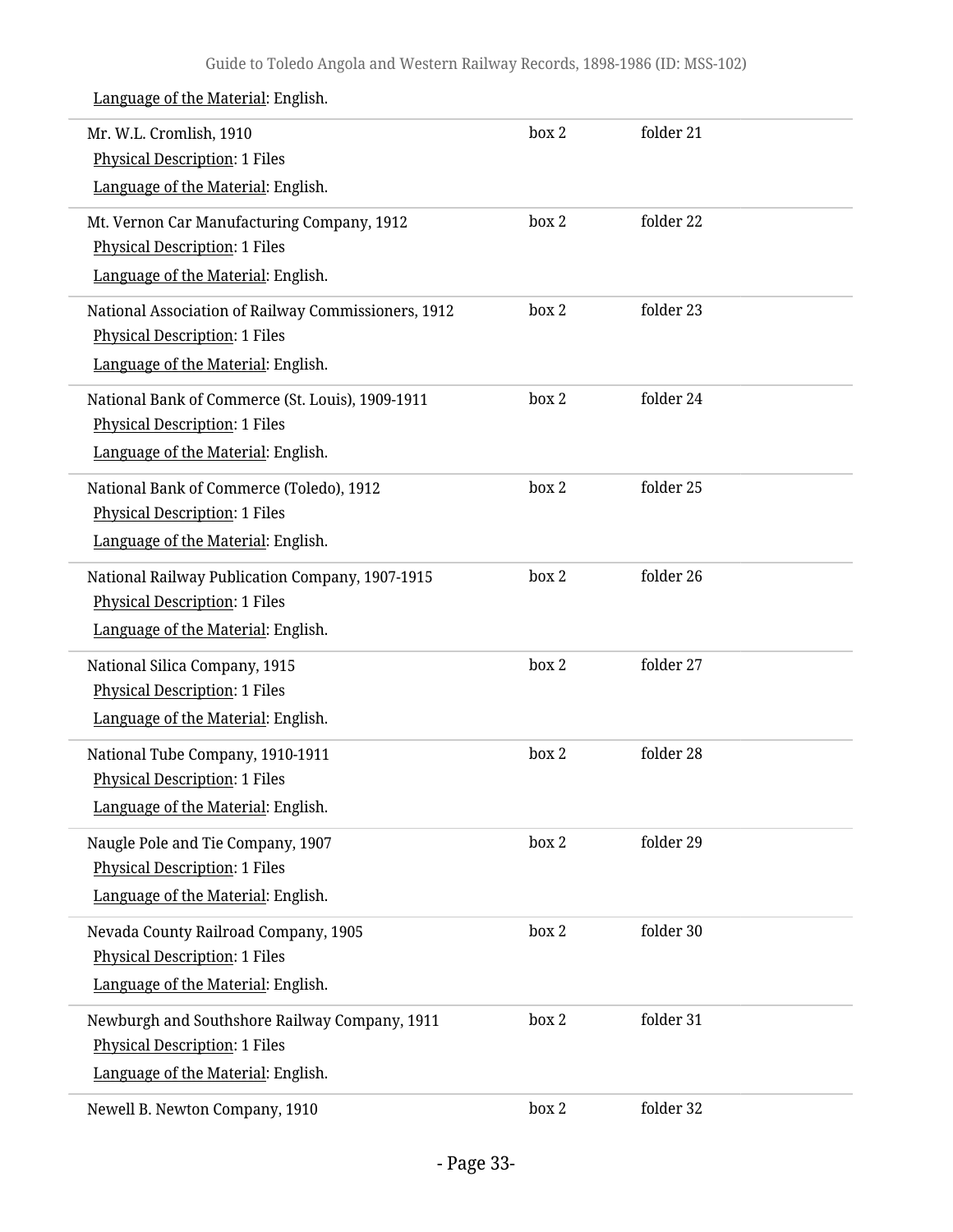| <b>Physical Description: 1 Files</b>                                                |       |           |
|-------------------------------------------------------------------------------------|-------|-----------|
| Language of the Material: English.                                                  |       |           |
| New Orleans and Northeastern Railroad, 1911<br><b>Physical Description: 1 Files</b> | box 2 | folder 33 |
| Language of the Material: English.                                                  |       |           |
| New York Central and Hudson River Railroad, 1912                                    | box 2 | folder 34 |
| <b>Physical Description: 1 Files</b>                                                |       |           |
| Language of the Material: English.                                                  |       |           |
| New York Central Fast Freight Lines, 1910                                           | box 2 | folder 35 |
| <b>Physical Description: 1 Files</b>                                                |       |           |
| Language of the Material: English.                                                  |       |           |
| New York Central Lines, Chicago Ill., 1914                                          | box 2 | folder 36 |
| <b>Physical Description: 1 Files</b>                                                |       |           |
| Language of the Material: English.                                                  |       |           |
| New York Central Lines, Cincinnati Oh, 1907                                         | box 2 | folder 37 |
| <b>Physical Description: 1 Files</b>                                                |       |           |
| Language of the Material: English.                                                  |       |           |
| New York Central Lines, Cleveland Oh, 1914-1915                                     | box 2 | folder 38 |
| <b>Physical Description: 1 Files</b>                                                |       |           |
| Language of the Material: English.                                                  |       |           |
| New York Central Lines, Engineering Department, 1912-1914                           | box 2 | folder 39 |
| Physical Description: 1 Files                                                       |       |           |
| Language of the Material: English.                                                  |       |           |
| New York Central Lines, G.E. Husted, Toledo Oh, 1914-1915                           | box 2 | folder 40 |
| Physical Description: 1 Files                                                       |       |           |
| Language of the Material: English.                                                  |       |           |
| New York Central Lines, w/ Billings and Torbon, 1913-1915                           | box 2 | folder 41 |
| Physical Description: 1 Files                                                       |       |           |
| Language of the Material: English.                                                  |       |           |
| New York, Chicago, and St. Louis, 1912-1915                                         | box 2 | folder 42 |
| <b>Physical Description: 1 Files</b>                                                |       |           |
| Language of the Material: English.                                                  |       |           |
| Norfolk and Western Railway Company, Columbus Oh,<br>1904-1913                      | box 2 | folder 43 |
| Physical Description: 1 Files                                                       |       |           |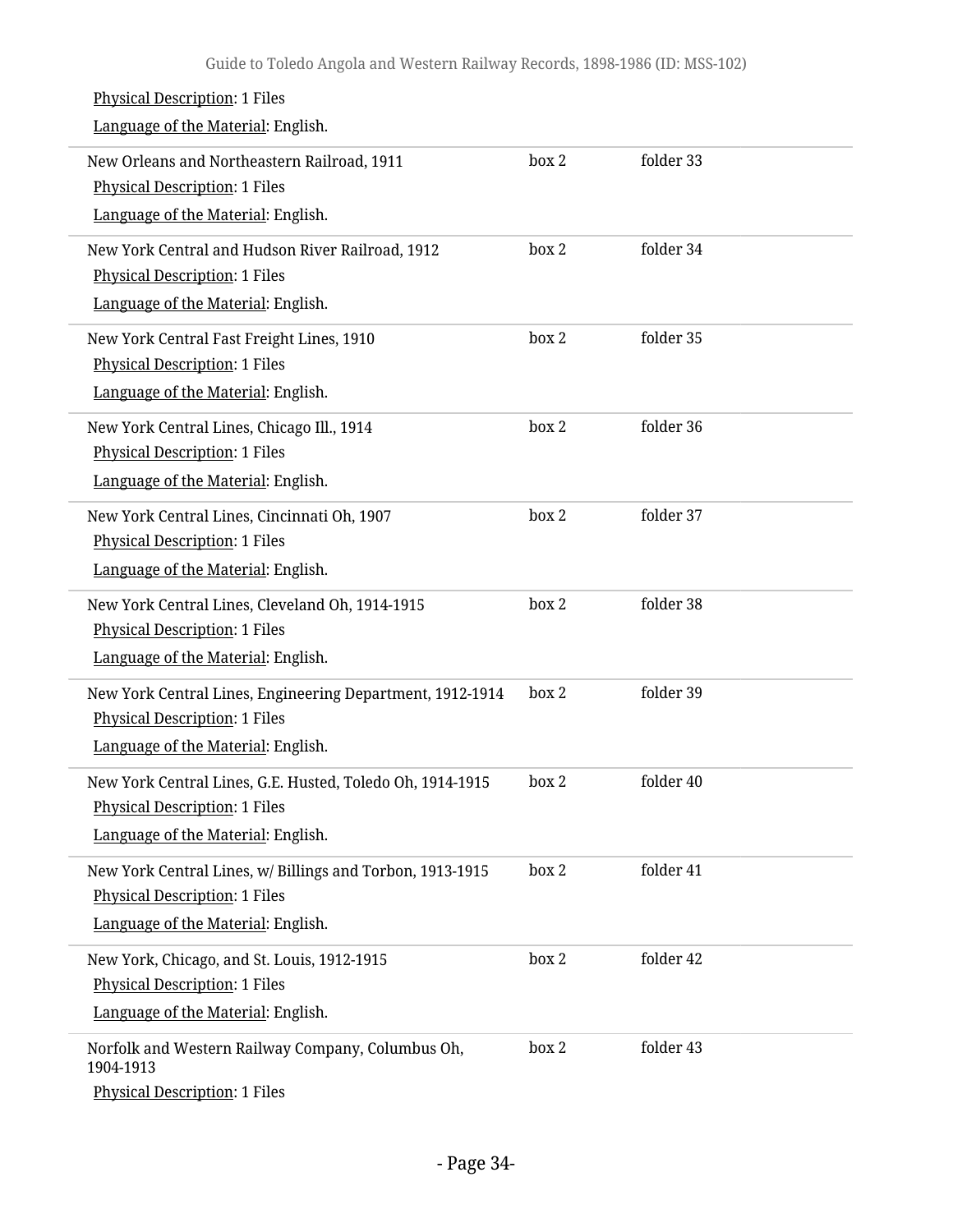|                             | Norfolk and Western Railway Company, Toledo Ohio, 1905<br>Physical Description: 1 Files      | box 2 | folder 44 |  |
|-----------------------------|----------------------------------------------------------------------------------------------|-------|-----------|--|
|                             | Language of the Material: English.                                                           |       |           |  |
|                             | Northern Navigation Company of Ontario, 1907<br><b>Physical Description: 1 Files</b>         | box 2 | folder 45 |  |
|                             | Language of the Material: English.                                                           |       |           |  |
|                             | Norwalk and Western Railway, Toledo Ohio, 1905<br><b>Physical Description: 1 Files</b>       | box 2 | folder 46 |  |
|                             | Language of the Material: English.                                                           |       |           |  |
|                             | Official Classification Committee, 1907-1915<br><b>Physical Description: 1 Files</b>         | box 2 | folder 47 |  |
|                             | Language of the Material: English.                                                           |       |           |  |
|                             | Official List of Open and Prepay Stations, 1908-1914<br><b>Physical Description: 1 Files</b> | box 2 | folder 48 |  |
|                             | Language of the Material: English.                                                           |       |           |  |
|                             | Official Railway Guide, 1911-1915                                                            | box 2 | folder 49 |  |
|                             | <b>Physical Description: 1 Files</b><br>Language of the Material: English.                   |       |           |  |
|                             |                                                                                              |       |           |  |
|                             | Ohio and Michigan Sand and Gravel Company, 1913-1914<br><b>Physical Description: 1 Files</b> | box 2 | folder 50 |  |
|                             | Language of the Material: English.                                                           |       |           |  |
| Ohio Brick Company, 1913    |                                                                                              | box 2 | folder 51 |  |
|                             | <b>Physical Description: 1 Files</b>                                                         |       |           |  |
|                             | Language of the Material: English.                                                           |       |           |  |
|                             | Ohio Savings Bank and Trust, 1911-1915                                                       | box 2 | folder 52 |  |
|                             | <b>Physical Description: 1 Files</b>                                                         |       |           |  |
|                             | Language of the Material: English.                                                           |       |           |  |
|                             | Ohio Standard Chemical Company, 1914-1915<br><b>Physical Description: 1 Files</b>            | box 2 | folder 53 |  |
|                             | Language of the Material: English.                                                           |       |           |  |
|                             |                                                                                              |       |           |  |
| Ohio State University, 1909 | <b>Physical Description: 1 Files</b>                                                         | box 2 | folder 54 |  |
|                             | Language of the Material: English.                                                           |       |           |  |
|                             | Orenstein-Arthur Koppel Company, 1907-1915                                                   | box 2 | folder 55 |  |
|                             |                                                                                              |       |           |  |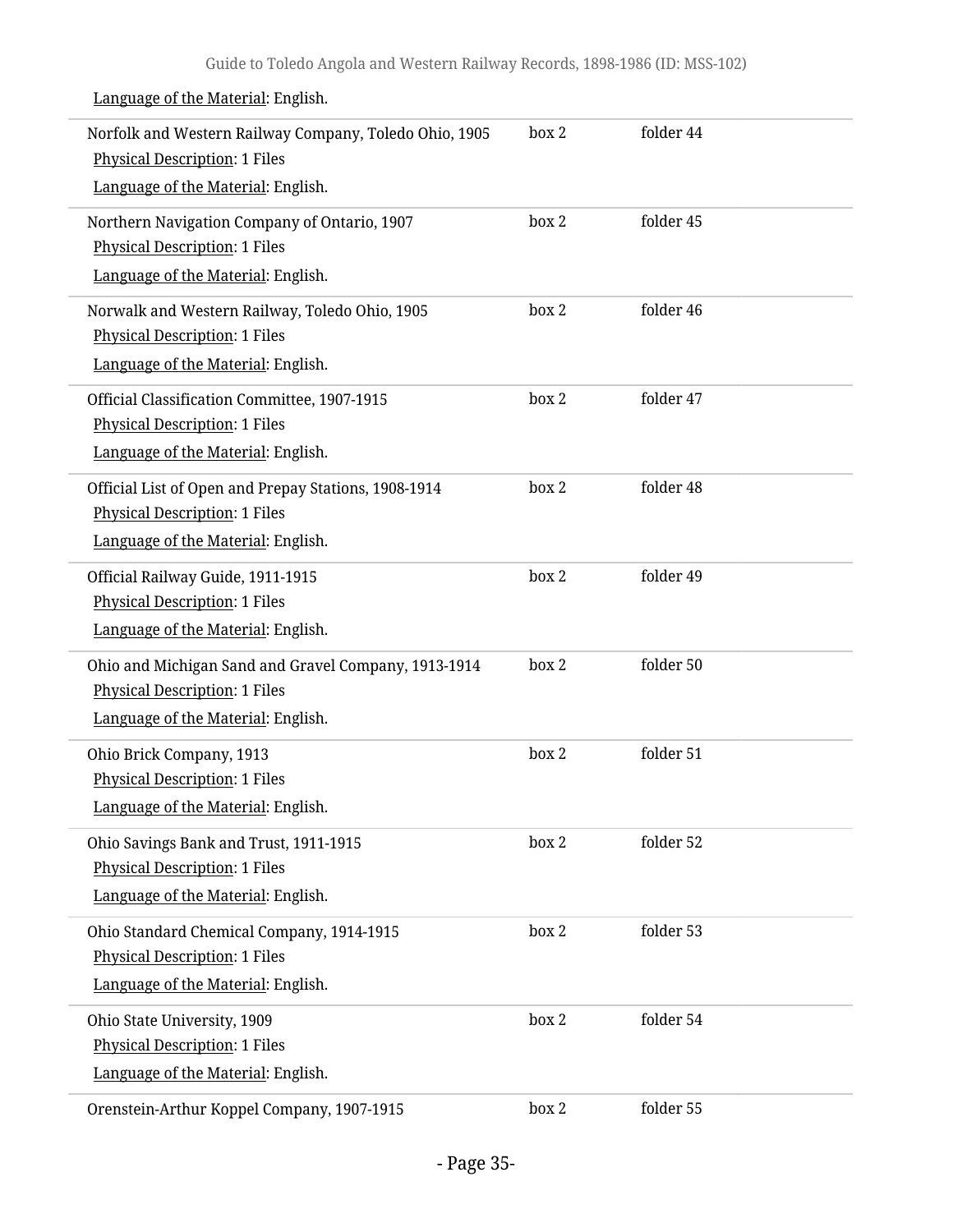| <b>Physical Description: 1 Files</b><br>Language of the Material: English.                                                                                   |       |           |
|--------------------------------------------------------------------------------------------------------------------------------------------------------------|-------|-----------|
| Ottawa Silica Company, 1904, 1914<br><b>Physical Description: 1 Files</b><br>Language of the Material: English.                                              | box 2 | folder 56 |
| Owosso Sugar Company, 1905-1906<br><b>Physical Description: 1 Files</b><br>Language of the Material: English.                                                | box 2 | folder 57 |
| Paca Oberlin, Washington D.C., 1910<br><b>Physical Description: 1 Files</b><br>Language of the Material: English.                                            | box 2 | folder 58 |
| Pacific Coast Steamship Company, 1910<br><b>Physical Description: 1 Files</b><br>Language of the Material: English.                                          | box 2 | folder 59 |
| Pennsylvania Company, Columbus OH, 1912<br><b>Physical Description: 1 Files</b><br>Language of the Material: English.                                        | box 2 | folder 60 |
| Pennsylvania Lines, Repair to Locomotives, 1913<br><b>Physical Description: 1 Files</b><br>Language of the Material: English.                                | box 2 | folder 61 |
| Pennsylvania Lines, West of Pittsburgh, Office of<br>Superintendent, 1911-1913<br><b>Physical Description: 1 Files</b><br>Language of the Material: English. | box 2 | folder 62 |
| Pennsylvania Lines, West of Pittsburgh, Pittsburgh,<br>1908-1915<br><b>Physical Description: 1 Files</b><br>Language of the Material: English.               | box 2 | folder 63 |
| Pennsylvania Lines, West of Pittsburgh, Toledo Ohio,<br>1905-1915<br><b>Physical Description: 1 Files</b><br>Language of the Material: English.              | box 2 | folder 64 |
| Pennsylvania Railroad Company, George Denison, Freight<br>Agent, 1907-1915<br><b>Physical Description: 1 Files</b>                                           | box 2 | folder 65 |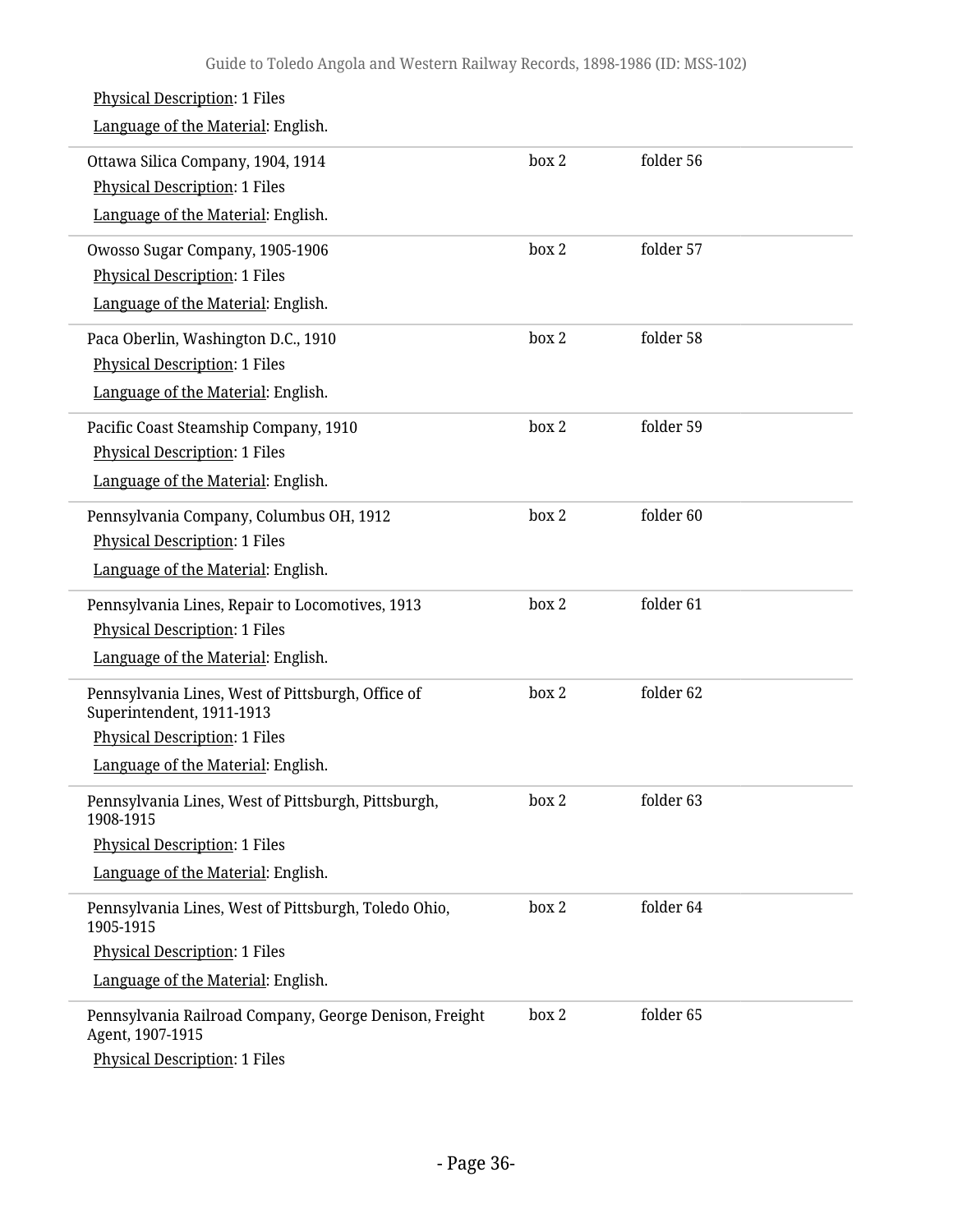| Pennsylvania Railroad Company, Philadelphia, PA,<br>1909-1915                               | box 2 | folder 66 |
|---------------------------------------------------------------------------------------------|-------|-----------|
| <b>Physical Description: 1 Files</b>                                                        |       |           |
| Language of the Material: English.                                                          |       |           |
| Pennsylvania Railroad Company, Pittsburgh, PA, 1906-1914                                    | box 2 | folder 67 |
| <b>Physical Description: 1 Files</b>                                                        |       |           |
| Language of the Material: English.                                                          |       |           |
| Pennsylvania Railroad Company, Superintendents Office,<br>Toledo, OH, 1912-1915             | box 2 | folder 68 |
| <b>Physical Description: 1 Files</b>                                                        |       |           |
| Language of the Material: English.                                                          |       |           |
| Pennsylvania Railroad Company, Toledo Ohio, Master<br>Mechanic                              | box 2 | folder 69 |
| <b>Physical Description: 1 Files</b>                                                        |       |           |
| Language of the Material: English.                                                          |       |           |
| Pennsylvania Railroad Company, Toledo Ohio, 1904-1915                                       | box 2 | folder 70 |
| <b>Physical Description: 1 Files</b>                                                        |       |           |
| Language of the Material: English.                                                          |       |           |
| Pere Marquette Line Steamers, 1913                                                          | box 2 | folder 71 |
| <b>Physical Description: 1 Files</b>                                                        |       |           |
| Language of the Material: English.                                                          |       |           |
| Pere Marquette Railroad, Cincinnati, Ohio, 1907                                             | box 2 | folder 72 |
| <b>Physical Description: 1 Files</b>                                                        |       |           |
| Language of the Material: English.                                                          |       |           |
| Pere Marquette Railroad, Detroit, MI, 1904-1915                                             | box 2 | folder 73 |
| <b>Physical Description: 1 Files</b>                                                        |       |           |
| Language of the Material: English.                                                          |       |           |
| Pere Marquette Railroad, Toledo, OH, 1906-1915                                              | box 2 | folder 74 |
| <b>Physical Description: 1 Files</b>                                                        |       |           |
| Language of the Material: English.                                                          |       |           |
| Peter E. Meagher Company, 1913                                                              | box 2 | folder 75 |
| <b>Physical Description: 1 Files</b>                                                        |       |           |
| Language of the Material: English.                                                          |       |           |
| Philadelphia and Reading Railway Company, 1912-1913<br><b>Physical Description: 1 Files</b> | box 2 | folder 76 |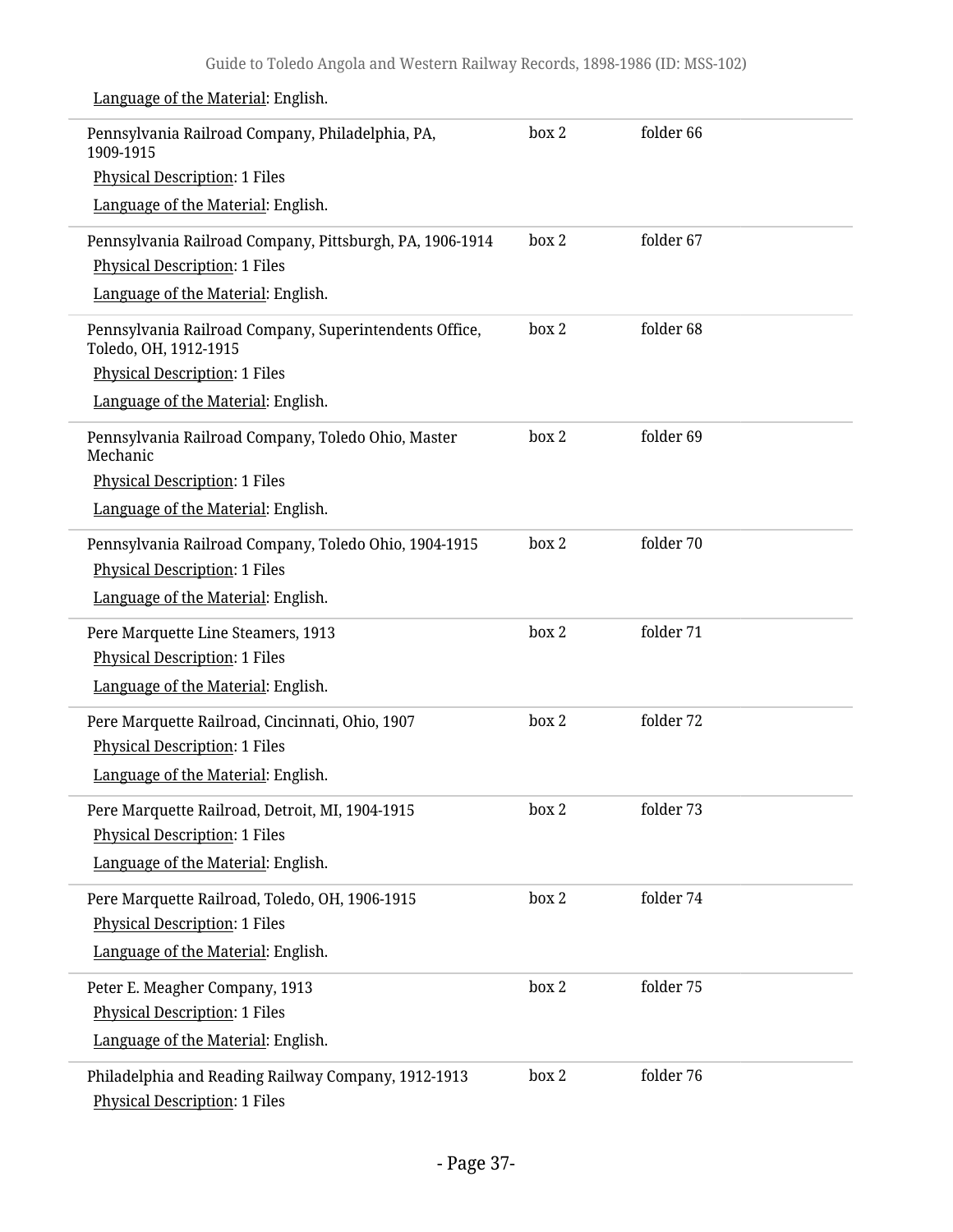| Philadelphia and Reading Railway, E.D. Hilleary, 1911<br><b>Physical Description: 1 Files</b>                                      | box 2 | folder 77 |  |
|------------------------------------------------------------------------------------------------------------------------------------|-------|-----------|--|
| Language of the Material: English.                                                                                                 |       |           |  |
| Pittsburgh and Lake Erie Railroad Company, 1904-1914<br><b>Physical Description: 1 Files</b><br>Language of the Material: English. | box 2 | folder 78 |  |
| Pittsburgh Black Coal Company, Pittsburgh PA, 1904                                                                                 | box 2 | folder 79 |  |
| <b>Physical Description: 1 Files</b>                                                                                               |       |           |  |
| Language of the Material: English.                                                                                                 |       |           |  |
| Pittsburgh Machinery and Equipment Company, 1909<br><b>Physical Description: 1 Files</b>                                           | box 2 | folder 80 |  |
| Language of the Material: English.                                                                                                 |       |           |  |
| Pittsburgh Steel Company, 1912                                                                                                     | box 2 | folder 81 |  |
| <b>Physical Description: 1 Files</b><br>Language of the Material: English.                                                         |       |           |  |
| Pittsburgh, Cincinnati, Chicago, and St. Louis Railway                                                                             | box 2 | folder 82 |  |
| Company, 1904                                                                                                                      |       |           |  |
| <b>Physical Description: 1 Files</b>                                                                                               |       |           |  |
| Language of the Material: English.                                                                                                 |       |           |  |
| Poole Brothers Railway Printers, 1910                                                                                              | box 2 | folder 83 |  |
| <b>Physical Description: 1 Files</b><br>Language of the Material: English.                                                         |       |           |  |
| Poor's Railroad Manual Company, n.d.                                                                                               | box 2 | folder 84 |  |
| <b>Physical Description: 1 Files</b>                                                                                               |       |           |  |
| Language of the Material: English.                                                                                                 |       |           |  |
| Postal Telegraph-Cable Company, 1909                                                                                               | box 2 | folder 85 |  |
| <b>Physical Description: 1 Files</b>                                                                                               |       |           |  |
| Language of the Material: English.                                                                                                 |       |           |  |
| Potts Powder Company, 1913                                                                                                         | box 2 | folder 86 |  |
| <b>Physical Description: 1 Files</b><br>Language of the Material: English.                                                         |       |           |  |
|                                                                                                                                    |       |           |  |
| Pressed Steel Car Company, 1911-1912<br><b>Physical Description: 1 Files</b>                                                       | box 2 | folder 87 |  |
| Language of the Material: English.                                                                                                 |       |           |  |
| Public Utilities Commission of Ohio, 1912-1915                                                                                     | box 2 | folder 88 |  |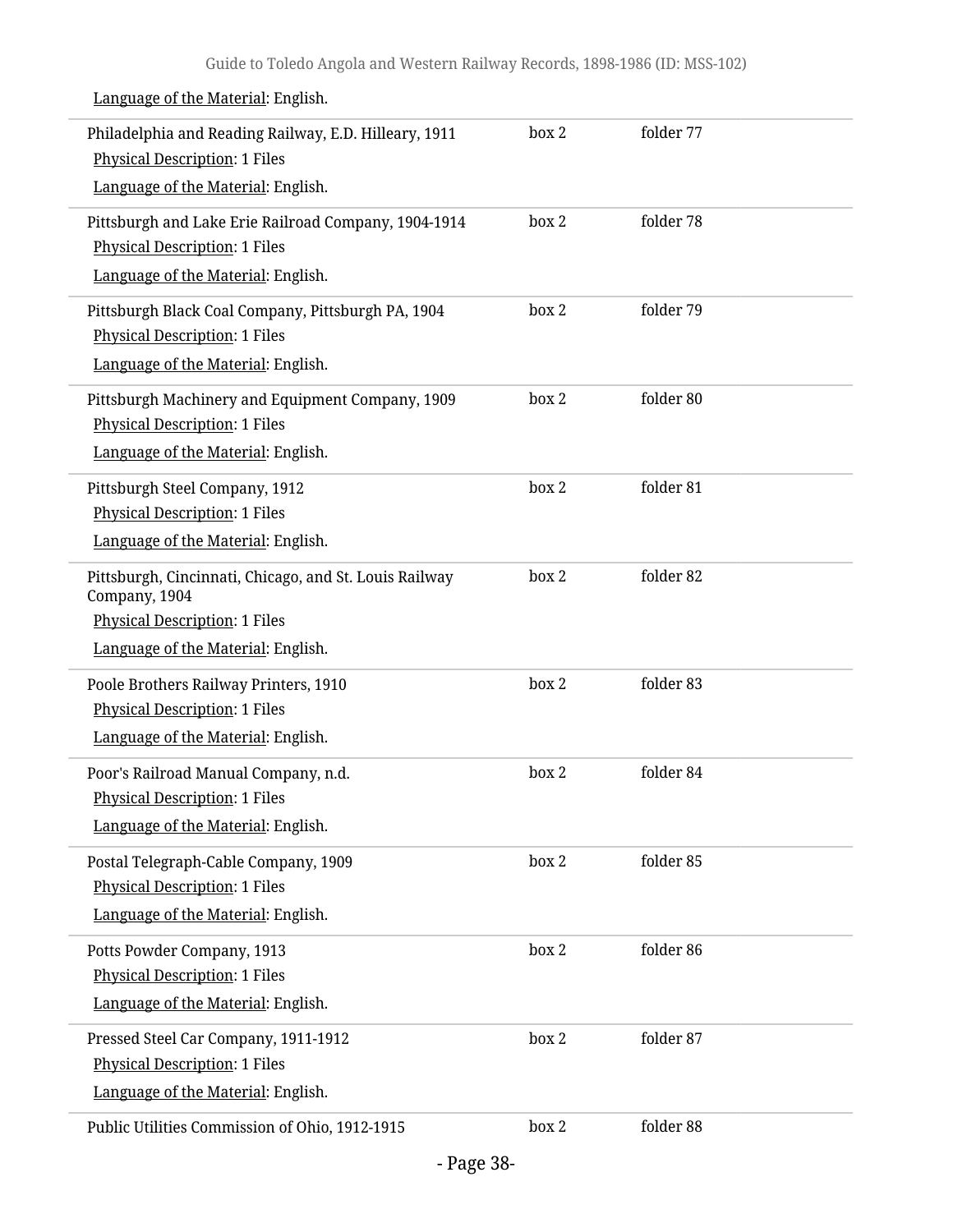| <b>Physical Description: 1 Files</b><br>Language of the Material: English.                                                   |       |           |  |
|------------------------------------------------------------------------------------------------------------------------------|-------|-----------|--|
| Quotations (Toledo), 1914<br><b>Physical Description: 1 Files</b><br>Language of the Material: English.                      | box 2 | folder 89 |  |
| R.C. Gillette, 1907<br>Physical Description: 1 Files<br>Language of the Material: English.                                   | box 2 | folder 90 |  |
| R.W. Johnson, 1913-1914<br><b>Physical Description: 1 Files</b><br>Language of the Material: English.                        | box 2 | folder 91 |  |
| The Mishkum Company, 1907-1912<br><b>Physical Description: 1 Files</b><br>Language of the Material: English.                 | box 2 | folder 92 |  |
| W.A. Gosline and Company, 1908-1914<br><b>Physical Description: 1 Files</b><br>Language of the Material: English.            | box 2 | folder 93 |  |
| W.G. Denman, Attorney General, 1910<br><b>Physical Description: 1 Files</b><br>Language of the Material: English.            | box 2 | folder 94 |  |
| W.J. Hamilton Coal Company, 1906-1910<br><b>Physical Description: 1 Files</b><br>Language of the Material: English.          | box 2 | folder 95 |  |
| W.O. Dennis, Agent, Silica OH, 1908-1915<br><b>Physical Description: 1 Files</b><br>Language of the Material: English.       | box 2 | folder 96 |  |
| W.O. Holst Builders Supply Co. Toledo Oh, 1914<br><b>Physical Description: 1 Files</b><br>Language of the Material: English. | box 2 | folder 97 |  |
| W. R. Bemis, 1910-1915<br>Physical Description: 1 Files<br>Language of the Material: English.                                | box 2 | folder 98 |  |
| Walter Nichols, St. Louis Mo., 1909<br><b>Physical Description: 1 Files</b><br>Language of the Material: English.            | box 2 | folder 99 |  |
|                                                                                                                              |       |           |  |

William T. Legett Company, 1911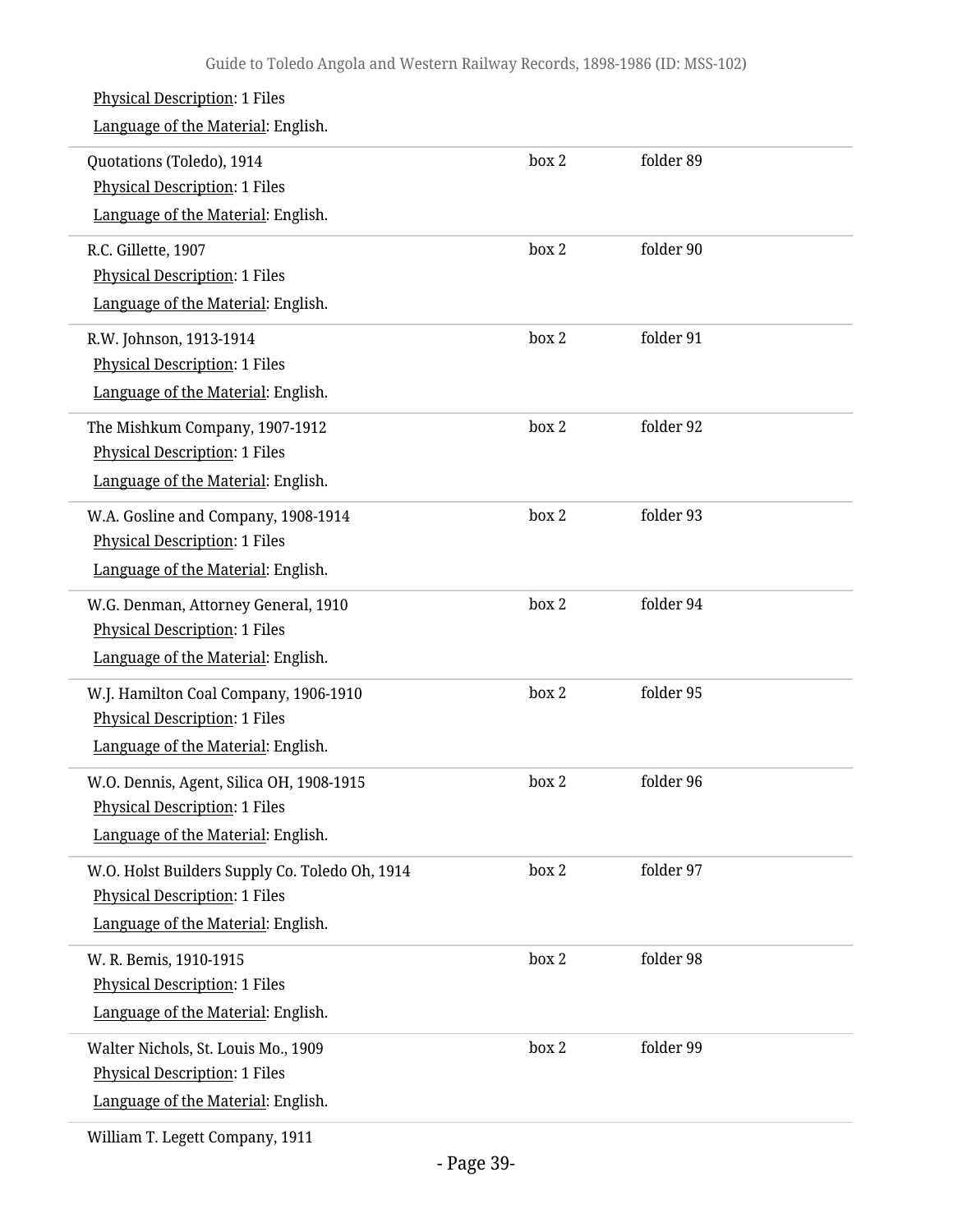| <b>Physical Description: 1 Files</b><br>Language of the Material: English.                                                           | box 2 | folder 100 |
|--------------------------------------------------------------------------------------------------------------------------------------|-------|------------|
| William V. McMalen, Director of Internal Revenue, 1913<br><b>Physical Description: 1 Files</b><br>Language of the Material: English. | box 2 | folder 101 |
| A. Bently and Sons Co. Building Construction, 1917<br><b>Physical Description: 1 Files</b><br>Language of the Material: English.     | box 2 | folder 102 |
| American Railway Association, 1916-1918<br><b>Physical Description: 1 Files</b><br>Language of the Material: English.                | box 2 | folder 103 |
| American Short Line Railroad Association, 1918<br><b>Physical Description: 1 Files</b><br>Language of the Material: English.         | box 2 | folder 104 |
| Ann Arbor Railroad Company, 1909, 1916-1918<br><b>Physical Description: 1 Files</b><br>Language of the Material: English.            | box 2 | folder 105 |
| Armour and Company, 1918<br><b>Physical Description: 1 Files</b><br>Language of the Material: English.                               | box 2 | folder 106 |
| Baltimore and Ohio Railroad, 1915-1918 & n.d.<br><b>Physical Description: 1 Files</b><br>Language of the Material: English.          | box 2 | folder 107 |
| <b>Barrett Company, 1917</b><br><b>Physical Description: 1 Files</b><br>Language of the Material: English.                           | box 2 | folder 108 |
| Bixler Coal and Coke Company, 1917<br><b>Physical Description: 1 Files</b><br>Language of the Material: English.                     | box 2 | folder 109 |
| Blade Printing and Paper Company, 1917-1918<br><b>Physical Description: 1 Files</b><br>Language of the Material: English.            | box 2 | folder 110 |
| Board of Railway Commissioners for Canada, 1917-1918<br><b>Physical Description: 1 Files</b>                                         | box 2 | folder 111 |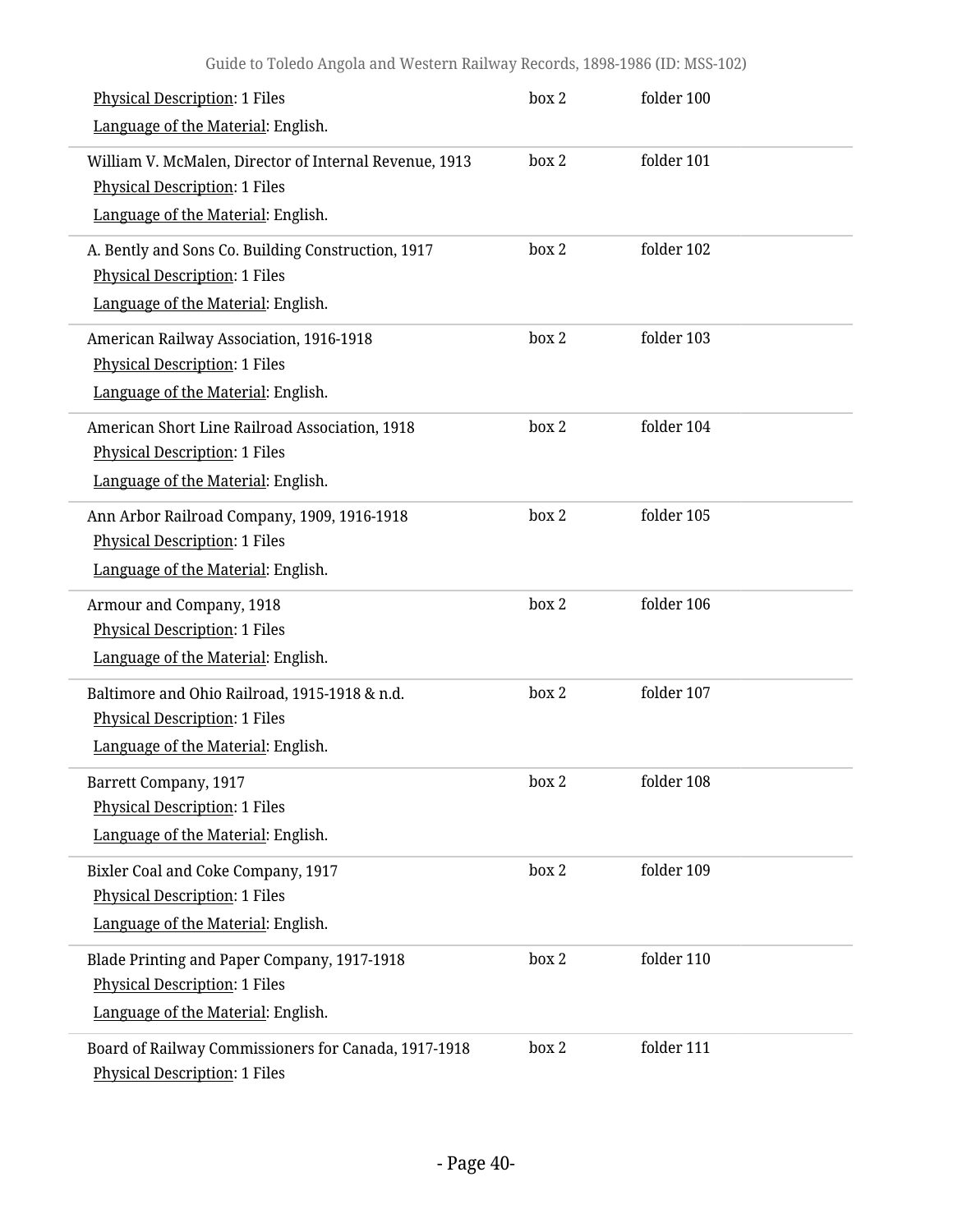| Boston and Maine Railroad Company, 1918<br><b>Physical Description: 1 Files</b> | box 2 | folder 112 |
|---------------------------------------------------------------------------------|-------|------------|
| Language of the Material: English.                                              |       |            |
| Bostwick-Braun Company, 1917                                                    | box 2 | folder 113 |
| <b>Physical Description: 1 Files</b>                                            |       |            |
| Language of the Material: English.                                              |       |            |
| Buffalo, Rochester & Pittsburgh Railway Company,<br>1914-1918                   | box 2 | folder 114 |
| <b>Physical Description: 1 Files</b>                                            |       |            |
| Language of the Material: English.                                              |       |            |
| Bureau for the Safe Transportation of Explosives, 1917-1918                     | box 2 | folder 115 |
| <b>Physical Description: 1 Files</b>                                            |       |            |
| Language of the Material: English.                                              |       |            |
| Central Freight Association, 1912, 1917-1918                                    | box 2 | folder 116 |
| <b>Physical Description: 1 Files</b>                                            |       |            |
| Language of the Material: English.                                              |       |            |
| Charles Boldt Company, 1917                                                     | box 2 | folder 117 |
| <b>Physical Description: 1 Files</b>                                            |       |            |
| Language of the Material: English.                                              |       |            |
| Chesapeake and Ohio Railway Company, 1917-1918                                  | box 2 | folder 118 |
| <b>Physical Description: 1 Files</b>                                            |       |            |
| Language of the Material: English.                                              |       |            |
| Chicago, Burlington and Quincy Railroad Company,<br>1917-1918                   | box 2 | folder 119 |
| <b>Physical Description: 1 Files</b>                                            |       |            |
| Language of the Material: English.                                              |       |            |
| Chicago Junction Railway Company, 1917                                          | box 2 | folder 120 |
| <b>Physical Description: 1 Files</b>                                            |       |            |
| Language of the Material: English.                                              |       |            |
| Chicago Milwaukee and St. Paul Railroad Company, 1917                           | box 2 | folder 121 |
| <b>Physical Description: 1 Files</b>                                            |       |            |
| Language of the Material: English.                                              |       |            |
| Cincinnati, Hamilton and Dayton Railway Company,<br>1911-1918 & n.d.            | box 2 | folder 122 |
| <b>Physical Description: 1 Files</b>                                            |       |            |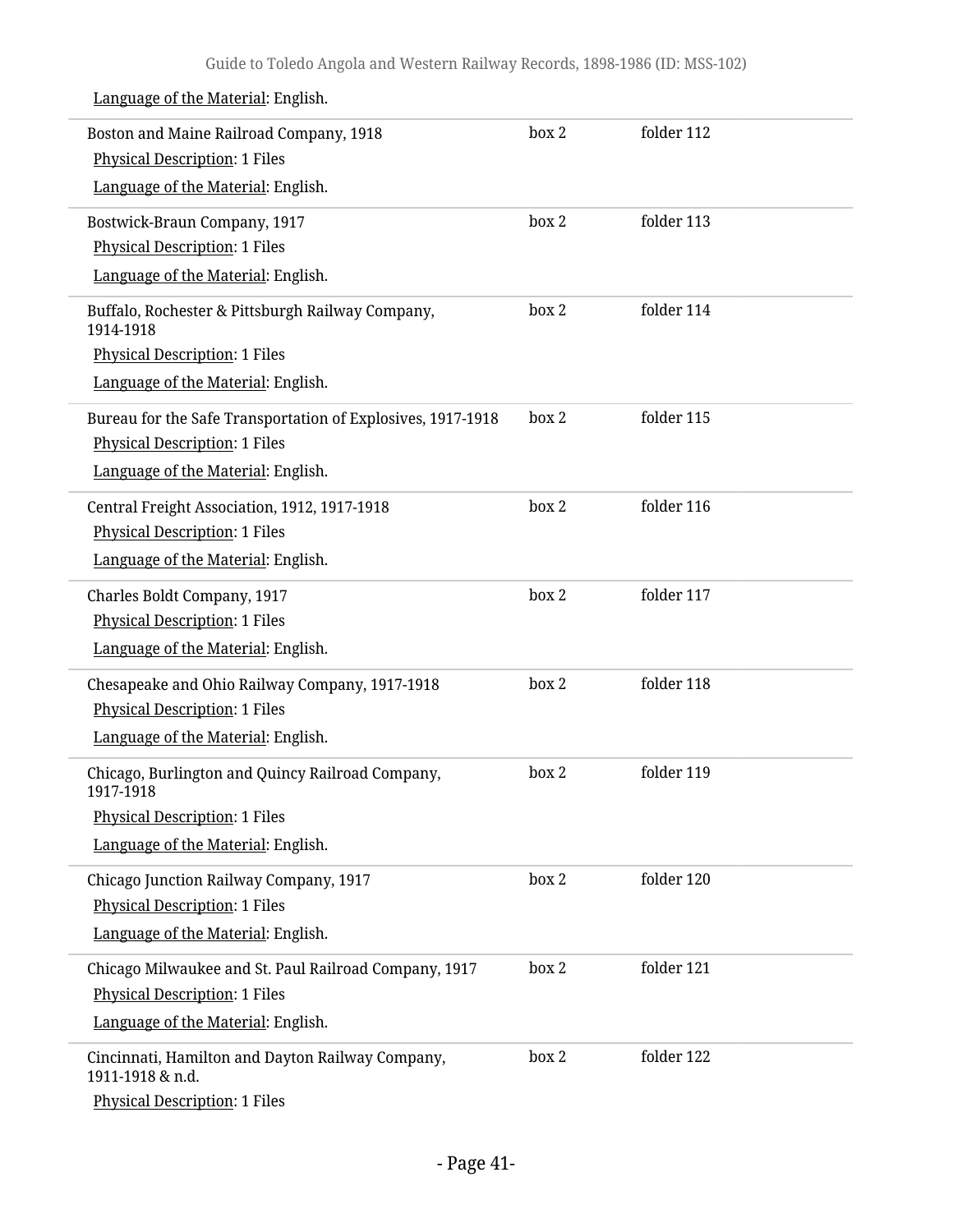| Cincinnati Northern Railroad Company, 1917<br><b>Physical Description: 1 Files</b>                                                     | box 2 | folder 123 |
|----------------------------------------------------------------------------------------------------------------------------------------|-------|------------|
| Language of the Material: English.                                                                                                     |       |            |
| Cleveland, Cincinnati, Chicago and St. Louis (The Big Four)<br>Railway Company, 1915-1918<br><b>Physical Description: 1 Files</b>      | box 2 | folder 124 |
| Language of the Material: English.                                                                                                     |       |            |
| Detroit, Toledo, and Ironton Railroad Company, 1917-1918<br><b>Physical Description: 1 Files</b><br>Language of the Material: English. | box 2 | folder 125 |
| Detroit, Toledo, and Shoreline Railroad, 1916-1917<br><b>Physical Description: 1 Files</b><br>Language of the Material: English.       | box 2 | folder 126 |
| Erie Railroad Company, 1917<br><b>Physical Description: 1 Files</b><br>Language of the Material: English.                              | box 2 | folder 127 |
| Evansville and Indianapolis Railroad, 1917-1918<br><b>Physical Description: 1 Files</b><br>Language of the Material: English.          | box 2 | folder 128 |
| Fishel and Marks Company, 1918<br><b>Physical Description: 1 Files</b><br>Language of the Material: English.                           | box 2 | folder 129 |
| Fleischmann Transportation Company, 1917<br><b>Physical Description: 1 Files</b><br>Language of the Material: English.                 | box 2 | folder 130 |
| George W. Jenings Lumber, Wood and Shavings, 1918<br><b>Physical Description: 1 Files</b><br>Language of the Material: English.        | box 2 | folder 131 |
| George M. Jones Company, 1918<br><b>Physical Description: 1 Files</b><br>Language of the Material: English.                            | box 2 | folder 132 |
| Grand Trunk Railway System, 1917-1918<br><b>Physical Description: 1 Files</b><br>Language of the Material: English.                    | box 2 | folder 133 |
| <b>Hickock Producing Company</b>                                                                                                       | box 2 | folder 134 |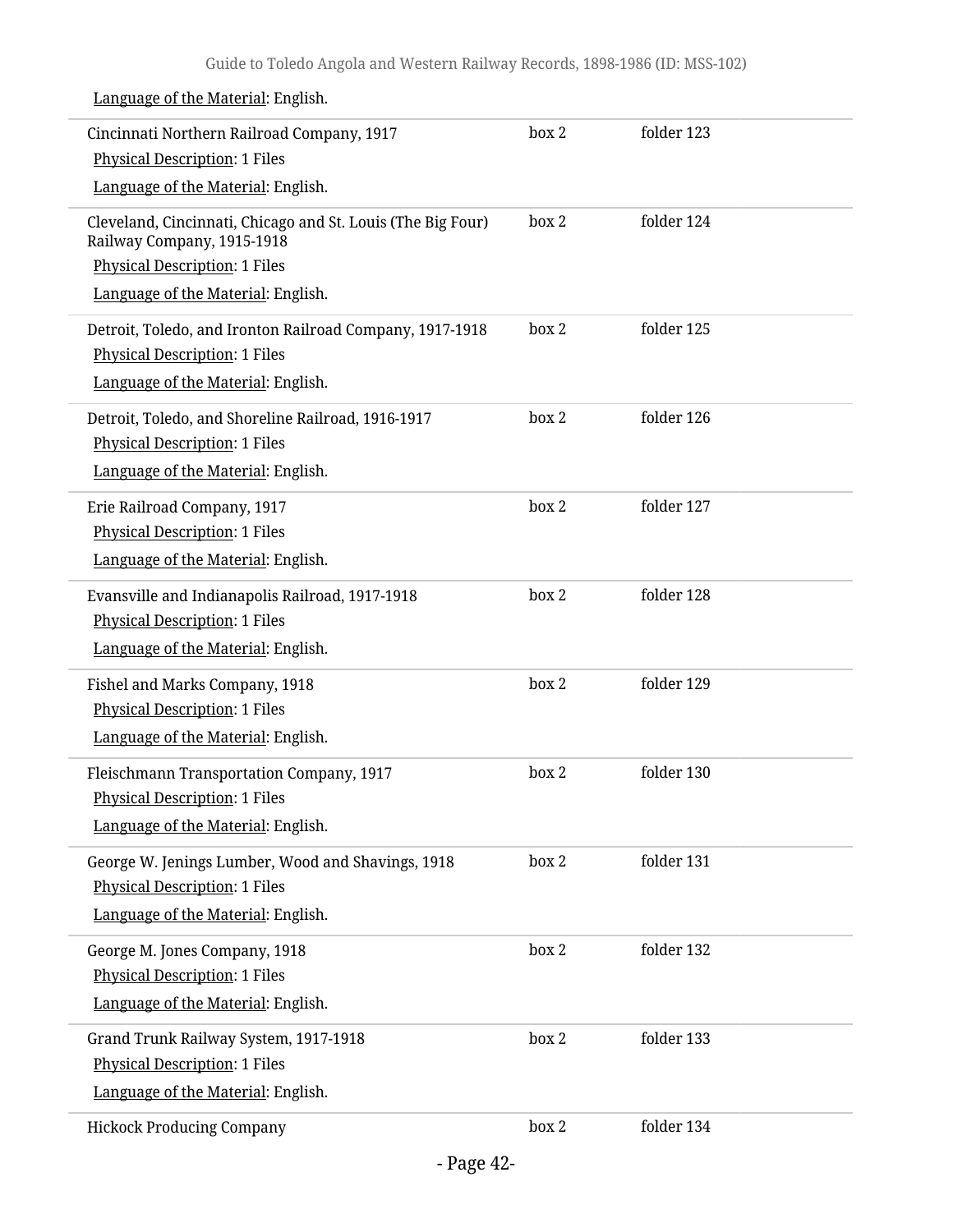| <b>Physical Description: 1 Files</b><br>Language of the Material: English.                                                                               |       |            |  |
|----------------------------------------------------------------------------------------------------------------------------------------------------------|-------|------------|--|
| Hocking Valley Railway Company, 1917-1918<br><b>Physical Description: 1 Files</b><br>Language of the Material: English.                                  | box 2 | folder 135 |  |
| Illinois Central Railroad Company, 1916-1918<br><b>Physical Description: 1 Files</b><br>Language of the Material: English.                               | box 2 | folder 136 |  |
| Imperial Oil Company, Ltd. 1917<br><b>Physical Description: 1 Files</b><br>Language of the Material: English.                                            | box 2 | folder 137 |  |
| Internal Correspondence and Miscellaneous Publications,<br>1911-1918, n.d.<br><b>Physical Description: 1 Files</b><br>Language of the Material: English. | box 2 | folder 138 |  |
| Interstate Commerce Commission, 1912, 1917-1918<br><b>Physical Description: 1 Files</b><br>Language of the Material: English.                            | box 2 | folder 139 |  |
| Iowa and Illinois Railway Company, 1912, 1914<br><b>Physical Description: 1 Files</b><br>Language of the Material: English.                              | box 2 | folder 140 |  |
| JL&H Stadler Fertilizer Company, 1916-1918<br><b>Physical Description: 1 Files</b><br>Language of the Material: English.                                 | box 2 | folder 141 |  |
| Kalamazoo Loose Leaf Binder Company, 1917-1918<br>Physical Description: 1 Files<br>Language of the Material: English.                                    | box 2 | folder 142 |  |
| Kansas City Southern Railway Company, 1917-1918<br><b>Physical Description: 1 Files</b><br>Language of the Material: English.                            | box 2 | folder 143 |  |
| Lehigh Portland Cement Company, 1917-1918<br>Physical Description: 1 Files<br>Language of the Material: English.                                         | box 2 | folder 144 |  |
| Lakeshore and Michigan Southern Railway Co., 1911<br><b>Physical Description: 1 Files</b>                                                                | box 2 | folder 145 |  |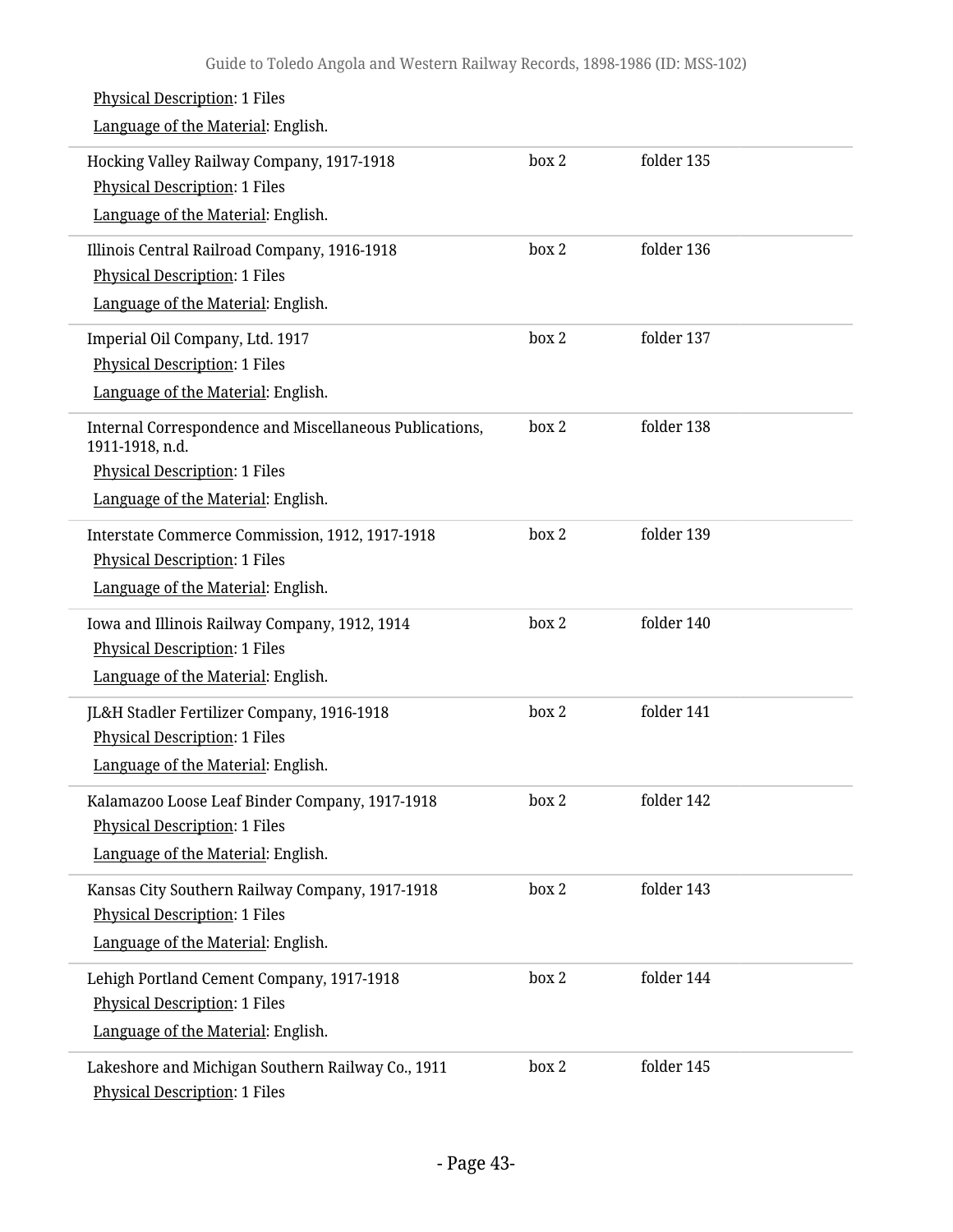| Libbey-Owens Sheet Glass Company, 1917-1918<br>Physical Description: 1 Files                                                         | box 2 | folder 146 |
|--------------------------------------------------------------------------------------------------------------------------------------|-------|------------|
| Language of the Material: English.                                                                                                   |       |            |
| Louisville and Nashville Railroad Company, 1917-1918<br>Physical Description: 1 Files<br>Language of the Material: English.          | box 2 | folder 147 |
| Manufacturer's Railway Company, 1917-1918<br><b>Physical Description: 1 Files</b><br>Language of the Material: English.              | box 2 | folder 148 |
| Michigan Central Railroad Company, 1917-1918<br><b>Physical Description: 1 Files</b><br>Language of the Material: English.           | box 2 | folder 149 |
| National Fire Brick Company, 1918<br><b>Physical Description: 1 Files</b><br>Language of the Material: English.                      | box 2 | folder 150 |
| National Malleable Castings Company, 1917<br>Physical Description: 1 Files<br>Language of the Material: English.                     | box 2 | folder 151 |
| New York Central Railroad Company, 1911, 1916-1918<br><b>Physical Description: 1 Files</b><br>Language of the Material: English.     | box 2 | folder 152 |
| Nickel Plate Line, 1917-1918<br><b>Physical Description: 1 Files</b><br>Language of the Material: English.                           | box 2 | folder 153 |
| Norfolk and Western, 1909, 1913, 1917-1918<br><b>Physical Description: 1 Files</b><br>Language of the Material: English.             | box 2 | folder 154 |
| Northwestern Ohio Railway and Power Company, 1917-1918<br><b>Physical Description: 1 Files</b><br>Language of the Material: English. | box 2 | folder 155 |
| Official Classification Committee, 1917-1918<br><b>Physical Description: 1 Files</b><br>Language of the Material: English.           | box 2 | folder 156 |
| Official Railway Equipment Register, 1917-1918 & n.d.                                                                                | box 2 | folder 157 |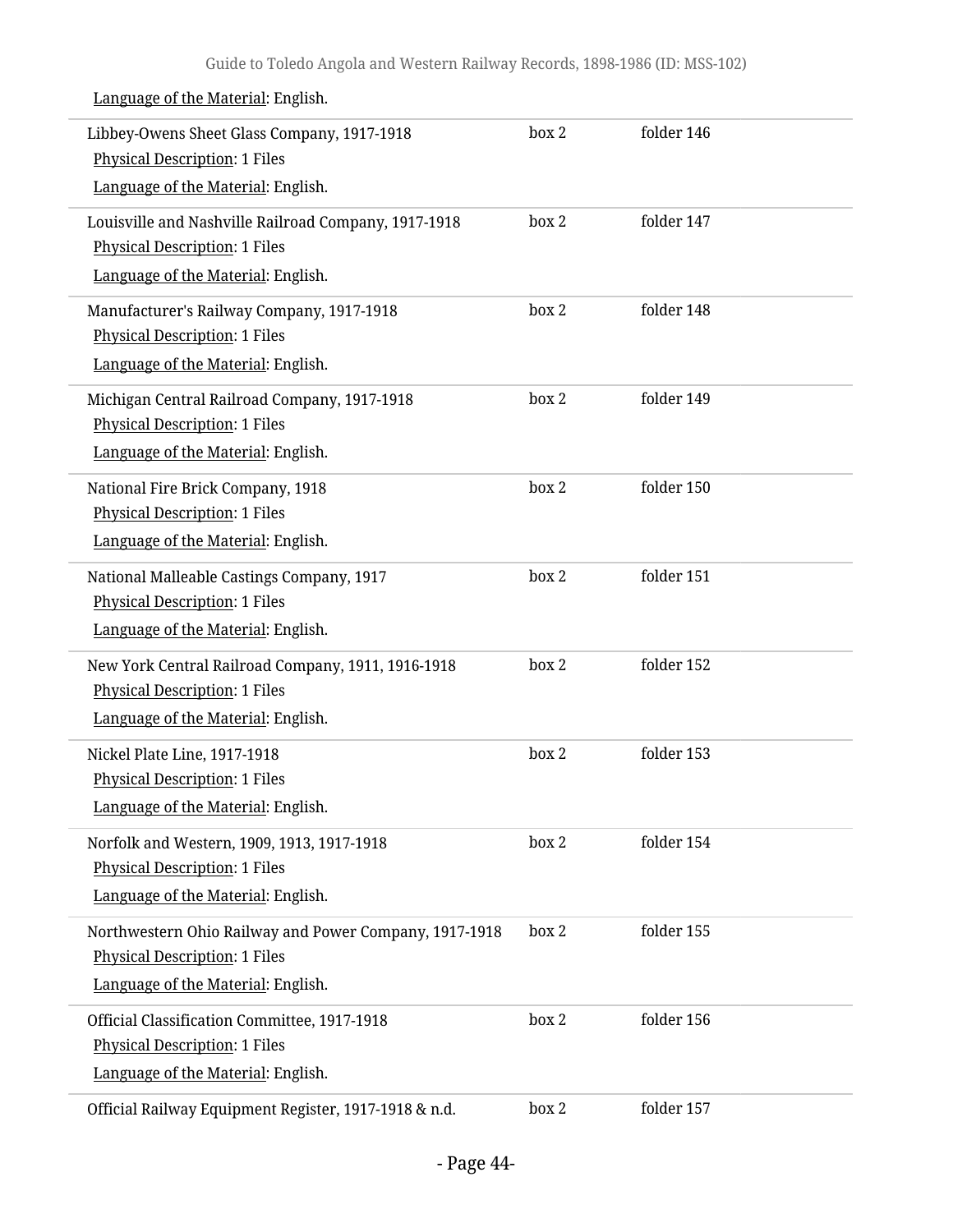| <b>Physical Description: 1 Files</b><br>Language of the Material: English.                                                                       |       |            |
|--------------------------------------------------------------------------------------------------------------------------------------------------|-------|------------|
| Owens Bottle Machine Company, 1917-1918<br><b>Physical Description: 1 Files</b><br>Language of the Material: English.                            | box 2 | folder 158 |
| Pennsylvania Railroad: Western Lines, 1913, 1915-1918 &<br>n.d.<br><b>Physical Description: 1 Files</b><br>Language of the Material: English.    | box 2 | folder 159 |
| Pere Marquette Railroad 1911, 1915-1918<br><b>Physical Description: 1 Files</b><br>Language of the Material: English.                            | box 2 | folder 160 |
| Pittsburgh & Lake Erie Railroad Company, 1917-1918<br><b>Physical Description: 1 Files</b><br>Language of the Material: English.                 | box 3 | folder 1   |
| Pittsburgh, Lisbon, and Western Railroad Company, 1917<br><b>Physical Description: 1 Files</b><br>Language of the Material: English.             | box 3 | folder 2   |
| Pittsburgh and West Virginia Railway, 1917-1918<br><b>Physical Description: 1 Files</b><br>Language of the Material: English.                    | box 3 | folder 3   |
| Public Utilities Commission, 1917-1918<br><b>Physical Description: 1 Files</b><br>Language of the Material: English.                             | box 3 | folder 4   |
| Rapid City, Black Hills and Western Railroad Company,<br>1909-1910<br><b>Physical Description: 1 Files</b><br>Language of the Material: English. | box 3 | folder 5   |
| Samuel Lanski, 1918<br><b>Physical Description: 1 Files</b><br>Language of the Material: English.                                                | box 3 | folder 6   |
| Silica Milling Company, 1917-1918<br><b>Physical Description: 1 Files</b><br>Language of the Material: English.                                  | box 3 | folder 7   |
| Skeldon Engineering Company, 1917-1918<br><b>Physical Description: 1 Files</b>                                                                   | box 3 | folder 8   |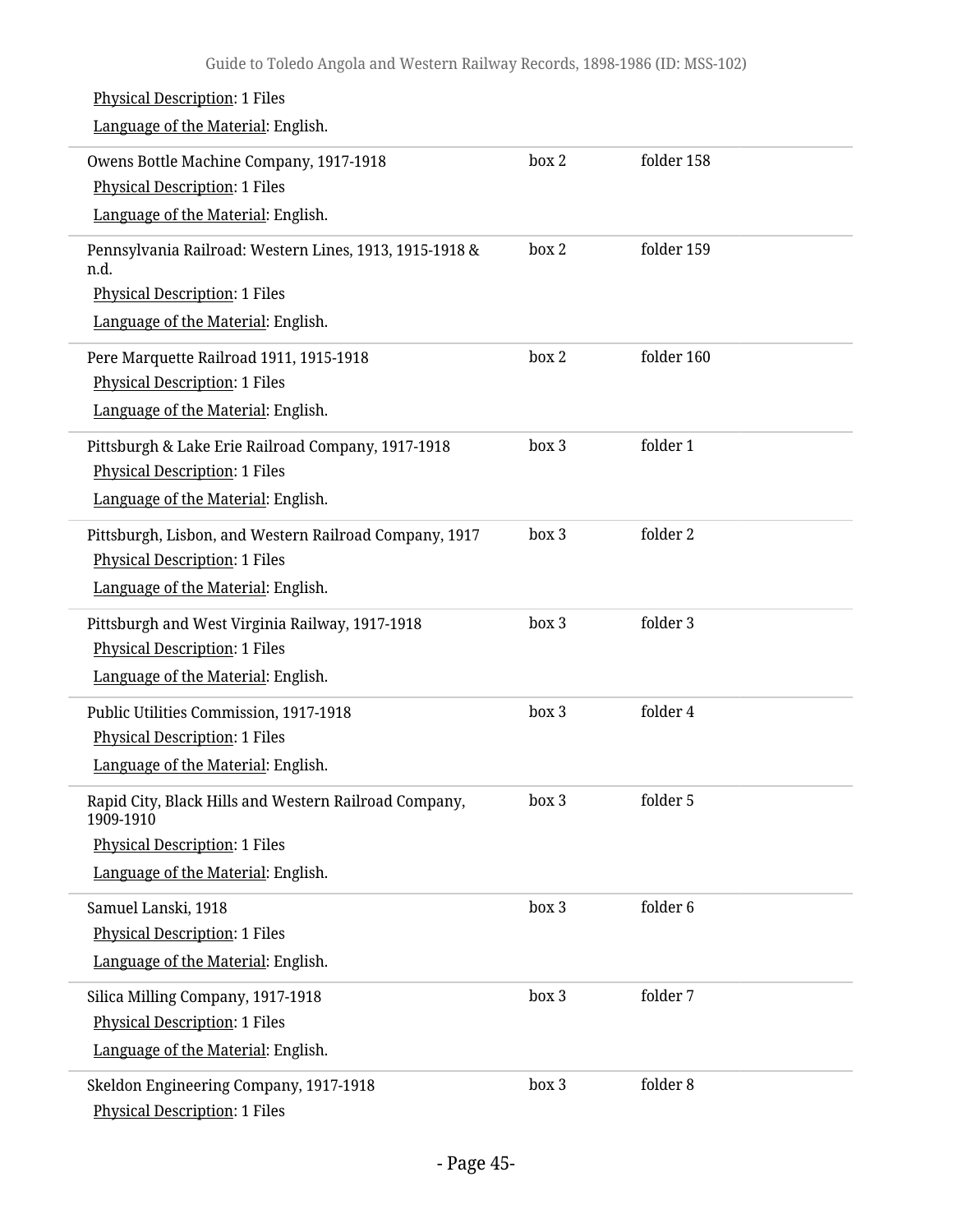| Southern Pacific Lines, 1917-1918<br><b>Physical Description: 1 Files</b><br>Language of the Material: English.                                                          | box 3 | folder 9  |
|--------------------------------------------------------------------------------------------------------------------------------------------------------------------------|-------|-----------|
| Standard Oil Company, 1917-1918<br><b>Physical Description: 1 Files</b><br>Language of the Material: English.                                                            | box 3 | folder 10 |
| Standard Scale and Supply Company, 1917<br><b>Physical Description: 1 Files</b><br>Language of the Material: English.                                                    | box 3 | folder 11 |
| St. Louis Southwestern Railway Company, 1917 & n.d.<br><b>Physical Description: 1 Files</b><br>Language of the Material: English.                                        | box 3 | folder 12 |
| Swift and Company, 1918<br><b>Physical Description: 1 Files</b><br>Language of the Material: English.                                                                    | box 3 | folder 13 |
| Tariffs, 1915-1918<br><b>Physical Description: 1 Files</b><br>Language of the Material: English.                                                                         | box 3 | folder 14 |
| Toledo, Bowling Green and Southern Railway Company,<br>1917-1918<br><b>Physical Description: 1 Files</b><br>Language of the Material: English.                           | box 3 | folder 15 |
| Toledo Freight Committee, 1911, 1917-1918<br><b>Physical Description: 1 Files</b><br>Language of the Material: English.                                                  | box 3 | folder 16 |
| Toledo and Ohio Central Railway Company (Division of New<br>York Central), 1911, 1915-1918<br><b>Physical Description: 1 Files</b><br>Language of the Material: English. | box 3 | folder 17 |
| Toledo, St. Louis and Western Railroad Company, 1917-1918<br>& n.d.<br><b>Physical Description: 1 Files</b><br>Language of the Material: English.                        | box 3 | folder 18 |
| Toledo Stone and Glass Sand Company, 1915, 1917 & n.d.<br><b>Physical Description: 1 Files</b>                                                                           | box 3 | folder 19 |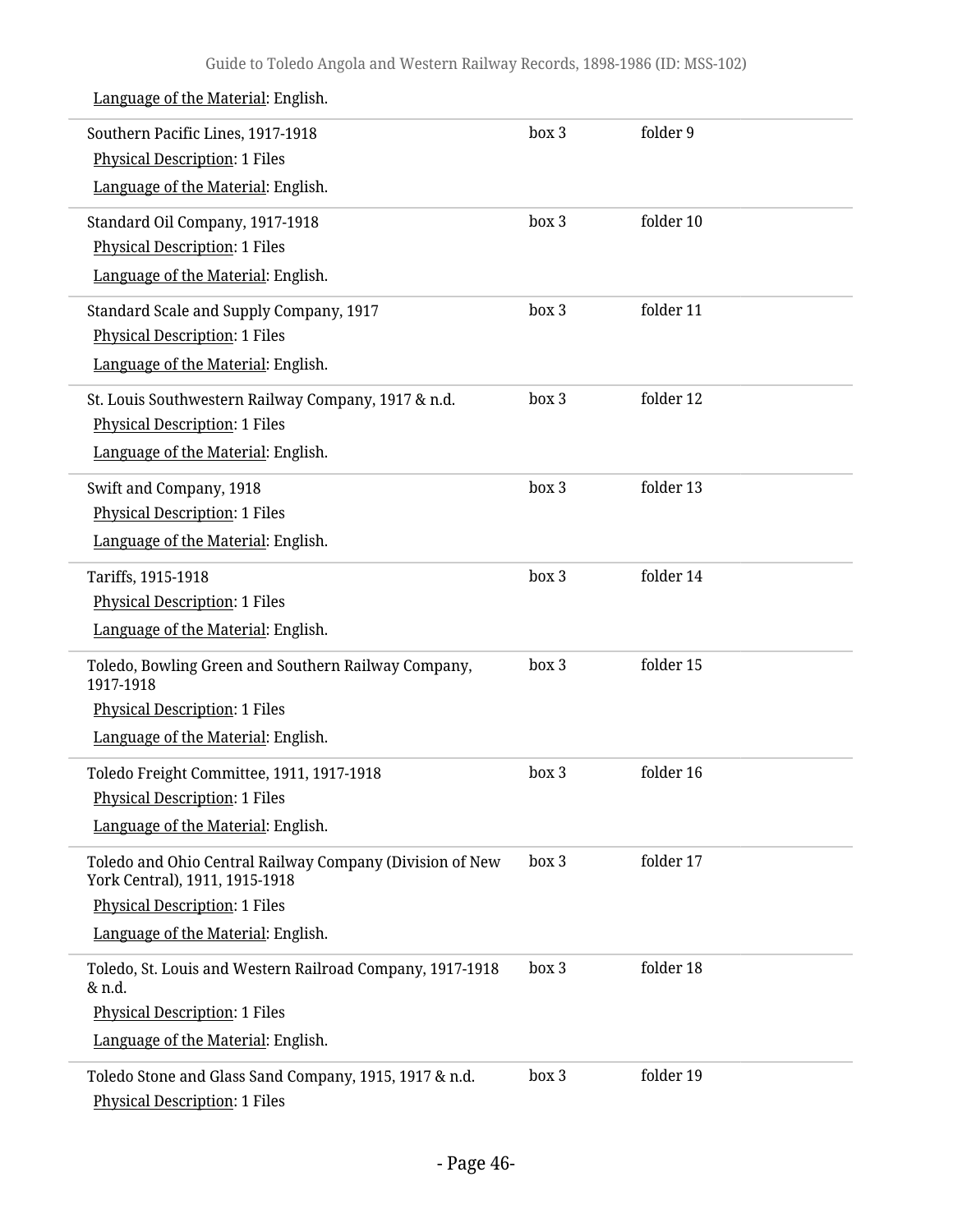| Toledo Terminal Railroad Company, 1916-1918 & n.d.<br><b>Physical Description: 1 Files</b><br>Language of the Material: English. | box 3 | folder 20 |  |
|----------------------------------------------------------------------------------------------------------------------------------|-------|-----------|--|
| Toledo and Western Railroad Company, 1917-1918<br><b>Physical Description: 1 Files</b><br>Language of the Material: English.     | box 3 | folder 21 |  |
| Traffic Service Bureau, 1918<br>Physical Description: 1 Files<br>Language of the Material: English.                              | box 3 | folder 22 |  |
| Union Railroad Company, 1917-1918<br><b>Physical Description: 1 Files</b><br>Language of the Material: English.                  | box 3 | folder 23 |  |
| Unidentified Source - received by TA&W, 1915-1918<br><b>Physical Description: 1 Files</b><br>Language of the Material: English.  | box 3 | folder 24 |  |
| United States Railroad Administration, 1918 & n.d.<br><b>Physical Description: 1 Files</b><br>Language of the Material: English. | box 3 | folder 25 |  |
| Various Correspondence A-M, n.d.<br><b>Physical Description: 1 Files</b><br>Language of the Material: English.                   | box 3 | folder 26 |  |
| Various Correspondence N-Z, n.d.<br><b>Physical Description: 1 Files</b><br>Language of the Material: English.                   | box 3 | folder 27 |  |
| Wabash Railway Company, n.d.<br><b>Physical Description: 1 Files</b><br>Language of the Material: English.                       | box 3 | folder 28 |  |
| Walter A. Zelnicker Supply Company, 1917-1918<br><b>Physical Description: 1 Files</b><br>Language of the Material: English.      | box 3 | folder 29 |  |
| Wheeling and Lake Erie Railway Company, 1916-1918<br><b>Physical Description: 1 Files</b><br>Language of the Material: English.  | box 3 | folder 30 |  |
| 1.1 Misc. Memos, 1923-1935                                                                                                       | box 3 | folder 31 |  |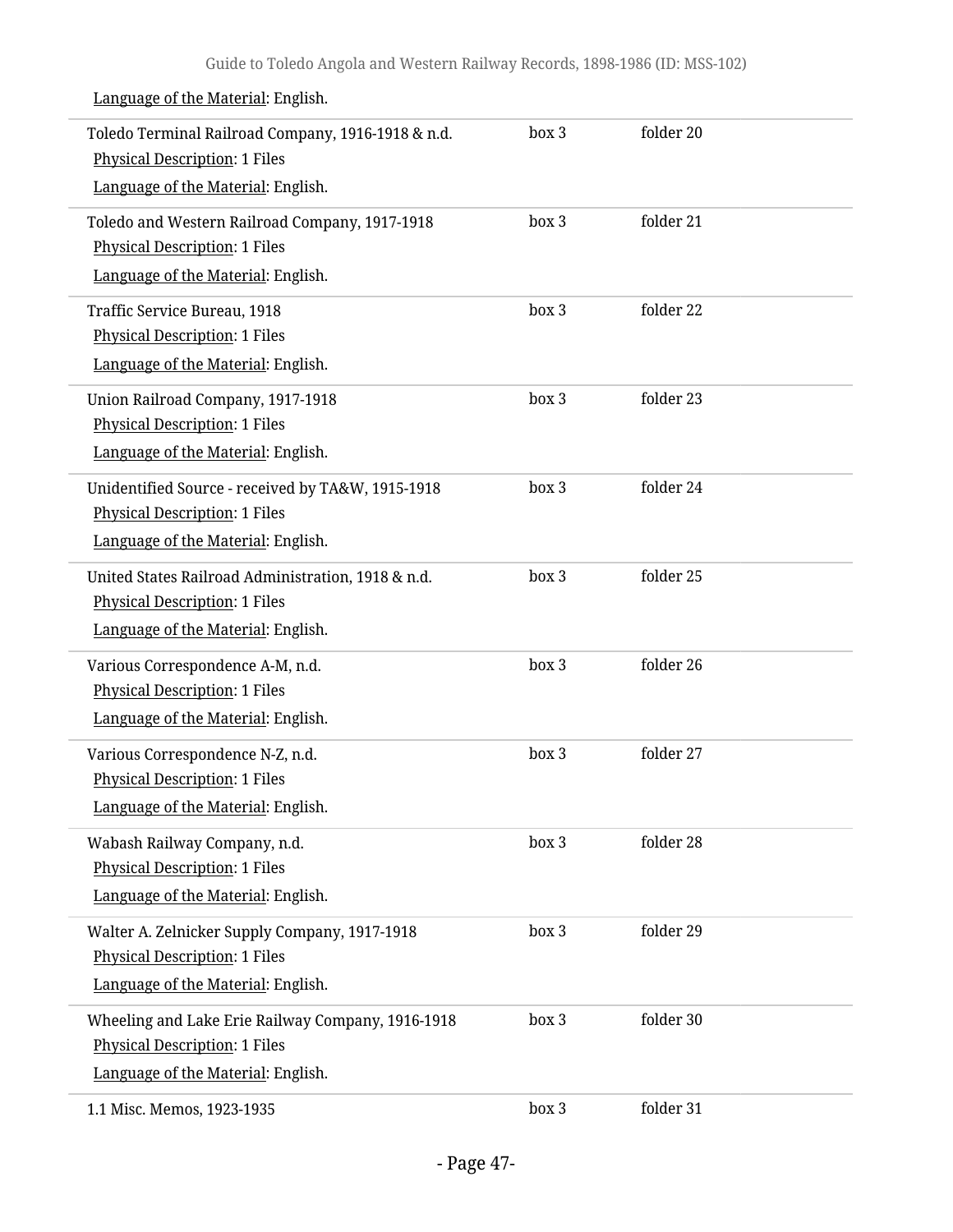## Physical Description: 1 Files Language of the Material: English. 1.2 General, n.d. Physical Description: 1 Files Language of the Material: English. box 3 folder 32 1.6 Bureau of Unemployment Insurance, 1938 Physical Description: 1 Files Language of the Material: English. box 3 folder 33 1.6 Railroad Retirement Act, 1934-1935 Physical Description: 1 Files Language of the Material: English. box 3 folder 34 1.6 Railroad Retirement Board, 1935-1940 Physical Description: 1 Files Language of the Material: English. box 3 folder 35 1.7 Railroad Labor Act, 1934-1940 Physical Description: 1 Files Language of the Material: English. box 3 folder 36 1.8 Social Security, 1936-1938 Physical Description: 1 Files Language of the Material: English. box 3 folder 37 1.9 Ohio Unemployment Insurance, 1937 Physical Description: 1 Files Language of the Material: English. box 3 folder 38 1.10 Railroad Unemployment Insurance, 1939 Physical Description: 1 Files Language of the Material: English. box 3 folder 39 1.11 Wages and Hours Act, 1939 Physical Description: 1 Files Language of the Material: English. box 3 folder 40 2.1 Bridges and Culverts, 1926-1940 Physical Description: 1 Files Language of the Material: English. box 3 folder 41 2.2 Track Maintenance, 1924-1942 Physical Description: 1 Files Language of the Material: English. box 3 folder 42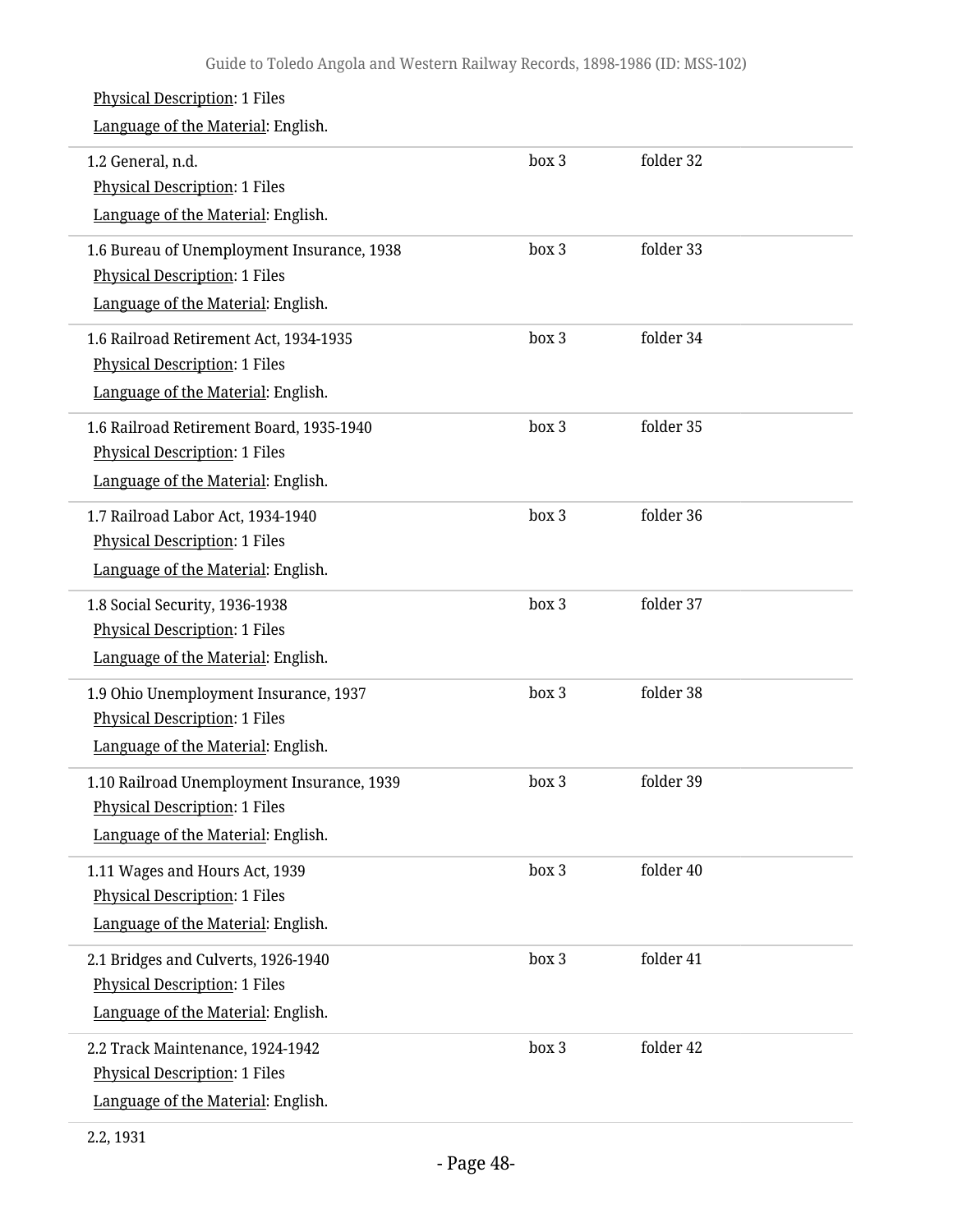| <b>Physical Description: 1 Files</b><br>Language of the Material: English.                                                           | box 3 | folder 43 |  |
|--------------------------------------------------------------------------------------------------------------------------------------|-------|-----------|--|
| 2.3 Track Construction, 1925-1941<br><b>Physical Description: 1 Files</b><br>Language of the Material: English.                      | box 3 | folder 44 |  |
| 2.4 Sidings, Switches, Switch Locks, Scales, 1924-1941<br><b>Physical Description: 1 Files</b><br>Language of the Material: English. | box 3 | folder 45 |  |
| 2.6 Crossings, 1926-1940<br><b>Physical Description: 1 Files</b><br>Language of the Material: English.                               | box 3 | folder 46 |  |
| 2.7 Fences, Land, 1913-1933<br><b>Physical Description: 1 Files</b><br>Language of the Material: English.                            | box 3 | folder 47 |  |
| 2.7 Land. Closing of Reynolds Road, 1931-1936<br><b>Physical Description: 1 Files</b><br>Language of the Material: English.          | box 3 | folder 48 |  |
| 3.1 Collections and Payments, 1933-1936<br><b>Physical Description: 1 Files</b><br>Language of the Material: English.                | box 3 | folder 49 |  |
| 3.2 Prepayments of Freight Charges, 1923<br><b>Physical Description: 1 Files</b><br>Language of the Material: English.               | box 3 | folder 50 |  |
| 3.3. Additions and Betterments, 1923-1940<br><b>Physical Description: 1 Files</b><br>Language of the Material: English.              | box 3 | folder 51 |  |
| 3.4 Audits, General Reserve Funds, 1925-1945<br><b>Physical Description: 1 Files</b><br>Language of the Material: English.           | box 3 | folder 52 |  |
| 3.5 Pay Roll, 1931-1946<br><b>Physical Description: 1 Files</b><br>Language of the Material: English.                                | box 3 | folder 53 |  |
| 3.6 Breakdown of Surplus Account, 1908-1943<br><b>Physical Description: 1 Files</b>                                                  | box 3 | folder 54 |  |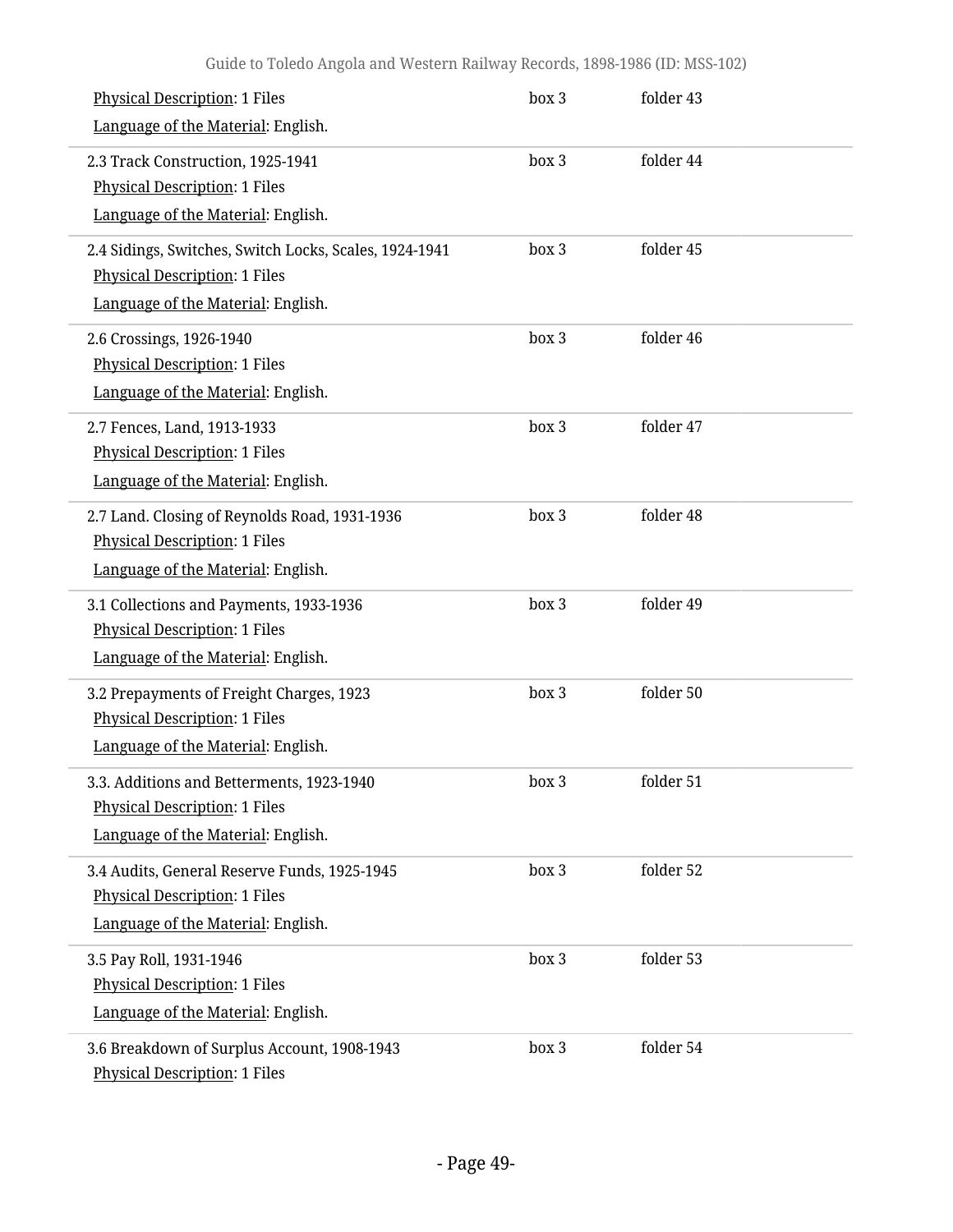| 4.1 Rates of Pay Employment, 1927-1948<br><b>Physical Description: 1 Files</b><br>Language of the Material: English.            | box 3 | folder 55 |  |
|---------------------------------------------------------------------------------------------------------------------------------|-------|-----------|--|
| 4.2 Accidents (Wrecks), 1923-1937<br><b>Physical Description: 1 Files</b><br>Language of the Material: English.                 | box 3 | folder 56 |  |
| 4.3 Discipline and Safety, 1923-1940<br><b>Physical Description: 1 Files</b><br>Language of the Material: English.              | box 3 | folder 57 |  |
| 4.4 Coal, 1924-1943<br><b>Physical Description: 1 Files</b><br>Language of the Material: English.                               | box 3 | folder 58 |  |
| 4.5 Water, 1923-1938<br><b>Physical Description: 1 Files</b><br>Language of the Material: English.                              | box 3 | folder 59 |  |
| 4.7 Joint Facilities, Joint Employees, 1923-1931<br><b>Physical Description: 1 Files</b><br>Language of the Material: English.  | box 3 | folder 60 |  |
| 4.8 Interchange with Connectors, 1923-1938<br><b>Physical Description: 1 Files</b><br>Language of the Material: English.        | box 3 | folder 61 |  |
| 4.9 Schedules and Service, 1925-1943<br><b>Physical Description: 1 Files</b><br>Language of the Material: English.              | box 3 | folder 62 |  |
| 5.1 Miscellaneous Complaints, No Bills, 1928-1935<br><b>Physical Description: 1 Files</b><br>Language of the Material: English. | box 3 | folder 63 |  |
| 5.2 Tracing Shipments, 1925-1933<br><b>Physical Description: 1 Files</b><br>Language of the Material: English.                  | box 3 | folder 64 |  |
| 5.3 Explosives, 1923-1939<br><b>Physical Description: 1 Files</b><br>Language of the Material: English.                         | box 3 | folder 65 |  |
| 6.1 Data, 1925-1929                                                                                                             | box 3 | folder 66 |  |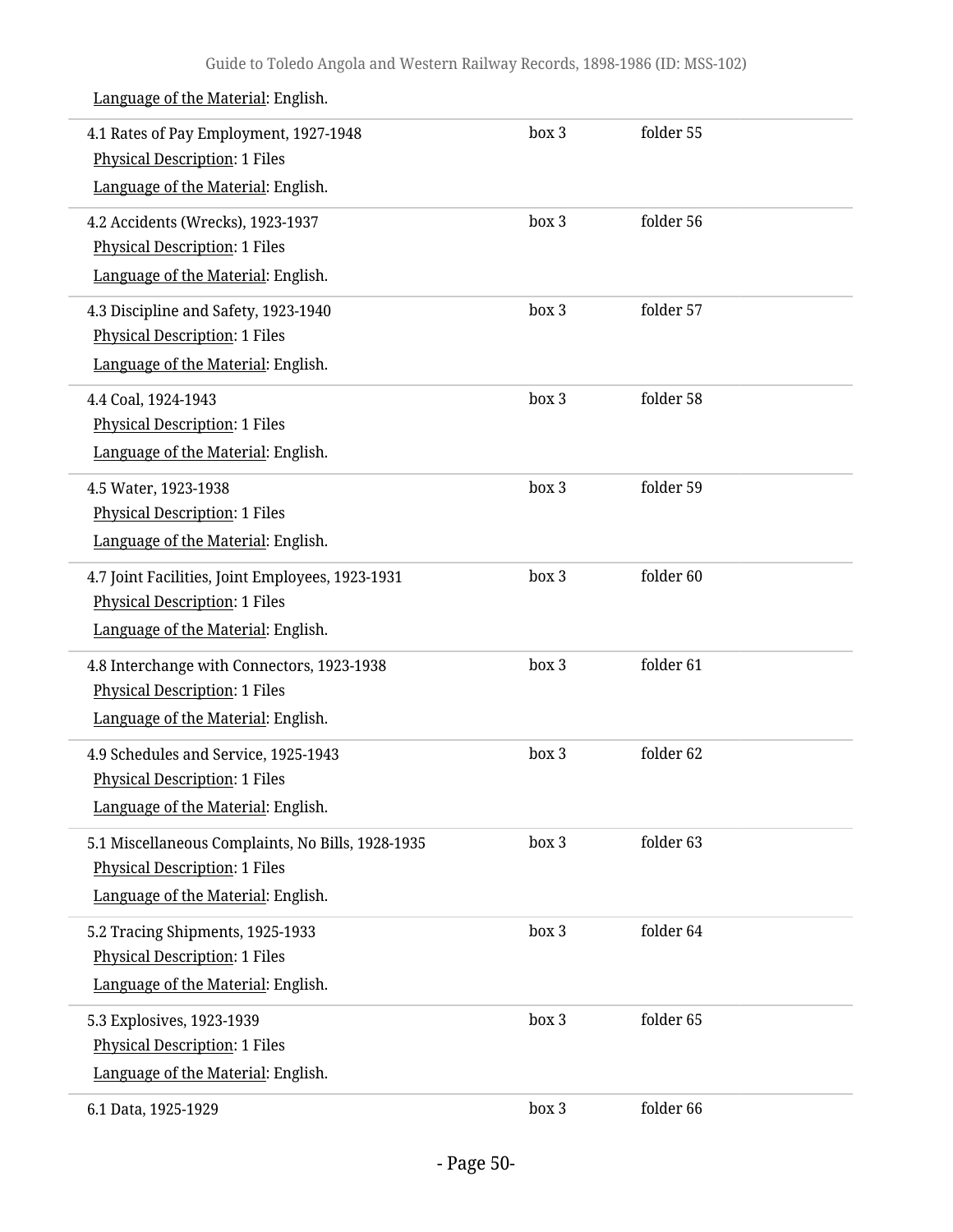| <b>Physical Description: 1 Files</b><br>Language of the Material: English.                                                  |       |           |
|-----------------------------------------------------------------------------------------------------------------------------|-------|-----------|
| 6.3 New Locomotives, n.d.<br><b>Physical Description: 1 Files</b><br>Language of the Material: English.                     | box 3 | folder 67 |
| 6.6 Supplies, 1929-1943<br><b>Physical Description: 1 Files</b><br>Language of the Material: English.                       | box 3 | folder 68 |
| 6.5 Inspection, 1923-1943<br>Physical Description: 1 Files<br>Language of the Material: English.                            | box 3 | folder 69 |
| 7.1 Private Line Cars, 1923-1939<br><b>Physical Description: 1 Files</b><br>Language of the Material: English.              | box 4 | folder 1  |
| 7.2 Per Diem and Hire, 1931-1941<br>Physical Description: 1 Files<br>Language of the Material: English.                     | box 4 | folder 2  |
| 7.3 Demurrage and Placing, 1930-1943<br><b>Physical Description: 1 Files</b><br>Language of the Material: English.          | box 4 | folder 3  |
| 7.4 Inspection, Repair, and Damage, 1927-1943<br><b>Physical Description: 1 Files</b><br>Language of the Material: English. | box 4 | folder 4  |
| 7.5 Car Supply, 1924-1942<br><b>Physical Description: 1 Files</b><br>Language of the Material: English.                     | box 4 | folder 5  |
| 7.6 New Purchases, Weighing, 1923-1939<br><b>Physical Description: 1 Files</b><br>Language of the Material: English.        | box 4 | folder 6  |
| 8.1 Loss, Damage, Seals, 1929-1940<br><b>Physical Description: 1 Files</b><br>Language of the Material: English.            | box 4 | folder 7  |
| 8.2 Personal Injury, 1925-1948, n.d.<br><b>Physical Description: 1 Files</b><br>Language of the Material: English.          | box 4 | folder 8  |
|                                                                                                                             |       |           |

8.3 Dustin, 1923-1930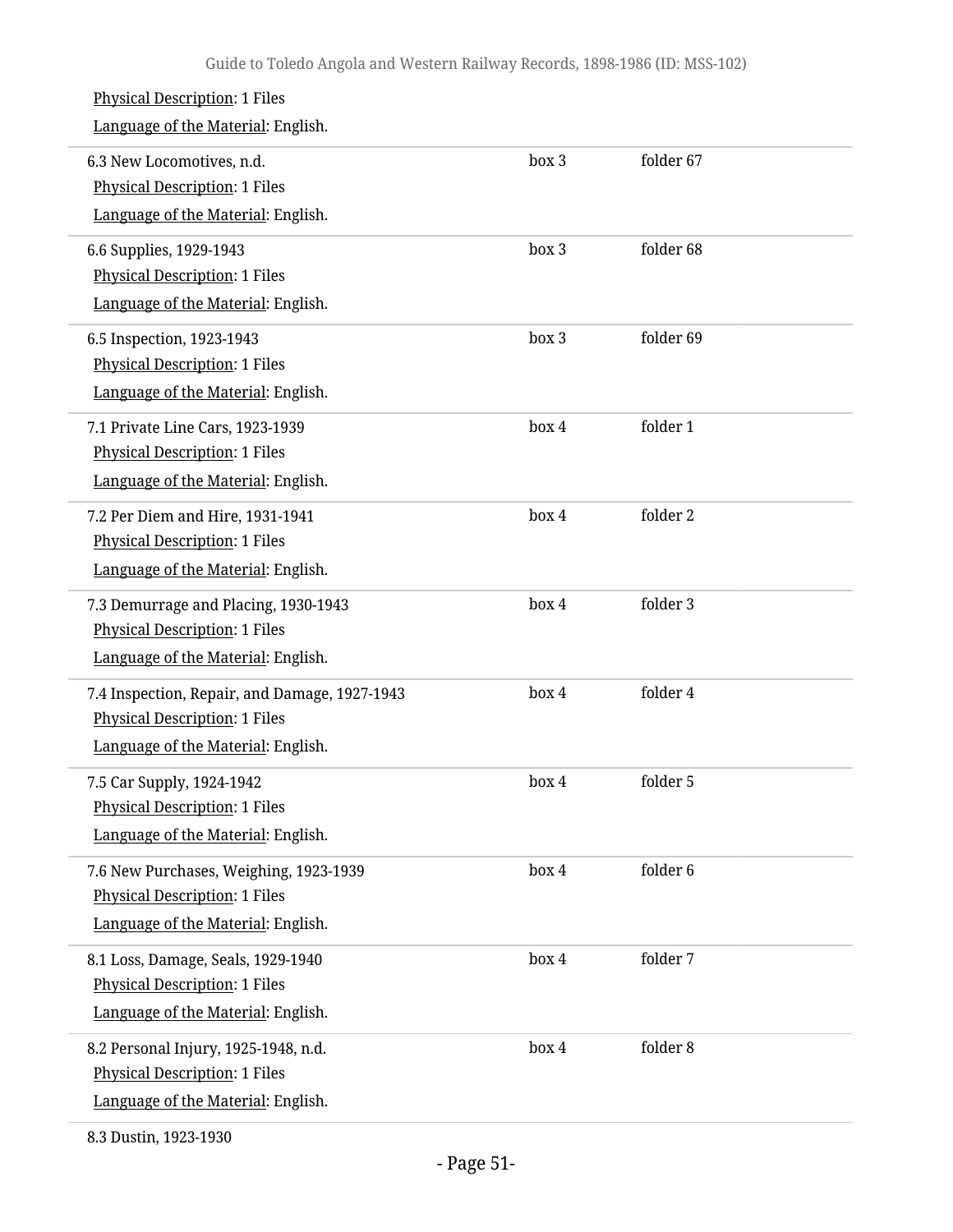| <b>Physical Description: 1 Files</b>                                            | box 4 | folder 9  |
|---------------------------------------------------------------------------------|-------|-----------|
| Language of the Material: English.                                              |       |           |
| 8.4 Opinions (Court and Interstate Commerce Commission<br>Decisions), 1927-1940 | box 4 | folder 10 |
| <b>Physical Description: 1 Files</b>                                            |       |           |
| Language of the Material: English.                                              |       |           |
| 8.7 Officers, Organization and Corporate Matters, 1924-1940                     | box 4 | folder 11 |
| <b>Physical Description: 1 Files</b>                                            |       |           |
| Language of the Material: English.                                              |       |           |
| 9.32 Stone, 1921-1938                                                           | box 4 | folder 12 |
| <b>Physical Description: 1 Files</b>                                            |       |           |
| Language of the Material: English.                                              |       |           |
| 9.33 Miscellaneous, 1927-1936                                                   | box 4 | folder 13 |
| <b>Physical Description: 1 Files</b>                                            |       |           |
| Language of the Material: English.                                              |       |           |
| 9.4 New Business, 1930-1939                                                     | box 4 | folder 14 |
| <b>Physical Description: 1 Files</b>                                            |       |           |
| Language of the Material: English.                                              |       |           |
| 10.1 General Finance, n.d.                                                      | box 4 | folder 15 |
| <b>Physical Description: 1 Files</b>                                            |       |           |
| Language of the Material: English.                                              |       |           |
| 10.2 Taxes, 1923-1940                                                           | box 4 | folder 16 |
| <b>Physical Description: 1 Files</b>                                            |       |           |
| Language of the Material: English.                                              |       |           |
| 10.21 Property Tax (1 of 2), 1919-1950                                          | box 4 | folder 17 |
| <b>Physical Description: 1 Files</b>                                            |       |           |
| Language of the Material: English.                                              |       |           |
| 10.21 Property Tax (2 of 2), 1919-1950                                          | box 4 | folder 18 |
| <b>Physical Description: 1 Files</b>                                            |       |           |
| Language of the Material: English.                                              |       |           |
| 10.22 Federal Income Tax (Capital Stock Tax), n.d.                              | box 4 | folder 19 |
| <b>Physical Description: 1 Files</b>                                            |       |           |
| Language of the Material: English.                                              |       |           |
| 10.3 Commerce Guardian Bank, n.d.<br><b>Physical Description: 1 Files</b>       | box 4 | folder 20 |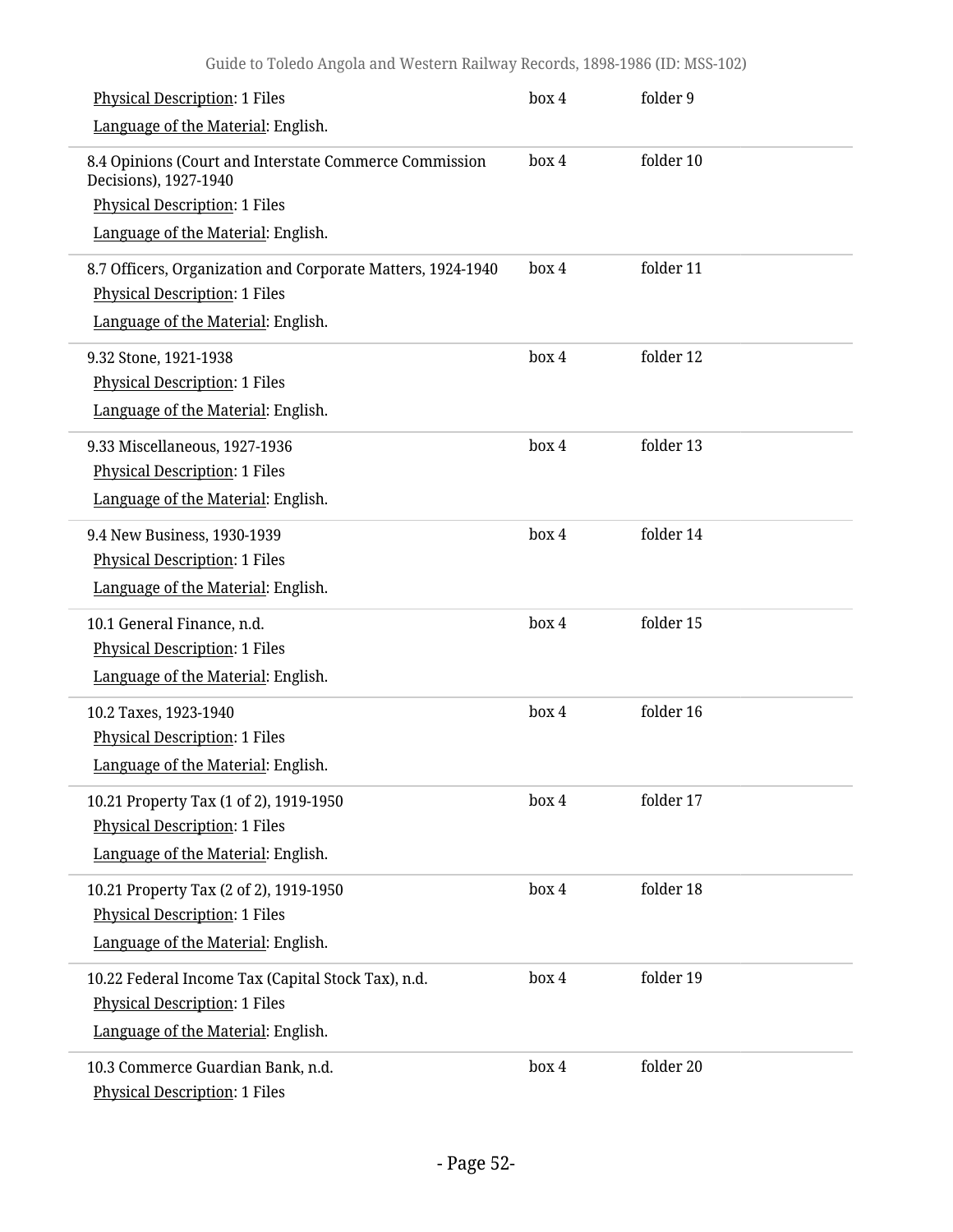| 10.3 Bank Deposits, n.d.<br><b>Physical Description: 1 Files</b>                          | box 4 | folder 21 |  |
|-------------------------------------------------------------------------------------------|-------|-----------|--|
| Language of the Material: English.                                                        |       |           |  |
| 10.4 Railroad Credit Corp 1931-1935, n.d.                                                 | box 4 | folder 22 |  |
| <b>Physical Description: 1 Files</b>                                                      |       |           |  |
| Language of the Material: English.                                                        |       |           |  |
| 11.1 Annual 1923-1935, n.d.                                                               | box 4 | folder 23 |  |
| <b>Physical Description: 1 Files</b>                                                      |       |           |  |
| Language of the Material: English.                                                        |       |           |  |
| 11.1 Annual Reports to Stockholders, 1927-1938                                            | box 4 | folder 24 |  |
| <b>Physical Description: 1 Files</b>                                                      |       |           |  |
| Language of the Material: English.                                                        |       |           |  |
| 11.2 Monthly Reports, 1926-1941                                                           | box 4 | folder 25 |  |
| <b>Physical Description: 1 Files</b>                                                      |       |           |  |
| Language of the Material: English.                                                        |       |           |  |
| 11.3 Weekly, 1923-1933                                                                    | box 4 | folder 26 |  |
| <b>Physical Description: 1 Files</b>                                                      |       |           |  |
| Language of the Material: English.                                                        |       |           |  |
| 11.4 Miscellaneous Estimates, Reports and Statistics Not<br>Otherwise Provided, 1923-1940 | box 4 | folder 27 |  |
| <b>Physical Description: 1 Files</b>                                                      |       |           |  |
| Language of the Material: English.                                                        |       |           |  |
| 11.5 Association of American Railroads, 1934-1937                                         | box 4 | folder 28 |  |
| <b>Physical Description: 1 Files</b>                                                      |       |           |  |
| Language of the Material: English.                                                        |       |           |  |
| 11.5 Interstate Commerce Commission and American<br>Railway Association, 1923-1938        | box 4 | folder 29 |  |
| <b>Physical Description: 1 Files</b>                                                      |       |           |  |
| Language of the Material: English.                                                        |       |           |  |
| 12.1 Free Transportation, n.d.                                                            | box 4 | folder 30 |  |
| <b>Physical Description: 1 Files</b>                                                      |       |           |  |
| Language of the Material: English.                                                        |       |           |  |
| 12.1 Annual Passes, 1933-1934                                                             | box 4 | folder 31 |  |
| <b>Physical Description: 1 Files</b>                                                      |       |           |  |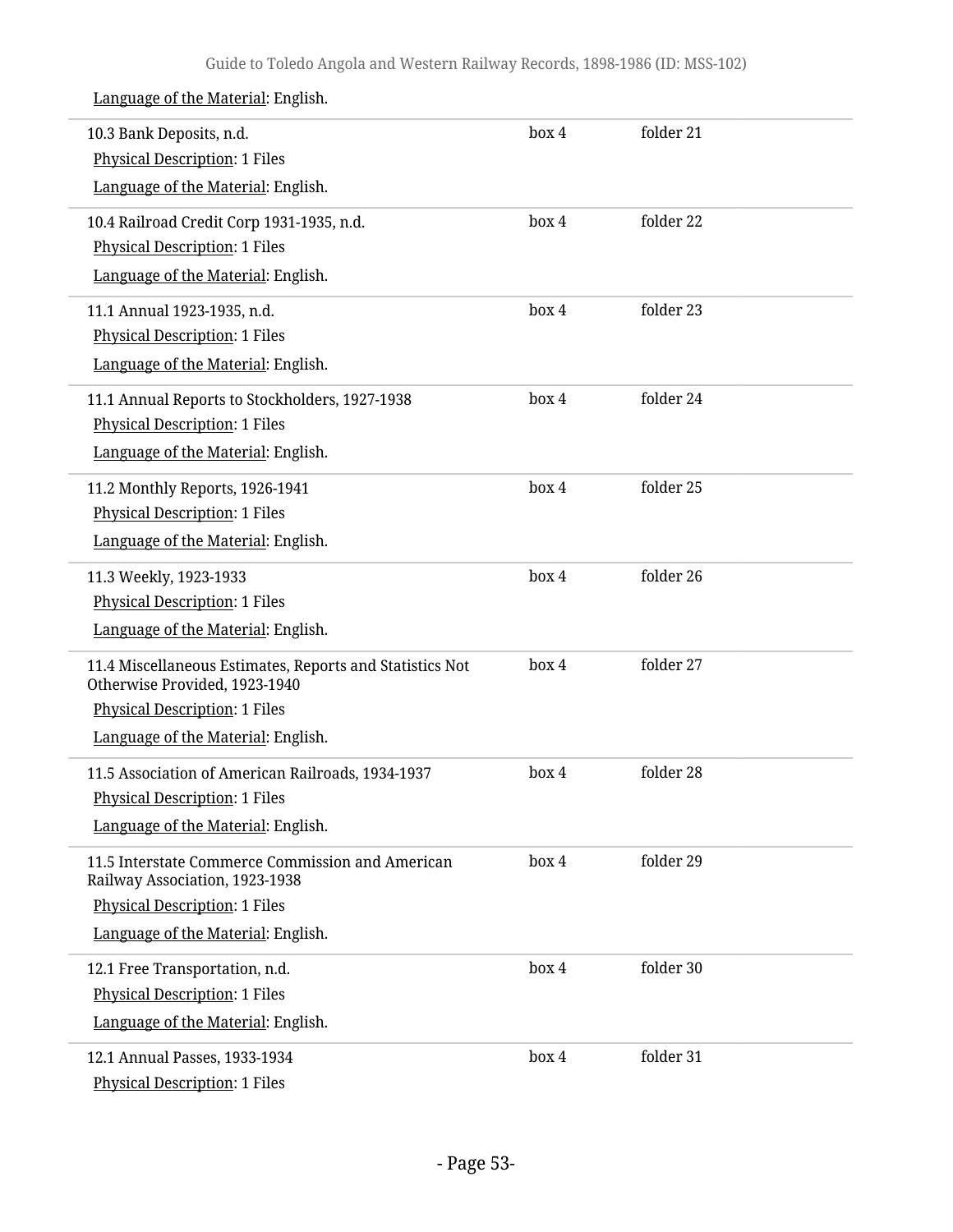| 12.1 Free Transportation, 1934-1942                                           | box 4 | folder 32 |  |
|-------------------------------------------------------------------------------|-------|-----------|--|
| <b>Physical Description: 1 Files</b>                                          |       |           |  |
| Language of the Material: English.                                            |       |           |  |
| 12.2 Telegraph, Telephone, Mail, Insurance, 1923-1936                         | box 4 | folder 33 |  |
| <b>Physical Description: 1 Files</b>                                          |       |           |  |
| Language of the Material: English.                                            |       |           |  |
| 12.3 Catalogues and Supply Data, 1943                                         | box 4 | folder 34 |  |
| <b>Physical Description: 1 Files</b>                                          |       |           |  |
| Language of the Material: English.                                            |       |           |  |
| 12.5 General Requests for Information, Directories,<br>Memberships, 1924-1943 | box 4 | folder 35 |  |
| <b>Physical Description: 1 Files</b>                                          |       |           |  |
| Language of the Material: English.                                            |       |           |  |
| 13.2 Bills, 1925-1938                                                         | box 4 | folder 36 |  |
| <b>Physical Description: 1 Files</b>                                          |       |           |  |
| Language of the Material: English.                                            |       |           |  |
| 14.1 Relations with Employees, 1926-1945                                      | box 4 | folder 37 |  |
| <b>Physical Description: 1 Files</b>                                          |       |           |  |
| Language of the Material: English.                                            |       |           |  |
| 15.1 Loans and Interest, 1923-1925                                            | box 4 | folder 38 |  |
| <b>Physical Description: 1 Files</b>                                          |       |           |  |
| Language of the Material: English.                                            |       |           |  |
| Track Supplies, 1924                                                          | box 5 | folder 1  |  |
| <b>Physical Description: 1 Files</b>                                          |       |           |  |
| Language of the Material: English.                                            |       |           |  |
| Track Supplies, 1925                                                          | box 5 | folder 2  |  |
| <b>Physical Description: 1 Files</b>                                          |       |           |  |
| Language of the Material: English.                                            |       |           |  |
| Track Supplies, 1926                                                          | box 5 | folder 3  |  |
| <b>Physical Description: 1 Files</b>                                          |       |           |  |
| Language of the Material: English.                                            |       |           |  |
| Track Supplies, 1927                                                          | box 5 | folder 4  |  |
| <b>Physical Description: 1 Files</b>                                          |       |           |  |
| Language of the Material: English.                                            |       |           |  |
| Track Supplies, 1928-1929                                                     | box 5 | folder 5  |  |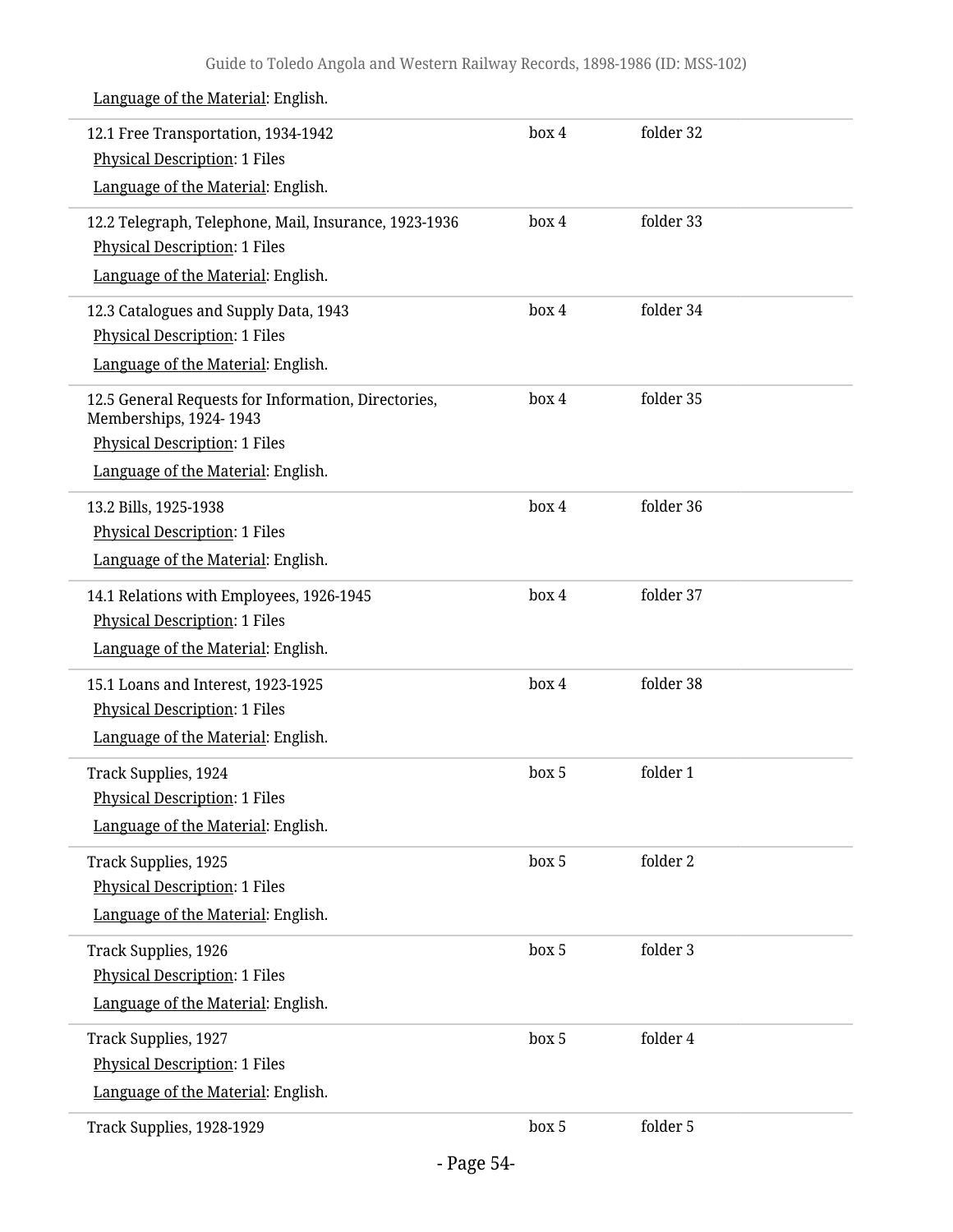| <b>Physical Description: 1 Files</b><br>Language of the Material: English.                                                      |       |                   |  |
|---------------------------------------------------------------------------------------------------------------------------------|-------|-------------------|--|
| Track Supplies, 1930-1931<br><b>Physical Description: 1 Files</b><br>Language of the Material: English.                         | box 5 | folder 6          |  |
| Agreement, Prospect, and Contract Bond, 1960-1961<br><b>Physical Description: 1 Files</b><br>Language of the Material: English. | box 5 | folder 7          |  |
| Bulleting, 1927-1935<br><b>Physical Description: 1 Files</b><br>Language of the Material: English.                              | box 5 | folder 8          |  |
| C.J. Cainon's Personal Correspondence, 1924-1937<br><b>Physical Description: 1 Files</b><br>Language of the Material: English.  | box 5 | folder<br>Unknown |  |
| -Former Pipe Organ Pumpers, 1929 and n.d.<br><b>Physical Description: 1 Files</b><br>Language of the Material: English.         | box 5 | folder 9          |  |
| -Freemason Papers, 1925-1929 and n.d.<br><b>Physical Description: 1 Files</b><br>Language of the Material: English.             | box 5 | folder 10         |  |
| -Life Insurance Policy, 1929-1936<br><b>Physical Description: 1 Files</b><br>Language of the Material: English.                 | box 5 | folder 11         |  |
| Personal Business Correspondence, 1924-1937<br><b>Physical Description: 1 Files</b><br>Language of the Material: English.       | box 5 | folder 12         |  |
| -Re: Flexible Joint, 1926<br><b>Physical Description: 1 Files</b><br>Language of the Material: English.                         | box 5 | folder 13         |  |
| -Re: Rueben's Painting, 1926<br><b>Physical Description: 1 Files</b><br>Language of the Material: English.                      | box 5 | folder 14         |  |
| -Re: Shipping Claims, 1938-1946<br><b>Physical Description: 1 Files</b><br>Language of the Material: English.                   | box 5 | folder 15         |  |
|                                                                                                                                 |       |                   |  |

-with C.B. Burford, 1935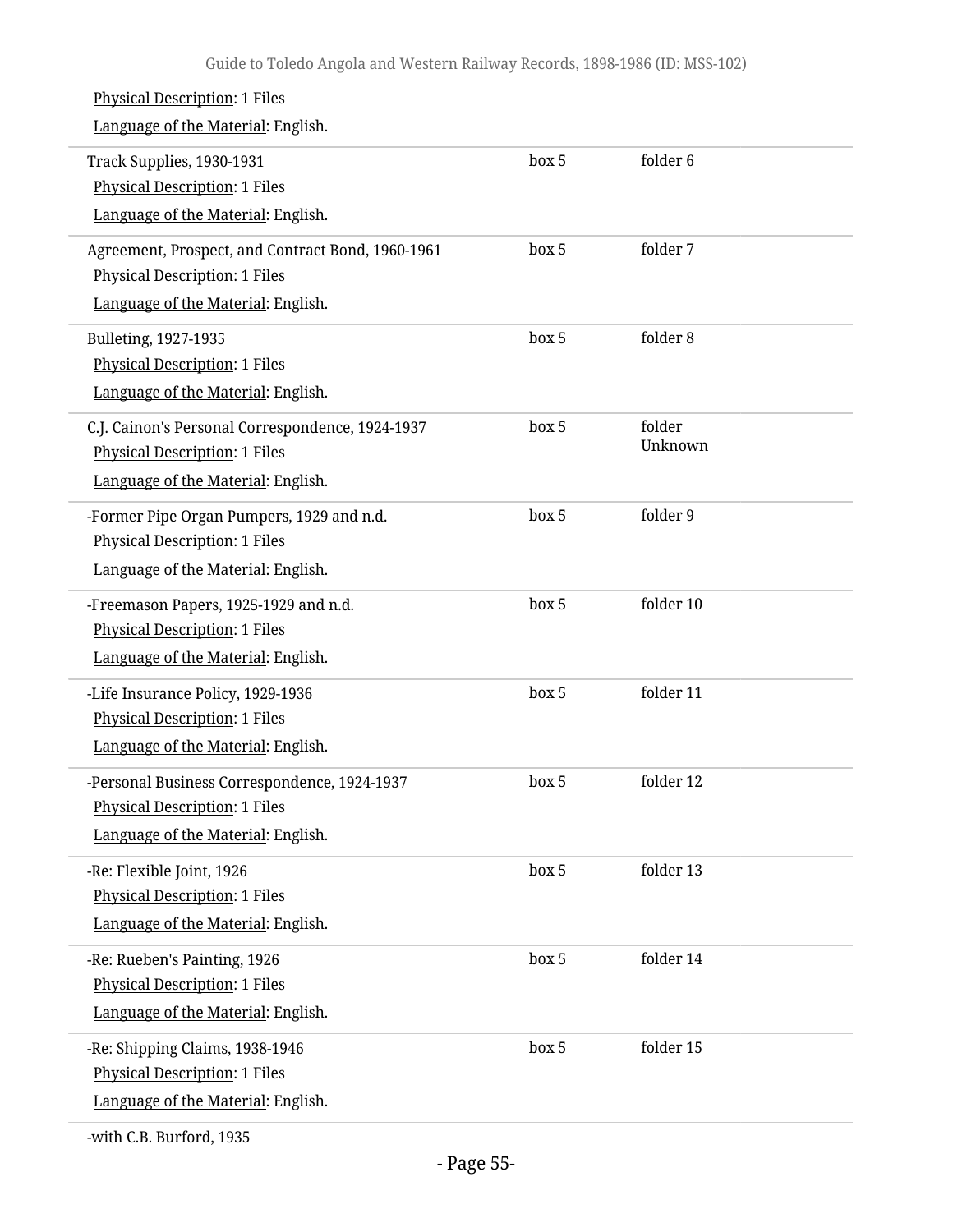| <b>Physical Description: 1 Files</b><br>Language of the Material: English.                                       | box 5 | folder 16 |  |
|------------------------------------------------------------------------------------------------------------------|-------|-----------|--|
| -with C.F. Brown, 1926<br><b>Physical Description: 1 Files</b><br>Language of the Material: English.             | box 5 | folder 17 |  |
| -with F.G. Oviatt, 1930<br><b>Physical Description: 1 Files</b><br>Language of the Material: English.            | box 5 | folder 18 |  |
| -with G.A. Chapman, 1924-1926<br><b>Physical Description: 1 Files</b><br>Language of the Material: English.      | box 5 | folder 19 |  |
| -with James Webster, 1924<br><b>Physical Description: 1 Files</b><br>Language of the Material: English.          | box 5 | folder 20 |  |
| -with L. Greenburg, 1926<br><b>Physical Description: 1 Files</b><br>Language of the Material: English.           | box 5 | folder 21 |  |
| -with Robert McVicar, 1924<br><b>Physical Description: 1 Files</b><br>Language of the Material: English.         | box 5 | folder 22 |  |
| -with Various Sources, 1923-1926<br><b>Physical Description: 1 Files</b><br>Language of the Material: English.   | box 5 | folder 23 |  |
| with W.H. Caniff, 1923-1925-<br><b>Physical Description: 1 Files</b><br>Language of the Material: English.       | box 5 | folder 24 |  |
| <b>Construction Approval, 1961</b><br><b>Physical Description: 1 Files</b><br>Language of the Material: English. | box 5 | folder 25 |  |
| Construction Plan, 1961-1962<br><b>Physical Description: 1 Files</b><br>Language of the Material: English.       | box 5 | folder 26 |  |
| Controlled Materials Plan, 1942<br><b>Physical Description: 1 Files</b>                                          | box 5 | folder 27 |  |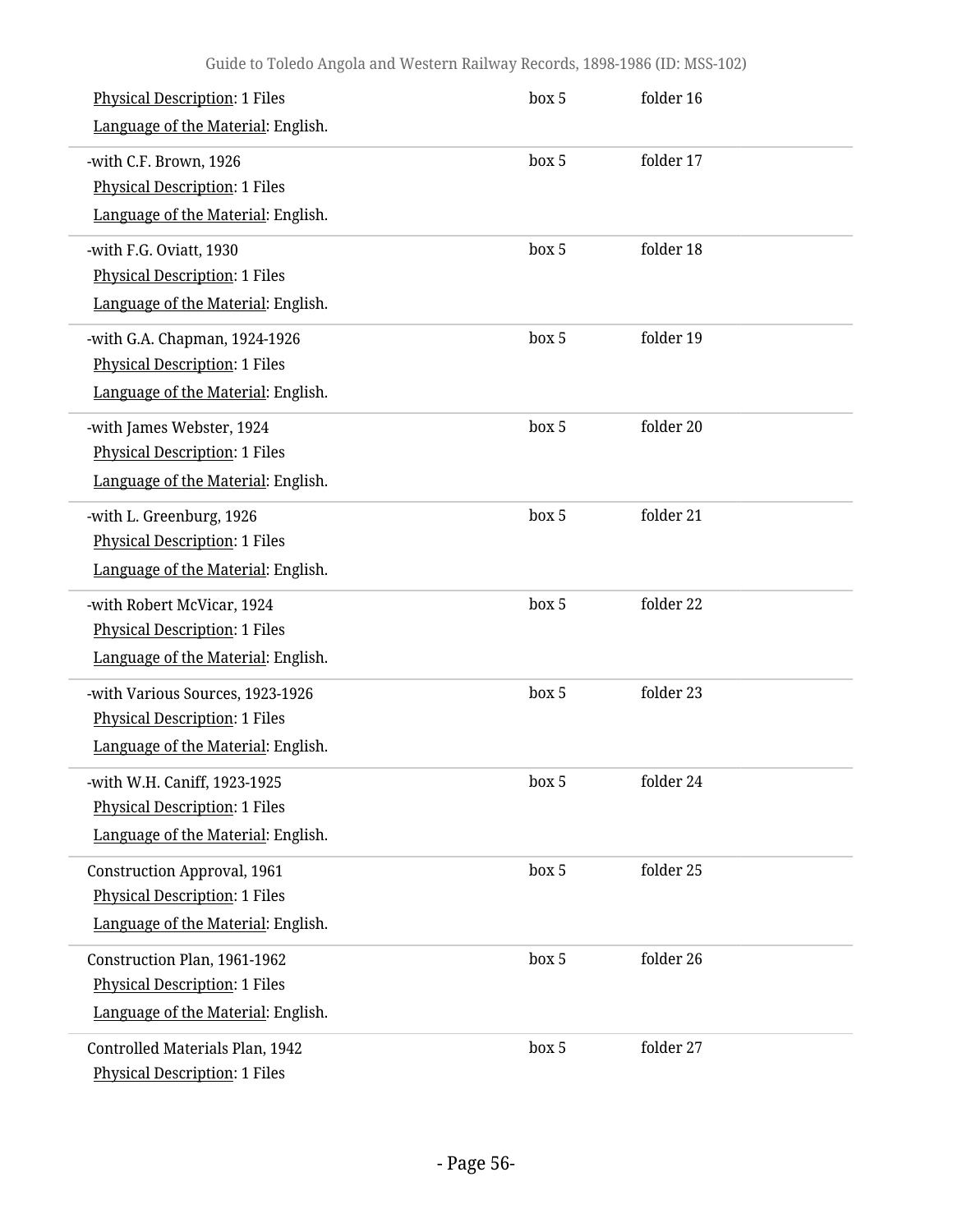| Correspondence with Frank Janes, 1882-1889<br><b>Physical Description: 1 Files</b><br>Language of the Material: English.              | box 5 | folder 28 |  |
|---------------------------------------------------------------------------------------------------------------------------------------|-------|-----------|--|
| Crossing U.S. 23 and Expressway Construction, 1959-1960<br><b>Physical Description: 1 Files</b><br>Language of the Material: English. | box 5 | folder 29 |  |
| Death of A.C. Dustin, 1938-1939<br><b>Physical Description: 1 Files</b><br>Language of the Material: English.                         | box 5 | folder 30 |  |
| Department of Highway Files, 1937-1967<br><b>Physical Description: 1 Files</b><br>Language of the Material: English.                  | box 5 | folder 31 |  |
| Employee Injury and Disease Study, 1941-1942<br><b>Physical Description: 1 Files</b><br>Language of the Material: English.            | box 5 | folder 32 |  |
| Estimated Cost of Reproduction in, 1929<br><b>Physical Description: 1 Files</b><br>Language of the Material: English.                 | box 5 | folder 33 |  |
| General Traffic, 1931-1935<br><b>Physical Description: 1 Files</b><br>Language of the Material: English.                              | box 5 | folder 34 |  |
| <b>Grade Crossing Agreement, 1937</b><br><b>Physical Description: 1 Files</b><br>Language of the Material: English.                   | box 5 | folder 35 |  |
| Grade Crossing Study, 1936-1937<br><b>Physical Description: 1 Files</b><br>Language of the Material: English.                         | box 5 | folder 36 |  |
| Group Insurance Information, 1956-1959<br><b>Physical Description: 1 Files</b><br>Language of the Material: English.                  | box 5 | folder 37 |  |
| Highway Planning Survey, 1938<br><b>Physical Description: 1 Files</b><br>Language of the Material: English.                           | box 5 | folder 38 |  |
| <b>Inventory of Disposed Papers, 1932</b>                                                                                             | box 5 | folder 39 |  |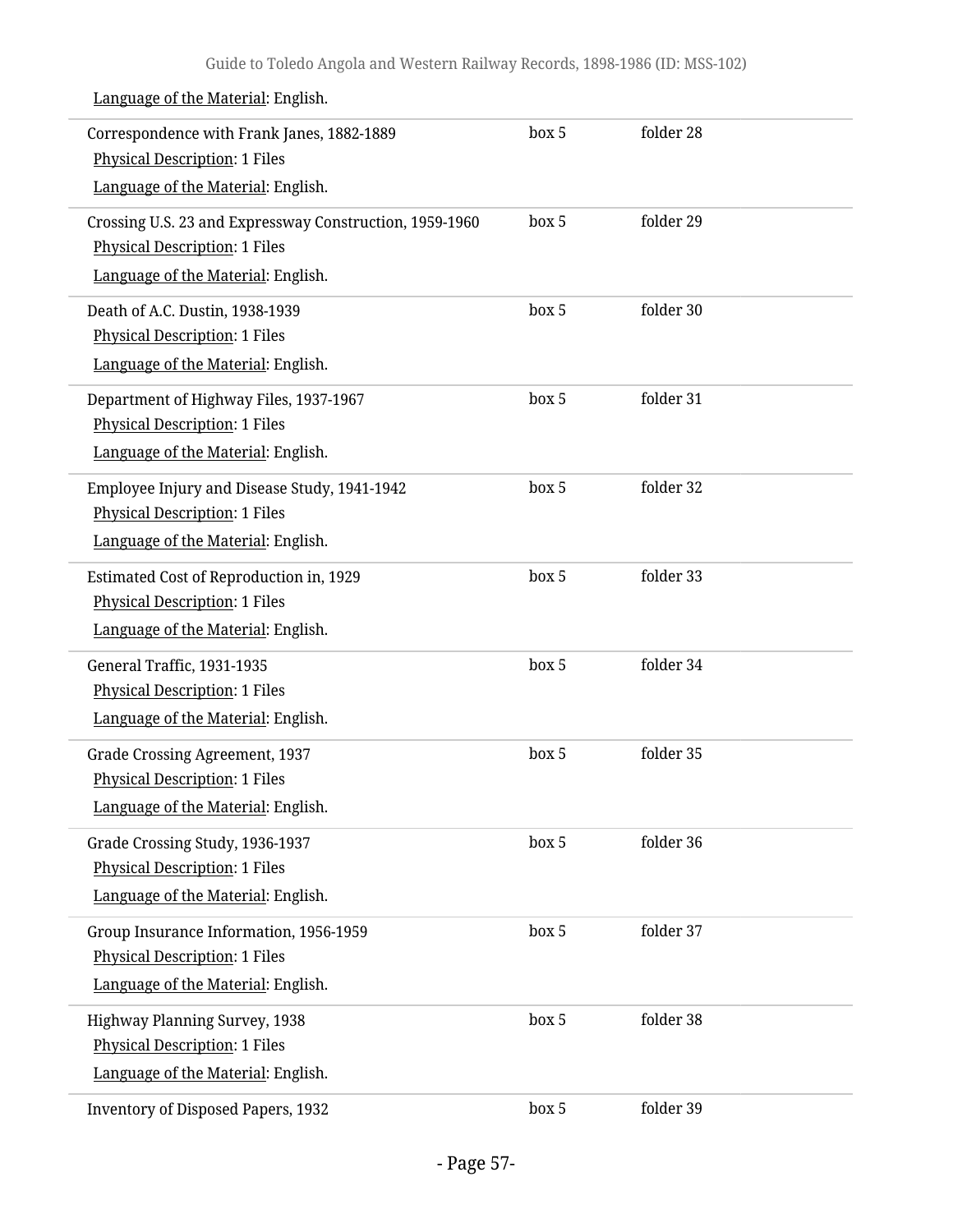| <b>Physical Description: 1 Files</b><br>Language of the Material: English.                                                                  |       |           |  |
|---------------------------------------------------------------------------------------------------------------------------------------------|-------|-----------|--|
| Legal Agreement for Sidetrack, 1946<br><b>Physical Description: 1 Files</b><br>Language of the Material: English.                           | box 5 | folder 40 |  |
| Locomotive Number 100 Repairs, 1942-1949<br><b>Physical Description: 1 Files</b><br>Language of the Material: English.                      | box 5 | folder 41 |  |
| Ohio Department of Transportation, 1942-1946<br><b>Physical Description: 1 Files</b><br>Language of the Material: English.                  | box 5 | folder 42 |  |
| Railroad Retirement Board Materials, 1927-1941<br><b>Physical Description: 1 Files</b><br>Language of the Material: English.                | box 5 | folder 43 |  |
| -Blank Forms, 1937-1940<br><b>Physical Description: 1 Files</b><br>Language of the Material: English.                                       | box 5 | folder 44 |  |
| -Employee's Statements, 1938<br><b>Physical Description: 1 Files</b><br>Language of the Material: English.                                  | box 5 | folder 45 |  |
| -Correspondence, 1938-1941<br><b>Physical Description: 1 Files</b><br>Language of the Material: English.                                    | box 5 | folder 46 |  |
| -Funeral of H. Bigelow, 1927<br><b>Physical Description: 1 Files</b><br>Language of the Material: English.                                  | box 5 | folder 47 |  |
| -Publications, 1940<br><b>Physical Description: 1 Files</b><br>Language of the Material: English.                                           | box 5 | folder 48 |  |
| Recapture by the Interstate Commerce Commission,<br>1928-1931<br><b>Physical Description: 1 Files</b><br>Language of the Material: English. | box 5 | folder 49 |  |
| Recapture by the Interstate Commerce Commission,<br>1931-1932<br>Physical Description: 1 Files                                              | box 5 | folder 50 |  |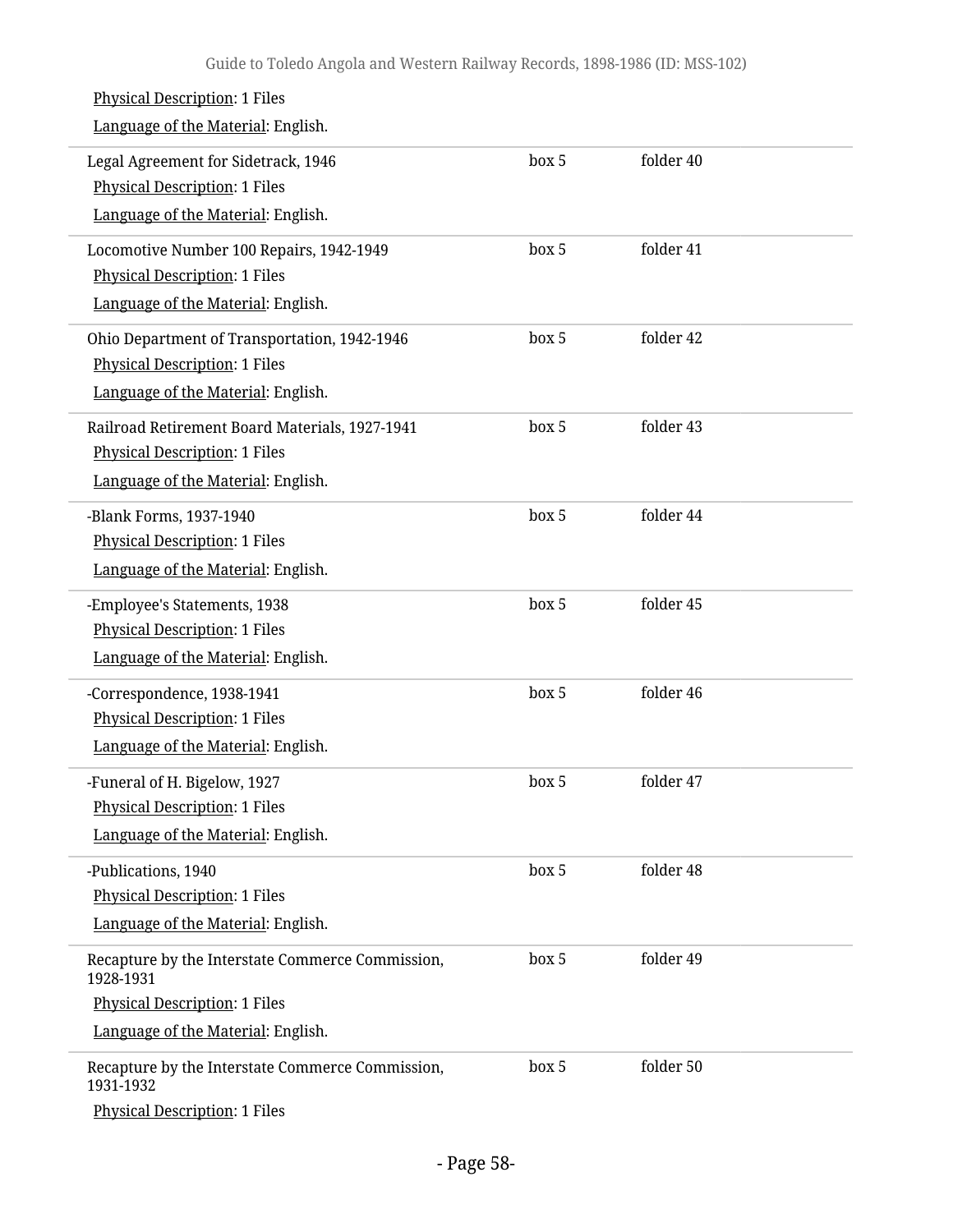| Relocated Route 23, 1960                                                                           | box 5 | folder 51 |  |
|----------------------------------------------------------------------------------------------------|-------|-----------|--|
| <b>Physical Description: 1 Files</b>                                                               |       |           |  |
| Language of the Material: English.                                                                 |       |           |  |
| Report of Changes Made in Equipment, n.d.                                                          | box 5 | folder 52 |  |
| <b>Physical Description: 1 Files</b>                                                               |       |           |  |
| Language of the Material: English.                                                                 |       |           |  |
| Requests for Employment, 1946                                                                      | box 5 | folder 53 |  |
| <b>Physical Description: 1 Files</b><br>Language of the Material: English.                         |       |           |  |
|                                                                                                    |       |           |  |
| Revised Construction Plan, 1959                                                                    | box 5 | folder 54 |  |
| <b>Physical Description: 1 Files</b><br>Language of the Material: English.                         |       |           |  |
|                                                                                                    |       |           |  |
| Right of Way and Real Estate Information, n.d. (1920-1930)<br><b>Physical Description: 1 Files</b> | box 5 | folder 55 |  |
| Language of the Material: English.                                                                 |       |           |  |
|                                                                                                    |       |           |  |
| Road Improvement Vouchers and Maps, 1941<br><b>Physical Description: 1 Files</b>                   | box 5 | folder 56 |  |
| Language of the Material: English.                                                                 |       |           |  |
| Route 23 Relocation Plans, 1957-1960                                                               | box 6 | folder 1  |  |
| <b>Physical Description: 1 Files</b>                                                               |       |           |  |
| Language of the Material: English.                                                                 |       |           |  |
| Safety at Railway Crossings, 1928-1929                                                             | box 6 | folder 2  |  |
| <b>Physical Description: 1 Files</b>                                                               |       |           |  |
| Language of the Material: English.                                                                 |       |           |  |
| <b>Stock Trading, 1938-1940</b>                                                                    | box 6 | folder 3  |  |
| <b>Physical Description: 1 Files</b>                                                               |       |           |  |
| Language of the Material: English.                                                                 |       |           |  |
| Valuation (Land), 1927-1936                                                                        | box 6 | folder 4  |  |
| <b>Physical Description: 1 Files</b>                                                               |       |           |  |
| Language of the Material: English.                                                                 |       |           |  |
| Valuation (Physical), 1925-1930                                                                    | box 6 | folder 5  |  |
| <b>Physical Description: 1 Files</b>                                                               |       |           |  |
| Language of the Material: English.                                                                 |       |           |  |
| Valuation (Physical), 1930-1935                                                                    | box 6 | folder 6  |  |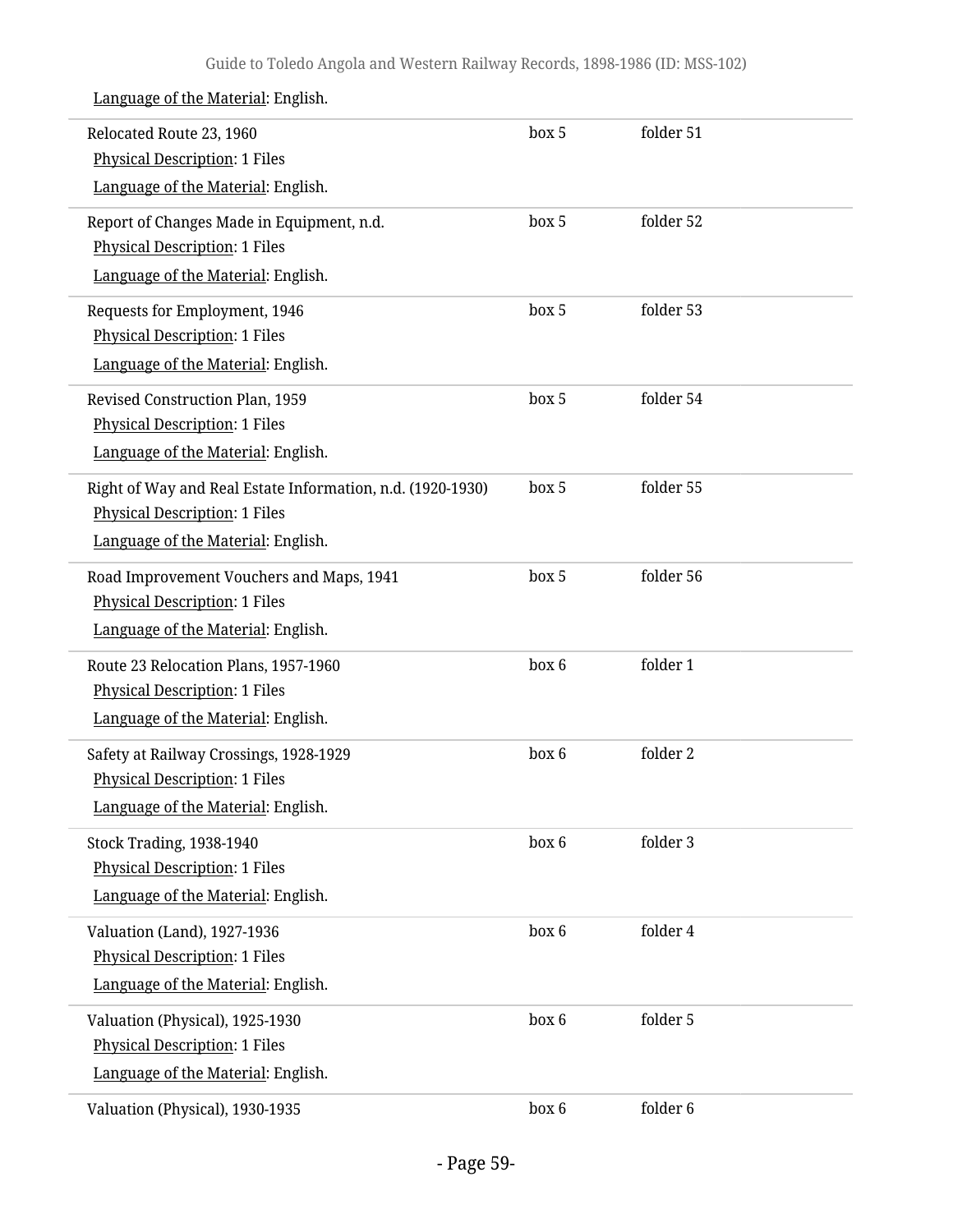# Physical Description: 1 Files Language of the Material: English. War Production Board, 1942 Physical Description: 1 Files Language of the Material: English. box 6 folder 7 **^** [Return to Table of Contents](#page-1-0)

## **S2. Financial and Administrative Documents, 1909-1970**

Physical Description: 30 Linear Feet

Language of the Material: English.

Abstract: Financial and Administrative Documents 1905-1959, 30 linear feet arrangement (chronologically, alphabetically etc.) Financial and Administrative Documents is comprised of four groupings of items, Reports, Returns, Ledgers and Other Financial or Administrative Documents. The Reports grouping contains Annual, Monthly, Weekly and Daily reports. The Annual Reports sub-grouping includes an Accountant's Report, Annual Report of Fatal Accidents, Annual Reports to the Interstate Commerce Commission, Annual Reports to the Public Utilities Commission, Annual Reports to the Tax Commission, and Audited Reports. The Monthly Reports sub-grouping contains Monthly Comparative Statements of Earnings, Monthly Estimated Results of Operation, and Monthly Locomotive Inspection Reports. The Weekly Reports are comprised solely of Weekly Load Reports. Daily Reports contain Daily Conductor's Reports, Daily Diaries, Daily Interchange Report of Cars, Daily Reports of Cars, Daily Report of M. of W. Department, Daily Train Inspection, and Switching and Per Diem Reclaim. The Returns grouping contains Capital Stock Returns, Income Tax Returns and Returns under 15-A of the Interstate Commerce Act. The Ledgers grouping is broken down into three sub-groupings: General Ledgers, Shipping Ledgers and Accounting Ledgers. The General Ledgers contain Records and Reports to the Interstate Commerce Commission Bureau of Valuation. The Shipping Ledgers sub-grouping is comprised of Gas Shipment Ledgers, General Shipment Ledger, Ledgers of Train Movements, Record of Cars in the Yard and a Stone Shipment Ledger. The Accounting Ledgers subgrouping contains Accounts Received/Payable, Accounts Payable, Accounts Received, Cash Books, Inbound/Outbound Freight Revenue Ledgers, Inbound Freight Revenue Ledger, Outbound Freight Revenue Ledger, Pay Roll Ledgers, Through Traffic Ledgers, Track Supply Ledgers, and a Waybill Ledger. The Other Financial and Administrative Documents grouping contains Account Statements, Receipts, and Deposit Tickets, Authorities for Expenditure, Balance

box 6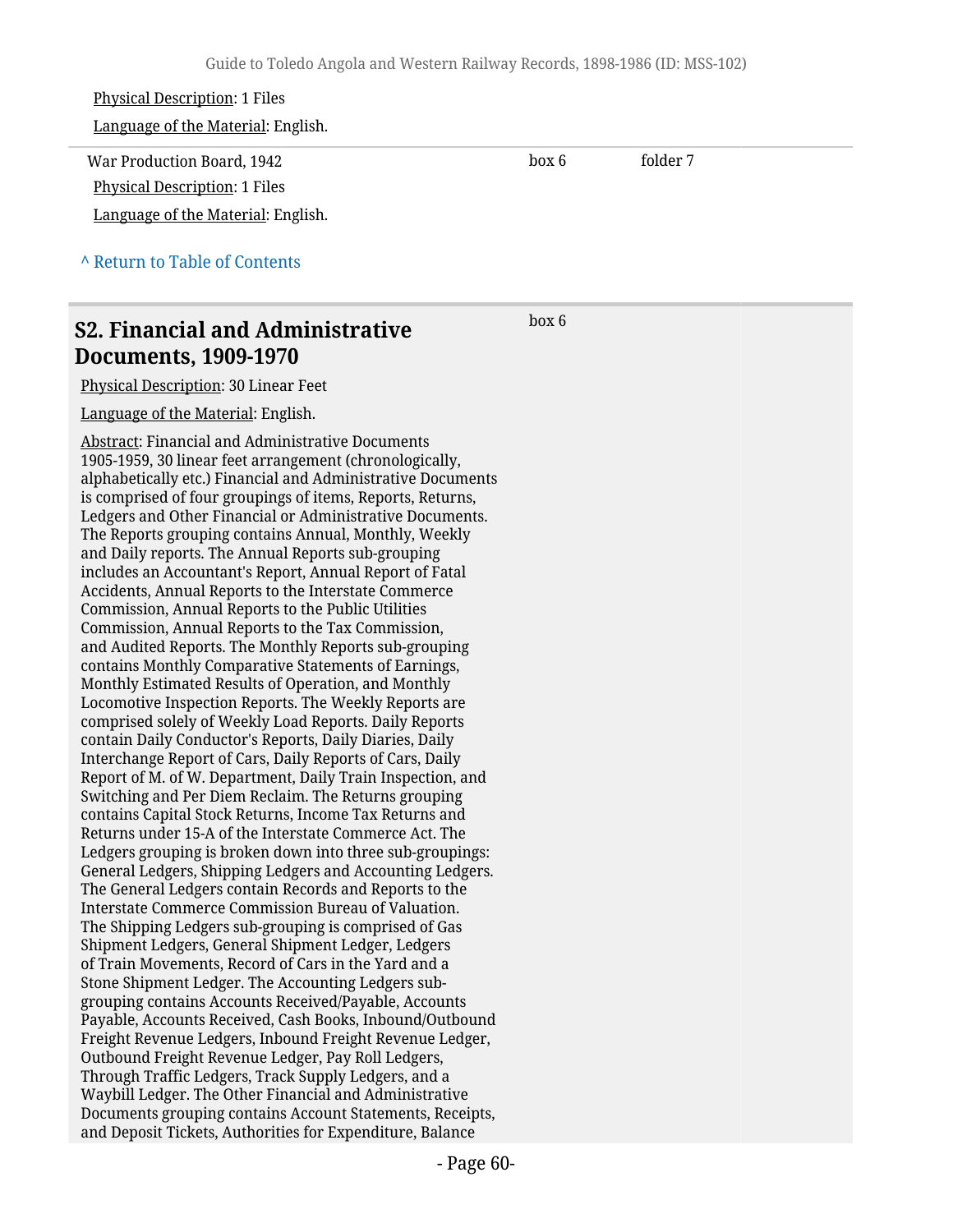#### Sheets, Cancelled Checks, Demurrage, Freight Claims, Pay Roll Account Statements, Pay Roll Deduction Stubs, Purchase Orders, Shipping Orders and Vouchers.

| <b>Title/Description</b>                                          | <b>Instances</b> |           |
|-------------------------------------------------------------------|------------------|-----------|
| Accountant's Report, 1917                                         | box 6            | folder 8  |
| <b>Physical Description: 1 Files</b>                              |                  |           |
| Language of the Material: English.                                |                  |           |
| Annual Report of Fatal Accidents, 1909-1921 and n.d.              | box 6            | folder 9  |
| <b>Physical Description: 1 Files</b>                              |                  |           |
| Language of the Material: English.                                |                  |           |
| Annual Report of Fatal Accidents, 1922-1927                       | box 6            | folder 10 |
| <b>Physical Description: 1 Files</b>                              |                  |           |
| Language of the Material: English.                                |                  |           |
| Annual Report of Fatal Accidents, 1928-1936                       | box 6            | folder 11 |
| <b>Physical Description: 1 Files</b>                              |                  |           |
| Language of the Material: English.                                |                  |           |
| Annual Report to the Interstate Commerce Commission,<br>1905-1906 | box 6            | folder 12 |
| <b>Physical Description: 1 Files</b>                              |                  |           |
| Language of the Material: English.                                |                  |           |
| Annual Report to the Interstate Commerce Commission,<br>1907-1908 | box 6            | folder 13 |
| <b>Physical Description: 1 Files</b>                              |                  |           |
| Language of the Material: English.                                |                  |           |
| Annual Report to the Interstate Commerce Commission,<br>1909-1910 | box 6            | folder 14 |
| <b>Physical Description: 1 Files</b>                              |                  |           |
| Language of the Material: English.                                |                  |           |
| Annual Report to the Interstate Commerce Commission,<br>1911-1912 | box 6            | folder 15 |
| <b>Physical Description: 1 Files</b>                              |                  |           |
| Language of the Material: English.                                |                  |           |
| Annual Report to the Interstate Commerce Commission,<br>1913-1914 | box 6            | folder 16 |
| <b>Physical Description: 1 Files</b>                              |                  |           |
| Language of the Material: English.                                |                  |           |
| Annual Report to the Interstate Commerce Commission,<br>1915-1916 | box 6            | folder 17 |
| <b>Physical Description: 1 Files</b>                              |                  |           |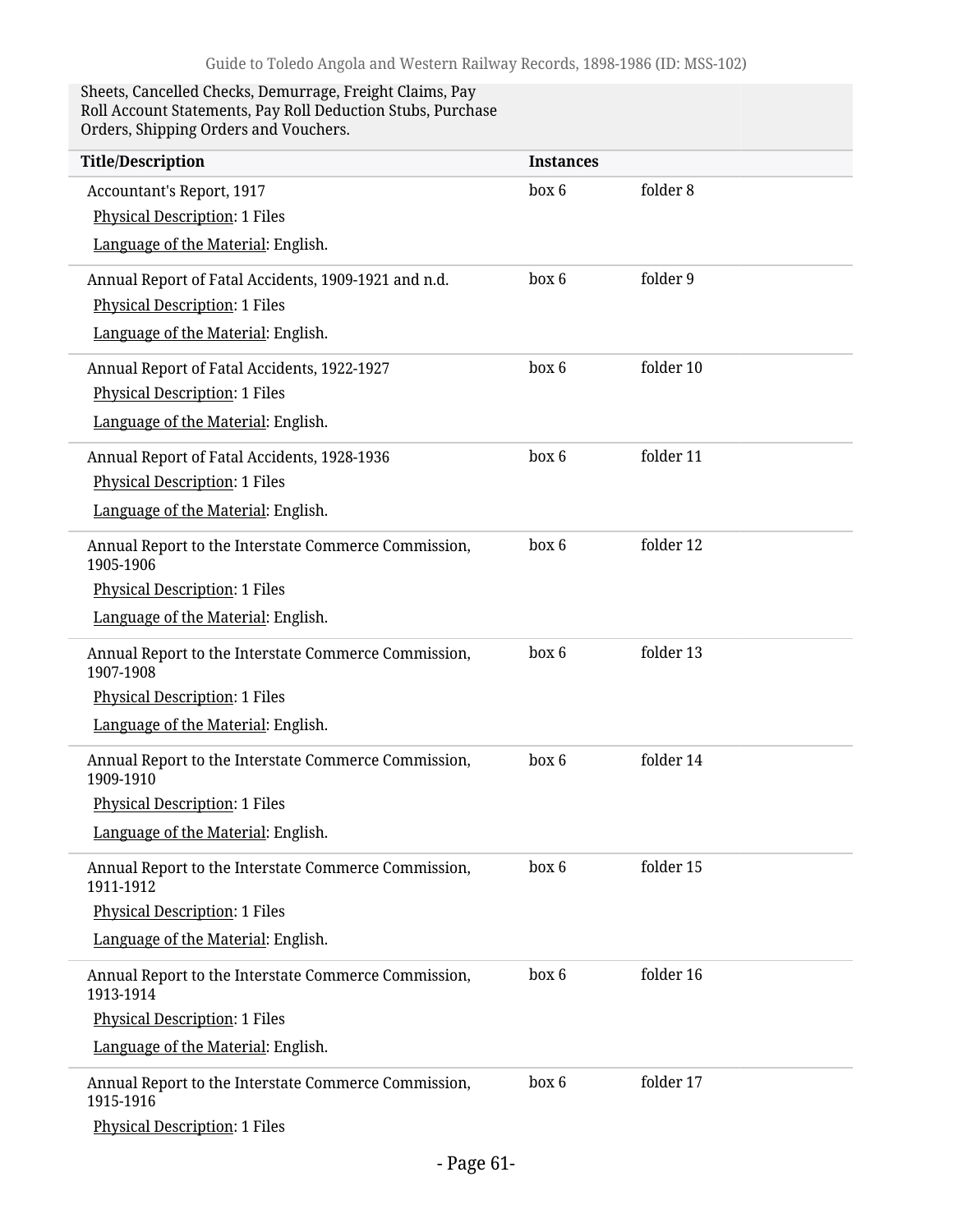| Annual Report to the Interstate Commerce Commission,<br>1916-1917 | box 7 | folder 1  |
|-------------------------------------------------------------------|-------|-----------|
| <b>Physical Description: 1 Files</b>                              |       |           |
| Language of the Material: English.                                |       |           |
| Annual Report to the Interstate Commerce Commission,<br>1918-1919 | box 7 | folder 2  |
| <b>Physical Description: 1 Files</b>                              |       |           |
| Language of the Material: English.                                |       |           |
| Annual Report to the Interstate Commerce Commission,<br>1921-1924 | box 7 | folder 3  |
| <b>Physical Description: 1 Files</b>                              |       |           |
| Language of the Material: English.                                |       |           |
| Annual Report to the Interstate Commerce Commission,<br>1925-1929 | box 7 | folder 4  |
| <b>Physical Description: 1 Files</b>                              |       |           |
| Language of the Material: English.                                |       |           |
| Annual Report to the Interstate Commerce Commission,<br>1930      | box 7 | folder 5  |
| <b>Physical Description: 1 Files</b>                              |       |           |
| Language of the Material: English.                                |       |           |
| Annual Report to the Interstate Commerce Commission,<br>1931-1934 | box 7 | folder 6  |
| <b>Physical Description: 1 Files</b>                              |       |           |
| Language of the Material: English.                                |       |           |
| Annual Report to the Interstate Commerce Commission,<br>1935-1937 | box 7 | folder 7  |
| Physical Description: 1 Files                                     |       |           |
| Language of the Material: English.                                |       |           |
| Annual Report to the Interstate Commerce Commission,<br>1938-1940 | box 7 | folder 8  |
| Physical Description: 1 Files                                     |       |           |
| Language of the Material: English.                                |       |           |
| Annual Report to the Interstate Commerce Commission,<br>1941-1943 | box 7 | folder 9  |
| Physical Description: 1 Files                                     |       |           |
| Language of the Material: English.                                |       |           |
| Annual Report to the Interstate Commerce Commission,<br>1944-1945 | box 7 | folder 10 |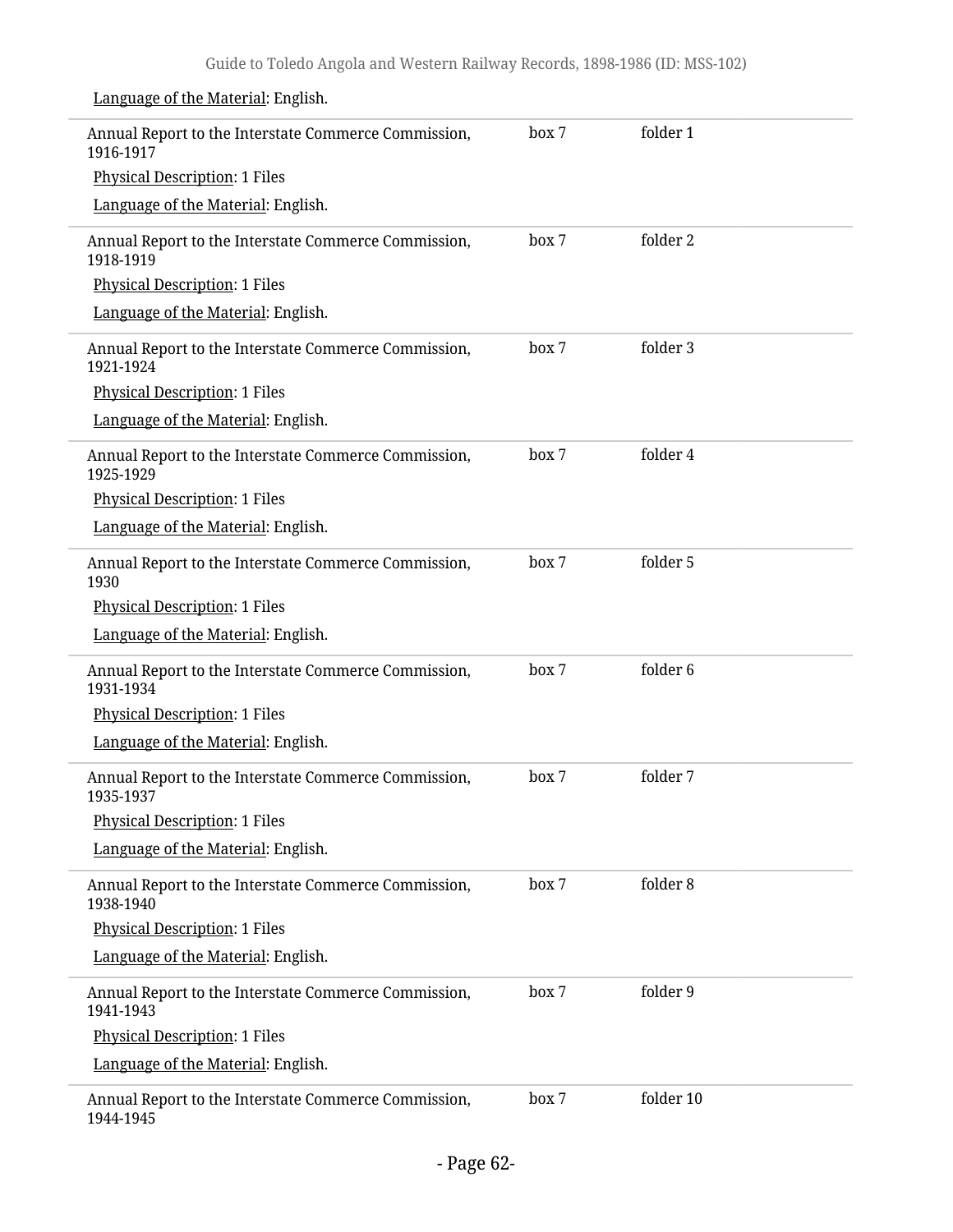## Physical Description: 1 Files Language of the Material: English. Annual Report to the Interstate Commerce Commission, 1945-1946 Physical Description: 1 Files Language of the Material: English. box 7 folder 11 Annual Report to the Interstate Commerce Commission, 1947-1948 Physical Description: 1 Files Language of the Material: English. box 7 folder 12 Annual Report to the Interstate Commerce Commission, 1949-1950 Physical Description: 1 Files Language of the Material: English. box 7 folder 13 Annual Report to the Interstate Commerce Commission, 1951 Physical Description: 1 Files Language of the Material: English. box 7 folder 14 Annual Report to the Interstate Commerce Commission, 1952-1954 Physical Description: 1 Files Language of the Material: English. box 7 folder 15 Annual Report to the Interstate Commerce Commission, 1955-1956 Physical Description: 1 Files Language of the Material: English. box 7 folder 16 Annual Report to the Interstate Commerce Commission, 1957 Physical Description: 1 Files Language of the Material: English. box 7 folder 17 Annual Report to the Interstate Commerce Commission, 1958-1959 Physical Description: 1 Files Language of the Material: English. box 7 folder 18 Annual Report to the Public Utilities Commission, 1909-1910 Physical Description: 1 Files Language of the Material: English. box 8 folder 1 Annual Report to the Public Utilities Commission, 1911-1912 box 8 folder 2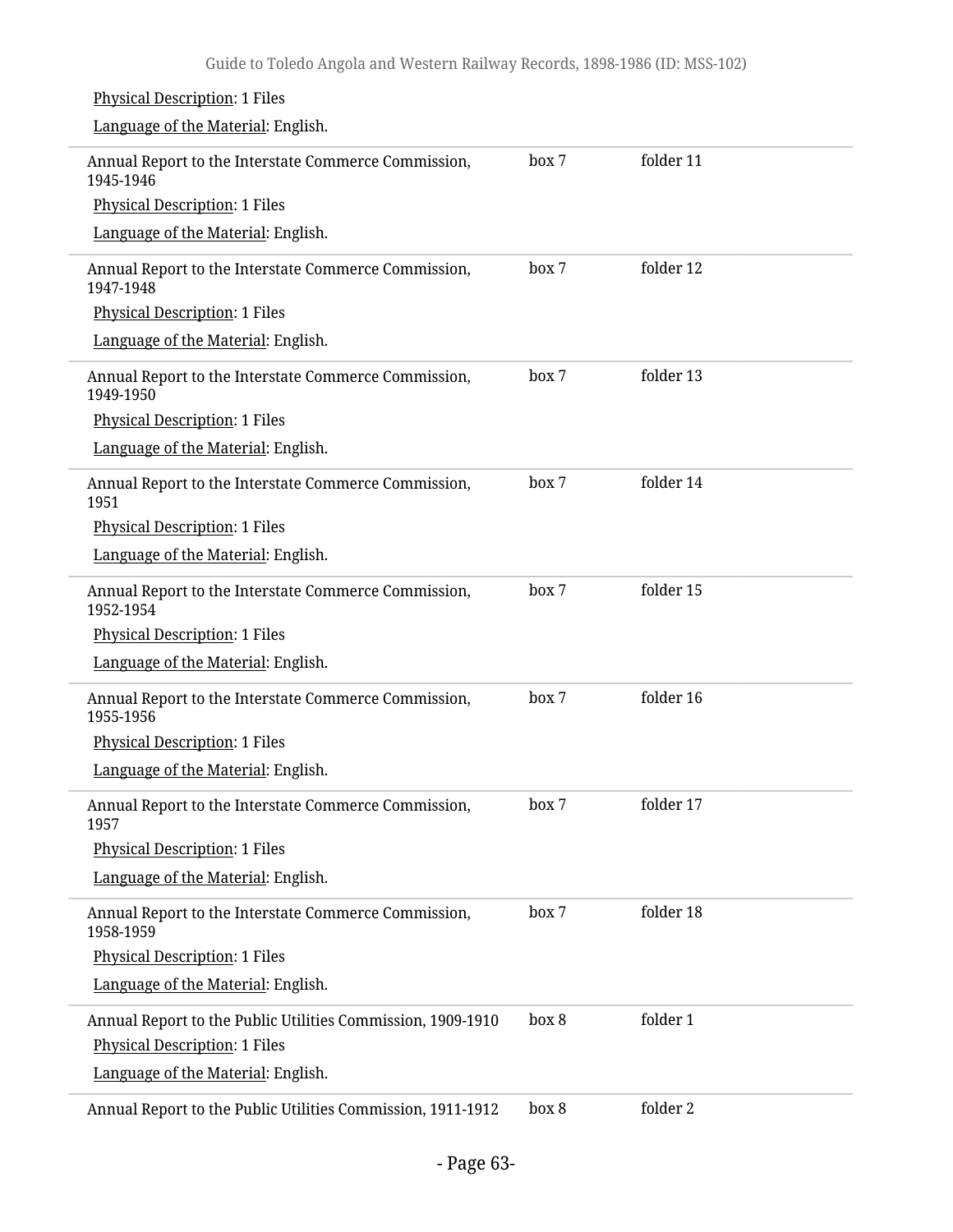| <b>Physical Description: 1 Files</b><br>Language of the Material: English.                                                                |       |           |
|-------------------------------------------------------------------------------------------------------------------------------------------|-------|-----------|
| Annual Report to the Public Utilities Commission, 1913-1914<br><b>Physical Description: 1 Files</b><br>Language of the Material: English. | box 8 | folder 3  |
| Annual Report to the Public Utilities Commission, 1915<br><b>Physical Description: 1 Files</b><br>Language of the Material: English.      | box 8 | folder 4  |
| Annual Report to the Public Utilities Commission, 1916-1921<br><b>Physical Description: 1 Files</b><br>Language of the Material: English. | box 8 | folder 5  |
| Annual Report to the Public Utilities Commission, 1922-1927<br><b>Physical Description: 1 Files</b><br>Language of the Material: English. | box 8 | folder 6  |
| Annual Report to the Public Utilities Commission, 1928-1932<br><b>Physical Description: 1 Files</b><br>Language of the Material: English. | box 8 | folder 7  |
| Annual Report to the Public Utilities Commission, 1933-1935<br><b>Physical Description: 1 Files</b><br>Language of the Material: English. | box 8 | folder 8  |
| Annual Report to the Public Utilities Commission, 1936<br><b>Physical Description: 1 Files</b><br>Language of the Material: English.      | box 8 | folder 9  |
| Annual Report to the Public Utilities Commission, 1937-1939<br><b>Physical Description: 1 Files</b><br>Language of the Material: English. | box 8 | folder 10 |
| Annual Report to the Public Utilities Commission, 1940-1942<br><b>Physical Description: 1 Files</b><br>Language of the Material: English. | box 8 | folder 11 |
| Annual Report to the Public Utilities Commission, 1944-1945<br><b>Physical Description: 1 Files</b><br>Language of the Material: English. | box 8 | folder 12 |
| Annual Report to the Public Utilities Commission, 1946-1948<br>Physical Description: 1 Files<br>Language of the Material: English.        | box 8 | folder 13 |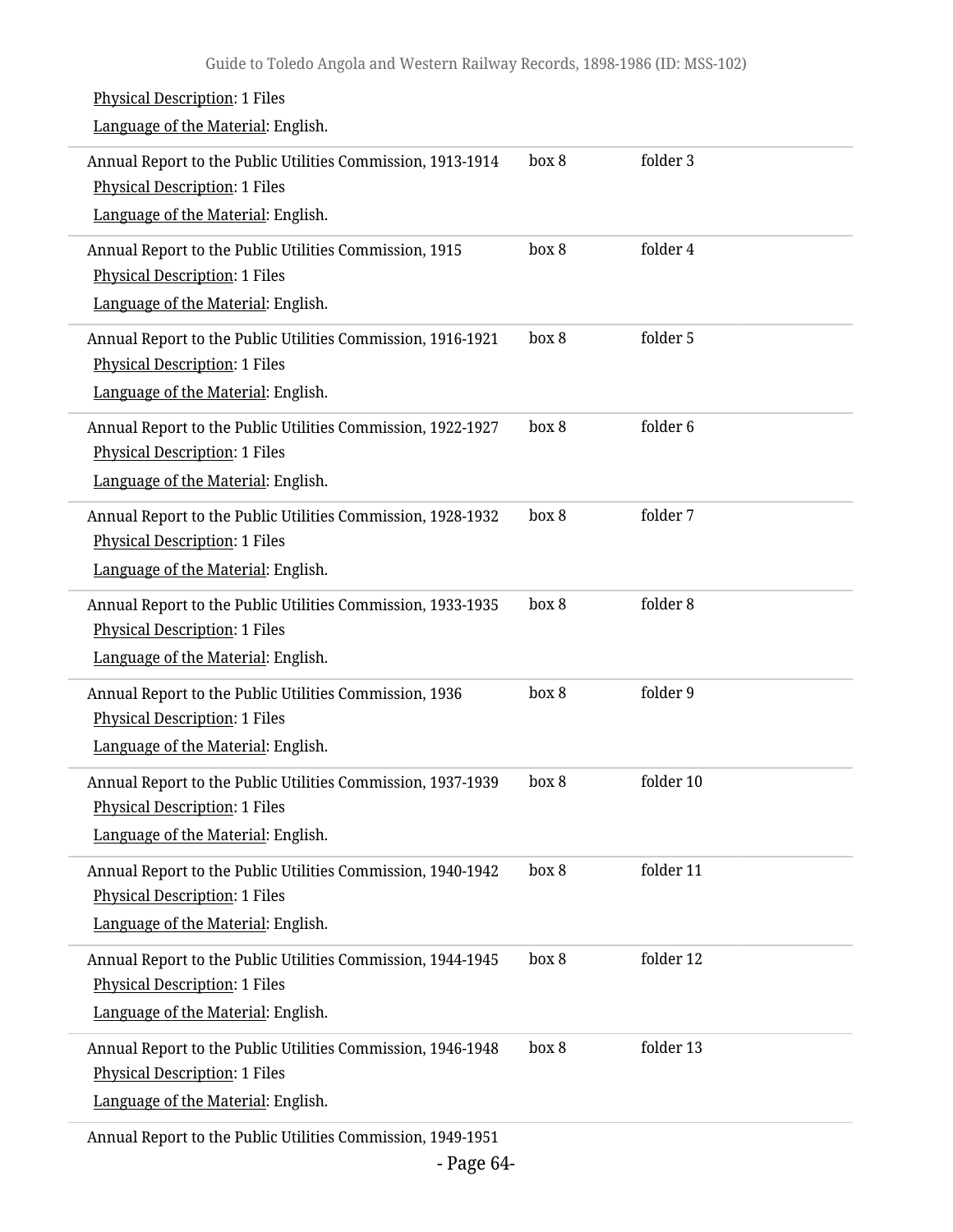| Physical Description: 1 Files                                                                                                             | box 8 | folder 14 |
|-------------------------------------------------------------------------------------------------------------------------------------------|-------|-----------|
| Language of the Material: English.                                                                                                        |       |           |
| Annual Report to the Public Utilities Commission, 1952,<br>1954-1955                                                                      | box 8 | folder 15 |
| <b>Physical Description: 1 Files</b>                                                                                                      |       |           |
| Language of the Material: English.                                                                                                        |       |           |
| Annual Report to the Public Utilities Commission, 1956-1957<br>Physical Description: 1 Files<br>Language of the Material: English.        | box 8 | folder 16 |
| Annual Report to the Public Utilities Commission, 1958-1959<br><b>Physical Description: 1 Files</b><br>Language of the Material: English. | box 8 | folder 17 |
| Annual Report to the Tax Commission of Ohio, 1912<br><b>Physical Description: 1 Files</b><br>Language of the Material: English.           | box 9 | folder 1  |
| Annual Report to the Tax Commission of Ohio, 1919<br><b>Physical Description: 1 Files</b><br>Language of the Material: English.           | box 9 | folder 2  |
| Annual Report to the Tax Commission of Ohio, 1920<br>Physical Description: 1 Files<br>Language of the Material: English.                  | box 9 | folder 3  |
| Annual Report to the Tax Commission of Ohio, 1921<br><b>Physical Description: 1 Files</b><br>Language of the Material: English.           | box 9 | folder 4  |
| Annual Report to the Tax Commission of Ohio, 1922<br>Physical Description: 1 Files<br>Language of the Material: English.                  | box 9 | folder 5  |
| Annual Report to the Tax Commission of Ohio, 1923<br>Physical Description: 1 Files<br>Language of the Material: English.                  | box 9 | folder 6  |
| Annual Report to the Tax Commission of Ohio, 1924<br>Physical Description: 1 Files<br>Language of the Material: English.                  | box 9 | folder 7  |
| Annual Report to the Tax Commission of Ohio, 1925<br><b>Physical Description: 1 Files</b>                                                 | box 9 | folder 8  |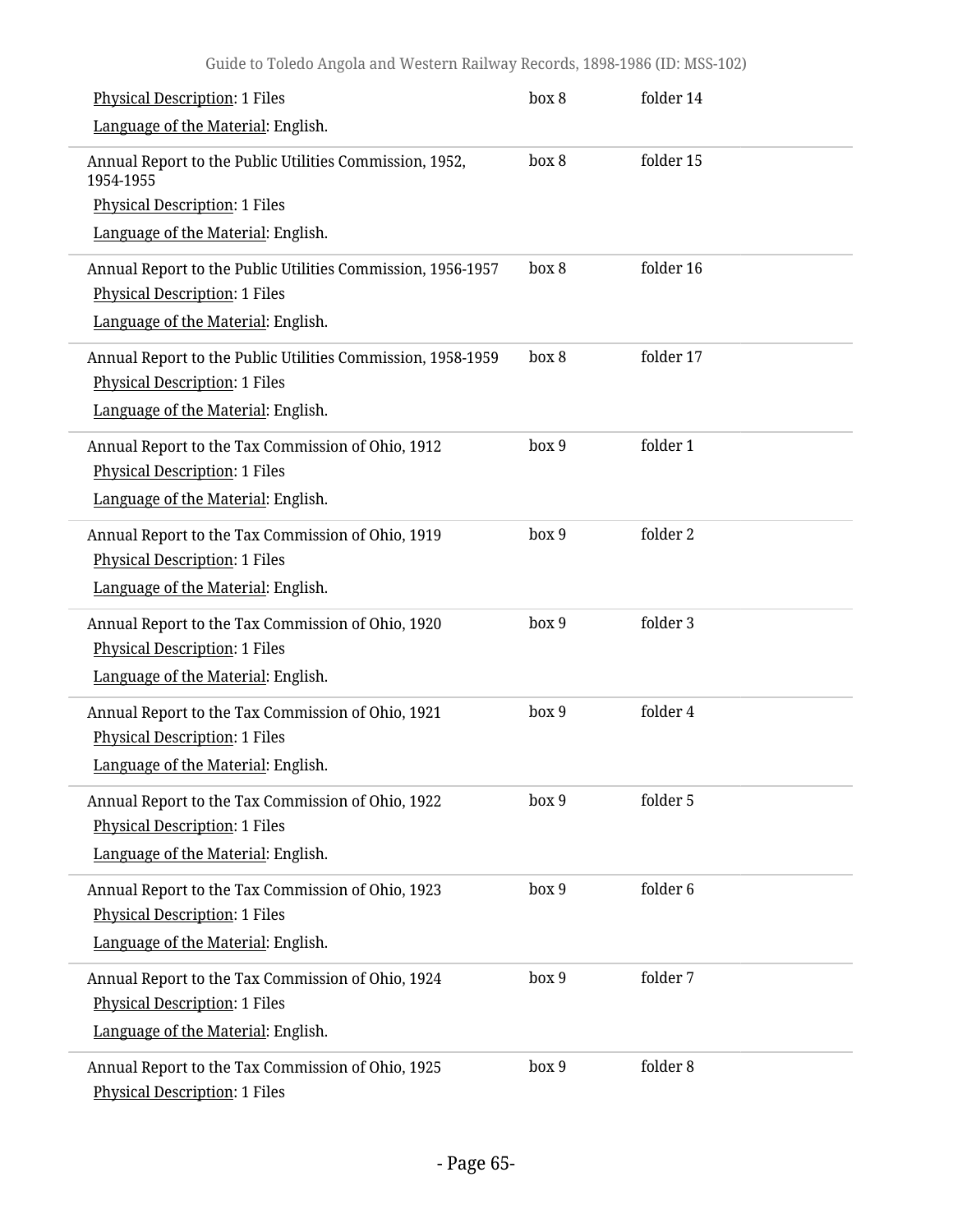| Annual Report to the Tax Commission of Ohio, 1926-1927<br><b>Physical Description: 1 Files</b><br>Language of the Material: English.                   | box 9 | folder 9  |
|--------------------------------------------------------------------------------------------------------------------------------------------------------|-------|-----------|
| Annual Report to the Tax Commission of Ohio, 1928-1929<br><b>Physical Description: 1 Files</b><br>Language of the Material: English.                   | box 9 | folder 10 |
| Annual Report to the Tax Commission of Ohio, 1930-1931<br><b>Physical Description: 1 Files</b><br>Language of the Material: English.                   | box 9 | folder 11 |
| Annual Report to the Tax Commission of Ohio, 1932-1933<br><b>Physical Description: 1 Files</b><br>Language of the Material: English.                   | box 9 | folder 12 |
| Annual Report to the Tax Commission of Ohio, 1934-1935<br><b>Physical Description: 1 Files</b><br>Language of the Material: English.                   | box 9 | folder 13 |
| Annual Report to the Tax Commission of Ohio, 1936<br><b>Physical Description: 1 Files</b><br>Language of the Material: English.                        | box 9 | folder 14 |
| Annual Report to the Tax Commission of Ohio, 1937-1938<br><b>Physical Description: 1 Files</b><br>Language of the Material: English.                   | box 9 | folder 15 |
| Annual Report to the Department of Taxation, State of Ohio,<br>1939-1940<br><b>Physical Description: 1 Files</b><br>Language of the Material: English. | box 9 | folder 16 |
| Annual Report to the Department of Taxation, State of Ohio,<br>1941-1942<br><b>Physical Description: 1 Files</b><br>Language of the Material: English. | box 9 | folder 17 |
| Annual Report to the Department of Taxation, State of Ohio,<br>1943-1944<br><b>Physical Description: 1 Files</b><br>Language of the Material: English. | box 9 | folder 18 |
| Annual Report to the Department of Taxation, State of Ohio,<br>1945-1946<br><b>Physical Description: 1 Files</b>                                       | box 9 | folder 19 |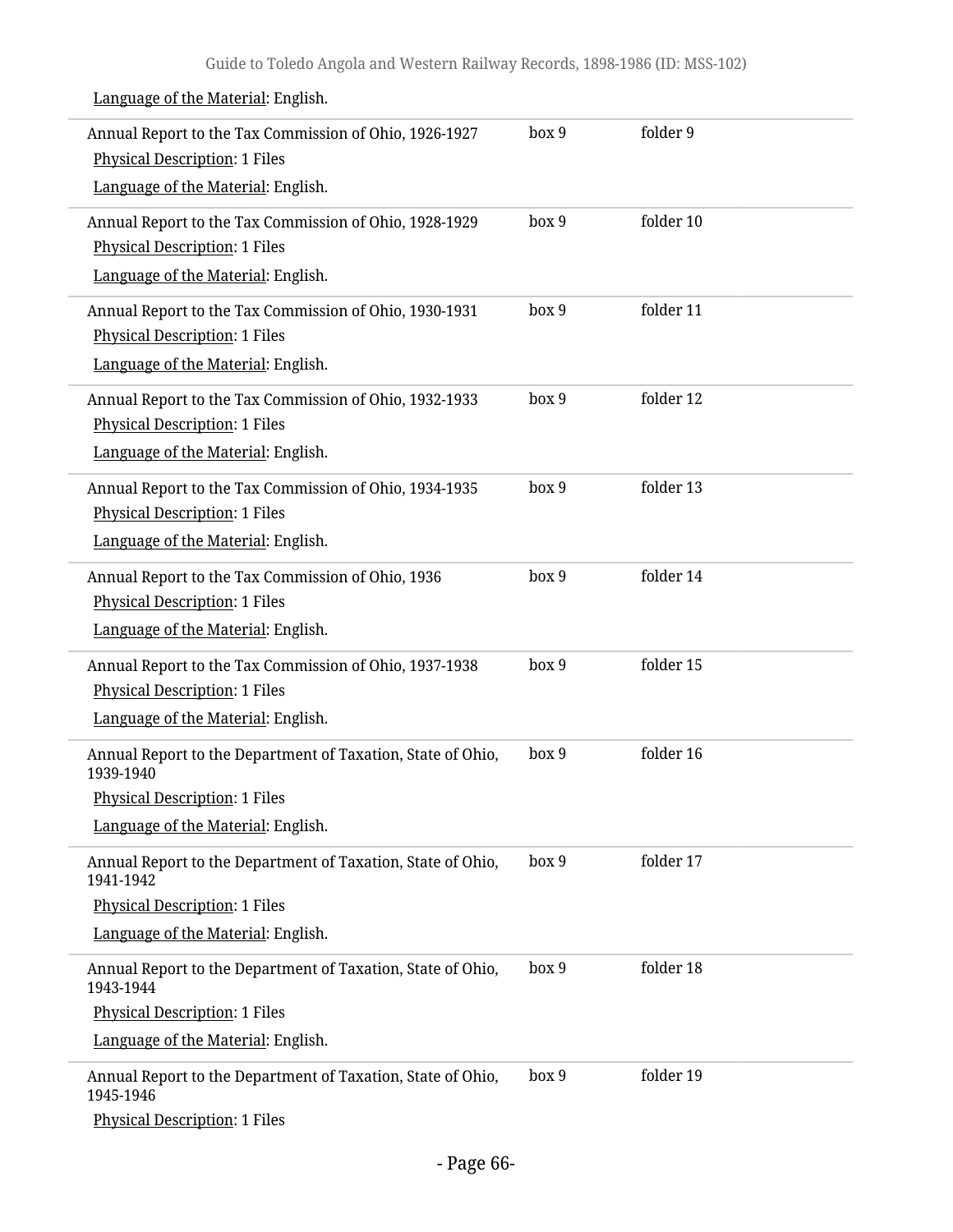Annual Report to the Department of Taxation, State of Ohio, 1947-1948 Physical Description: 1 Files Language of the Material: English. box 9 folder 20 Annual Report to the Department of Taxation, State of Ohio, 1949-1950 Physical Description: 1 Files Language of the Material: English. box 9 folder 21 Annual Report to the Department of Taxation, State of Ohio, 1951-1952 Physical Description: 1 Files Language of the Material: English. box 9 folder 22 Annual Report to the Department of Taxation, State of Ohio, 1953-1954 Physical Description: 1 Files Language of the Material: English. box 9 folder 23 Annual Report to the Department of Taxation, State of Ohio, 1955-1956 Physical Description: 1 Files Language of the Material: English. box 9 folder 24 Annual Report to the Department of Taxation, State of Ohio, 1957 Physical Description: 1 Files Language of the Material: English. box 9 folder 25 Annual Report to the Department of Taxation, State of Ohio, 1958-1959 Physical Description: 1 Files Language of the Material: English. box 9 folder 26 Annual Statement of Gross Earnings to the Tax Commission;, 1910-1916, 1917-1932 Physical Description: 1 Files Language of the Material: English. box 9 folder 27 Audited Report, 1924-1930 Physical Description: 1 Files Language of the Material: English. box 9 folder 28 Monthly Comparative Statements of Revenues and Earnings, 1923 Physical Description: 1 Files box 10 folder 1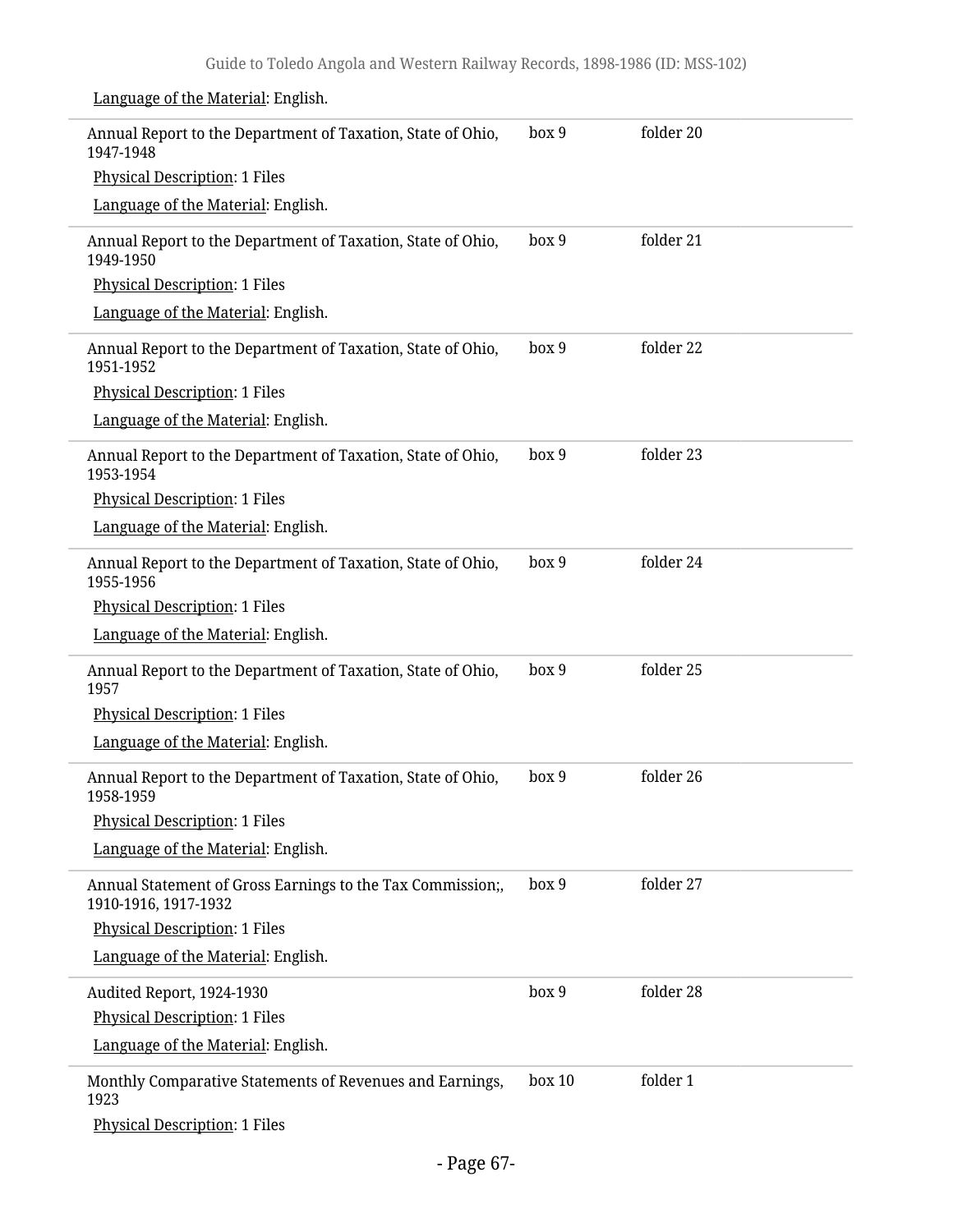| Language of the Material: English.                               |        |           |
|------------------------------------------------------------------|--------|-----------|
| Monthly Comparative Statements of Revenues and Earnings,<br>1924 | box 10 | folder 2  |
| <b>Physical Description: 1 Files</b>                             |        |           |
| Language of the Material: English.                               |        |           |
| Monthly Comparative Statements of Revenues and Earnings,<br>1925 | box 10 | folder 3  |
| <b>Physical Description: 1 Files</b>                             |        |           |
| Language of the Material: English.                               |        |           |
| Monthly Comparative Statements of Revenues and Earnings,<br>1926 | box 10 | folder 4  |
| <b>Physical Description: 1 Files</b>                             |        |           |
| Language of the Material: English.                               |        |           |
| Monthly Comparative Statements of Revenues and Earnings,<br>1927 | box 10 | folder 5  |
| <b>Physical Description: 1 Files</b>                             |        |           |
| Language of the Material: English.                               |        |           |
| Monthly Comparative Statements of Revenues and Earnings,<br>1928 | box 10 | folder 6  |
| <b>Physical Description: 1 Files</b>                             |        |           |
| Language of the Material: English.                               |        |           |
| Monthly Comparative Statements of Revenues and Earnings,<br>1929 | box 10 | folder 7  |
| <b>Physical Description: 1 Files</b>                             |        |           |
| Language of the Material: English.                               |        |           |
| Monthly Comparative Statements of Revenues and Earnings,<br>1930 | box 10 | folder 8  |
| <b>Physical Description: 1 Files</b>                             |        |           |
| Language of the Material: English.                               |        |           |
| Monthly Comparative Statements of Revenues and Earnings,<br>1931 | box 10 | folder 9  |
| <b>Physical Description: 1 Files</b>                             |        |           |
| Language of the Material: English.                               |        |           |
| Monthly Comparative Statements of Revenues and Earnings,<br>1932 | box 10 | folder 10 |
| <b>Physical Description: 1 Files</b>                             |        |           |
| Language of the Material: English.                               |        |           |
| Monthly Comparative Statements of Revenues and Earnings,<br>1933 | box 10 | folder 11 |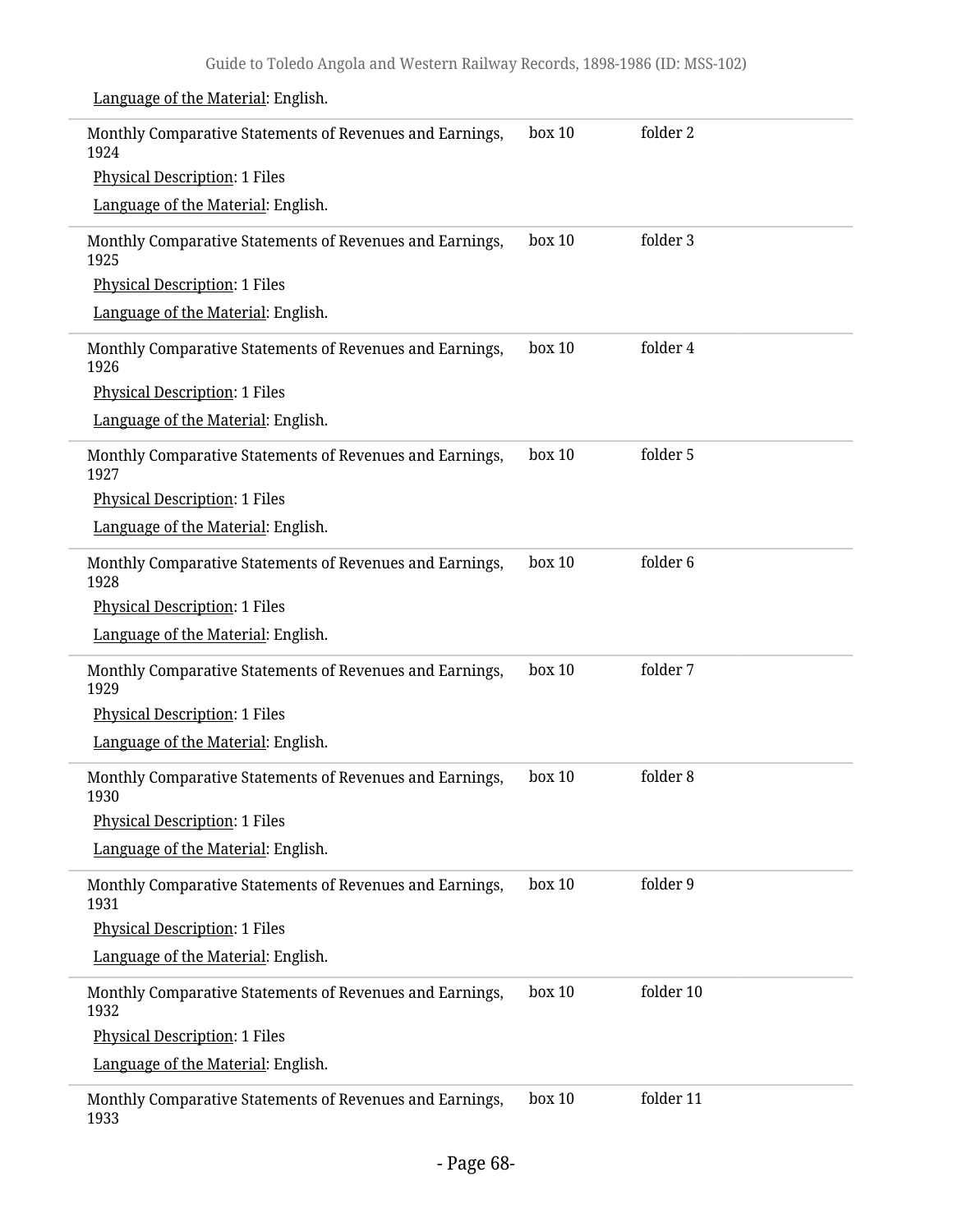### Physical Description: 1 Files Language of the Material: English. Monthly Comparative Statements of Revenues and Earnings, 1934 Physical Description: 1 Files Language of the Material: English. box 10 folder 12 Monthly Comparative Statements of Revenues and Earnings, 1935 Physical Description: 1 Files Language of the Material: English. box 10 folder 13 Monthly Comparative Statements of Revenues and Earnings, 1936 Physical Description: 1 Files Language of the Material: English. box 10 folder 14 Monthly Comparative Statements of Revenues and Earnings, 1937 Physical Description: 1 Files Language of the Material: English. box 10 folder 15 Monthly Comparative Statements of Revenues and Earnings, 1938 Physical Description: 1 Files Language of the Material: English. box 10 folder 16 Monthly Comparative Statements of Revenues and Earnings, 1939 Physical Description: 1 Files Language of the Material: English. box 10 folder 17 Monthly Comparative Statements of Revenues and Earnings, 1940 Physical Description: 1 Files Language of the Material: English. box 10 folder 18 Monthly Comparative Statements of Revenues and Earnings, 1941 Physical Description: 1 Files Language of the Material: English. box 10 folder 19 Monthly Comparative Statements of Revenues and Earnings, 1942 Physical Description: 1 Files box 10 folder 20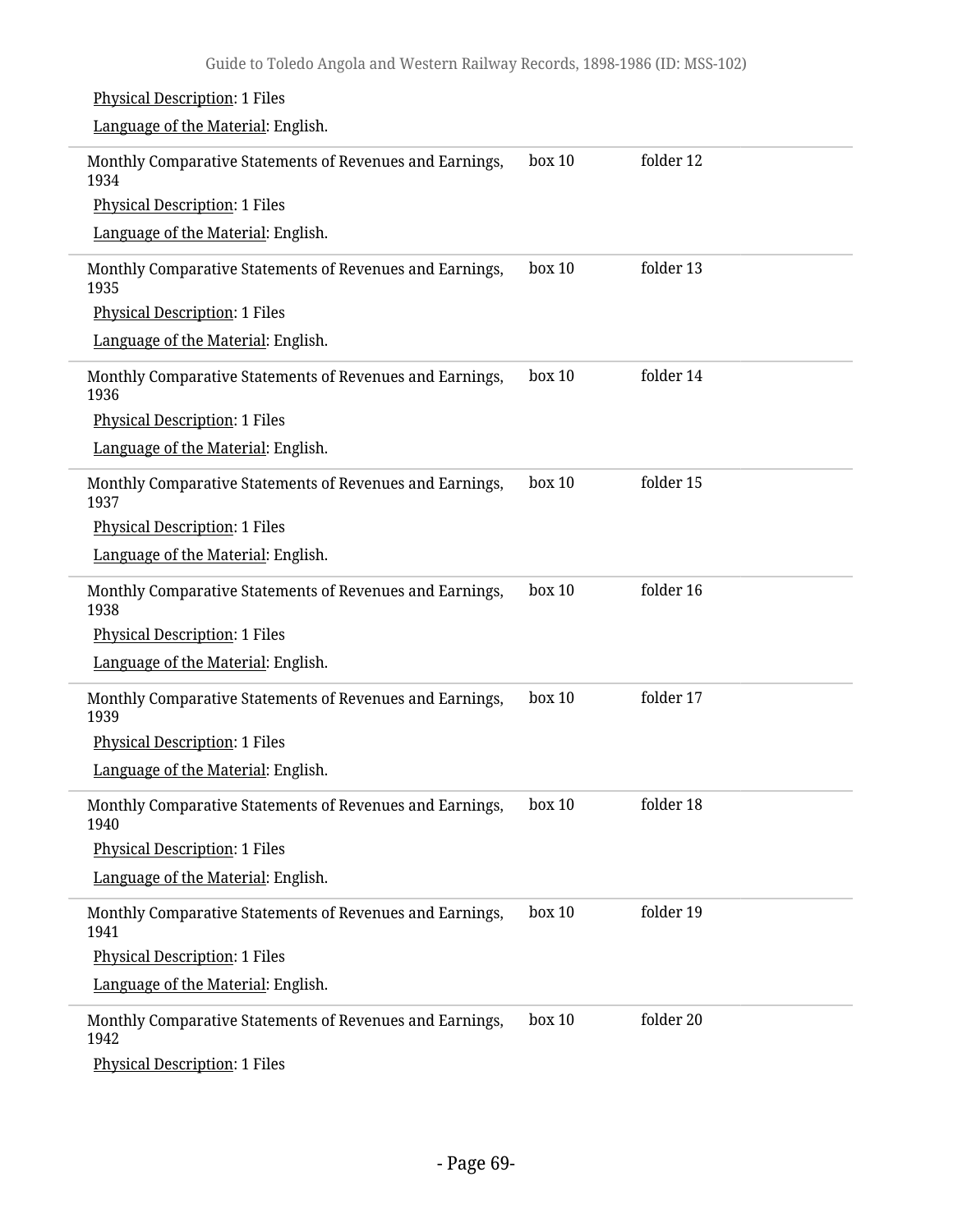| <u>Language of the Material</u> . Linguism.                      |        |           |
|------------------------------------------------------------------|--------|-----------|
| Monthly Comparative Statements of Revenues and Earnings,<br>1943 | box 10 | folder 21 |
| <b>Physical Description: 1 Files</b>                             |        |           |
| Language of the Material: English.                               |        |           |
| Monthly Comparative Statements of Revenues and Earnings,<br>1944 | box 10 | folder 22 |
| <b>Physical Description: 1 Files</b>                             |        |           |
| Language of the Material: English.                               |        |           |
| Monthly Comparative Statements of Revenues and Earnings,<br>1945 | box 10 | folder 23 |
| <b>Physical Description: 1 Files</b>                             |        |           |
| Language of the Material: English.                               |        |           |
| Monthly Comparative Statements of Revenues and Earnings,<br>1946 | box 10 | folder 24 |
| <b>Physical Description: 1 Files</b>                             |        |           |
| Language of the Material: English.                               |        |           |
| Monthly Comparative Statements of Revenues and Earnings,<br>1958 | box 11 | folder 1  |
| <b>Physical Description: 1 Files</b>                             |        |           |
| Language of the Material: English.                               |        |           |
| Monthly Comparative Statements of Revenues and Earnings,<br>1959 | box 11 | folder 2  |
| <b>Physical Description: 1 Files</b>                             |        |           |
| Language of the Material: English.                               |        |           |
| Monthly Estimated Results of Operation, 1922                     | box 11 | folder 3  |
| <b>Physical Description: 1 Files</b>                             |        |           |
| Language of the Material: English.                               |        |           |
| Monthly Estimated Results of Operation, 1923                     | box 11 | folder 4  |
| <b>Physical Description: 1 Files</b>                             |        |           |
| Language of the Material: English.                               |        |           |
| Monthly Estimated Results of Operation, 1924                     | box 11 | folder 5  |
| <b>Physical Description: 1 Files</b>                             |        |           |
| Language of the Material: English.                               |        |           |
| Monthly Estimated Results of Operation, 1925                     | box 11 | folder 6  |
| <b>Physical Description: 1 Files</b>                             |        |           |
| Language of the Material: English.                               |        |           |
| Monthly Estimated Results of Operation, 1926                     |        |           |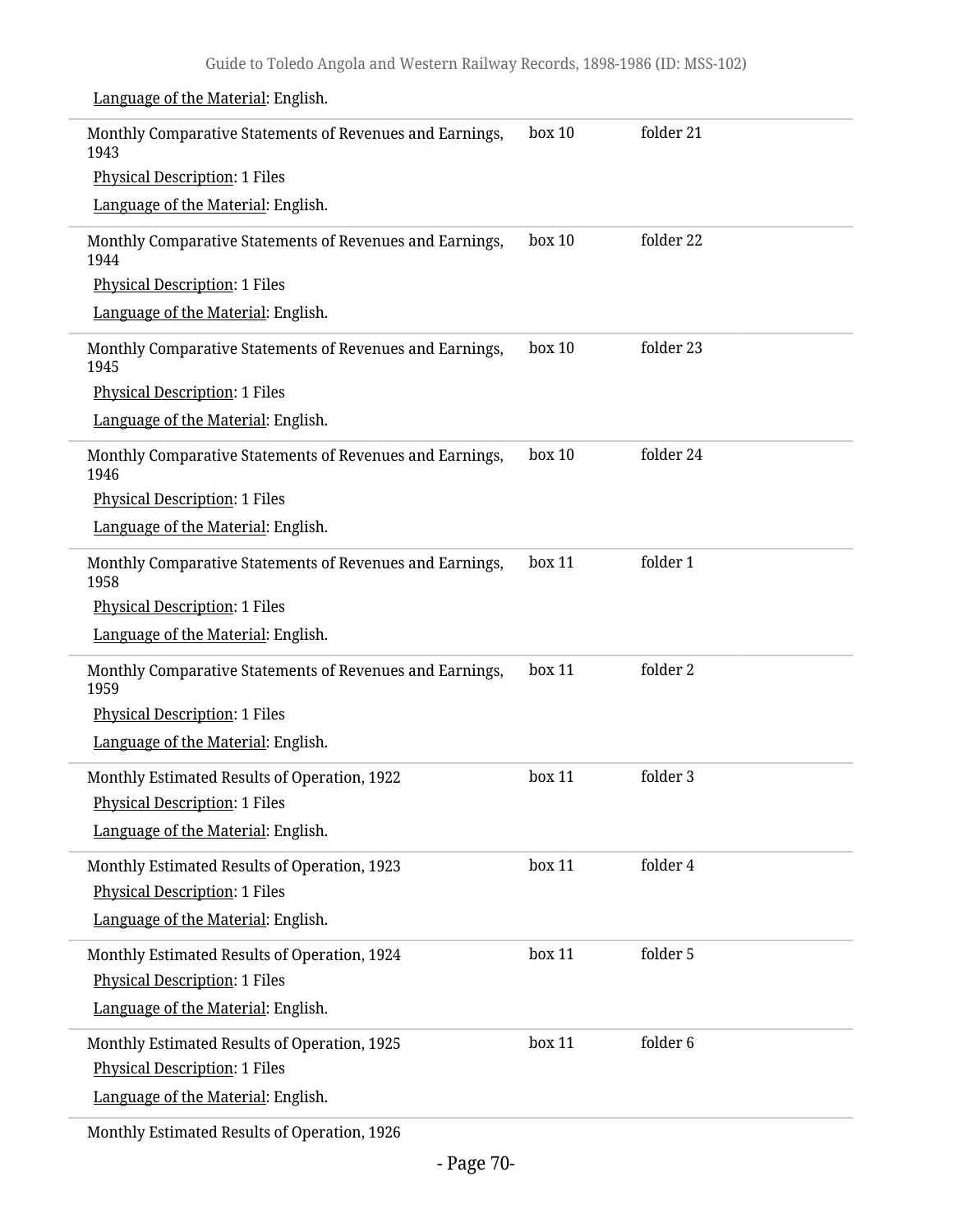| <b>Physical Description: 1 Files</b><br>Language of the Material: English.                                                 | box 11 | folder 7  |  |
|----------------------------------------------------------------------------------------------------------------------------|--------|-----------|--|
| Monthly Estimated Results of Operation, 1927<br><b>Physical Description: 1 Files</b><br>Language of the Material: English. | box 11 | folder 8  |  |
| Monthly Estimated Results of Operation, 1928<br><b>Physical Description: 1 Files</b><br>Language of the Material: English. | box 11 | folder 9  |  |
| Monthly Estimated Results of Operation, 1929<br><b>Physical Description: 1 Files</b><br>Language of the Material: English. | box 11 | folder 10 |  |
| Monthly Estimated Results of Operation, 1930<br><b>Physical Description: 1 Files</b><br>Language of the Material: English. | box 11 | folder 11 |  |
| Monthly Estimated Results of Operation, 1931<br><b>Physical Description: 1 Files</b><br>Language of the Material: English. | box 11 | folder 12 |  |
| Monthly Estimated Results of Operation, 1932<br><b>Physical Description: 1 Files</b><br>Language of the Material: English. | box 11 | folder 13 |  |
| Monthly Estimated Results of Operation, 1933<br><b>Physical Description: 1 Files</b><br>Language of the Material: English. | box 11 | folder 14 |  |
| Monthly Estimated Results of Operation, 1934<br>Physical Description: 1 Files<br>Language of the Material: English.        | box 11 | folder 15 |  |
| Monthly Estimated Results of Operation, 1935<br><b>Physical Description: 1 Files</b><br>Language of the Material: English. | box 11 | folder 16 |  |
| Monthly Estimated Results of Operation, 1936<br><b>Physical Description: 1 Files</b><br>Language of the Material: English. | box 11 | folder 17 |  |
| Monthly Estimated Results of Operation, 1937<br><b>Physical Description: 1 Files</b>                                       | box 11 | folder 18 |  |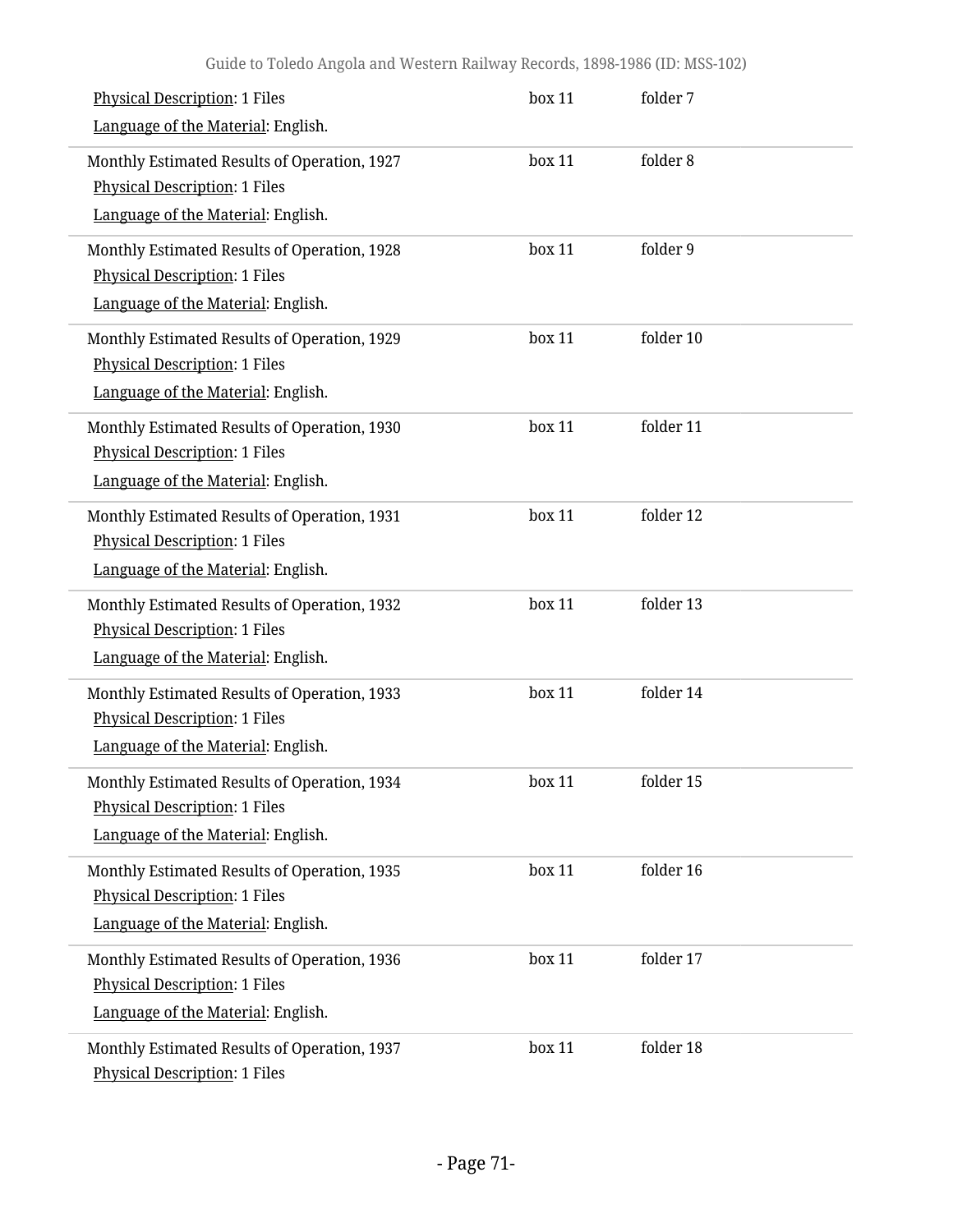| Monthly Estimated Results of Operation, 1938<br><b>Physical Description: 1 Files</b><br>Language of the Material: English.      | box 11 | folder 19 |  |
|---------------------------------------------------------------------------------------------------------------------------------|--------|-----------|--|
| Monthly Estimated Results of Operation, 1939<br><b>Physical Description: 1 Files</b><br>Language of the Material: English.      | box 11 | folder 20 |  |
| Monthly Estimated Results of Operation, 1940<br><b>Physical Description: 1 Files</b><br>Language of the Material: English.      | box 11 | folder 21 |  |
| Monthly Locomotive Inspections Reports, 1969-1972<br><b>Physical Description: 1 Files</b><br>Language of the Material: English. | box 11 | folder 22 |  |
| Weekly Load Reports, 1924<br><b>Physical Description: 1 Files</b><br>Language of the Material: English.                         | box 11 | folder 23 |  |
| <b>Weekly Load Reports, 1925</b><br><b>Physical Description: 1 Files</b><br>Language of the Material: English.                  | box 11 | folder 24 |  |
| Weekly Load Reports, 1926<br><b>Physical Description: 1 Files</b><br>Language of the Material: English.                         | box 11 | folder 25 |  |
| Weekly Load Reports, 1927<br><b>Physical Description: 1 Files</b><br>Language of the Material: English.                         | box 11 | folder 26 |  |
| Weekly Load Reports, 1928<br><b>Physical Description: 1 Files</b><br>Language of the Material: English.                         | box 11 | folder 27 |  |
| Weekly Load Reports, 1929<br><b>Physical Description: 1 Files</b><br>Language of the Material: English.                         | box 11 | folder 28 |  |
| Weekly Load Reports, 1930<br><b>Physical Description: 1 Files</b><br>Language of the Material: English.                         | box 11 | folder 29 |  |
| Weekly Load Reports, 1931                                                                                                       | box 11 | folder 30 |  |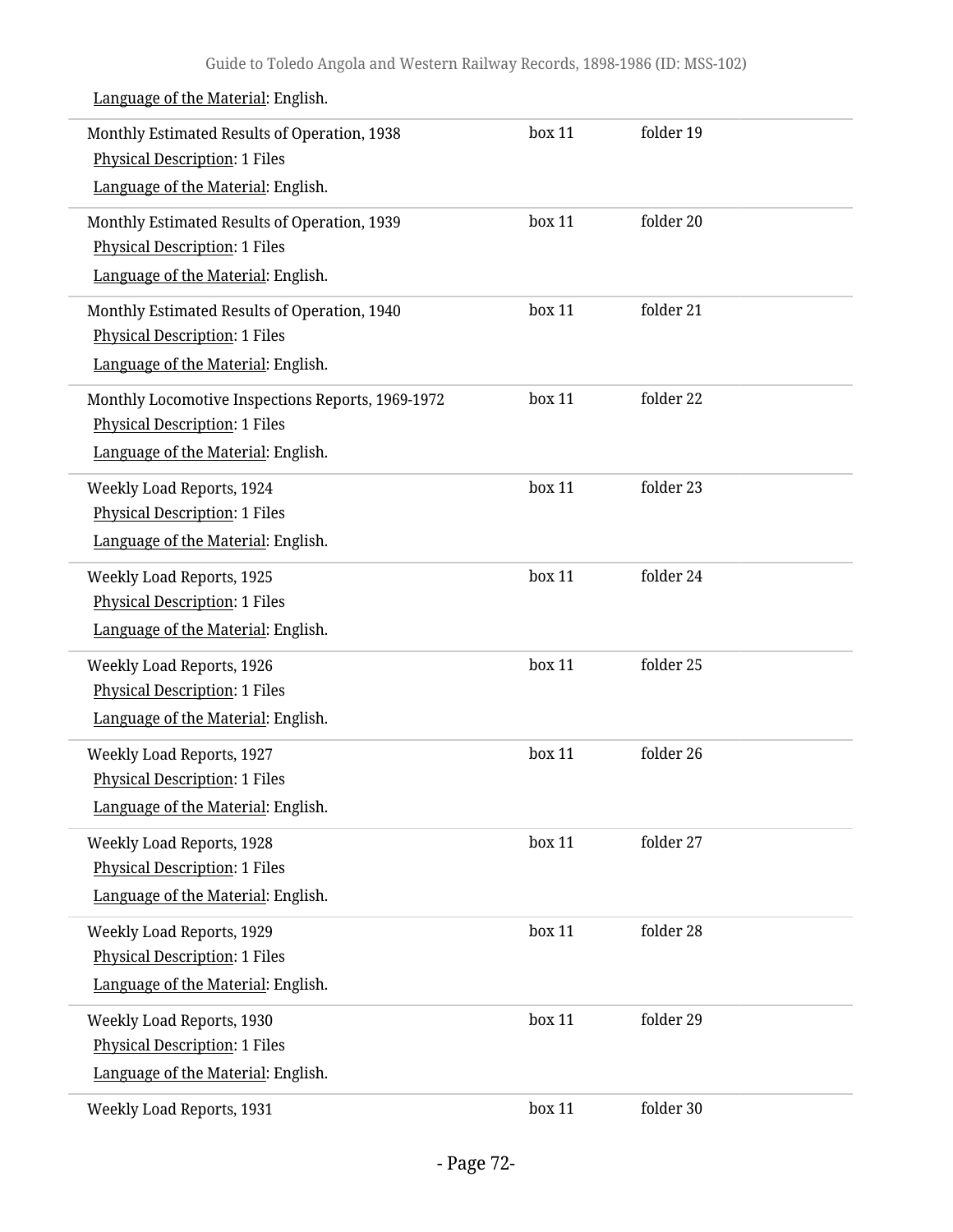| <b>Physical Description: 1 Files</b><br>Language of the Material: English.                             |        |           |
|--------------------------------------------------------------------------------------------------------|--------|-----------|
| Daily Conductor's Reports, 1914<br>Physical Description: 1 Files<br>Language of the Material: English. | box 12 | folder 1  |
| Daily Diary, 1926<br><b>Physical Description: 1 Files</b><br>Language of the Material: English.        | box 12 | folder 2  |
| Daily Diary, 1927<br><b>Physical Description: 1 Files</b><br>Language of the Material: English.        | box 12 | folder 3  |
| Daily Diary, 1928<br>Physical Description: 1 Files<br>Language of the Material: English.               | box 12 | folder 4  |
| Daily Diary, 1930<br>Physical Description: 1 Files<br>Language of the Material: English.               | box 12 | folder 5  |
| Daily Diary, 1931<br>Physical Description: 1 Files<br>Language of the Material: English.               | box 12 | folder 6  |
| Daily Diary, 1932<br><b>Physical Description: 1 Files</b><br>Language of the Material: English.        | box 12 | folder 7  |
| Daily Diary, 1933<br>Physical Description: 1 Files<br>Language of the Material: English.               | box 12 | folder 8  |
| Daily Diary, 1934<br><b>Physical Description: 1 Files</b><br>Language of the Material: English.        | box 12 | folder 9  |
| Daily Diary, 1935<br>Physical Description: 1 Files<br>Language of the Material: English.               | box 12 | folder 10 |
| Daily Diary, 1936<br><b>Physical Description: 1 Files</b><br>Language of the Material: English.        | box 12 | folder 11 |
|                                                                                                        |        |           |

Daily Diary, 1937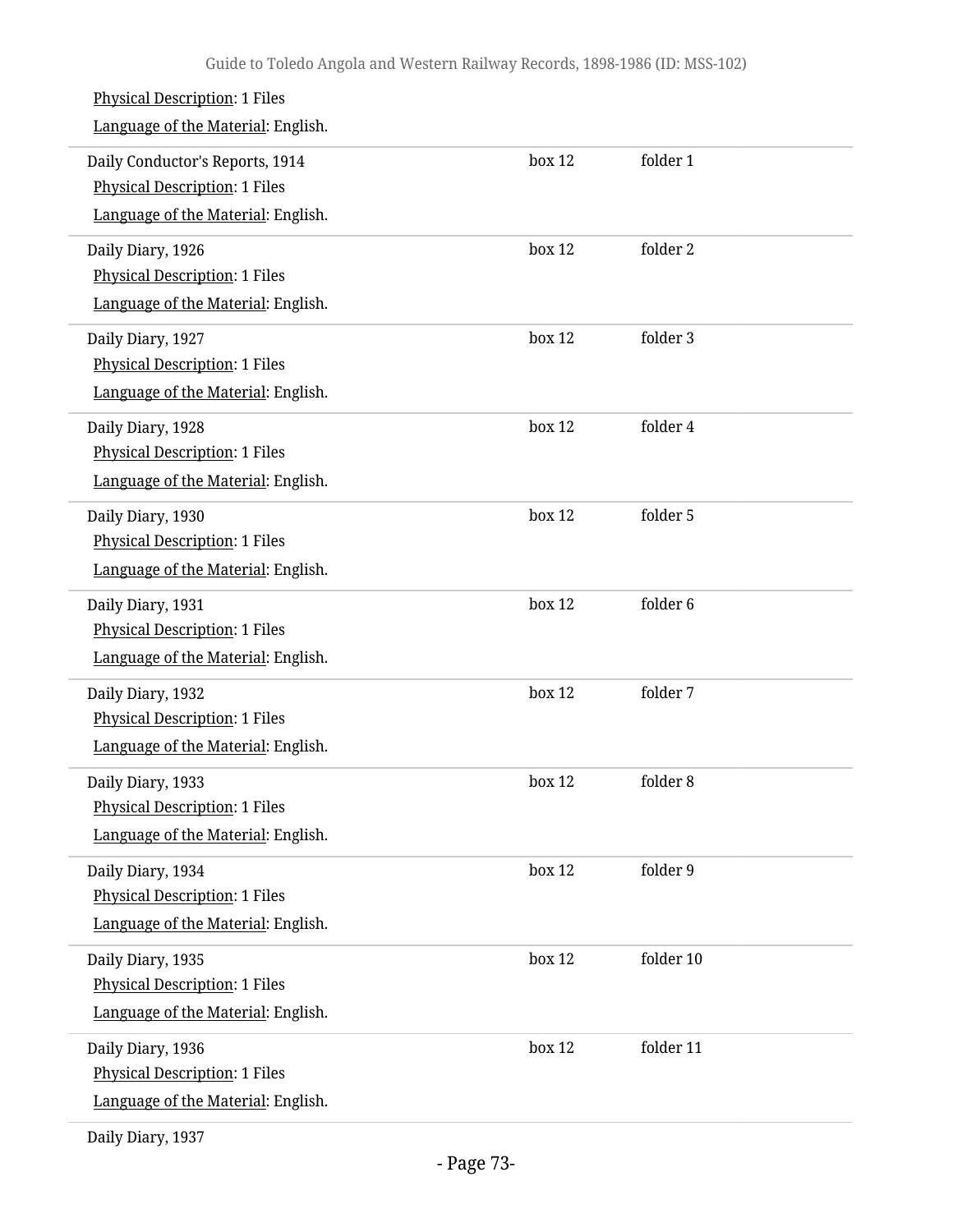| <b>Physical Description: 1 Files</b>                                     | box 12 | folder 12 |
|--------------------------------------------------------------------------|--------|-----------|
| Language of the Material: English.                                       |        |           |
| Daily Diary, 1938                                                        | box 12 | folder 13 |
| <b>Physical Description: 1 Files</b>                                     |        |           |
| Language of the Material: English.                                       |        |           |
| Daily Diary, 1939                                                        | box 12 | folder 14 |
| <b>Physical Description: 1 Files</b>                                     |        |           |
| Language of the Material: English.                                       |        |           |
| Daily Diary, 1940                                                        | box 12 | folder 15 |
| <b>Physical Description: 1 Files</b>                                     |        |           |
| Language of the Material: English.                                       |        |           |
| Daily Diary, 1959                                                        | box 12 | folder 16 |
| <b>Physical Description: 1 Files</b>                                     |        |           |
| Language of the Material: English.                                       |        |           |
| Daily Interchange Report of Cars, 1923-1929                              | box 13 | folder 1  |
| <b>Physical Description: 1 Files</b>                                     |        |           |
| Language of the Material: English.                                       |        |           |
| Daily Interchange Report of Cars, 1946-1948                              | box 13 | folder 2  |
| <b>Physical Description: 1 Files</b>                                     |        |           |
| Language of the Material: English.                                       |        |           |
| Daily Reports of Cars in the Yard, 1941-1946                             | box 13 | folder 3  |
| <b>Physical Description: 1 Files</b>                                     |        |           |
| Language of the Material: English.                                       |        |           |
| Daily Reports of Cars in the Yard, 1942                                  | box 13 | folder 4  |
| <b>Physical Description: 1 Files</b>                                     |        |           |
| Language of the Material: English.                                       |        |           |
| Daily Reports of Cars in the Yard, 1946                                  | box 13 | folder 5  |
| <b>Physical Description: 1 Files</b>                                     |        |           |
| Language of the Material: English.                                       |        |           |
| Daily Reports of Cars in the Yard, 1947-1949                             | box 13 | folder 6  |
| <b>Physical Description: 1 Files</b>                                     |        |           |
| Language of the Material: English.                                       |        |           |
| Daily Reports of Cars on Medusa Track for Loading (1 of 2),<br>1947-1949 | box 13 | folder 7  |
| Physical Description: 1 Files                                            |        |           |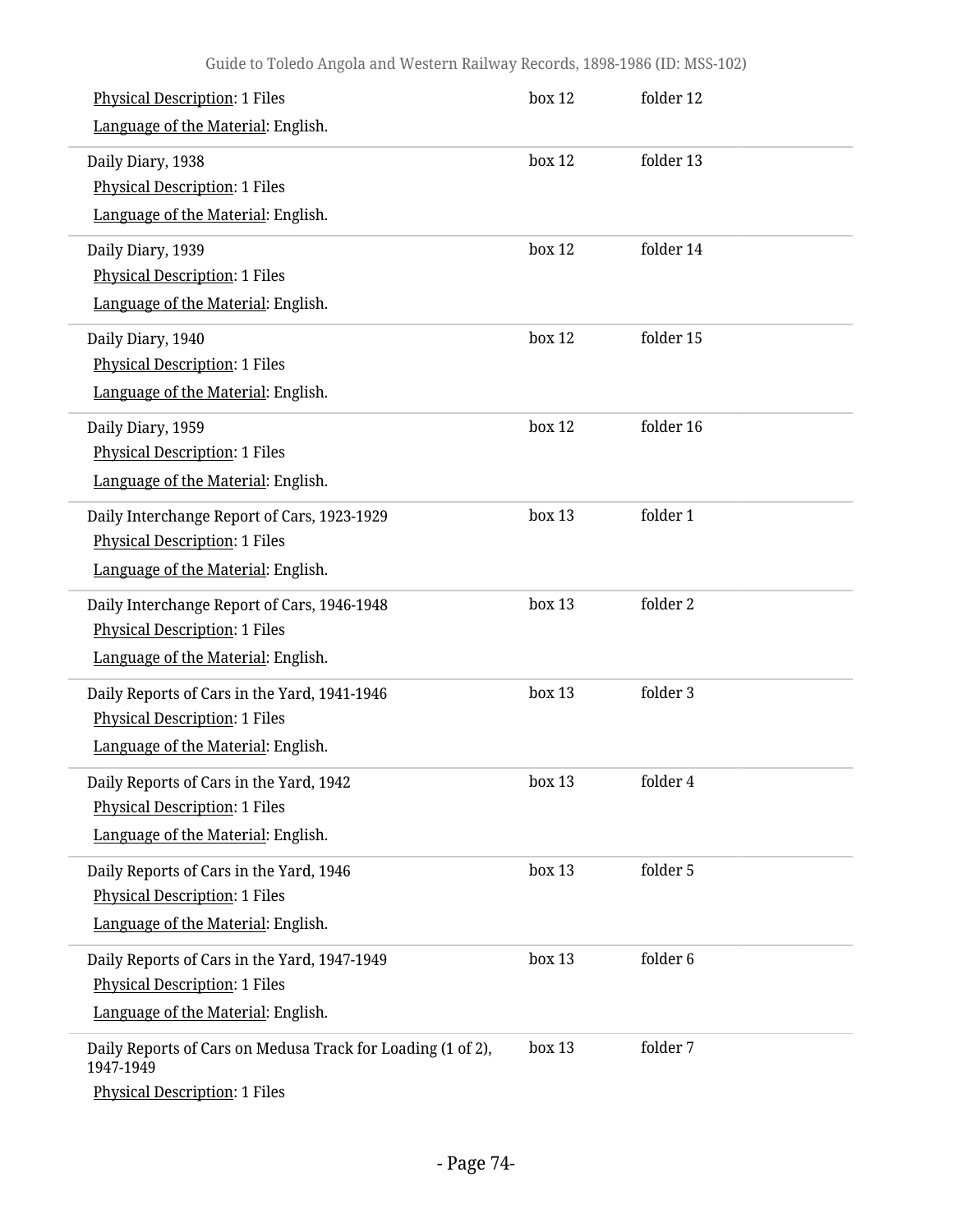| Daily Reports of Cars on Medusa Track for Loading (2 of 2),<br>1947-1949 | box 13 | folder 8  |
|--------------------------------------------------------------------------|--------|-----------|
| <b>Physical Description: 1 Files</b>                                     |        |           |
| Language of the Material: English.                                       |        |           |
| Daily Reports of Cars in the Yard, 1948-1949                             | box 13 | folder 9  |
| <b>Physical Description: 1 Files</b>                                     |        |           |
| Language of the Material: English.                                       |        |           |
| Daily Reports of Cars in the Yard, 1949                                  | box 13 | folder 10 |
| <b>Physical Description: 1 Files</b>                                     |        |           |
| Language of the Material: English.                                       |        |           |
| Daily Report of M. of W. Department, n.d.                                | box 13 | folder 11 |
| <b>Physical Description: 1 Files</b>                                     |        |           |
| Language of the Material: English.                                       |        |           |
| Daily Train Inspection, n.d.                                             | box 13 | folder 12 |
| <b>Physical Description: 1 Files</b>                                     |        |           |
| Language of the Material: English.                                       |        |           |
| Switching and Per Diem Reclaim, 1932-1933                                | box 13 | folder 13 |
| <b>Physical Description: 1 Files</b>                                     |        |           |
| Language of the Material: English.                                       |        |           |
| Switching and Per Diem Reclaim, 1934-1935                                | box 13 | folder 14 |
| <b>Physical Description: 1 Files</b>                                     |        |           |
| Language of the Material: English.                                       |        |           |
| Switching and Per Diem Reclaim, 1937-1938                                | box 13 | folder 15 |
| <b>Physical Description: 1 Files</b>                                     |        |           |
| Language of the Material: English.                                       |        |           |
| Switching and Per Diem Reclaim, 1939-1940                                | box 13 | folder 16 |
| <b>Physical Description: 1 Files</b>                                     |        |           |
| Language of the Material: English.                                       |        |           |
| Switching and Per Diem Reclaim, 1941-1942                                | box 13 | folder 17 |
| <b>Physical Description: 1 Files</b>                                     |        |           |
| Language of the Material: English.                                       |        |           |
| Switching and Per Diem Reclaim, 1944-1945                                | box 13 | folder 18 |
| <b>Physical Description: 1 Files</b>                                     |        |           |
| Language of the Material: English.                                       |        |           |
| Switching and Per Diem Reclaim, 1946-1947                                | box 13 | folder 19 |
|                                                                          |        |           |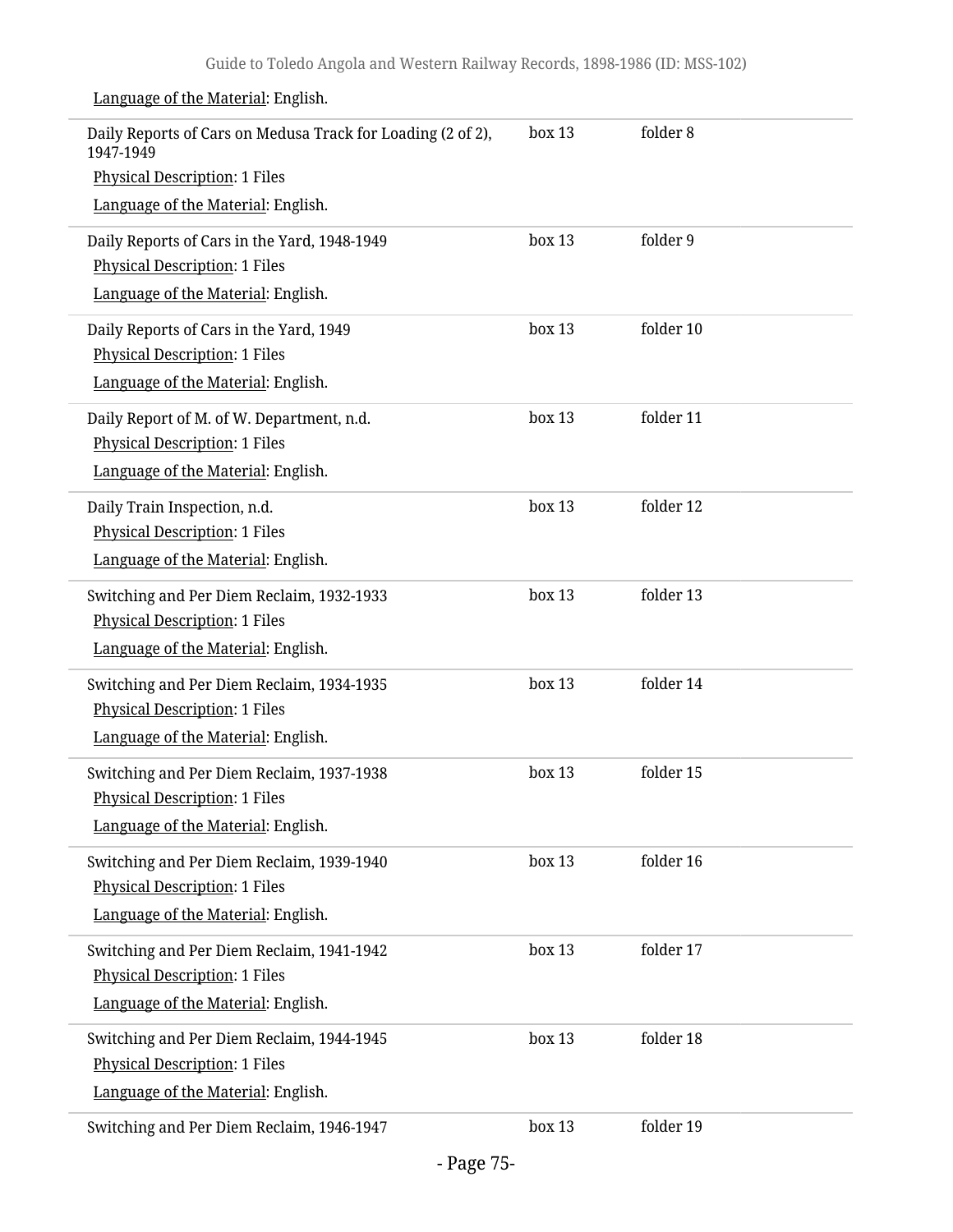| <b>Physical Description: 1 Files</b><br>Language of the Material: English.                                              |        |           |
|-------------------------------------------------------------------------------------------------------------------------|--------|-----------|
| Switching and Per Diem Reclaim, 1948-1949<br><b>Physical Description: 1 Files</b><br>Language of the Material: English. | box 13 | folder 20 |
| Surveyor's Report (1 of 2), 1929<br><b>Physical Description: 1 Files</b><br>Language of the Material: English.          | box 14 | folder 1  |
| Surveyor's Report (2 of 2), 1929<br><b>Physical Description: 1 Files</b><br>Language of the Material: English.          | box 14 | folder 2  |
| Capital Stock Return, 1918-1926<br><b>Physical Description: 1 Files</b><br>Language of the Material: English.           | box 14 | folder 3  |
| Income Tax Return, 1920-1924<br><b>Physical Description: 1 Files</b><br>Language of the Material: English.              | box 14 | folder 4  |
| Income Tax Return, 1925-1929<br><b>Physical Description: 1 Files</b><br>Language of the Material: English.              | box 14 | folder 5  |
| Income Tax Return, 1931-1933<br><b>Physical Description: 1 Files</b><br>Language of the Material: English.              | box 14 | folder 6  |
| Income Tax Return, 1934-1940<br><b>Physical Description: 1 Files</b><br>Language of the Material: English.              | box 14 | folder 7  |
| Income Tax Return, 1941-1945<br><b>Physical Description: 1 Files</b><br>Language of the Material: English.              | box 14 | folder 8  |
| Income Tax Return, 1946-1948<br><b>Physical Description: 1 Files</b><br>Language of the Material: English.              | box 14 | folder 9  |
| Income Tax Return, 1949-1951<br><b>Physical Description: 1 Files</b><br>Language of the Material: English.              | box 14 | folder 10 |
|                                                                                                                         |        |           |

Income Tax Return, 1952-1954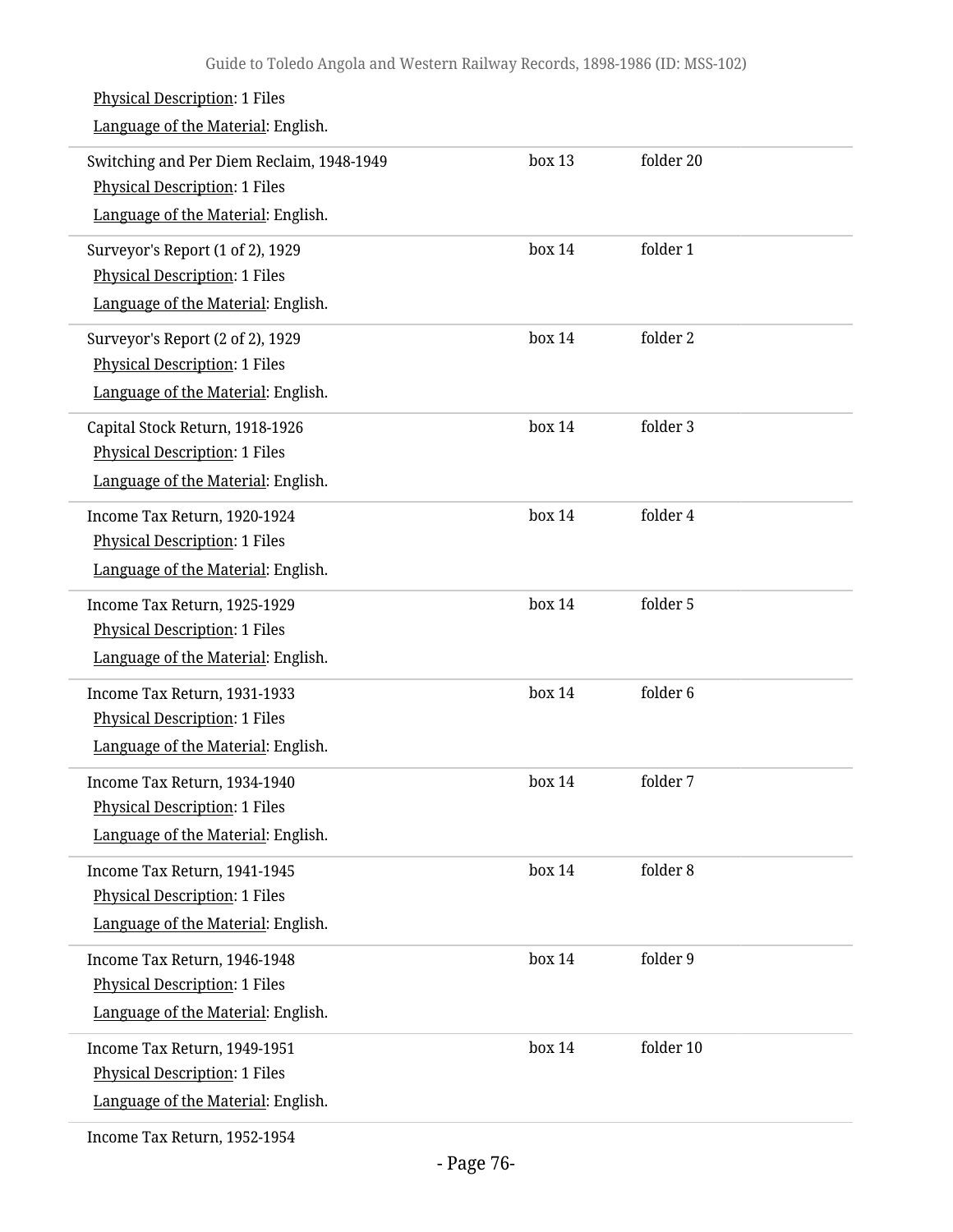| <b>Physical Description: 1 Files</b><br>Language of the Material: English.                                                                                        | box 14 | folder 11 |
|-------------------------------------------------------------------------------------------------------------------------------------------------------------------|--------|-----------|
| Income Tax Return, 1955-1958<br><b>Physical Description: 1 Files</b><br>Language of the Material: English.                                                        | box 14 | folder 12 |
| Return under 15-A of Interstate Commerce Act, 1920-1926<br><b>Physical Description: 1 Files</b><br>Language of the Material: English.                             | box 14 | folder 13 |
| Return under 15-A of Interstate Commerce Act, 1926-1927<br><b>Physical Description: 1 Files</b><br>Language of the Material: English.                             | box 14 | folder 14 |
| Return under 15-A of Interstate Commerce Act, 1928-1929<br><b>Physical Description: 1 Files</b><br>Language of the Material: English.                             | box 14 | folder 15 |
| Return under 15-A of Interstate Commerce Act, 1930-1931<br><b>Physical Description: 1 Files</b><br>Language of the Material: English.                             | box 14 | folder 16 |
| Ledgers, n.d.<br><b>Physical Description: 1 Files</b><br>Language of the Material: English.                                                                       | box 14 | folder 17 |
| * Record of Property Changes (I.C.C. Bureau of Valuation)<br>(Oversized), 1917-1931<br><b>Physical Description: 1 Files</b><br>Language of the Material: English. | box 14 | folder 18 |
| * Reports to I.C.C. Bureau of Valuation (Oversized),<br>1917-1934<br><b>Physical Description: 1 Files</b><br>Language of the Material: English.                   | box 14 | folder 19 |
| Gas Shipment Ledger (Hickock Oil) (Shipping Ledger), 1922<br><b>Physical Description: 1 Files</b><br>Language of the Material: English.                           | box 15 | folder 1  |
| Gas Shipment Ledger (Hickock Oil) (Shipping Ledger), 1923<br><b>Physical Description: 1 Files</b><br>Language of the Material: English.                           | box 15 | folder 2  |
| Gas Shipment Ledger (Hickock Oil) (Shipping Ledger),<br>1927-1928                                                                                                 | box 15 | folder 3  |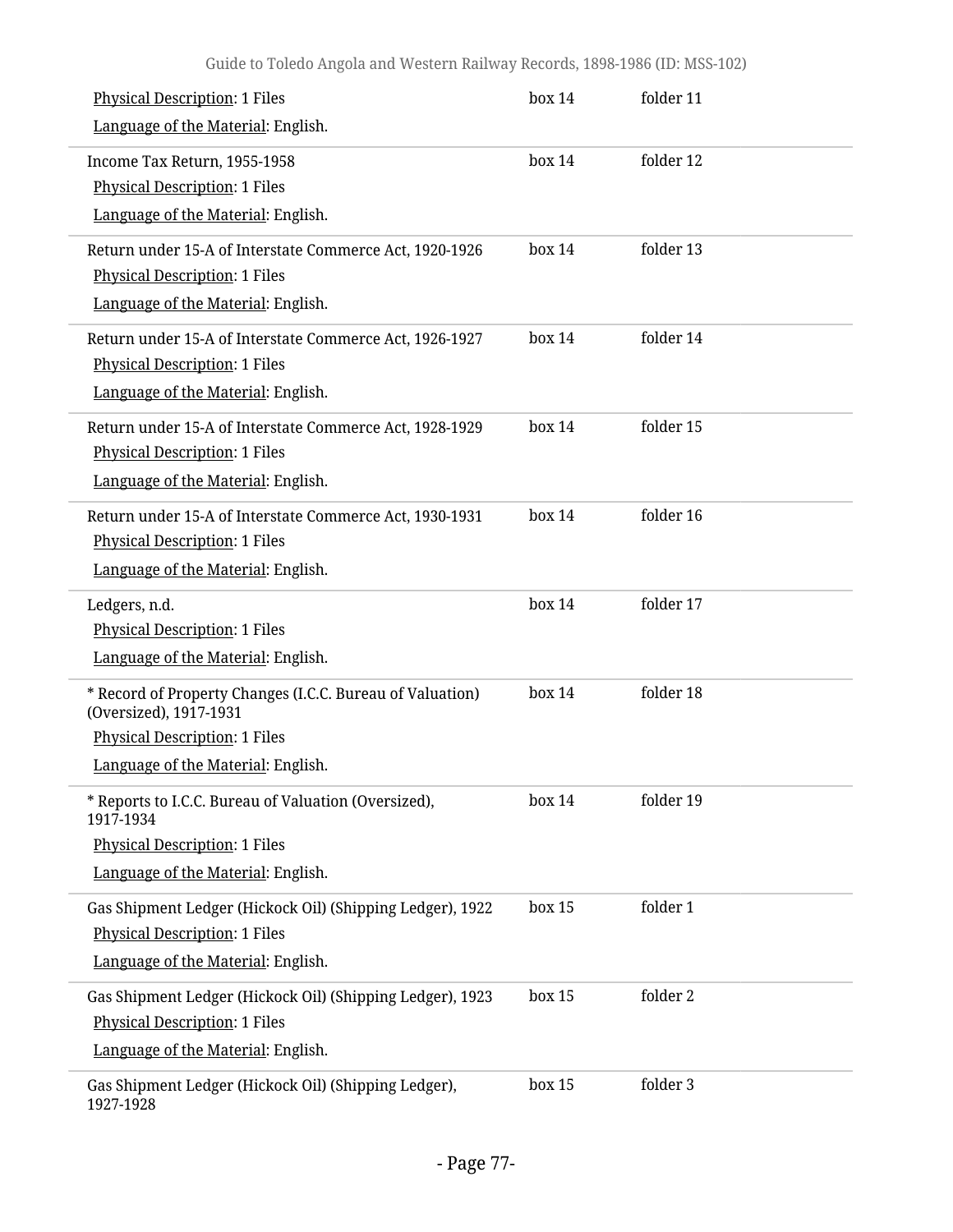| <b>Physical Description: 1 Files</b><br>Language of the Material: English.                                         |        |           |
|--------------------------------------------------------------------------------------------------------------------|--------|-----------|
| General Shipment Ledger, 1919-1920<br><b>Physical Description: 1 Files</b><br>Language of the Material: English.   | box 15 | folder 4  |
| Ledger of Train Movements, 1917-1918<br>Physical Description: 1 Files<br>Language of the Material: English.        | box 15 | folder 5  |
| Ledger of Train Movements, 1919<br><b>Physical Description: 1 Files</b><br>Language of the Material: English.      | box 15 | folder 6  |
| Ledger of Train Movements, 1920<br><b>Physical Description: 1 Files</b><br>Language of the Material: English.      | box 15 | folder 7  |
| Ledger of Train Movements, 1920-1921<br><b>Physical Description: 1 Files</b><br>Language of the Material: English. | box 15 | folder 8  |
| Ledger of Train Movements, 1921<br><b>Physical Description: 1 Files</b><br>Language of the Material: English.      | box 15 | folder 9  |
| Ledger of Train Movements, 1921-1922<br><b>Physical Description: 1 Files</b><br>Language of the Material: English. | box 15 | folder 10 |
| Ledger of Train Movements, 1922-1925<br><b>Physical Description: 1 Files</b><br>Language of the Material: English. | box 16 | folder 1  |
| Ledger of Train Movements, 1923<br><b>Physical Description: 1 Files</b><br>Language of the Material: English.      | box 16 | folder 2  |
| Ledger of Train Movements, 1923-1927<br>Physical Description: 1 Files<br>Language of the Material: English.        | box 16 | folder 3  |
| Ledger of Train Movements, 1925-1928<br><b>Physical Description: 1 Files</b><br>Language of the Material: English. | box 16 | folder 4  |
|                                                                                                                    |        |           |

Ledger of Train Movements, 1928-1929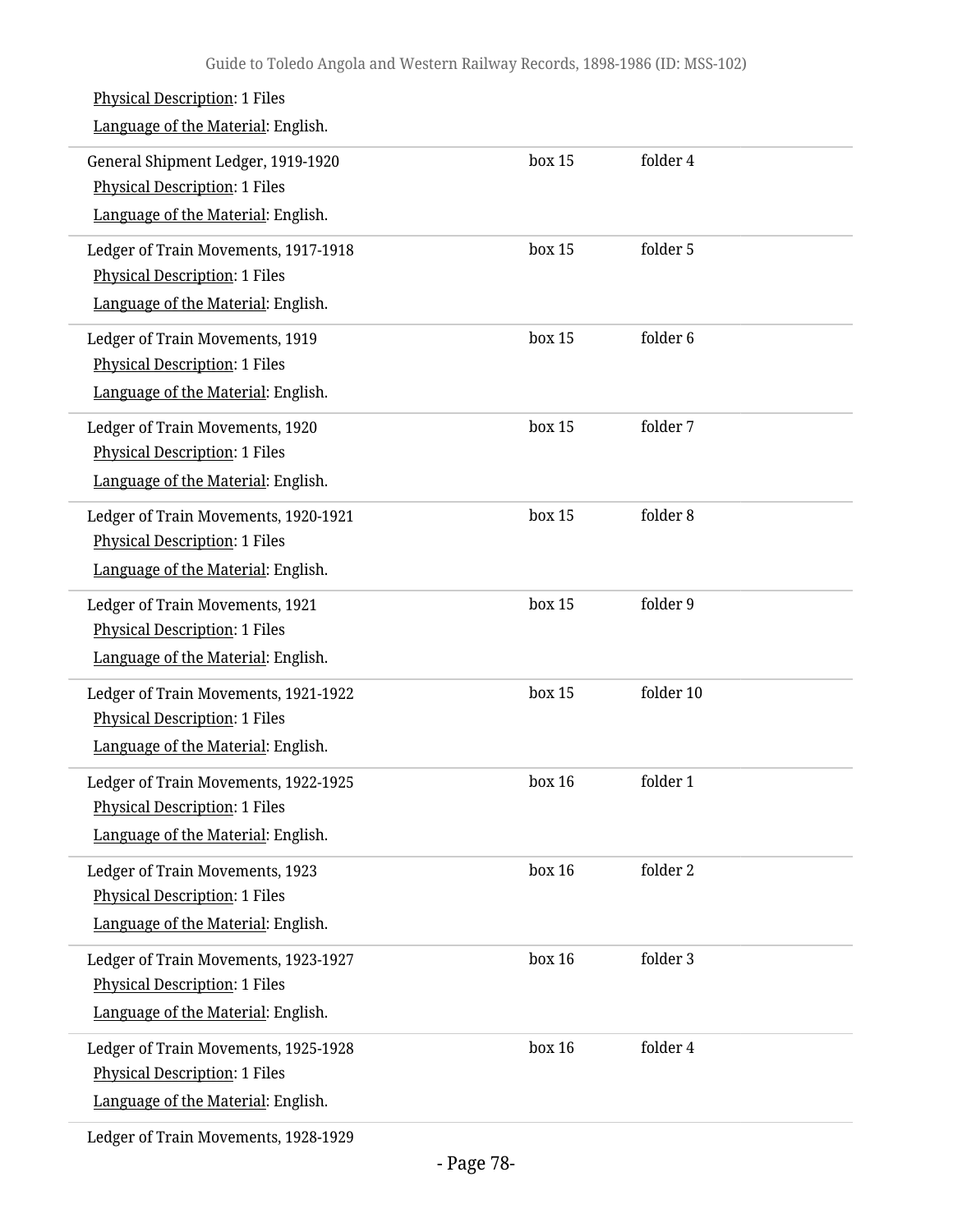| <b>Physical Description: 1 Files</b><br>Language of the Material: English.                                          | box 16 | folder 5 |  |
|---------------------------------------------------------------------------------------------------------------------|--------|----------|--|
| Ledger of Train Movements, 1929<br><b>Physical Description: 1 Files</b><br>Language of the Material: English.       | box 16 | folder 6 |  |
| Ledger of Train Movements, 1929-1930<br><b>Physical Description: 1 Files</b><br>Language of the Material: English.  | box 16 | folder 7 |  |
| Ledger of Train Movements, 1931<br><b>Physical Description: 1 Files</b><br>Language of the Material: English.       | box 16 | folder 8 |  |
| Record of Cars in the Yard, 1922<br><b>Physical Description: 1 Files</b><br>Language of the Material: English.      | box 17 | folder 1 |  |
| Record of Cars in the Yard, 1922-1923<br><b>Physical Description: 1 Files</b><br>Language of the Material: English. | box 17 | folder 2 |  |
| Record of Cars in the Yard, 1923-1925<br><b>Physical Description: 1 Files</b><br>Language of the Material: English. | box 17 | folder 3 |  |
| Record of Cars in the Yard, 1925-1926<br><b>Physical Description: 1 Files</b><br>Language of the Material: English. | box 17 | folder 4 |  |
| Record of Cars in the Yard, 1926-1928<br><b>Physical Description: 1 Files</b><br>Language of the Material: English. | box 17 | folder 5 |  |
| Record of Cars in the Yard, 1928-1929<br><b>Physical Description: 1 Files</b><br>Language of the Material: English. | box 17 | folder 6 |  |
| Record of Cars in the Yard, 1929<br><b>Physical Description: 1 Files</b><br>Language of the Material: English.      | box 17 | folder 7 |  |
| Record of Cars in the Yard, 1930<br><b>Physical Description: 1 Files</b>                                            | box 17 | folder 8 |  |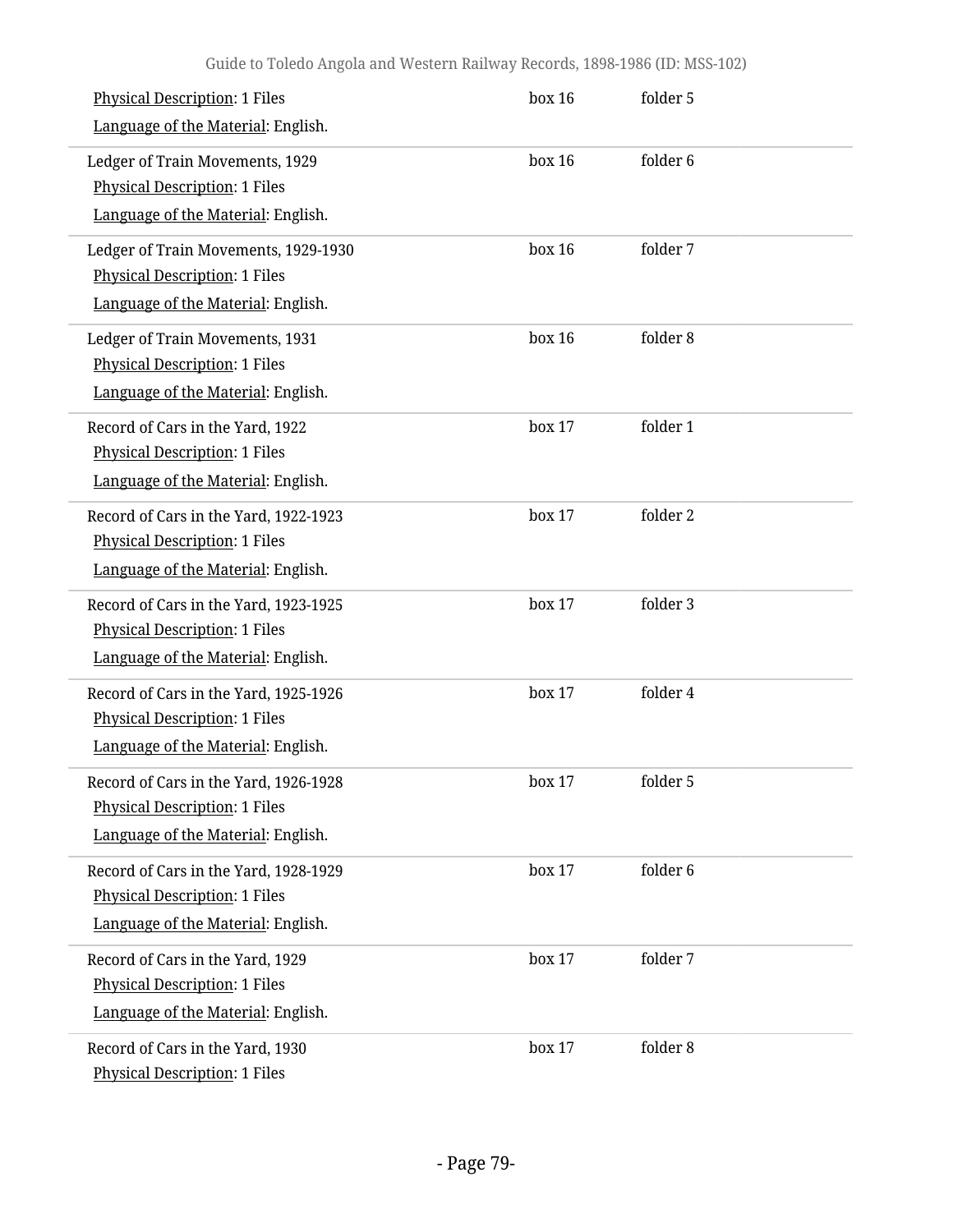| Record of Cars in the Yard, 1937-1939<br><b>Physical Description: 1 Files</b>                                       | box 17 | folder 9  |
|---------------------------------------------------------------------------------------------------------------------|--------|-----------|
| Language of the Material: English.                                                                                  |        |           |
| Record of Cars in the Yard, 1939-1940<br><b>Physical Description: 1 Files</b><br>Language of the Material: English. | box 17 | folder 10 |
| Record of Cars in the Yard, 1940-1942<br><b>Physical Description: 1 Files</b><br>Language of the Material: English. | box 17 | folder 11 |
| Record of Cars in the Yard, 1942-1945<br><b>Physical Description: 1 Files</b><br>Language of the Material: English. | box 17 | folder 12 |
| Record of Cars in the Yard, 1945-1947<br><b>Physical Description: 1 Files</b><br>Language of the Material: English. | box 17 | folder 13 |
| Record of Cars in the Yard, 1947-1948<br><b>Physical Description: 1 Files</b><br>Language of the Material: English. | box 17 | folder 1  |
| Record of Cars in the Yard, 1948-1950<br><b>Physical Description: 1 Files</b><br>Language of the Material: English. | box 18 | folder 2  |
| Record of Cars in the Yard, 1951-1953<br><b>Physical Description: 1 Files</b><br>Language of the Material: English. | box 18 | folder 3  |
| Record of Cars in the Yard, 1953-1955<br><b>Physical Description: 1 Files</b><br>Language of the Material: English. | box 18 | folder 4  |
| Stone Shipment Ledger, 1917-1918<br><b>Physical Description: 1 Files</b><br>Language of the Material: English.      | box 18 | folder 5  |
| *Account Ledger, 1903-1908<br><b>Physical Description: 1 Files</b><br>Language of the Material: English.            | box 18 | folder 6  |
| Account Ledger, 1914                                                                                                | box 18 | folder 7  |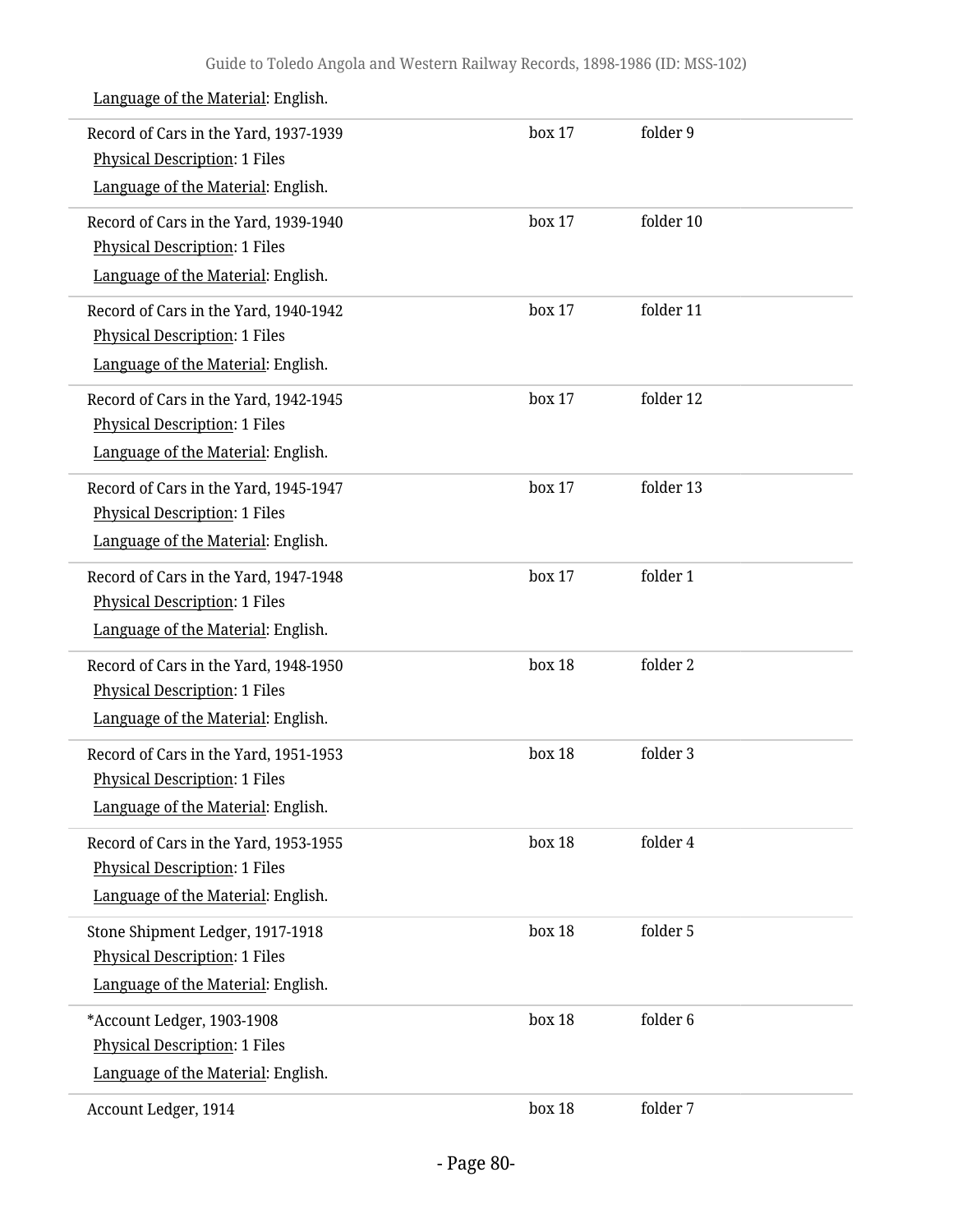| <b>Physical Description: 1 Files</b><br>Language of the Material: English.                                                  |        |           |
|-----------------------------------------------------------------------------------------------------------------------------|--------|-----------|
| Accounts Received/Payable (Ledger), 1904-1906<br><b>Physical Description: 1 Files</b><br>Language of the Material: English. | box 18 | folder 8  |
| Accounts Received/Payable (1 of 4), 1911-1916<br><b>Physical Description: 1 Files</b><br>Language of the Material: English. | box 18 | folder 9  |
| Accounts Received/Payable (2 of 4), 1911-1916<br><b>Physical Description: 1 Files</b><br>Language of the Material: English. | box 18 | folder 10 |
| Accounts Received/Payable (3 of 4), 1911-1916<br><b>Physical Description: 1 Files</b><br>Language of the Material: English. | box 18 | folder 11 |
| Accounts Received/Payable (4 of 4), 1911-1916<br><b>Physical Description: 1 Files</b><br>Language of the Material: English. | box 18 | folder 12 |
| Accounts Received/Payable, 1917-1919<br><b>Physical Description: 1 Files</b><br>Language of the Material: English.          | box 19 | folder 1  |
| Accounts Received/Payable, 1917-1922<br><b>Physical Description: 1 Files</b><br>Language of the Material: English.          | box 19 | folder 2  |
| Accounts Received/Payable (1 of 2), 1917-1933<br><b>Physical Description: 1 Files</b><br>Language of the Material: English. | box 19 | folder 3  |
| Accounts Received/Payable (2 of 2), 1917-1933<br><b>Physical Description: 1 Files</b><br>Language of the Material: English. | box 19 | folder 4  |
| Accounts Received/Payable, 1925-1926<br><b>Physical Description: 1 Files</b><br>Language of the Material: English.          | box 19 | folder 5  |
| Accounts Received/Payable, 1927-1939<br><b>Physical Description: 1 Files</b><br>Language of the Material: English.          | box 19 | folder 6  |

Accounts Received/Payable (1 of 11), 1926-1931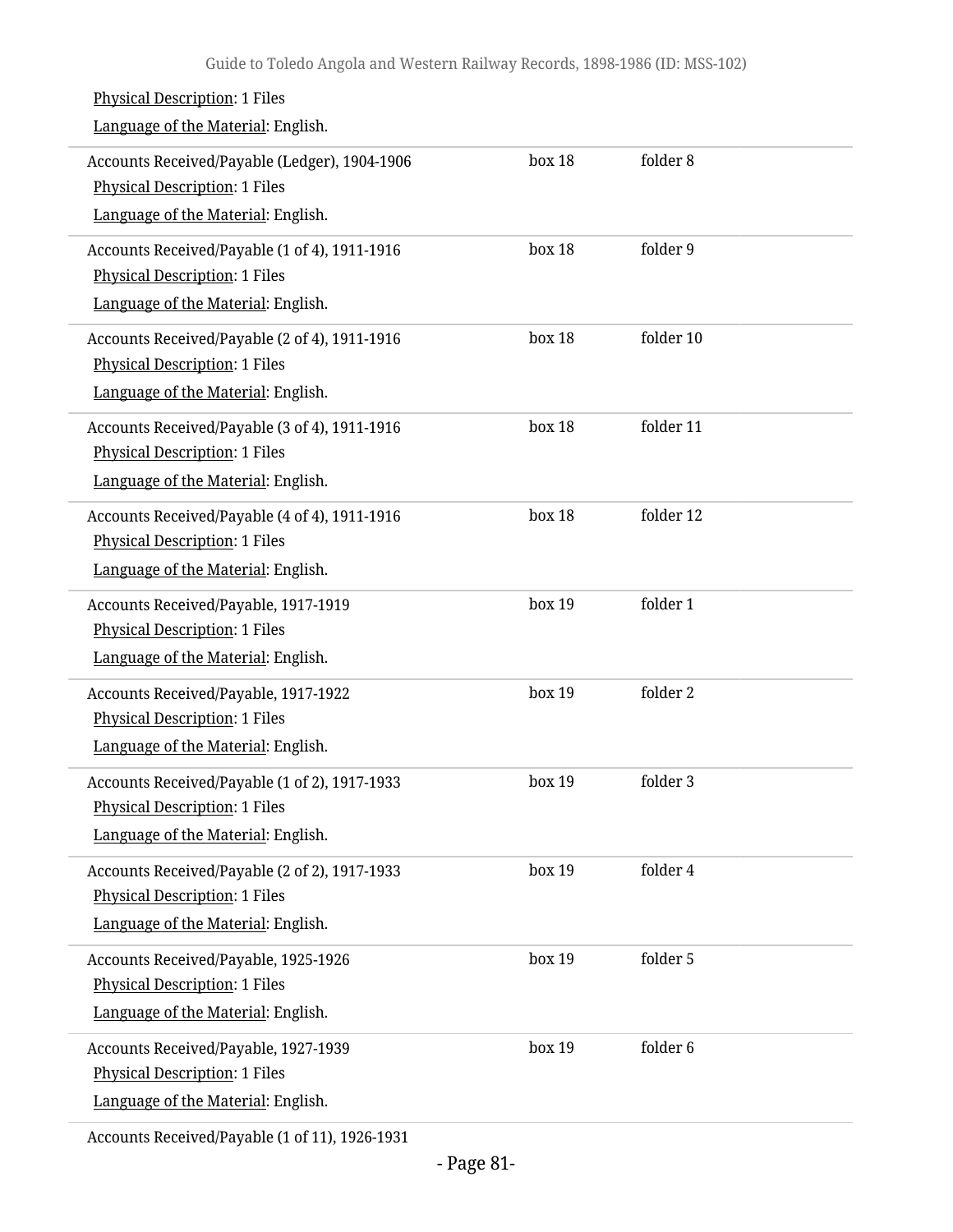| <b>Physical Description: 1 Files</b><br>Language of the Material: English.                                                    | box 19 | folder 7  |  |
|-------------------------------------------------------------------------------------------------------------------------------|--------|-----------|--|
| Accounts Received/Payable (2 of 11), 1926-1931<br>Physical Description: 1 Files<br>Language of the Material: English.         | box 19 | folder 8  |  |
| Accounts Received/Payable (3 of 11), 1926-1931<br><b>Physical Description: 1 Files</b><br>Language of the Material: English.  | box 19 | folder 9  |  |
| Accounts Received/Payable (4 of 11), 1926-1931<br><b>Physical Description: 1 Files</b><br>Language of the Material: English.  | box 19 | folder 10 |  |
| Accounts Received/Payable (5 of 11), 1926-1931<br><b>Physical Description: 1 Files</b><br>Language of the Material: English.  | box 19 | folder 11 |  |
| Accounts Received/Payable (6 of 11), 1926-1931<br><b>Physical Description: 1 Files</b><br>Language of the Material: English.  | box 19 | folder 12 |  |
| Accounts Received/Payable (7 of 11), 1926-1931<br><b>Physical Description: 1 Files</b><br>Language of the Material: English.  | box 19 | folder 13 |  |
| Accounts Received/Payable (8 of 11), 1926-1931<br><b>Physical Description: 1 Files</b><br>Language of the Material: English.  | box 20 | folder 1  |  |
| Accounts Received/Payable (9 of 11), 1926-1931<br><b>Physical Description: 1 Files</b><br>Language of the Material: English.  | box 20 | folder 2  |  |
| Accounts Received/Payable (10 of 11), 1926-1931<br><b>Physical Description: 1 Files</b><br>Language of the Material: English. | box 20 | folder 3  |  |
| Accounts Received/Payable (11 of 11), 1926-1931<br><b>Physical Description: 1 Files</b><br>Language of the Material: English. | box 20 | folder 4  |  |
| Audited Accounts Payable, 1908-1911<br><b>Physical Description: 1 Files</b>                                                   | box 20 | folder 5  |  |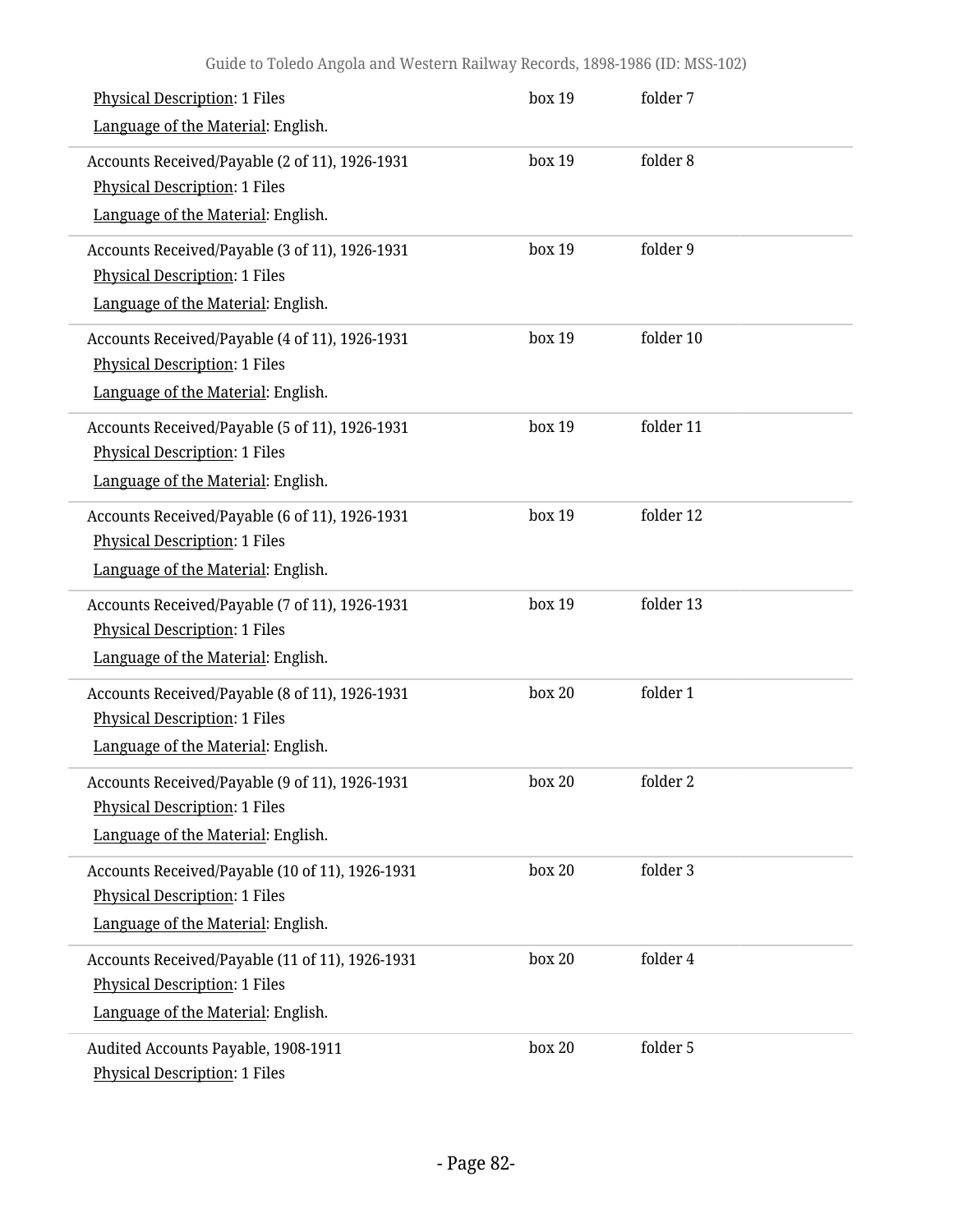| Audited Accounts Payable (1 of 2), 1920-1933                                         | box 20 | folder <sub>6</sub> |  |
|--------------------------------------------------------------------------------------|--------|---------------------|--|
| <b>Physical Description: 1 Files</b><br>Language of the Material: English.           |        |                     |  |
|                                                                                      |        |                     |  |
| Audited Accounts Payable (2 of 2), 1920-1933<br><b>Physical Description: 1 Files</b> | box 20 | folder 7            |  |
| Language of the Material: English.                                                   |        |                     |  |
|                                                                                      |        |                     |  |
| Accounts Payable, 1932<br><b>Physical Description: 1 Files</b>                       | box 20 | folder 8            |  |
| Language of the Material: English.                                                   |        |                     |  |
|                                                                                      |        |                     |  |
| Accounts Payable, 1933<br><b>Physical Description: 1 Files</b>                       | box 20 | folder 9            |  |
| Language of the Material: English.                                                   |        |                     |  |
|                                                                                      |        |                     |  |
| Accounts Payable, 1934<br><b>Physical Description: 1 Files</b>                       | box 20 | folder 10           |  |
| Language of the Material: English.                                                   |        |                     |  |
|                                                                                      |        | folder 11           |  |
| Audited Accounts Payable, 1934-1935<br><b>Physical Description: 1 Files</b>          | box 20 |                     |  |
| Language of the Material: English.                                                   |        |                     |  |
| Accounts Payable, 1935                                                               | box 20 | folder 12           |  |
| <b>Physical Description: 1 Files</b>                                                 |        |                     |  |
| Language of the Material: English.                                                   |        |                     |  |
| Accounts Payable, 1936                                                               | box 20 | folder 13           |  |
| <b>Physical Description: 1 Files</b>                                                 |        |                     |  |
| Language of the Material: English.                                                   |        |                     |  |
| Accounts Payable, 1937                                                               | box 20 | folder 14           |  |
| <b>Physical Description: 1 Files</b>                                                 |        |                     |  |
| Language of the Material: English.                                                   |        |                     |  |
| Audited Accounts Payable (1 of 2), 1937-1939                                         | box 20 | folder 15           |  |
| <b>Physical Description: 1 Files</b>                                                 |        |                     |  |
| Language of the Material: English.                                                   |        |                     |  |
| Audited Accounts Payable (2 of 2), 1937-1939                                         | box 20 | folder 16           |  |
| <b>Physical Description: 1 Files</b>                                                 |        |                     |  |
| Language of the Material: English.                                                   |        |                     |  |
| Accounts Payable, 1938                                                               | box 20 | folder 17           |  |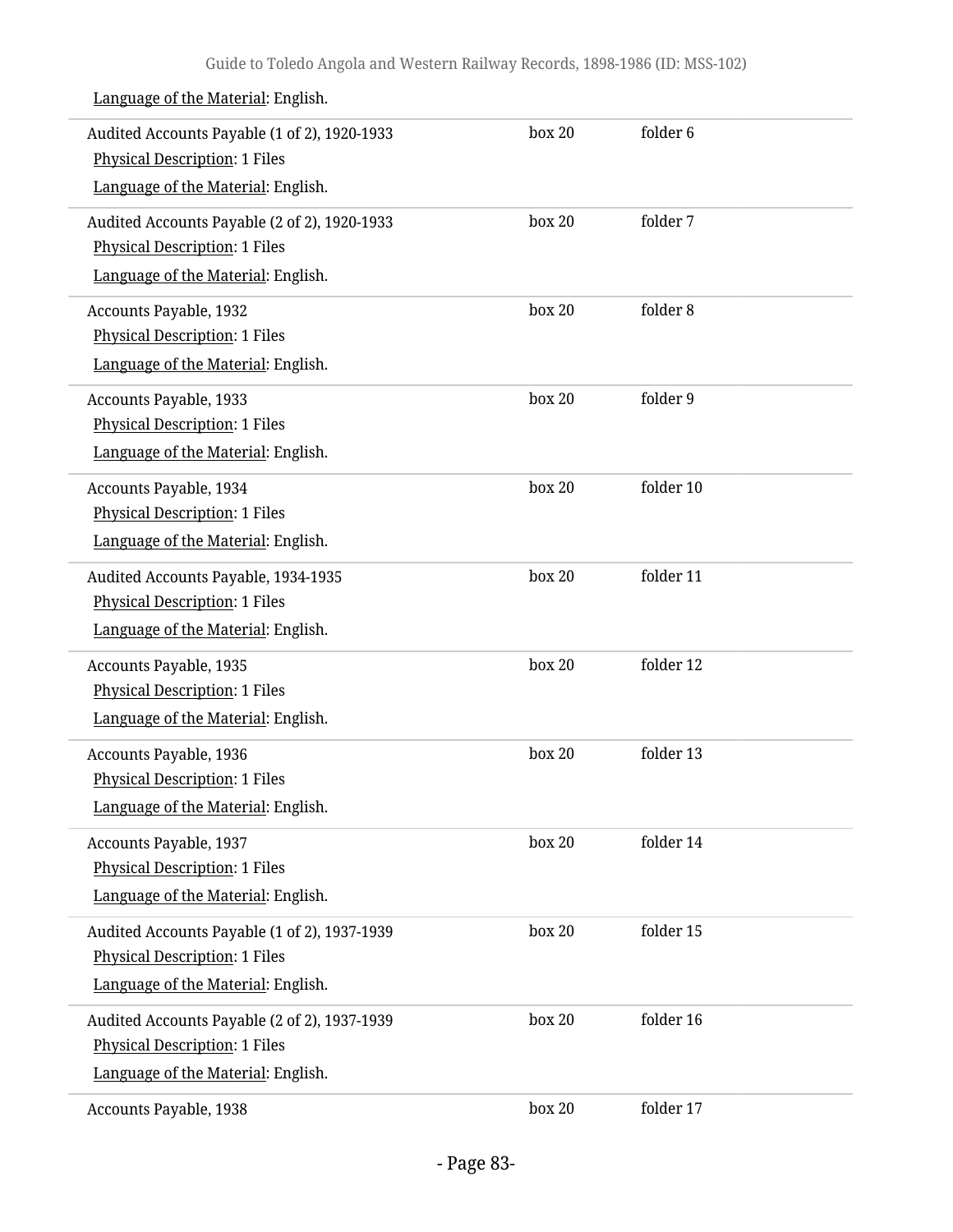| <b>Physical Description: 1 Files</b><br>Language of the Material: English.                                   |        |           |
|--------------------------------------------------------------------------------------------------------------|--------|-----------|
| Accounts Payable, 1939<br><b>Physical Description: 1 Files</b><br>Language of the Material: English.         | box 20 | folder 18 |
| Accounts Payable, 1940<br><b>Physical Description: 1 Files</b><br>Language of the Material: English.         | box 20 | folder 19 |
| Accounts Payable, 1940-1941<br><b>Physical Description: 1 Files</b><br>Language of the Material: English.    | box 20 | folder 20 |
| Accounts Payable, 1941<br><b>Physical Description: 1 Files</b><br>Language of the Material: English.         | box 20 | folder 21 |
| Accounts Payable, 1942<br><b>Physical Description: 1 Files</b><br>Language of the Material: English.         | box 20 | folder 22 |
| Audited Accounts Payable, 1942<br><b>Physical Description: 1 Files</b><br>Language of the Material: English. | box 20 | folder 23 |
| Accounts Payable, 1943<br><b>Physical Description: 1 Files</b><br>Language of the Material: English.         | box 20 | folder 24 |
| <b>Audited Accounts Payable, 1943</b><br>Physical Description: 1 Files<br>Language of the Material: English. | box 20 | folder 25 |
| Accounts Payable, 1944<br><b>Physical Description: 1 Files</b><br>Language of the Material: English.         | box 20 | folder 26 |
| Audited Accounts Payable, 1944<br><b>Physical Description: 1 Files</b><br>Language of the Material: English. | box 20 | folder 27 |
| Accounts Payable, 1945<br><b>Physical Description: 1 Files</b><br>Language of the Material: English.         | box 20 | folder 28 |
| Audited Accounts Payable, 1945                                                                               |        |           |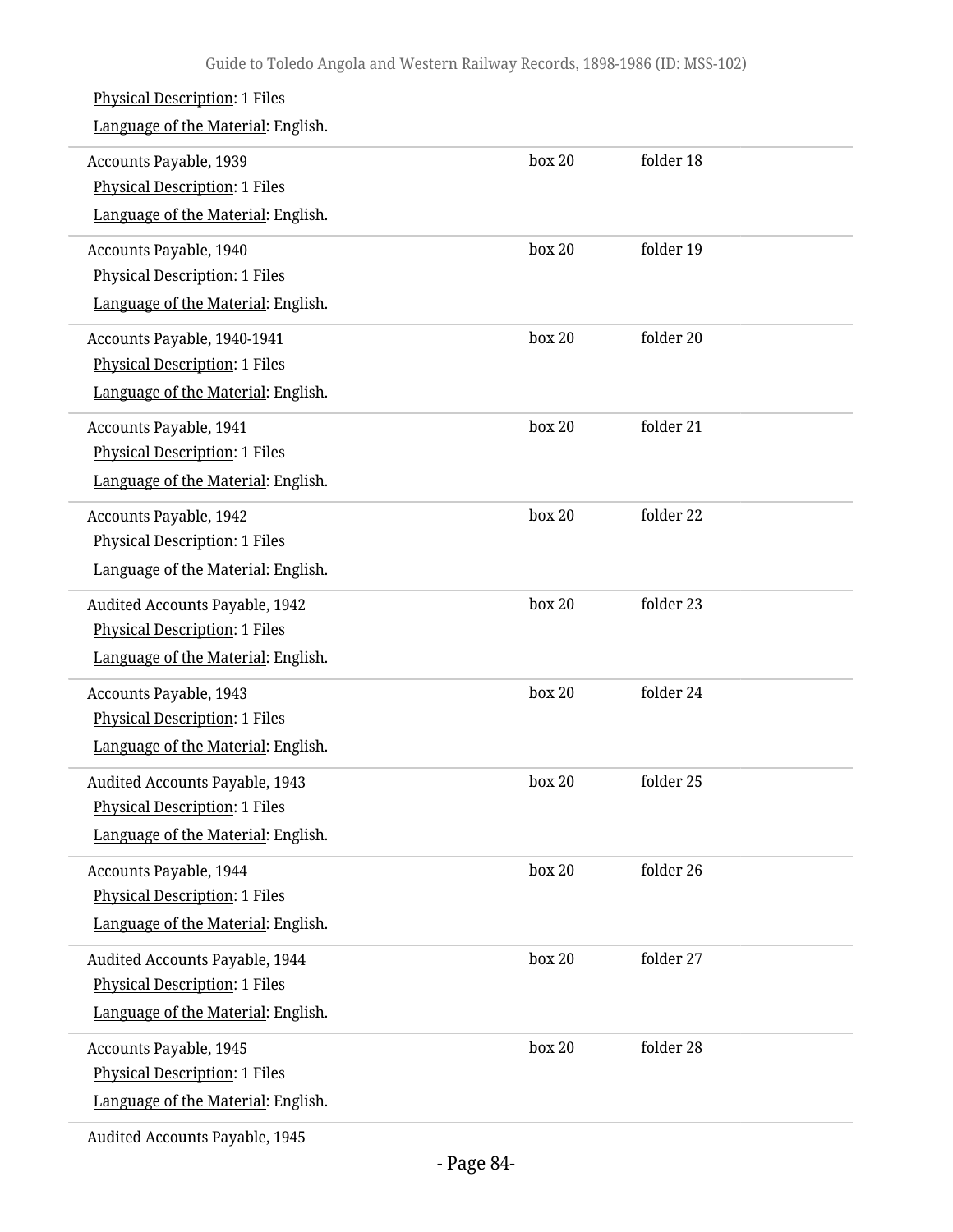| <b>Physical Description: 1 Files</b><br>Language of the Material: English.                                   | box 20 | folder 29 |
|--------------------------------------------------------------------------------------------------------------|--------|-----------|
| Accounts Payable, 1946<br><b>Physical Description: 1 Files</b><br>Language of the Material: English.         | box 20 | folder 30 |
| Audited Accounts Payable, 1946<br><b>Physical Description: 1 Files</b><br>Language of the Material: English. | box 20 | folder 31 |
| Accounts Payable, 1947<br><b>Physical Description: 1 Files</b><br>Language of the Material: English.         | box 20 | folder 32 |
| Audited Accounts Payable, 1947<br><b>Physical Description: 1 Files</b><br>Language of the Material: English. | box 20 | folder 33 |
| Accounts Payable, 1948<br><b>Physical Description: 1 Files</b><br>Language of the Material: English.         | box 20 | folder 34 |
| Audited Accounts Payable, 1948<br><b>Physical Description: 1 Files</b><br>Language of the Material: English. | box 20 | folder 35 |
| Accounts Received, 1908-1911<br><b>Physical Description: 1 Files</b><br>Language of the Material: English.   | box 20 | folder 36 |
| <b>Accounts Received, 1932</b><br><b>Physical Description: 1 Files</b><br>Language of the Material: English. | box 20 | folder 37 |
| <b>Accounts Received, 1933</b><br><b>Physical Description: 1 Files</b><br>Language of the Material: English. | box 20 | folder 38 |
| <b>Accounts Received, 1934</b><br><b>Physical Description: 1 Files</b><br>Language of the Material: English. | box 20 | folder 39 |
| Accounts Received, 1934-1936<br><b>Physical Description: 1 Files</b>                                         | box 20 | folder 1  |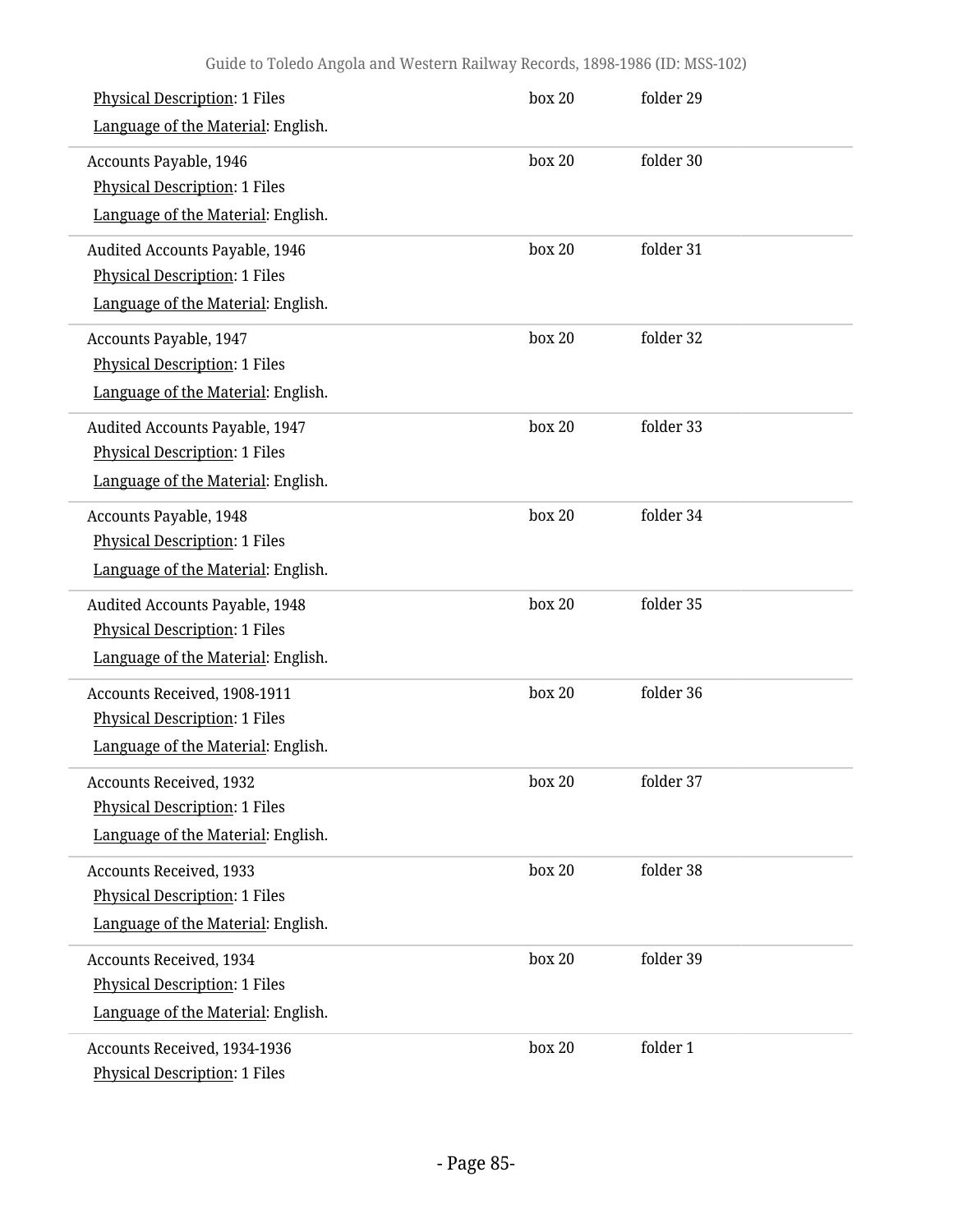| Accounts Received, 1935<br><b>Physical Description: 1 Files</b> | box 21 | folder 2  |
|-----------------------------------------------------------------|--------|-----------|
| Language of the Material: English.                              |        |           |
| <b>Accounts Received, 1936</b>                                  | box 21 | folder 3  |
| Physical Description: 1 Files                                   |        |           |
| Language of the Material: English.                              |        |           |
| <b>Accounts Received, 1937</b>                                  | box 21 | folder 4  |
| <b>Physical Description: 1 Files</b>                            |        |           |
| Language of the Material: English.                              |        |           |
| Miscellaneous Accounts Received, 1937-1939                      | box 21 | folder 5  |
| <b>Physical Description: 1 Files</b>                            |        |           |
| Language of the Material: English.                              |        |           |
| Miscellaneous Accounts Received, 1937-1940                      | box 21 | folder 6  |
| <b>Physical Description: 1 Files</b>                            |        |           |
| Language of the Material: English.                              |        |           |
| <b>Accounts Received, 1938</b>                                  | box 21 | folder 7  |
| Physical Description: 1 Files                                   |        |           |
| Language of the Material: English.                              |        |           |
| <b>Accounts Received, 1939</b>                                  | box 21 | folder 8  |
| Physical Description: 1 Files                                   |        |           |
| Language of the Material: English.                              |        |           |
| <b>Accounts Received, 1940</b>                                  | box 21 | folder 9  |
| Physical Description: 1 Files                                   |        |           |
| Language of the Material: English.                              |        |           |
| Miscellaneous Accounts Received, 1940                           | box 21 | folder 10 |
| <b>Physical Description: 1 Files</b>                            |        |           |
| Language of the Material: English.                              |        |           |
| Accounts Received, 1940-1941                                    | box 21 | folder 11 |
| <b>Physical Description: 1 Files</b>                            |        |           |
| Language of the Material: English.                              |        |           |
| <b>Accounts Received, 1941</b>                                  | box 21 | folder 12 |
| <b>Physical Description: 1 Files</b>                            |        |           |
| Language of the Material: English.                              |        |           |
| Miscellaneous Accounts Received, 1941                           | box 21 | folder 13 |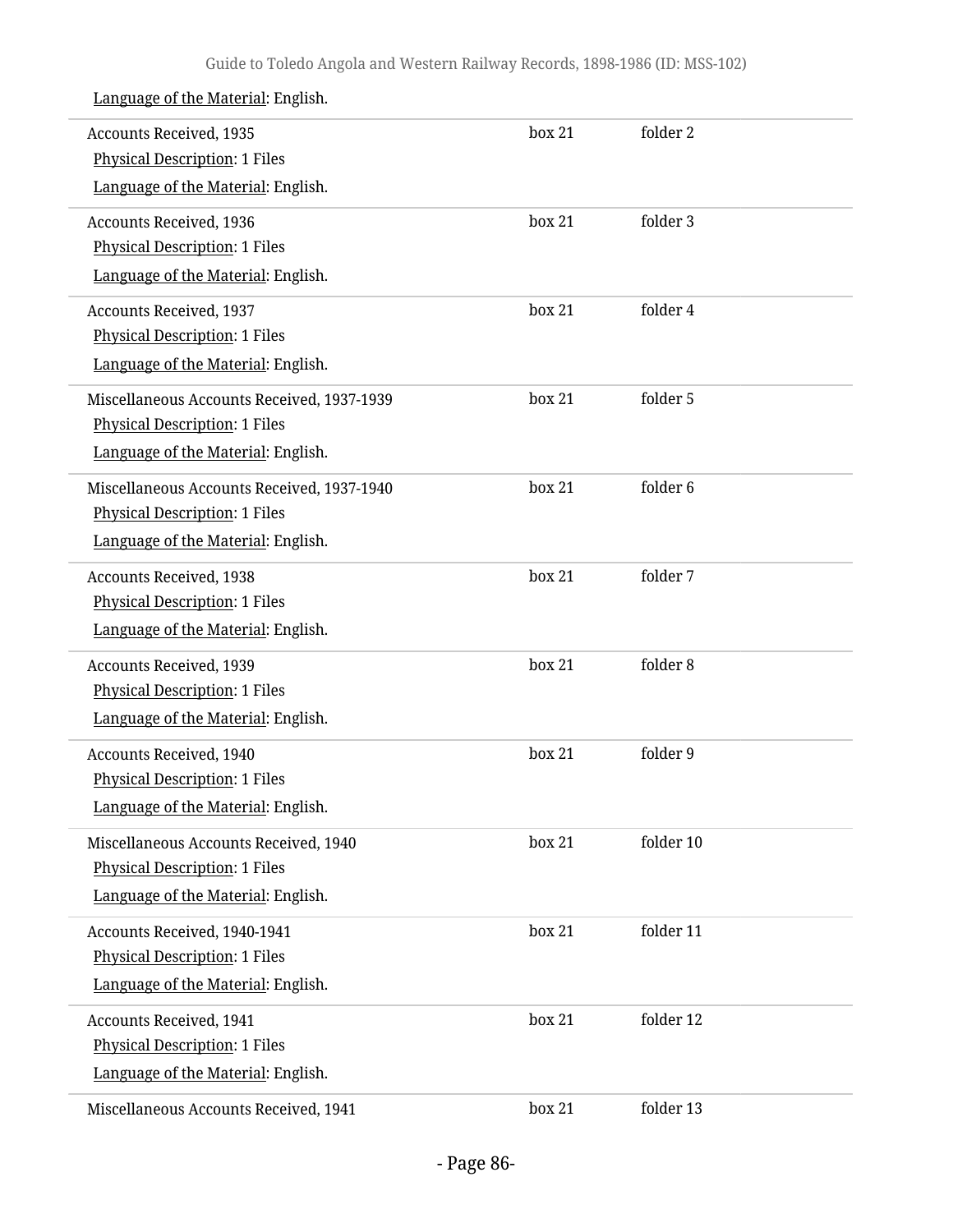| <b>Physical Description: 1 Files</b><br>Language of the Material: English.                                          |        |           |
|---------------------------------------------------------------------------------------------------------------------|--------|-----------|
| <b>Accounts Received, 1942</b><br><b>Physical Description: 1 Files</b><br>Language of the Material: English.        | box 21 | folder 14 |
| Miscellaneous Accounts Received, 1942<br>Physical Description: 1 Files<br>Language of the Material: English.        | box 21 | folder 15 |
| <b>Accounts Received, 1943</b><br>Physical Description: 1 Files<br>Language of the Material: English.               | box 21 | folder 16 |
| Miscellaneous Accounts Received, 1943<br><b>Physical Description: 1 Files</b><br>Language of the Material: English. | box 21 | folder 17 |
| <b>Accounts Received, 1944</b><br><b>Physical Description: 1 Files</b><br>Language of the Material: English.        | box 21 | folder 18 |
| Miscellaneous Accounts Received, 1944<br><b>Physical Description: 1 Files</b><br>Language of the Material: English. | box 21 | folder 19 |
| <b>Accounts Received, 1945</b><br>Physical Description: 1 Files<br>Language of the Material: English.               | box 21 | folder 20 |
| Miscellaneous Accounts Received, 1945<br><b>Physical Description: 1 Files</b><br>Language of the Material: English. | box 21 | folder 21 |
| <b>Accounts Received, 1946</b><br><b>Physical Description: 1 Files</b><br>Language of the Material: English.        | box 21 | folder 22 |
| Miscellaneous Accounts Received, 1946<br><b>Physical Description: 1 Files</b><br>Language of the Material: English. | box 21 | folder 23 |
| <b>Accounts Received, 1947</b><br>Physical Description: 1 Files<br>Language of the Material: English.               | box 21 | folder 24 |
|                                                                                                                     |        |           |

Miscellaneous Accounts Received, 1947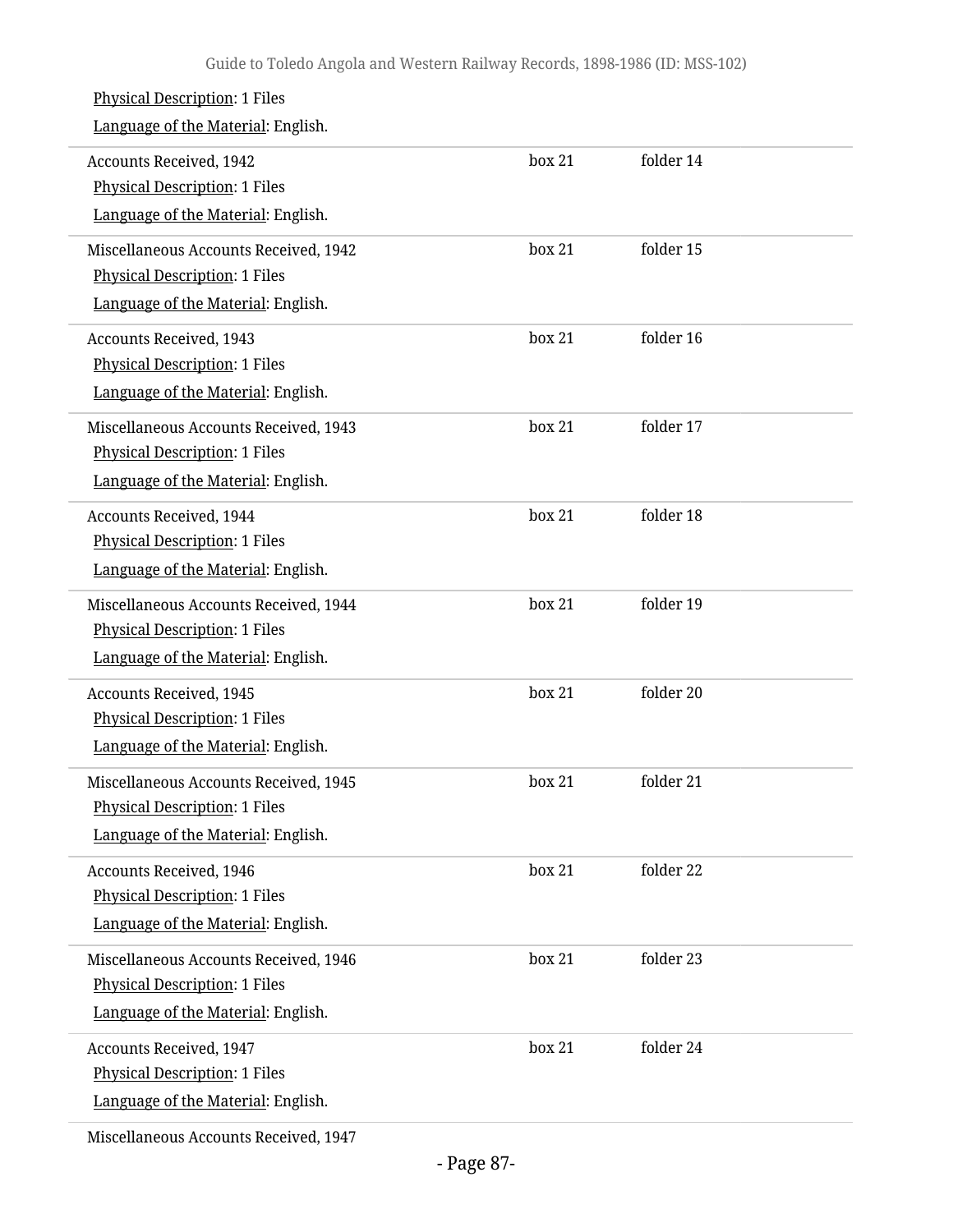| <b>Physical Description: 1 Files</b>                                                             | box 21 | folder 25         |
|--------------------------------------------------------------------------------------------------|--------|-------------------|
| Language of the Material: English.                                                               |        |                   |
| Miscellaneous Accounts Received, 1948                                                            | box 21 | folder 26         |
| <b>Physical Description: 1 Files</b>                                                             |        |                   |
| Language of the Material: English.                                                               |        |                   |
| Cash Book, 1904-1909                                                                             | box 22 | folder            |
| <b>Physical Description: 1 Files</b>                                                             |        | Unknown           |
| Language of the Material: English.                                                               |        |                   |
| Cash Book, 1905-1907                                                                             | box 22 | folder            |
| <b>Physical Description: 1 Files</b>                                                             |        | Unknown           |
| Language of the Material: English.                                                               |        |                   |
| Cash Book, 1908-1911                                                                             | box 22 | folder            |
| <b>Physical Description: 1 Files</b>                                                             |        | Unknown           |
| Language of the Material: English.                                                               |        |                   |
| Cash Book, 1911-1915                                                                             | box 22 | folder            |
| <b>Physical Description: 1 Files</b>                                                             |        | Unknown           |
| Language of the Material: English.                                                               |        |                   |
| Cash Book, 1915                                                                                  | box 22 | folder            |
| <b>Physical Description: 1 Files</b>                                                             |        | Unknown           |
| Language of the Material: English.                                                               |        |                   |
| Cash Book, 1916-1918                                                                             | box 22 | folder            |
| <b>Physical Description: 1 Files</b>                                                             |        | Unknown           |
| Language of the Material: English.                                                               |        |                   |
| Cash Book, 1918-1921                                                                             | box 22 | folder            |
| <b>Physical Description: 1 Files</b>                                                             |        | Unknown           |
| Language of the Material: English.                                                               |        |                   |
| Cash Book, 1922                                                                                  | box 22 | folder            |
| <b>Physical Description: 1 Files</b>                                                             |        | Unknown           |
| Language of the Material: English.                                                               |        |                   |
| Inbound and Outbound Freight Revenue (Ledger), 1917                                              | box 22 | folder            |
| <b>Physical Description: 1 Files</b>                                                             |        | Unknown           |
| Language of the Material: English.                                                               |        |                   |
| Inbound and Outbound Freight Revenue (Ledger), 1919-1920<br><b>Physical Description: 1 Files</b> | box 22 | folder<br>Unknown |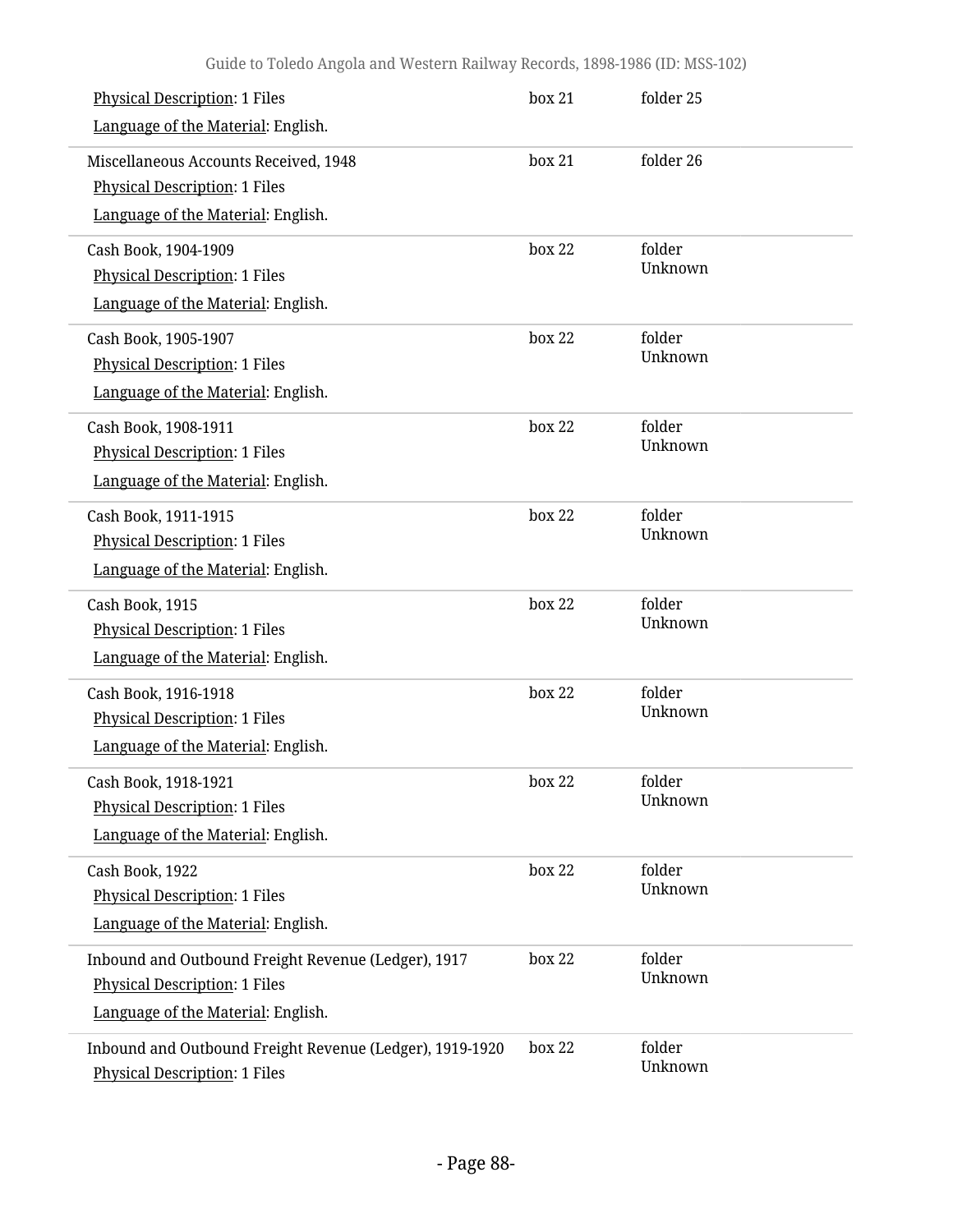| Inbound and Outbound Freight Revenue (Ledger), 1920-1921<br><b>Physical Description: 1 Files</b><br>Language of the Material: English. | box 22 | folder<br>Unknown |
|----------------------------------------------------------------------------------------------------------------------------------------|--------|-------------------|
| Inbound and Outbound Freight Revenue (Ledger), 1921-1922<br><b>Physical Description: 1 Files</b><br>Language of the Material: English. | box 22 | folder<br>Unknown |
| Inbound and Outbound Freight Revenue (Ledger), 1922-1923<br><b>Physical Description: 1 Files</b><br>Language of the Material: English. | box 22 | folder<br>Unknown |
| Inbound Freight Revenue, 1924-1936<br><b>Physical Description: 1 Files</b><br>Language of the Material: English.                       | box 22 | folder<br>Unknown |
| Inbound Freight Revenue, 1936-1942<br><b>Physical Description: 1 Files</b><br>Language of the Material: English.                       | box 22 | folder<br>Unknown |
| Inbound Freight Revenue, 1942-1945<br><b>Physical Description: 1 Files</b><br>Language of the Material: English.                       | box 22 | folder<br>Unknown |
| Outbound Freight Revenue, 1916<br><b>Physical Description: 1 Files</b><br>Language of the Material: English.                           | box 22 | folder<br>Unknown |
| Outbound Freight Revenue, 1916<br><b>Physical Description: 1 Files</b><br>Language of the Material: English.                           | box 22 | folder<br>Unknown |
| Outbound Freight Revenue, 1917<br><b>Physical Description: 1 Files</b><br>Language of the Material: English.                           | box 22 | folder<br>Unknown |
| Outbound Freight Revenue, 1917-1918<br><b>Physical Description: 1 Files</b><br>Language of the Material: English.                      | box 22 | folder<br>Unknown |
| Outbound Freight Revenue, 1923-1924<br><b>Physical Description: 1 Files</b><br>Language of the Material: English.                      | box 22 | folder<br>Unknown |
| Outbound Freight Revenue, 1924-1925                                                                                                    | box 22 | folder<br>Unknown |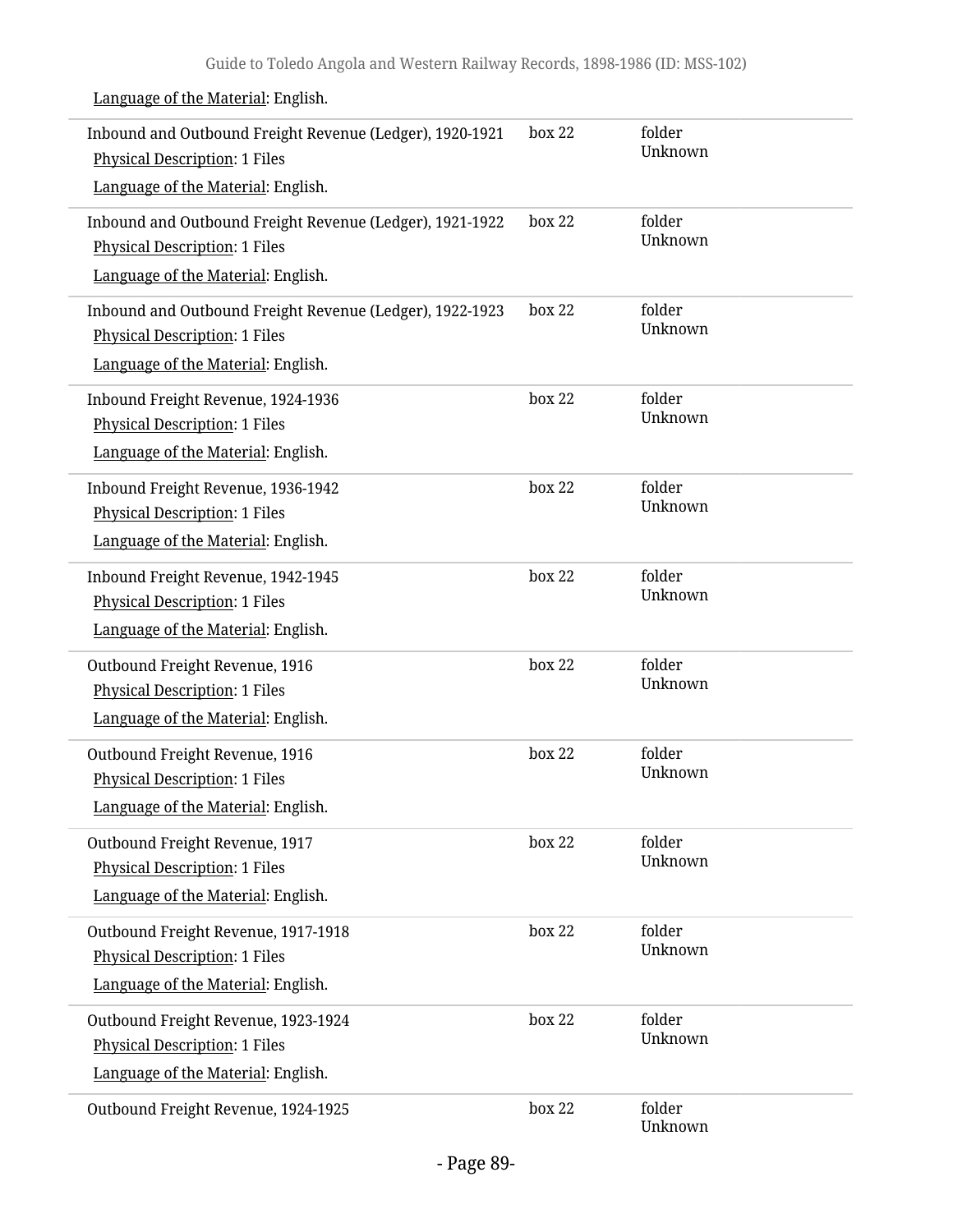| <b>Physical Description: 1 Files</b><br>Language of the Material: English.                                        |        |                   |
|-------------------------------------------------------------------------------------------------------------------|--------|-------------------|
| Outbound Freight Revenue, 1925-1926<br><b>Physical Description: 1 Files</b><br>Language of the Material: English. | box 22 | folder<br>Unknown |
| Outbound Freight Revenue, 1925-1927<br><b>Physical Description: 1 Files</b><br>Language of the Material: English. | box 22 | folder<br>Unknown |
| Outbound Freight Revenue, 1927-1928<br><b>Physical Description: 1 Files</b><br>Language of the Material: English. | box 22 | folder<br>Unknown |
| Outbound Freight Revenue, 1929-1930<br><b>Physical Description: 1 Files</b><br>Language of the Material: English. | box 22 | folder<br>Unknown |
| Outbound Freight Revenue, 1930-1931<br><b>Physical Description: 1 Files</b><br>Language of the Material: English. | box 22 | folder<br>Unknown |
| Outbound Freight Revenue, 1931-1934<br><b>Physical Description: 1 Files</b><br>Language of the Material: English. | box 22 | folder<br>Unknown |
| Outbound Freight Revenue, 1934-1935<br><b>Physical Description: 1 Files</b><br>Language of the Material: English. | box 22 | folder<br>Unknown |
| Outbound Freight Revenue, 1935-1936<br><b>Physical Description: 1 Files</b><br>Language of the Material: English. | box 22 | folder<br>Unknown |
| Outbound Freight Revenue, 1936-1937<br><b>Physical Description: 1 Files</b><br>Language of the Material: English. | box 22 | folder<br>Unknown |
| Outbound Freight Revenue, 1937-1938<br><b>Physical Description: 1 Files</b><br>Language of the Material: English. | box 22 | folder<br>Unknown |
| Outbound Freight Revenue, 1938-1939<br><b>Physical Description: 1 Files</b><br>Language of the Material: English. | box 22 | folder<br>Unknown |
|                                                                                                                   |        |                   |

Outbound Freight Revenue, 1939-1940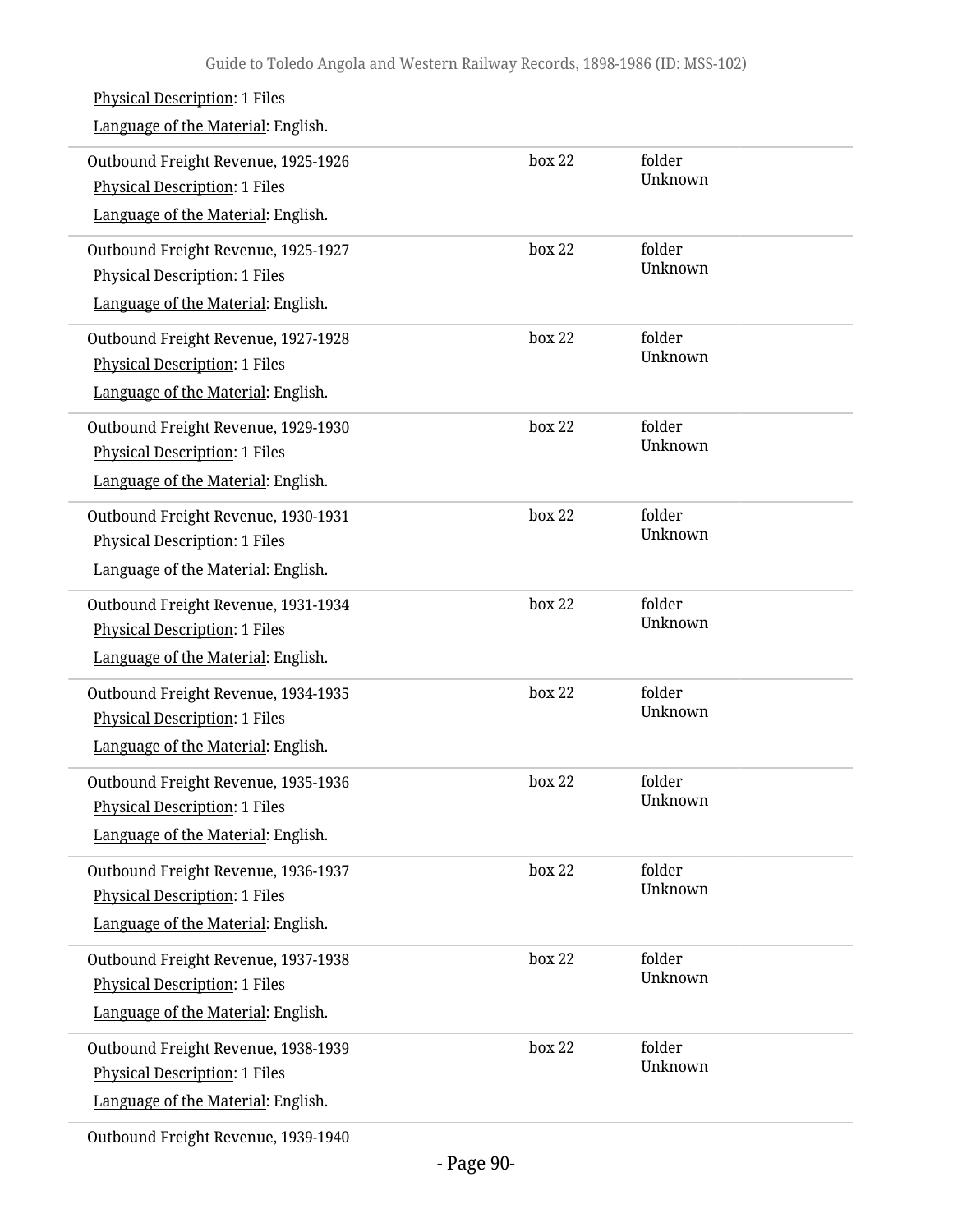| <b>Physical Description: 1 Files</b><br>Language of the Material: English.                                        | box 22 | folder<br>Unknown |
|-------------------------------------------------------------------------------------------------------------------|--------|-------------------|
| Outbound Freight Revenue, 1940-1941<br><b>Physical Description: 1 Files</b><br>Language of the Material: English. | box 22 | folder<br>Unknown |
| Outbound Freight Revenue, 1941-1942<br><b>Physical Description: 1 Files</b><br>Language of the Material: English. | box 22 | folder<br>Unknown |
| Outbound Freight Revenue, 1942-1943<br><b>Physical Description: 1 Files</b><br>Language of the Material: English. | box 22 | folder<br>Unknown |
| Outbound Freight Revenue, 1943-1945<br><b>Physical Description: 1 Files</b><br>Language of the Material: English. | box 22 | folder<br>Unknown |
| Outbound Freight Revenue, 1945-1946<br><b>Physical Description: 1 Files</b><br>Language of the Material: English. | box 22 | folder<br>Unknown |
| Outbound Freight Revenue, 1946-1947<br><b>Physical Description: 1 Files</b><br>Language of the Material: English. | box 22 | folder<br>Unknown |
| Outbound Freight Revenue, 1947-1948<br><b>Physical Description: 1 Files</b><br>Language of the Material: English. | box 22 | folder<br>Unknown |
| Outbound Freight Revenue, 1948-1950<br><b>Physical Description: 1 Files</b><br>Language of the Material: English. | box 22 | folder<br>Unknown |
| Pay Roll Ledger, 1908-1910<br><b>Physical Description: 1 Files</b><br>Language of the Material: English.          | box 23 | folder 1          |
| Pay Roll Ledger, 1910-1912<br><b>Physical Description: 1 Files</b><br>Language of the Material: English.          | box 23 | folder 2          |
| Pay Roll Ledger, 1912-1913<br><b>Physical Description: 1 Files</b>                                                | box 23 | folder 3          |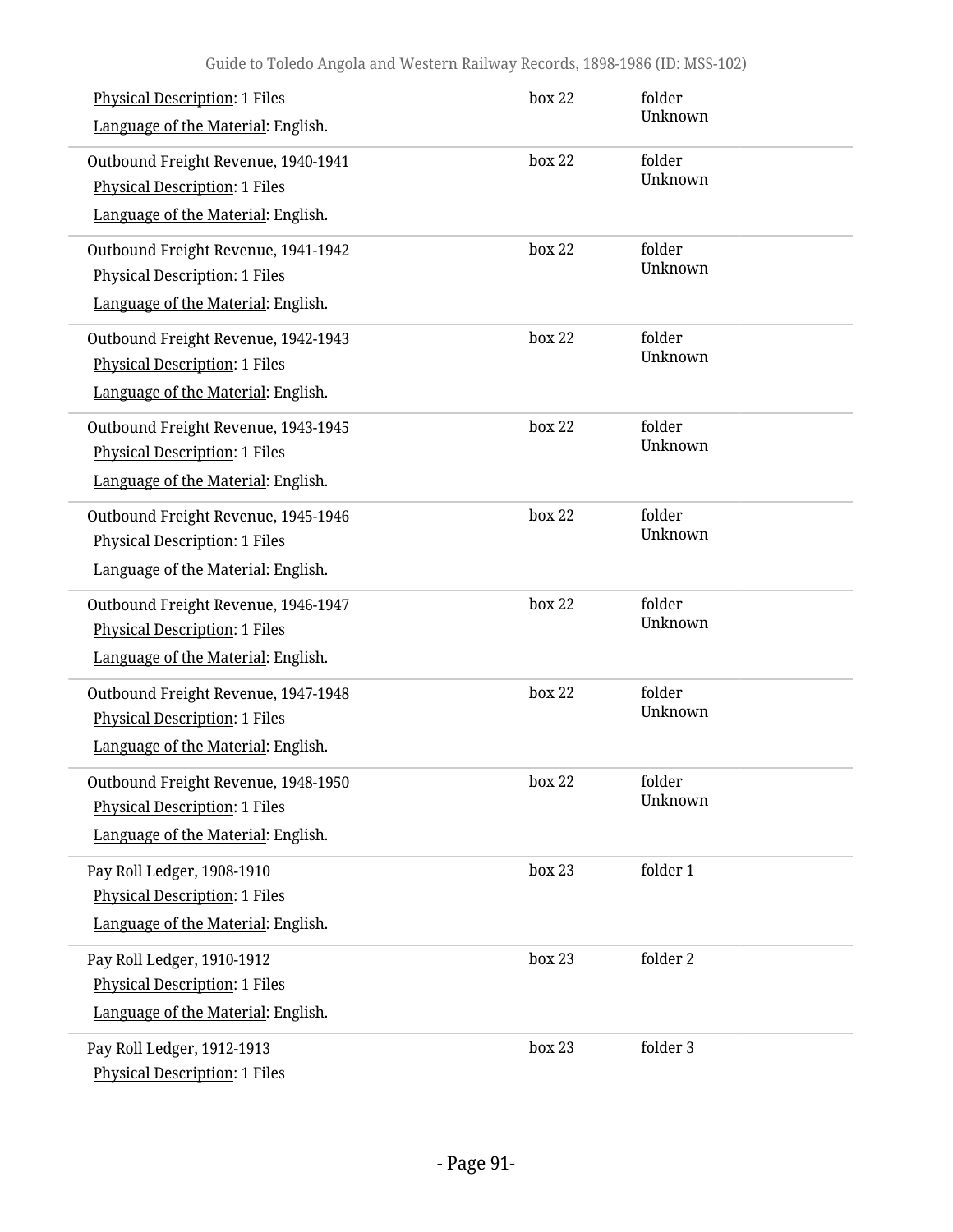| Pay Roll Ledger, 1913-1914<br><b>Physical Description: 1 Files</b> | box 23 | folder 4  |  |
|--------------------------------------------------------------------|--------|-----------|--|
| Language of the Material: English.                                 |        |           |  |
| Pay Roll Ledger, 1914-1916                                         | box 23 | folder 5  |  |
| <b>Physical Description: 1 Files</b>                               |        |           |  |
| Language of the Material: English.                                 |        |           |  |
| Pay Roll Ledger, 1917-1918                                         | box 23 | folder 6  |  |
| <b>Physical Description: 1 Files</b>                               |        |           |  |
| Language of the Material: English.                                 |        |           |  |
| Pay Roll Ledger, 1918-1920                                         | box 23 | folder 7  |  |
| <b>Physical Description: 1 Files</b>                               |        |           |  |
| Language of the Material: English.                                 |        |           |  |
| Pay Roll Ledger, 1920-1921                                         | box 23 | folder 8  |  |
| <b>Physical Description: 1 Files</b>                               |        |           |  |
| Language of the Material: English.                                 |        |           |  |
| Pay Roll Ledger, 1921-1922                                         | box 23 | folder 9  |  |
| <b>Physical Description: 1 Files</b>                               |        |           |  |
| Language of the Material: English.                                 |        |           |  |
| Pay Roll Ledger, 1922-1924                                         | box 23 | folder 10 |  |
| Physical Description: 1 Files                                      |        |           |  |
| Language of the Material: English.                                 |        |           |  |
| Pay Roll Ledger, 1935-1937                                         | box 23 | folder 11 |  |
| <b>Physical Description: 1 Files</b>                               |        |           |  |
| Language of the Material: English.                                 |        |           |  |
| Pay Roll Ledger, 1937-1939                                         | box 23 | folder 12 |  |
| <b>Physical Description: 1 Files</b>                               |        |           |  |
| Language of the Material: English.                                 |        |           |  |
| Pay Roll Ledger, 1937-1941                                         | box 23 | folder 13 |  |
| <b>Physical Description: 1 Files</b>                               |        |           |  |
| Language of the Material: English.                                 |        |           |  |
| Pay Roll Ledger, 1944-1950                                         | box 23 | folder 14 |  |
| <b>Physical Description: 1 Files</b>                               |        |           |  |
| Language of the Material: English.                                 |        |           |  |
| Pay Roll Ledger, 1950-1956                                         | box 23 | folder 15 |  |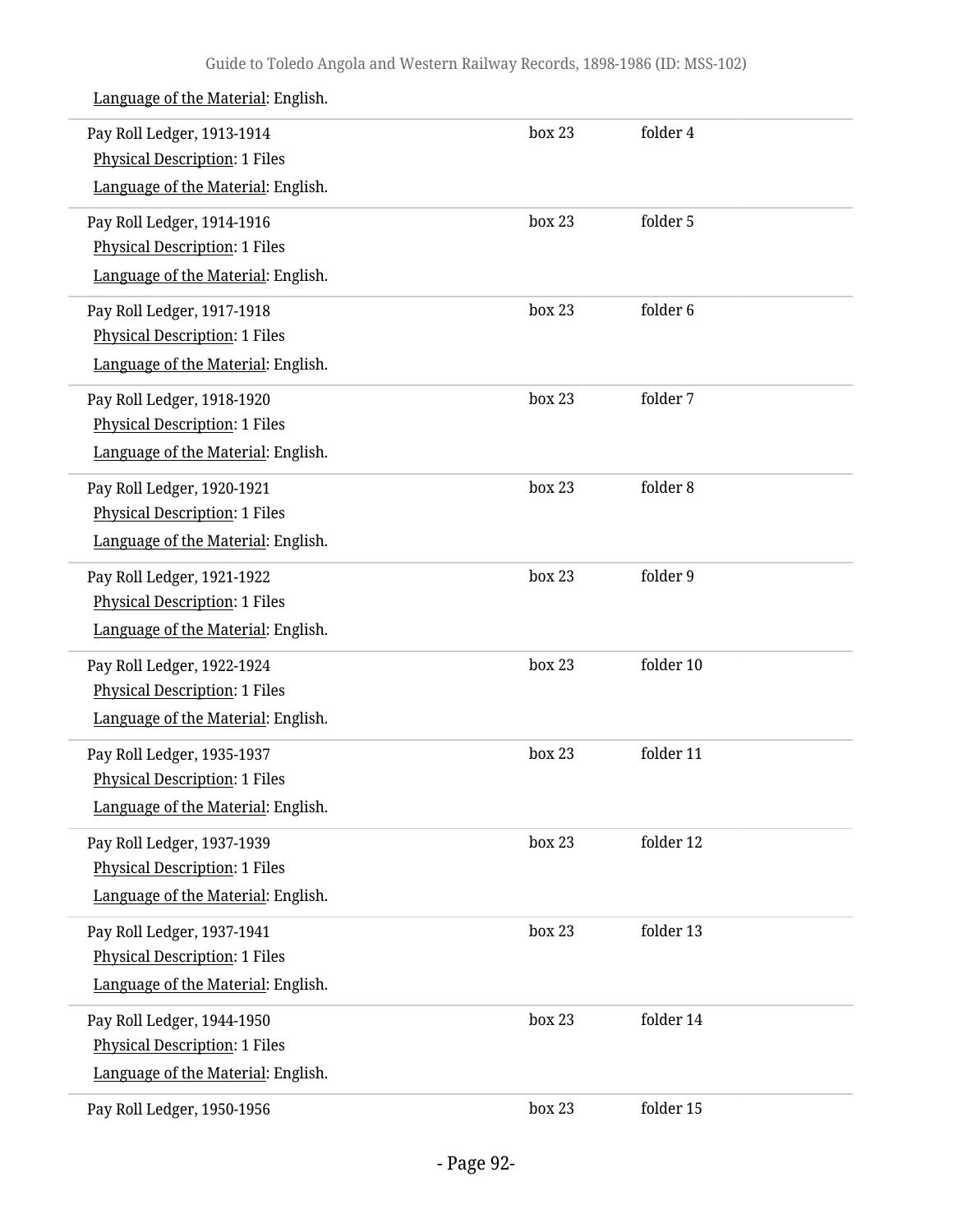| <b>Physical Description: 1 Files</b><br>Language of the Material: English. |        |                   |  |
|----------------------------------------------------------------------------|--------|-------------------|--|
|                                                                            | box 23 | folder 16         |  |
| Pay Roll Ledger, 1956-1960<br><b>Physical Description: 1 Files</b>         |        |                   |  |
| Language of the Material: English.                                         |        |                   |  |
|                                                                            |        |                   |  |
| Pay Roll, Supplies, Expenses and Tonnage Reports Ledger,<br>1914-1916      | box 23 | folder<br>Unknown |  |
| <b>Physical Description: 1 Files</b>                                       |        |                   |  |
| Language of the Material: English.                                         |        |                   |  |
| Through Traffic (Ledger), 1924-1934                                        | box 23 | folder 17         |  |
| <b>Physical Description: 1 Files</b>                                       |        |                   |  |
| Language of the Material: English.                                         |        |                   |  |
| Track Supply Ledger, 1935-1951                                             | box 23 | folder 18         |  |
| <b>Physical Description: 1 Files</b>                                       |        |                   |  |
| Language of the Material: English.                                         |        |                   |  |
| Waybill Ledger, 1915                                                       | box 23 | folder            |  |
| <b>Physical Description: 1 Files</b>                                       |        | Unknown           |  |
| Language of the Material: English.                                         |        |                   |  |
| Annual Account Ledger, 1920                                                | box 23 | folder 19         |  |
| <b>Physical Description: 1 Files</b>                                       |        |                   |  |
| Language of the Material: English.                                         |        |                   |  |
| Annual Account Ledger, 1921                                                | box 23 | folder 20         |  |
| <b>Physical Description: 1 Files</b>                                       |        |                   |  |
| Language of the Material: English.                                         |        |                   |  |
| Annual Account Ledger, 1922                                                | box 23 | folder 21         |  |
| <b>Physical Description: 1 Files</b>                                       |        |                   |  |
| Language of the Material: English.                                         |        |                   |  |
| Annual Account Ledger, 1923                                                | box 23 | folder 22         |  |
| <b>Physical Description: 1 Files</b>                                       |        |                   |  |
| Language of the Material: English.                                         |        |                   |  |
| Annual Account Ledger 1924, n.d.                                           | box 24 | folder 1          |  |
| <b>Physical Description: 1 Files</b>                                       |        |                   |  |
| Language of the Material: English.                                         |        |                   |  |
| Commerce Guardian Trust Savings Bank, 1926                                 | box 24 | folder 2          |  |
| <b>Physical Description: 1 Files</b>                                       |        |                   |  |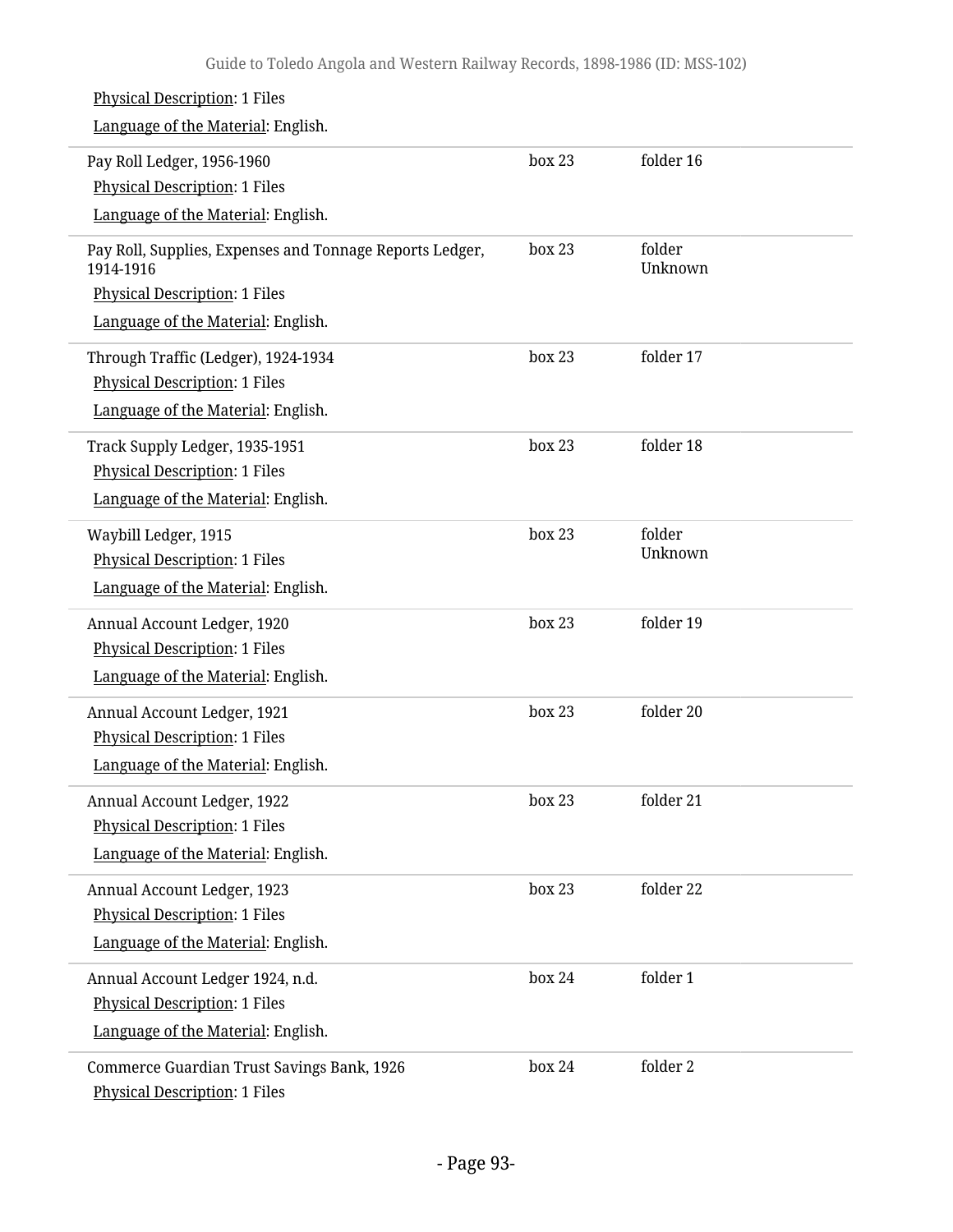Language of the Material: English. Cleveland Trust Company, 1931-1932 Physical Description: 1 Files Language of the Material: English. box 24 folder 3 Authorities for Expenditure, 1918-1930 Physical Description: 1 Files Language of the Material: English. box 24 folder 4 Balance Sheets, 1920-1923 Physical Description: 1 Files Language of the Material: English. box 24 folder 5 Balance Sheets, 1925-1941 Physical Description: 1 Files Language of the Material: English. box 24 folder 6 Ohio Savings Bank and Trust Company #'s 3675-6075, 1915-1918 Physical Description: 1 Files Language of the Material: English. box 24 folder 7 Ohio Savings Bank and Trust Company #'s 9175-9650 & 1047-1265, 1923-1926 Physical Description: 1 Files Language of the Material: English. box 24 folder 8 Ohio Savings Bank and Trust Company #'s 225-1000, 1925-1927 Physical Description: 1 Files Language of the Material: English. box 24 folder 9 Commerce Guardian Trust Savings Bank #'s 1-1000, 1926-1927 Physical Description: 1 Files Language of the Material: English. box 24 folder 10 Farmers and Merchants Bank Co #'s 1-1125, 1931-1934 Physical Description: 1 Files Language of the Material: English. box 24 folder 11 Various, 1948 Physical Description: 1 Files Language of the Material: English. box 24 folder 12 Demurrage (1 of 11), 1934-1943 Physical Description: 1 Files box 24 folder 13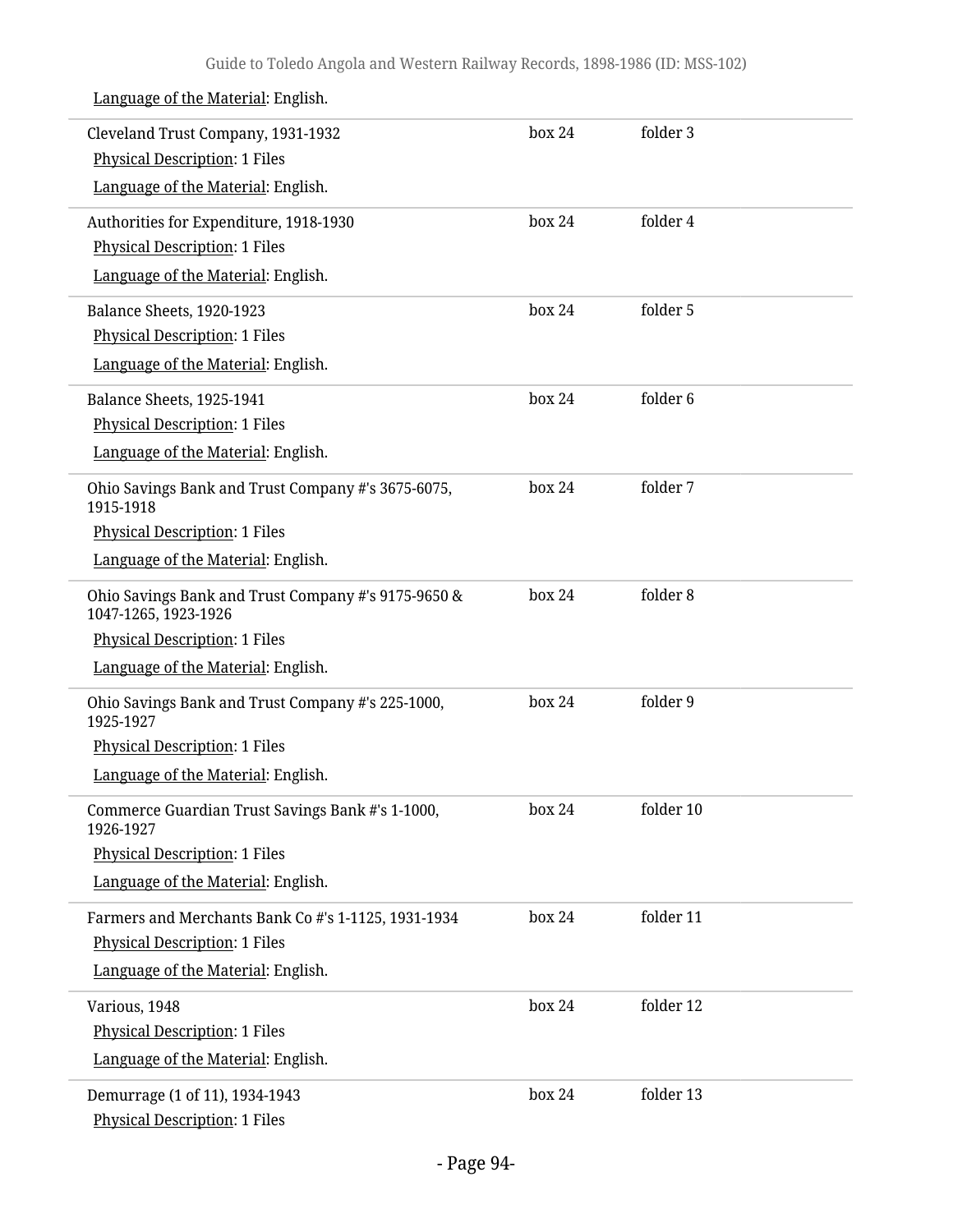| Demurrage (2 of 11), 1934-1943<br><b>Physical Description: 1 Files</b><br>Language of the Material: English.       | box 24 | folder 14 |  |
|--------------------------------------------------------------------------------------------------------------------|--------|-----------|--|
| Demurrage (3 of 11), 1934-1943<br><b>Physical Description: 1 Files</b><br>Language of the Material: English.       | box 24 | folder 15 |  |
| Demurrage (4 of 11), 1934-1943<br><b>Physical Description: 1 Files</b><br>Language of the Material: English.       | box 24 | folder 16 |  |
| Demurrage (5 of 11), 1934-1943<br><b>Physical Description: 1 Files</b><br>Language of the Material: English.       | box 24 | folder 17 |  |
| Demurrage (6 of 11), 1934-1943<br><b>Physical Description: 1 Files</b><br>Language of the Material: English.       | box 24 | folder 18 |  |
| Demurrage (7 of 11), 1934-1943<br><b>Physical Description: 1 Files</b><br>Language of the Material: English.       | box 24 | folder 19 |  |
| Demurrage (8 of 11), 1934-1943<br><b>Physical Description: 1 Files</b><br>Language of the Material: English.       | box 24 | folder 20 |  |
| Demurrage (9 of 11), 1934-1943<br><b>Physical Description: 1 Files</b><br>Language of the Material: English.       | box 24 | folder 21 |  |
| Demurrage (10 of 11), 1934-1943<br><b>Physical Description: 1 Files</b><br>Language of the Material: English.      | box 24 | folder 22 |  |
| Demurrage (11 of 11), 1934-1943<br><b>Physical Description: 1 Files</b><br>Language of the Material: English.      | box 25 | folder 23 |  |
| Freight Claims #'s 80-100, 1909-1911<br><b>Physical Description: 1 Files</b><br>Language of the Material: English. | box 25 | folder 1  |  |
| Freight Claims #'s 290-320, 1909-1911                                                                              | box 25 | folder 2  |  |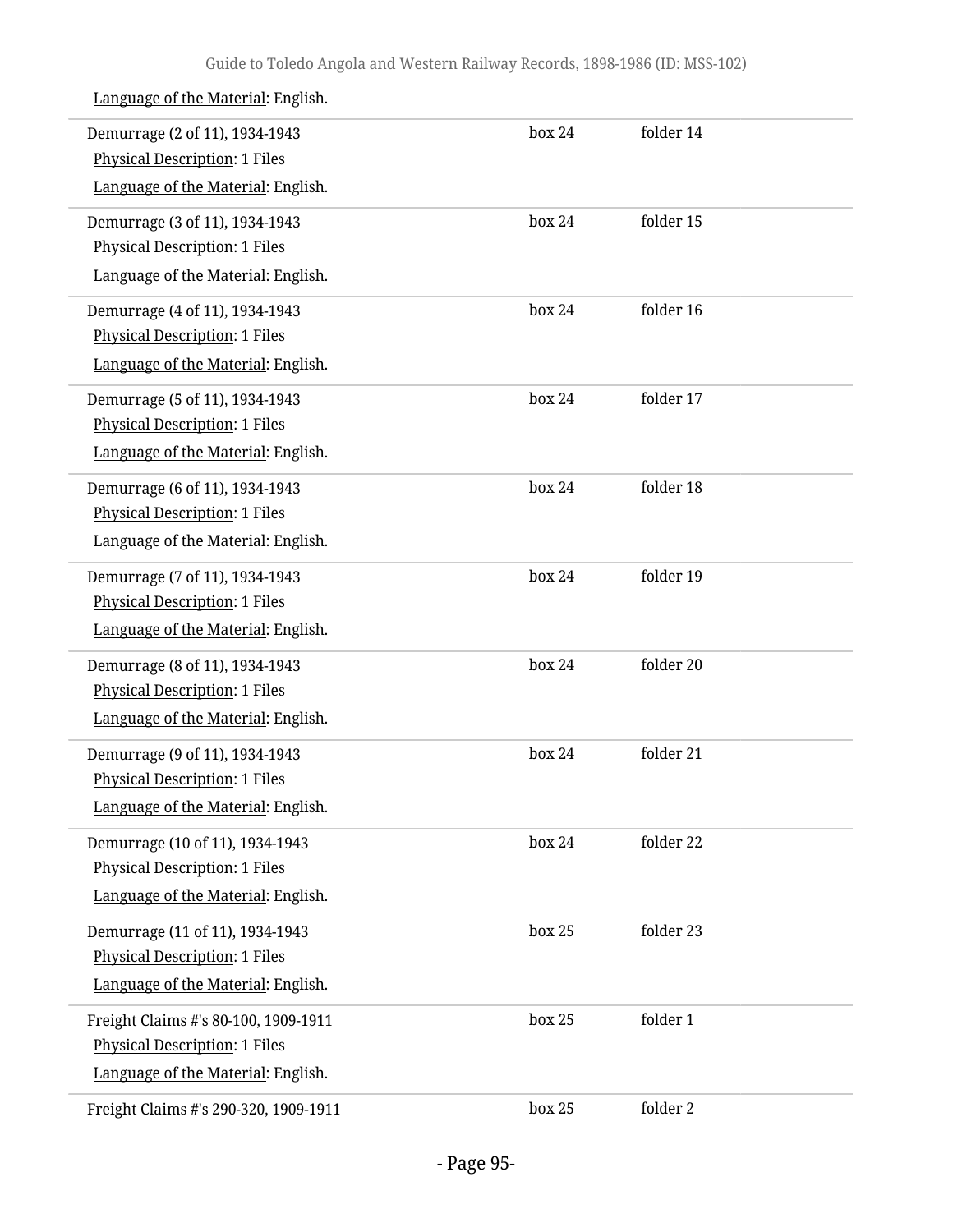| <b>Physical Description: 1 Files</b><br>Language of the Material: English.                                           |        |                     |
|----------------------------------------------------------------------------------------------------------------------|--------|---------------------|
| Freight Claims #'s 320-350, 1910<br><b>Physical Description: 1 Files</b><br>Language of the Material: English.       | box 25 | folder 3            |
| Freight Claims #'s 350-390, 1909, 1911<br><b>Physical Description: 1 Files</b><br>Language of the Material: English. | box 25 | folder 4            |
| Freight Claims #'s 390-430, 1911-1912<br><b>Physical Description: 1 Files</b><br>Language of the Material: English.  | box 25 | folder 5            |
| Freight Claims #'s 430-490, 1911-1913<br><b>Physical Description: 1 Files</b><br>Language of the Material: English.  | box 25 | folder <sub>6</sub> |
| Freight Claims #'s 490-520, 1911-1913<br><b>Physical Description: 1 Files</b><br>Language of the Material: English.  | box 25 | folder 7            |
| Freight Claims #'s 520-560, 1911-1913<br><b>Physical Description: 1 Files</b><br>Language of the Material: English.  | box 25 | folder 8            |
| Freight Claims #'s 570-600, 1912-1913<br><b>Physical Description: 1 Files</b><br>Language of the Material: English.  | box 25 | folder 9            |
| Freight Claims #'s 600-670, 1913-1914<br><b>Physical Description: 1 Files</b><br>Language of the Material: English.  | box 25 | folder 10           |
| Pay Roll Account Statements, n.d.<br><b>Physical Description: 1 Files</b><br>Language of the Material: English.      | box 25 | folder 11           |
| Pay Roll Deduction Stubs, 1925-1932<br><b>Physical Description: 1 Files</b><br>Language of the Material: English.    | box 25 | folder 12           |
| Purchase Orders #'s 1-150, 1923-1925<br><b>Physical Description: 1 Files</b><br>Language of the Material: English.   | box 25 | folder 13           |
|                                                                                                                      |        |                     |

Purchase Orders #'s 151-247, 1925-1928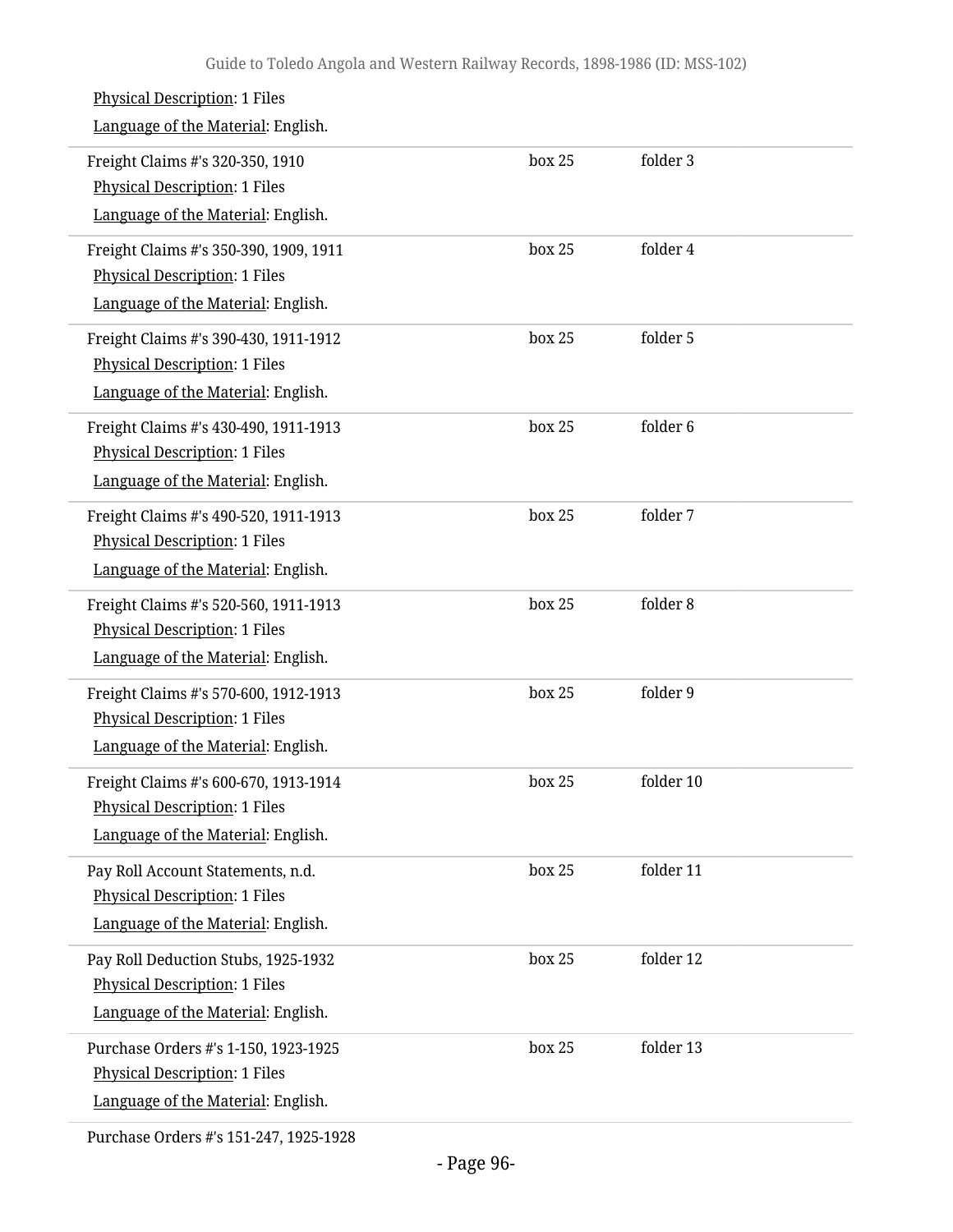| <b>Physical Description: 1 Files</b><br>Language of the Material: English.                                                    | box 25 | folder 14 |  |
|-------------------------------------------------------------------------------------------------------------------------------|--------|-----------|--|
| Purchase Orders #'s 348-451, 1928-1930<br><b>Physical Description: 1 Files</b><br>Language of the Material: English.          | box 25 | folder 15 |  |
| Purchase Orders #'s 542-736, 1930-1941<br><b>Physical Description: 1 Files</b><br>Language of the Material: English.          | box 25 | folder 16 |  |
| Purchase Order Correspondence, 1924; 1939-1946<br><b>Physical Description: 1 Files</b><br>Language of the Material: English.  | box 25 | folder 17 |  |
| Purchase Order Correspondence, 1947-1950<br><b>Physical Description: 1 Files</b><br>Language of the Material: English.        | box 25 | folder 18 |  |
| Re: Purchase Orders: Bills of Lading, 1924-1949<br><b>Physical Description: 1 Files</b><br>Language of the Material: English. | box 25 | folder 19 |  |
| Shipping Orders, 1918-1922<br><b>Physical Description: 1 Files</b><br>Language of the Material: English.                      | box 25 | folder 20 |  |
| T500-T900, 1908-1910<br><b>Physical Description: 1 Files</b><br>Language of the Material: English.                            | box 25 | folder 21 |  |
| T1000-T2200, 1910-1913<br><b>Physical Description: 1 Files</b><br>Language of the Material: English.                          | box 25 | folder 22 |  |
| T2250-T3600, 1914-1918<br><b>Physical Description: 1 Files</b><br>Language of the Material: English.                          | box 25 | folder 23 |  |
| B2700-B3275, 1913-1915<br><b>Physical Description: 1 Files</b><br>Language of the Material: English.                          | box 25 | folder 24 |  |
| B3300-B3700, 1915<br><b>Physical Description: 1 Files</b>                                                                     | box 25 | folder 25 |  |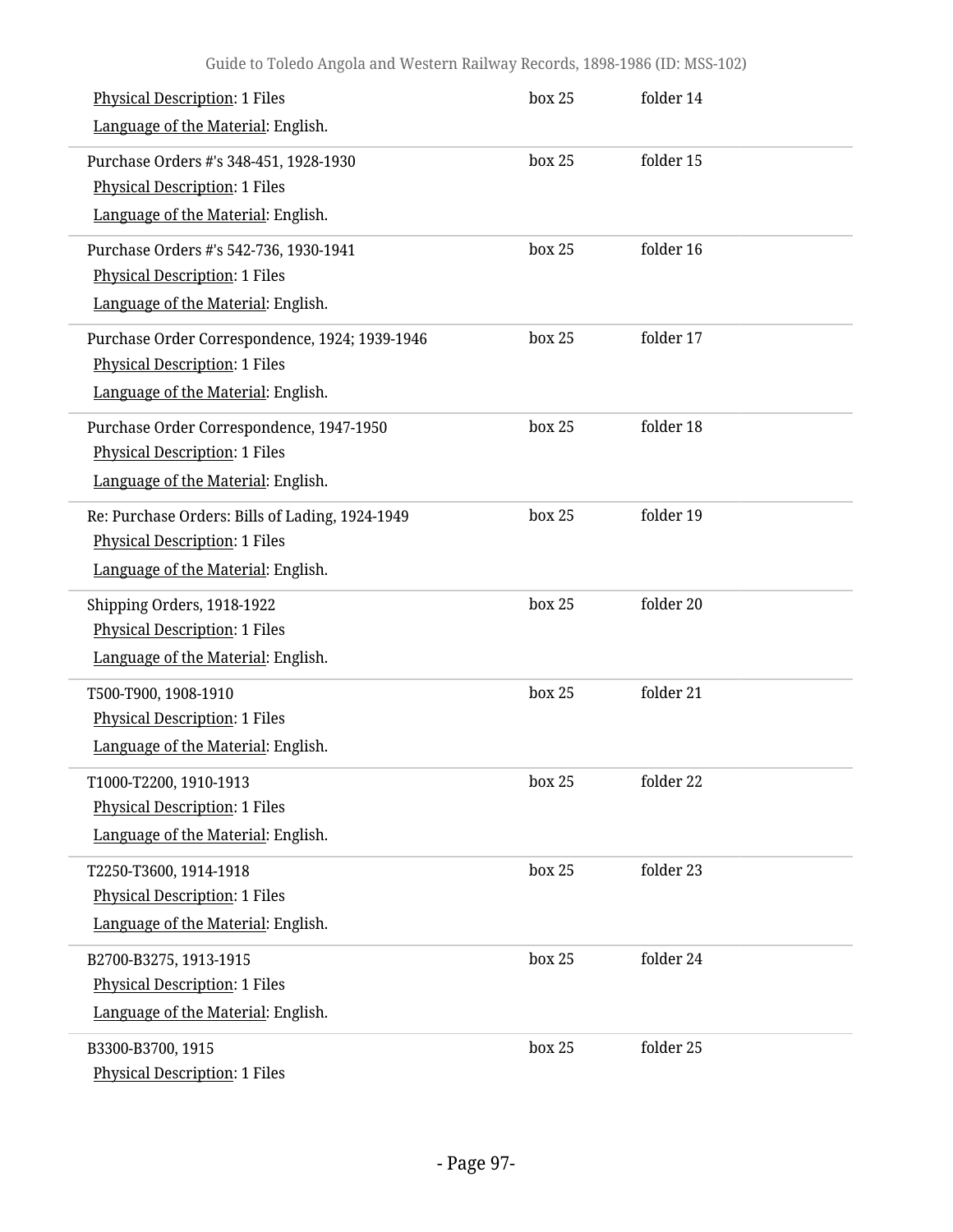| Language of the Material: English.                                                                                                                                                                                                                                                                                                                                                                                     |                  |           |  |
|------------------------------------------------------------------------------------------------------------------------------------------------------------------------------------------------------------------------------------------------------------------------------------------------------------------------------------------------------------------------------------------------------------------------|------------------|-----------|--|
| B4175-B4650, 1917-1918                                                                                                                                                                                                                                                                                                                                                                                                 | box 25           | folder 26 |  |
| <b>Physical Description: 1 Files</b>                                                                                                                                                                                                                                                                                                                                                                                   |                  |           |  |
| Language of the Material: English.                                                                                                                                                                                                                                                                                                                                                                                     |                  |           |  |
| A Return to Table of Contents                                                                                                                                                                                                                                                                                                                                                                                          |                  |           |  |
| S3. Printed Materials, 1923-1983                                                                                                                                                                                                                                                                                                                                                                                       | box 26           |           |  |
| Physical Description: 6 Linear Feet                                                                                                                                                                                                                                                                                                                                                                                    |                  |           |  |
| Language of the Material: English.                                                                                                                                                                                                                                                                                                                                                                                     |                  |           |  |
| Abstract: Printed Materials 1911-1961, 6 linear feet The<br>Printed Materials series is comprised of items printed<br>by the Toledo, Angola and Western Railway as well as<br>by outside sources. This series includes Blueprints and<br>Maps, Books (which have been moved to the Rare Books<br>Collection), Diagrams, Government Publications, Manuals,<br>Parts Catalogs, Schematic Drawings, and Blank Stationary. |                  |           |  |
| <b>Title/Description</b>                                                                                                                                                                                                                                                                                                                                                                                               | <b>Instances</b> |           |  |
| Blueprints, 1920-1929                                                                                                                                                                                                                                                                                                                                                                                                  | box 26           | folder 1  |  |
| <b>Physical Description: 1 Files</b>                                                                                                                                                                                                                                                                                                                                                                                   |                  |           |  |
| Language of the Material: English.                                                                                                                                                                                                                                                                                                                                                                                     |                  |           |  |
| <b>Blueprints, 1923-1928</b>                                                                                                                                                                                                                                                                                                                                                                                           | box 26           | folder 2  |  |
| <b>Physical Description: 1 Files</b>                                                                                                                                                                                                                                                                                                                                                                                   |                  |           |  |
| Language of the Material: English.                                                                                                                                                                                                                                                                                                                                                                                     |                  |           |  |
| Map, June 11, 1925                                                                                                                                                                                                                                                                                                                                                                                                     | box 26           | folder 3  |  |
| <b>Physical Description: 1 Files</b>                                                                                                                                                                                                                                                                                                                                                                                   |                  |           |  |
| Language of the Material: English.                                                                                                                                                                                                                                                                                                                                                                                     |                  |           |  |
| Map of Taxing Districts, 1961                                                                                                                                                                                                                                                                                                                                                                                          | box 26           | folder 4  |  |
| <b>Physical Description: 1 Files</b>                                                                                                                                                                                                                                                                                                                                                                                   |                  |           |  |
| Language of the Material: English.                                                                                                                                                                                                                                                                                                                                                                                     |                  |           |  |
| Diagrams, Samples and Promotional Materials, 1924-1950                                                                                                                                                                                                                                                                                                                                                                 | box 26           | folder 5  |  |
| <b>Physical Description: 1 Files</b>                                                                                                                                                                                                                                                                                                                                                                                   |                  |           |  |
| Language of the Material: English.                                                                                                                                                                                                                                                                                                                                                                                     |                  |           |  |
| <b>Interstate Commerce Commission and Public Utilities</b><br>Commission Tariff Circulars, 1911-1921                                                                                                                                                                                                                                                                                                                   | box 26           | folder 6  |  |
| <b>Physical Description: 1 Files</b>                                                                                                                                                                                                                                                                                                                                                                                   |                  |           |  |
| Language of the Material: English.                                                                                                                                                                                                                                                                                                                                                                                     |                  |           |  |
| Interstate Commerce Commission Legal Publications, n.d.                                                                                                                                                                                                                                                                                                                                                                | box 26           | folder 7  |  |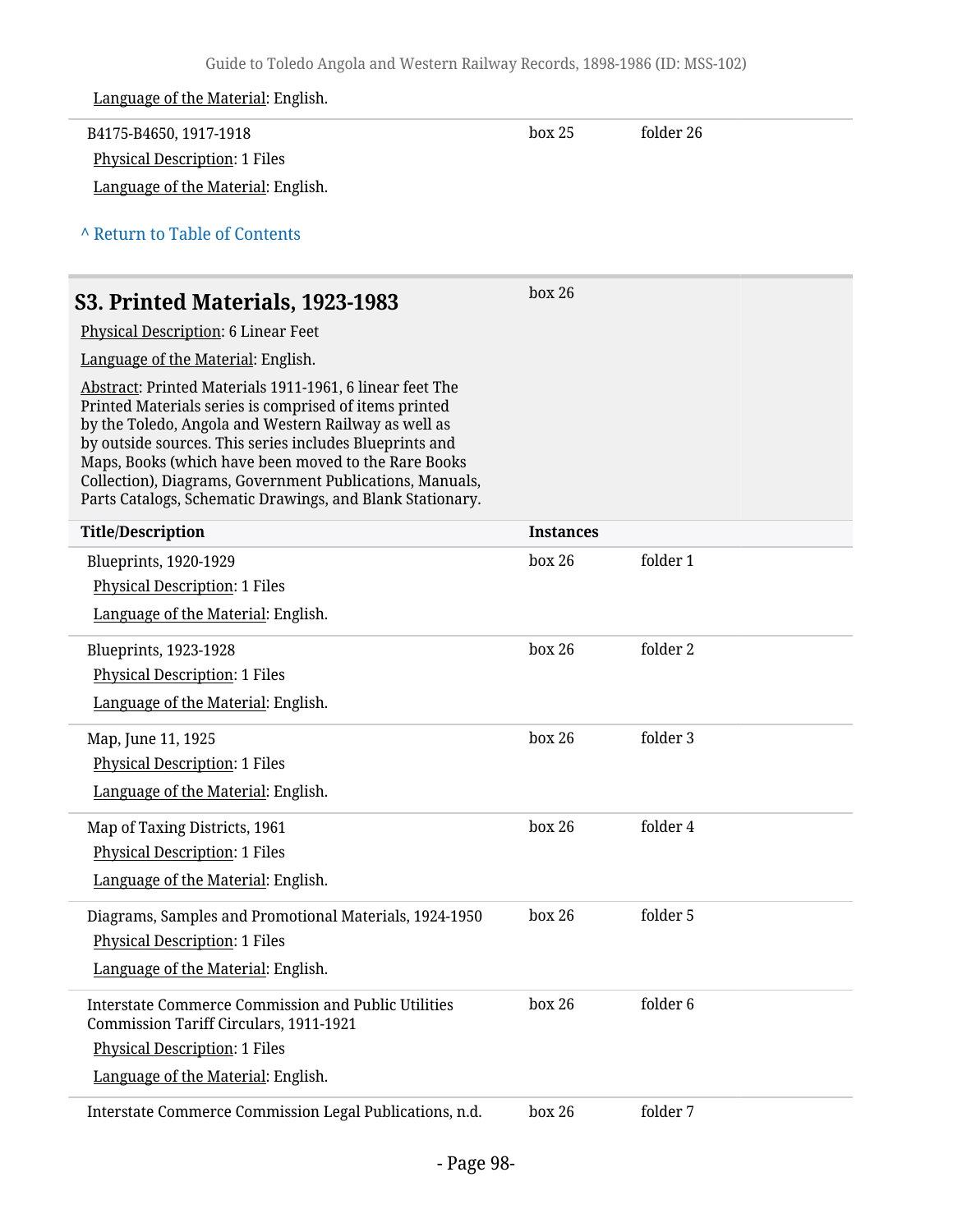| <b>Physical Description: 1 Files</b>                                                       |        |               |
|--------------------------------------------------------------------------------------------|--------|---------------|
| Language of the Material: English.                                                         |        |               |
| <b>Interstate Commerce Commission Publications Regarding</b><br>Valuation, 1919-1933       | box 26 | folder 8      |
| <b>Physical Description: 1 Files</b>                                                       |        |               |
| Language of the Material: English.                                                         |        |               |
| Inter-territorial Agreement of the Interstate Commerce Act,<br>1950-1958                   | box 26 | folder 9      |
| <b>Physical Description: 1 Files</b>                                                       |        |               |
| Language of the Material: English.                                                         |        |               |
| Proposed Codification of Administrative Orders of the<br>Public Utilities Commission, 1962 | box 26 | folder 10, 11 |
| <b>Physical Description: 2 Files</b>                                                       |        |               |
| Language of the Material: English.                                                         |        |               |
| Alco Locomotive Manual, 1949                                                               | box 26 | folder 12     |
| <b>Physical Description: 1 Files</b>                                                       |        |               |
| Language of the Material: English.                                                         |        |               |
| Alco Locomotive Manual, 1950                                                               | box 26 | folder 13     |
| <b>Physical Description: 1 Files</b>                                                       |        |               |
| Language of the Material: English.                                                         |        |               |
| Alco Locomotive Manual, 1952-1965                                                          | box 26 | folder 14     |
| <b>Physical Description: 1 Files</b>                                                       |        |               |
| Language of the Material: English.                                                         |        |               |
| Baldwin-Lima-Hamilton Maintenance Manual, 1951                                             | box 26 | folder 15     |
| <b>Physical Description: 1 Files</b>                                                       |        |               |
| Language of the Material: English.                                                         |        |               |
| Baldwin Locomotive Works Manuals, 1938, 1949                                               | box 26 | folder 16     |
| <b>Physical Description: 1 Files</b>                                                       |        |               |
| Language of the Material: English.                                                         |        |               |
| Barber Standard Car Maintenance Manual, 1982                                               | box 26 | folder 17     |
| <b>Physical Description: 1 Files</b>                                                       |        |               |
| Language of the Material: English.                                                         |        |               |
| Case DI Tractor Manual, n.d.                                                               | box 26 | folder 18     |
| <b>Physical Description: 1 Files</b>                                                       |        |               |
| Language of the Material: English.                                                         |        |               |
| Cummins Engine Company - Shop Manuals, 1959, 1978                                          | box 26 | folder 19     |
| <b>Physical Description: 1 Files</b>                                                       |        |               |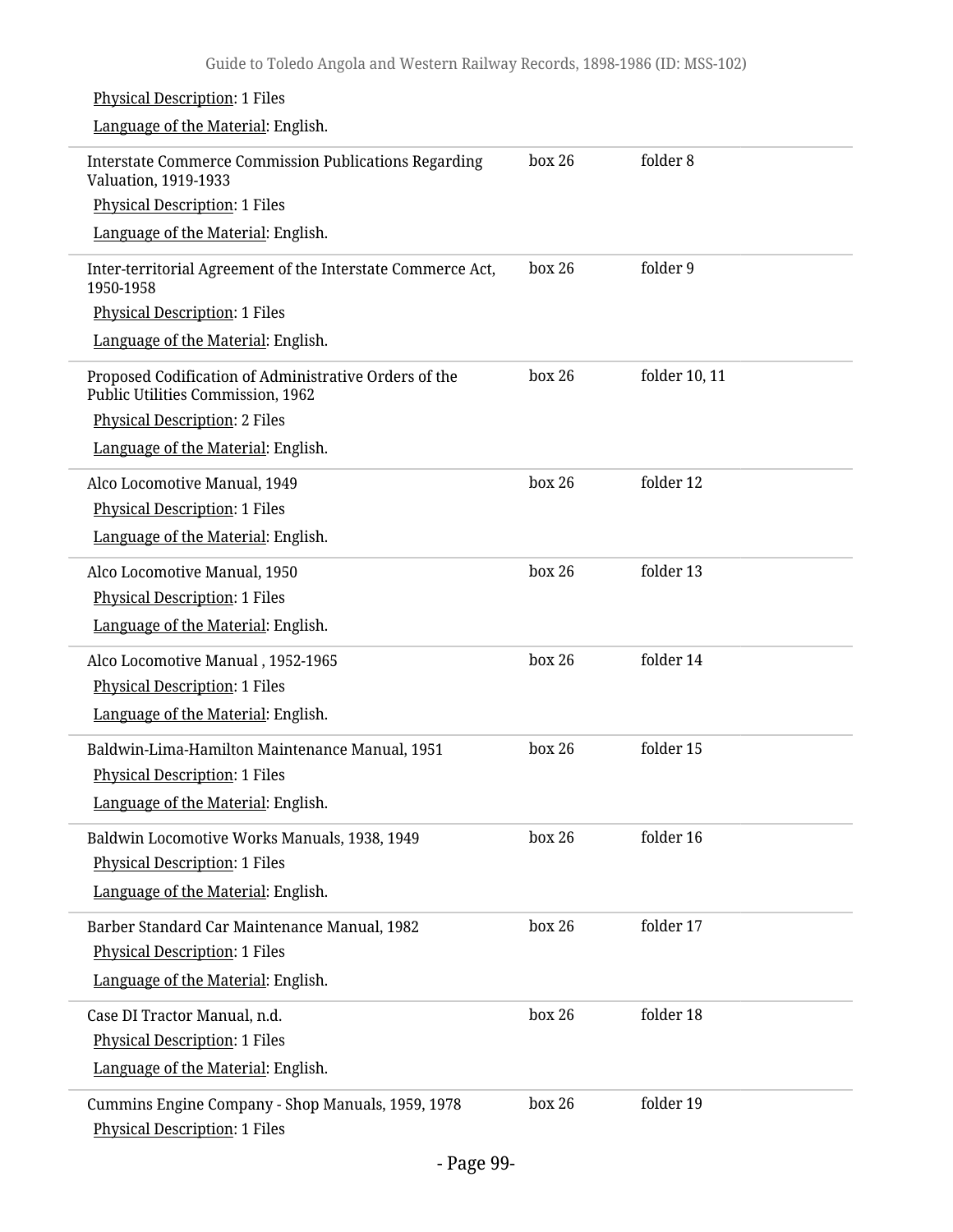| Electric Railway Journal - Maintenance Manual, 1929<br><b>Physical Description: 1 Files</b><br>Language of the Material: English.                  | box 27 | folder 1  |
|----------------------------------------------------------------------------------------------------------------------------------------------------|--------|-----------|
| General Electric Maintenance Manual, 1975<br><b>Physical Description: 1 Files</b><br>Language of the Material: English.                            | box 27 | folder 2  |
| Lima-Hamilton Corporation Operators Manual, n.d.<br><b>Physical Description: 1 Files</b><br>Language of the Material: English.                     | box 27 | folder 4  |
| Maintenance of Way Training Manual (Books I-V), 1975<br><b>Physical Description: 1 Files</b><br>Language of the Material: English.                 | box 27 | folder 5  |
| Maintenance of Way Training Manual (Books VI-XI), 1975<br><b>Physical Description: 1 Files</b><br>Language of the Material: English.               | box 27 | folder 6  |
| Santa Fe Railroad Instructions on Air Brake Equipment,<br>1952<br><b>Physical Description: 1 Files</b><br>Language of the Material: English.       | box 27 | folder 7  |
| Vapor-Clarkson Steam Generator Manual, 1948<br><b>Physical Description: 1 Files</b><br>Language of the Material: English.                          | box 27 | folder 8  |
| General Motors Corporation Maintenance Manual, 1959<br><b>Physical Description: 1 Files</b><br>Language of the Material: English.                  | box 27 | folder 3  |
| Westinghouse Air Brake Company - Instruction Pamphlet,<br>1945, 1949<br><b>Physical Description: 1 Files</b><br>Language of the Material: English. | box 27 | folder 9  |
| Westinghouse Electric Maintenance Manuals, 1922, 1954<br><b>Physical Description: 1 Files</b><br>Language of the Material: English.                | box 27 | folder 10 |
| Woodward Governor Manuals, 1951<br>Physical Description: 1 Files                                                                                   | box 27 | folder 11 |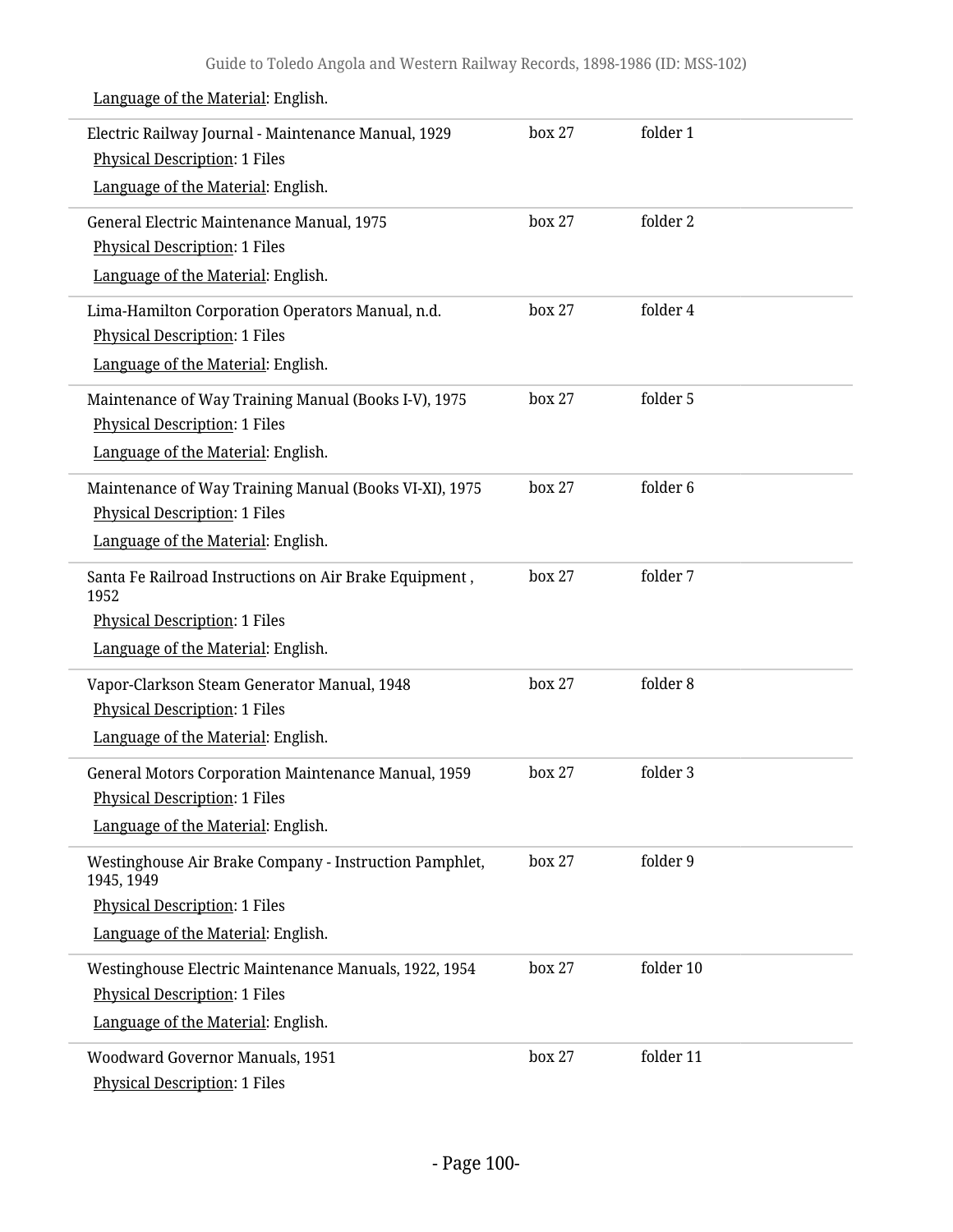| Alco Renewal Parts Catalog, 1952<br><b>Physical Description: 1 Files</b><br>Language of the Material: English.                     | box 27 | folder 12,<br>13, 14     |  |
|------------------------------------------------------------------------------------------------------------------------------------|--------|--------------------------|--|
| Allen Bradley Company Catalog, 1955<br><b>Physical Description: 1 Files</b><br>Language of the Material: English.                  | box 27 | folder 15                |  |
| Case Tractor and, 1943<br><b>Physical Description: 1 Files</b><br>Language of the Material: English.                               | box 27 | folder 16                |  |
| Clow-National Pipe Products Catalog, 1943<br><b>Physical Description: 1 Files</b><br>Language of the Material: English.            | box 27 | folder 17                |  |
| Crane Company Valves and Pipe Fittings Catalog, 1936<br><b>Physical Description: 1 Files</b><br>Language of the Material: English. | box 27 | folder 18,<br>19, 20, 21 |  |
| D-17000 Engine Parts Catalog, 1958<br><b>Physical Description: 1 Files</b><br>Language of the Material: English.                   | box 27 | folder 22                |  |
| General Electric Parts Catalog, 1951<br><b>Physical Description: 1 Files</b><br>Language of the Material: English.                 | box 27 | folder 23                |  |
| Graybar Electric Parts Catalog, 1934<br><b>Physical Description: 1 Files</b><br>Language of the Material: English.                 | box 27 | folder 24                |  |
| Hunt-Spiller Parts Catalog, n.d.<br><b>Physical Description: 1 Files</b><br>Language of the Material: English.                     | box 28 | folder 1                 |  |
| Link-Belt General Catalog, 1950<br><b>Physical Description: 1 Files</b><br>Language of the Material: English.                      | box 28 | folder 2                 |  |
| Lunkhenheimer Catalog, 1939<br><b>Physical Description: 1 Files</b><br>Language of the Material: English.                          | box 28 | folder 3                 |  |
| Power Parts Company Parts Catalog, 1983                                                                                            | box 28 | folder 4                 |  |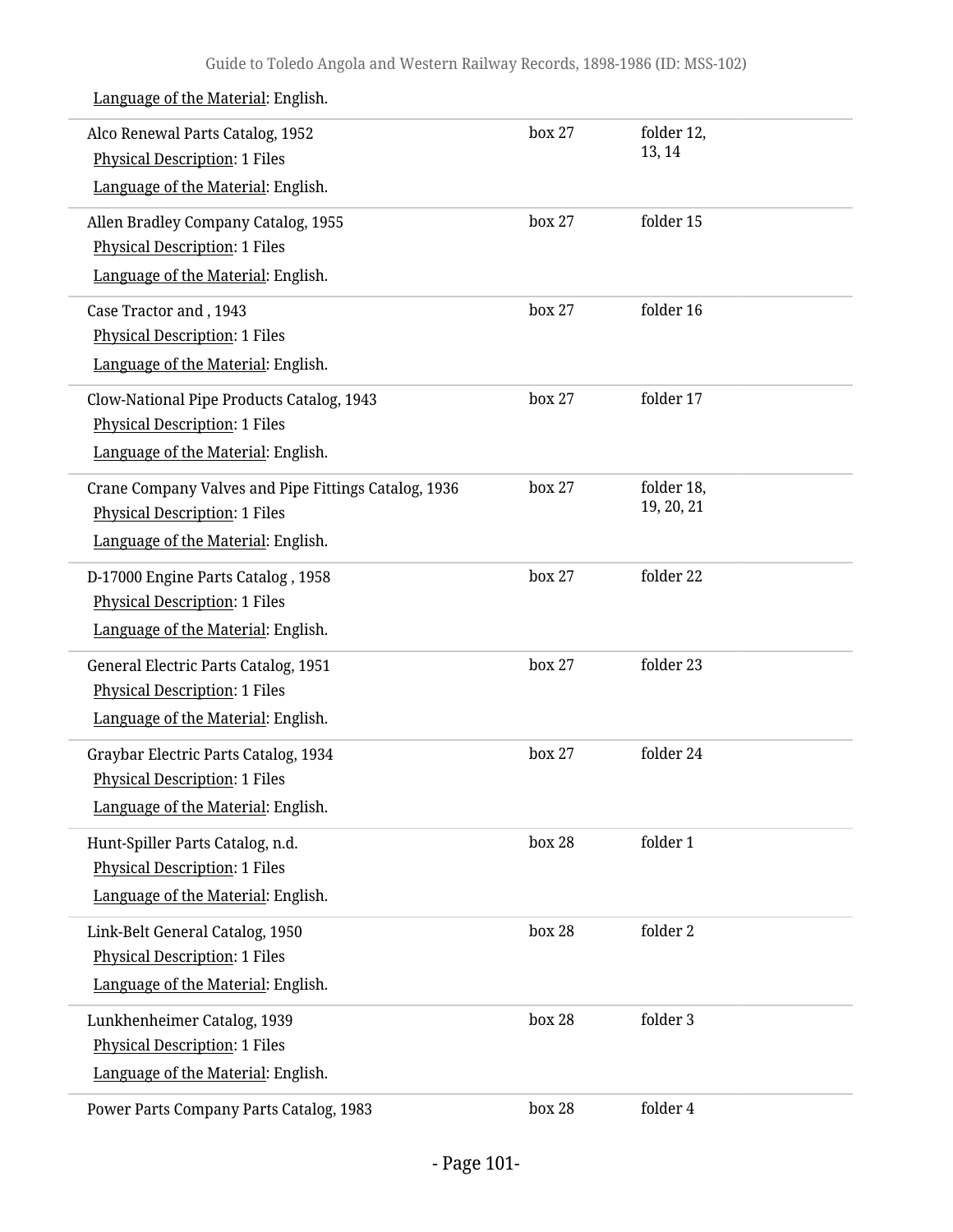| <b>Physical Description: 1 Files</b>                              |        |                     |
|-------------------------------------------------------------------|--------|---------------------|
| Language of the Material: English.                                |        |                     |
| Preco Equipment Catalog, 1983                                     | box 28 | folder 5            |
| <b>Physical Description: 1 Files</b>                              |        |                     |
| Language of the Material: English.                                |        |                     |
| Railway Car Parts Catalog, 1975                                   | box 28 | folder <sub>6</sub> |
| <b>Physical Description: 1 Files</b>                              |        |                     |
| Language of the Material: English.                                |        |                     |
| Russell, Burdsell, and Ward Bolt and Nut Company Catalog,<br>1945 | box 28 | folder 7            |
| <b>Physical Description: 1 Files</b>                              |        |                     |
| Language of the Material: English.                                |        |                     |
| Various Parts Catalogs, n.d.                                      | box 28 | folder 8            |
| <b>Physical Description: 1 Files</b>                              |        |                     |
| Language of the Material: English.                                |        |                     |
| Various Screw Manufacturer's Catalogs, n.d.                       | box 28 | folder 9            |
| <b>Physical Description: 1 Files</b>                              |        |                     |
| Language of the Material: English.                                |        |                     |
| Westinghouse General Catalog, 1939-1940                           | box 28 | folder 10           |
| <b>Physical Description: 1 Files</b>                              |        |                     |
| Language of the Material: English.                                |        |                     |
| Westinghouse Parts Supplement Catalogs, 1926-1983                 | box 28 | folder 11,          |
| <b>Physical Description: 1 Files</b>                              |        | 12, 13, 14          |
| Language of the Material: English.                                |        |                     |
| Air Brake Equipment, Freight (Schematic Drawing), n.d.            | box 29 | folder 1            |
| <b>Physical Description: 1 Files</b>                              |        |                     |
| Language of the Material: English.                                |        |                     |
| Air Brake Equipment, Passenger (Schematic Drawing), n.d.          | box 29 | folder 2            |
| <b>Physical Description: 1 Files</b>                              |        |                     |
| Language of the Material: English.                                |        |                     |
| Machinery's Handbook, 1937                                        | box 32 | folder 1            |
| <b>Physical Description: 1 Files</b>                              |        |                     |
| Language of the Material: English.                                |        |                     |
| Everready Pipe and Elbow Chart, 1929                              | box 32 | folder 2            |
| <b>Physical Description: 1 Files</b>                              |        |                     |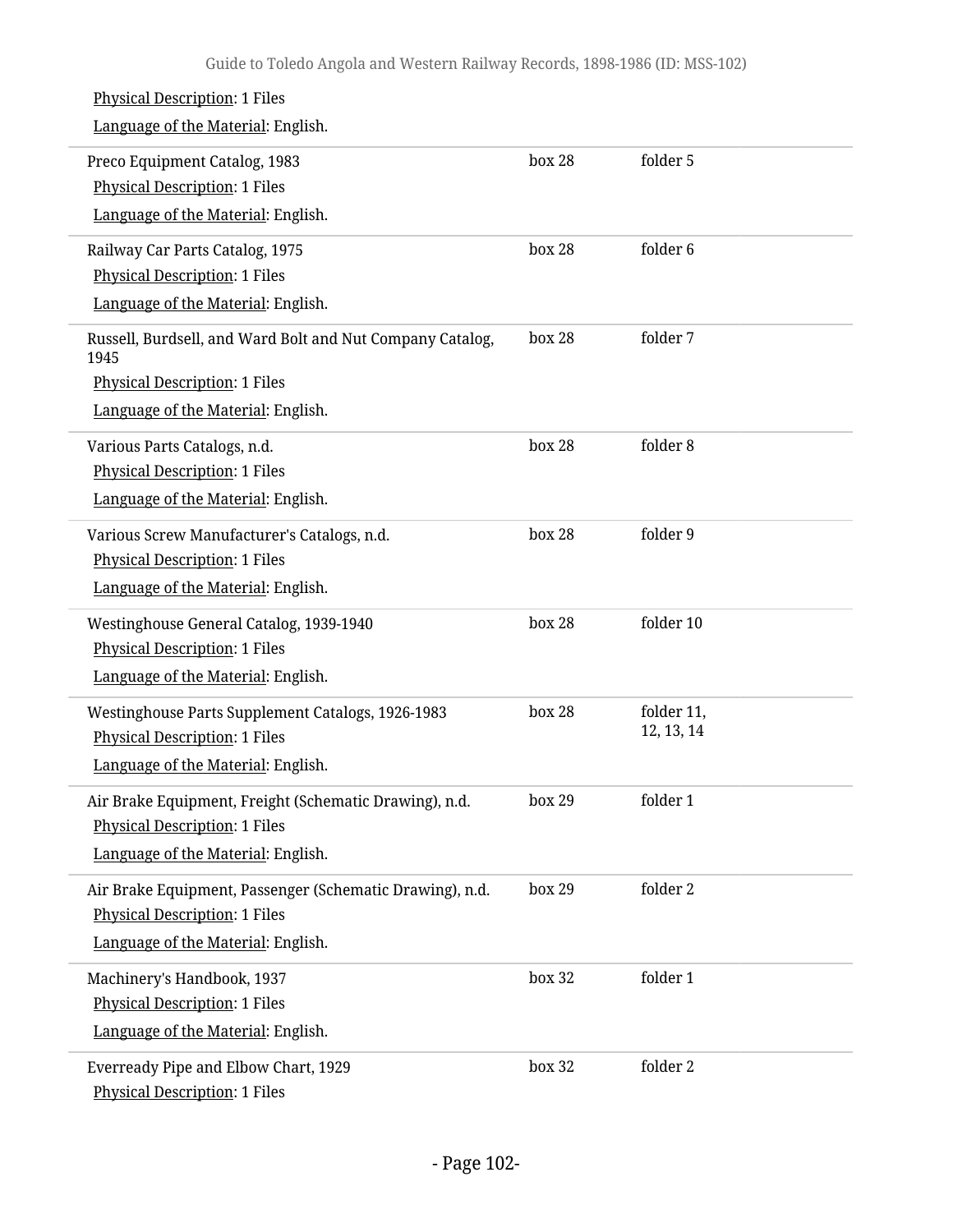| Language of the Material: English.                                                                                                                                                                                                                                                                                                    |                  |          |
|---------------------------------------------------------------------------------------------------------------------------------------------------------------------------------------------------------------------------------------------------------------------------------------------------------------------------------------|------------------|----------|
| Carnegie Pocket Companion, 1923<br><b>Physical Description: 1 Files</b><br>Language of the Material: English.                                                                                                                                                                                                                         | box 32           | folder 3 |
|                                                                                                                                                                                                                                                                                                                                       |                  |          |
| Modern Marine Engineer's Manual, 1941<br><b>Physical Description: 1 Files</b>                                                                                                                                                                                                                                                         | box 32           | folder 4 |
| Language of the Material: English.                                                                                                                                                                                                                                                                                                    |                  |          |
|                                                                                                                                                                                                                                                                                                                                       |                  |          |
| How to Run a Lathe, 1937                                                                                                                                                                                                                                                                                                              | box 32           | folder 5 |
| <b>Physical Description: 1 Files</b>                                                                                                                                                                                                                                                                                                  |                  |          |
| Language of the Material: English.                                                                                                                                                                                                                                                                                                    |                  |          |
| Carbon, Graphite and Metal-Graphite Brushes, 1946                                                                                                                                                                                                                                                                                     | box 32           | folder 6 |
| <b>Physical Description: 1 Files</b>                                                                                                                                                                                                                                                                                                  |                  |          |
| Language of the Material: English.                                                                                                                                                                                                                                                                                                    |                  |          |
| Steel Plates, 1935                                                                                                                                                                                                                                                                                                                    | box 32           | folder 7 |
| <b>Physical Description: 1 Files</b>                                                                                                                                                                                                                                                                                                  |                  |          |
| Language of the Material: English.                                                                                                                                                                                                                                                                                                    |                  |          |
| National Brush Digest, 1957                                                                                                                                                                                                                                                                                                           | box 32           | folder 8 |
| <b>Physical Description: 1 Files</b>                                                                                                                                                                                                                                                                                                  |                  |          |
| Language of the Material: English.                                                                                                                                                                                                                                                                                                    |                  |          |
| A Return to Table of Contents                                                                                                                                                                                                                                                                                                         |                  |          |
| S4. Ephemera, 1928-1942                                                                                                                                                                                                                                                                                                               | box 29           |          |
| Physical Description: 3 Linear Feet                                                                                                                                                                                                                                                                                                   |                  |          |
| Language of the Material: English.                                                                                                                                                                                                                                                                                                    |                  |          |
| Abstract: Ephemera 1928-1942 and n.d., 3 linear feet<br>Ephemera made up of various objects of historical<br>relevance related to the Toledo, Angola and Western<br>Railway. Included in this series are a Brass Spitoon, signal<br>lamps, a metal "Watch Your Step" sign, stencils, and a<br>Warning Poster Against Sabotage (1942). |                  |          |
| <b>Title/Description</b>                                                                                                                                                                                                                                                                                                              | <b>Instances</b> |          |
| Blank Forms (Stationary), n.d.                                                                                                                                                                                                                                                                                                        | box 29           | folder 3 |
| <b>Physical Description: 1 Files</b>                                                                                                                                                                                                                                                                                                  |                  |          |
| Language of the Material: English.                                                                                                                                                                                                                                                                                                    |                  |          |
|                                                                                                                                                                                                                                                                                                                                       |                  |          |
| Brass Spitoon, 1942                                                                                                                                                                                                                                                                                                                   | box 29           | folder 1 |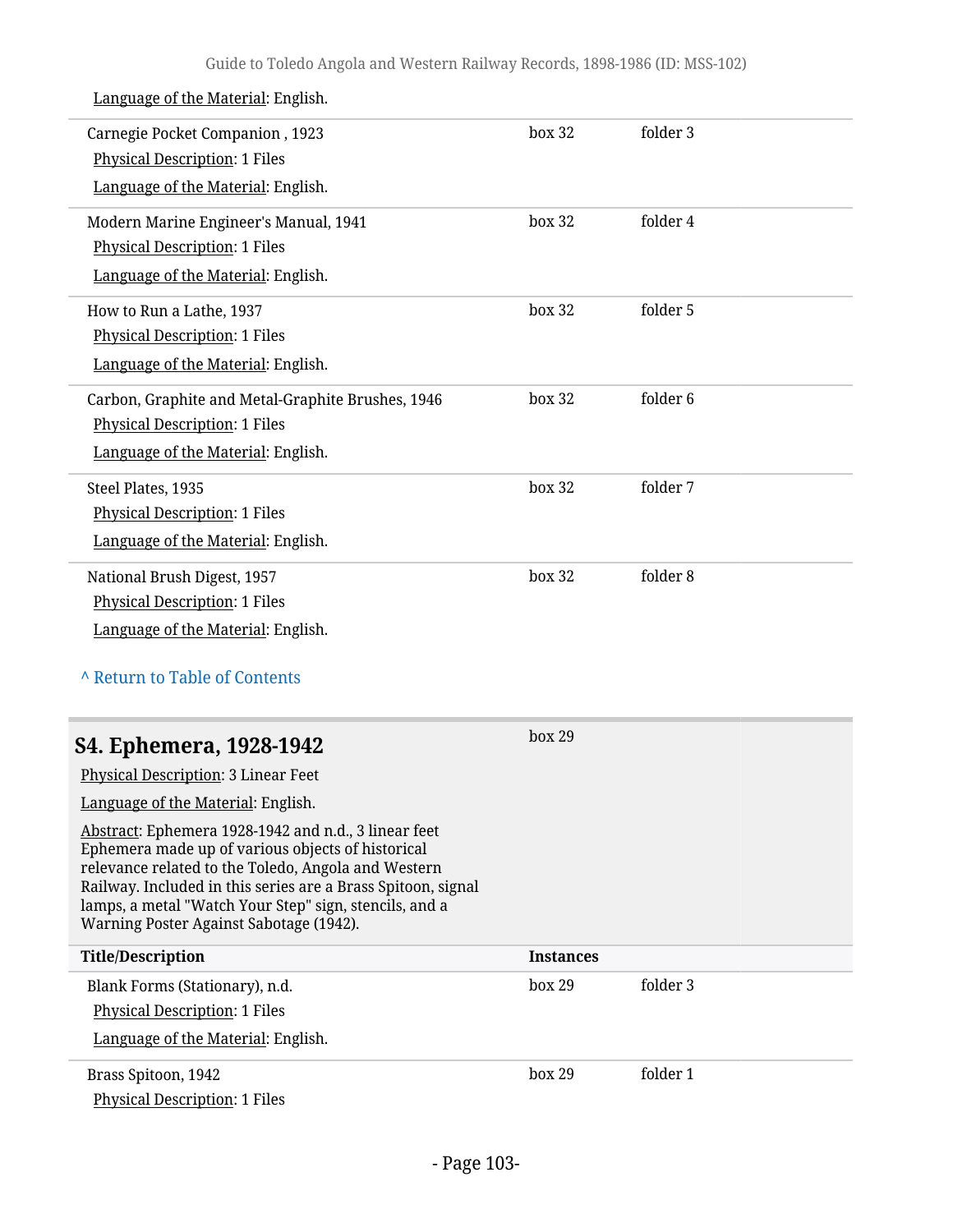| Espionage and Sabotage Warning Poster, n.d.<br><b>Physical Description: 1 Files</b>                                                                                                                                                                                                                  | box 29           | folder 2  |
|------------------------------------------------------------------------------------------------------------------------------------------------------------------------------------------------------------------------------------------------------------------------------------------------------|------------------|-----------|
| Language of the Material: English.                                                                                                                                                                                                                                                                   |                  |           |
| Power Line Insulator - H.G. Company - Pettico AT (patent<br>1803), n.d.                                                                                                                                                                                                                              | box 29           | folder 3  |
| <b>Physical Description: 1 Files</b>                                                                                                                                                                                                                                                                 |                  |           |
| Language of the Material: English.                                                                                                                                                                                                                                                                   |                  |           |
| Power Line Insulator - Hemingray - 42, n.d.                                                                                                                                                                                                                                                          | box 29           | folder 4  |
| <b>Physical Description: 1 Files</b>                                                                                                                                                                                                                                                                 |                  |           |
| Language of the Material: English.                                                                                                                                                                                                                                                                   |                  |           |
| Signal Light, Starlite 777 - Star Headlight and Lantern<br>Company, n.d.                                                                                                                                                                                                                             | box 29           | folder 5  |
| <b>Physical Description: 1 Files</b>                                                                                                                                                                                                                                                                 |                  |           |
| Language of the Material: English.                                                                                                                                                                                                                                                                   |                  |           |
| Signal Light, Starlite 777 - Star Headlight and Lantern<br>Company, 1928                                                                                                                                                                                                                             | box 29           | folder 6  |
| <b>Physical Description: 1 Files</b>                                                                                                                                                                                                                                                                 |                  |           |
| Language of the Material: English.                                                                                                                                                                                                                                                                   |                  |           |
| Stencils, n.d.                                                                                                                                                                                                                                                                                       | box 29           | folder 7  |
| <b>Physical Description: 1 Files</b>                                                                                                                                                                                                                                                                 |                  |           |
| Language of the Material: English.                                                                                                                                                                                                                                                                   |                  |           |
| Watch Your Step Metal Sign, n.d.                                                                                                                                                                                                                                                                     | box 30           | folder    |
| <b>Physical Description: 1 Files</b>                                                                                                                                                                                                                                                                 |                  | oversized |
| Language of the Material: English.                                                                                                                                                                                                                                                                   |                  |           |
| A Return to Table of Contents                                                                                                                                                                                                                                                                        |                  |           |
| S5. Toledo, Angola and Western                                                                                                                                                                                                                                                                       | box 30           |           |
| <b>Employee's Mutual Aid Society, 1927-1937</b>                                                                                                                                                                                                                                                      |                  |           |
| Physical Description: 0.5 Linear Feet                                                                                                                                                                                                                                                                |                  |           |
| Language of the Material: English.                                                                                                                                                                                                                                                                   |                  |           |
| Abstract: Toledo, Angola and Western Employee's Mutual<br>Aid Society 1927-1937, .5 linear feet This series contains<br>two ledgers and a folder of correspondence related to<br>the Mutual Aid Society, an organization that was formed,<br>independently of the Railway, by and for its employees. |                  |           |
| <b>Title/Description</b>                                                                                                                                                                                                                                                                             | <b>Instances</b> |           |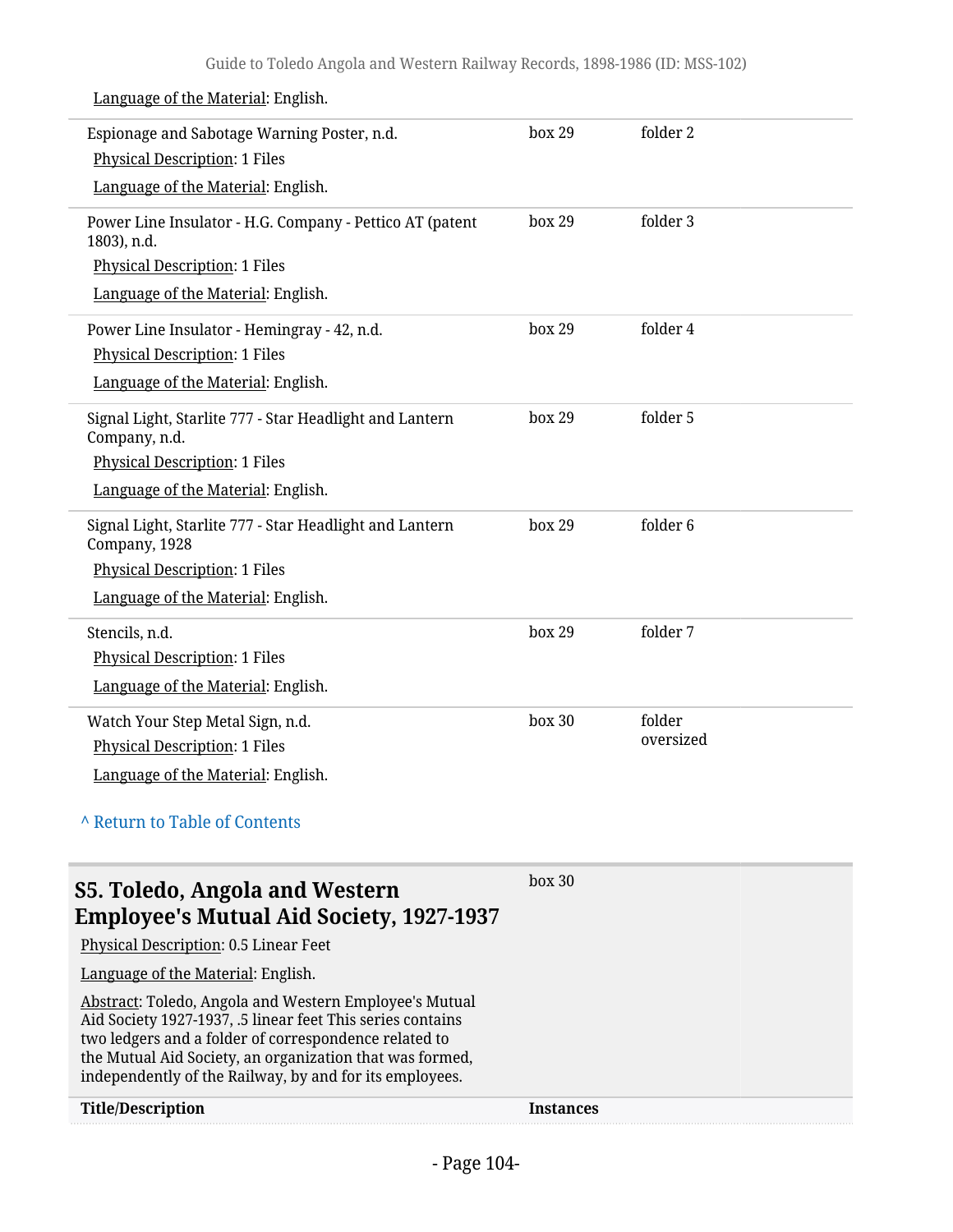| Correspondence and Miscellaneous Re: Mutual Aid Society,<br>1927-1935                                                                                                                                                                                                                                                                                                                                                   | box 30           | folder 1 |
|-------------------------------------------------------------------------------------------------------------------------------------------------------------------------------------------------------------------------------------------------------------------------------------------------------------------------------------------------------------------------------------------------------------------------|------------------|----------|
| <b>Physical Description: 1 Files</b>                                                                                                                                                                                                                                                                                                                                                                                    |                  |          |
| Language of the Material: English.                                                                                                                                                                                                                                                                                                                                                                                      |                  |          |
| Ledger Regarding Employee's Mutual Relief Association,<br>1927-1937                                                                                                                                                                                                                                                                                                                                                     | box 30           | folder 2 |
| <b>Physical Description: 1 Files</b>                                                                                                                                                                                                                                                                                                                                                                                    |                  |          |
| Language of the Material: English.                                                                                                                                                                                                                                                                                                                                                                                      |                  |          |
| Secretary's Record Book for Employee's Mutual Relief Assn.,<br>n.d.                                                                                                                                                                                                                                                                                                                                                     | box 30           | folder 3 |
| <b>Physical Description: 1 Files</b>                                                                                                                                                                                                                                                                                                                                                                                    |                  |          |
| Language of the Material: English.                                                                                                                                                                                                                                                                                                                                                                                      |                  |          |
| A Return to Table of Contents                                                                                                                                                                                                                                                                                                                                                                                           |                  |          |
| <b>S6. Waterfront Electric Railway</b><br><b>Materials, 1969-1986</b>                                                                                                                                                                                                                                                                                                                                                   | box 30           |          |
| Physical Description: 1 Linear Feet                                                                                                                                                                                                                                                                                                                                                                                     |                  |          |
| Language of the Material: English.                                                                                                                                                                                                                                                                                                                                                                                      |                  |          |
|                                                                                                                                                                                                                                                                                                                                                                                                                         |                  |          |
| Abstract: Waterfront Electric Materials 1969-1986, l linear<br>feet This series contains materials relating to the Waterfront<br>Electric Railway, the Railway that bought out Toledo,<br>Angola, and Western. Included are a variety of souvenirs,<br>promotional materials, and administrative items including<br>an index card file of names and addresses presumably of<br>individuals affiliated with the Railway. |                  |          |
| <b>Title/Description</b>                                                                                                                                                                                                                                                                                                                                                                                                | <b>Instances</b> |          |
| Ballpoint Pens, mid-1970's<br><b>Physical Description: 1 Files</b><br>Language of the Material: English.                                                                                                                                                                                                                                                                                                                | box 30           | folder 4 |
| Brochure for Waterfront Electric Railway, n.d.<br><b>Physical Description: 1 Files</b>                                                                                                                                                                                                                                                                                                                                  | box 30           | folder 5 |
| Language of the Material: English.                                                                                                                                                                                                                                                                                                                                                                                      |                  |          |
| Decal Stickers, n.d.                                                                                                                                                                                                                                                                                                                                                                                                    | box 30           | folder 6 |
| <b>Physical Description: 1 Files</b>                                                                                                                                                                                                                                                                                                                                                                                    |                  |          |
| Language of the Material: English.<br>HO Scale Railroad Panels, 1980-1986                                                                                                                                                                                                                                                                                                                                               | box 30           | folder 7 |

Physical Description: 1 Files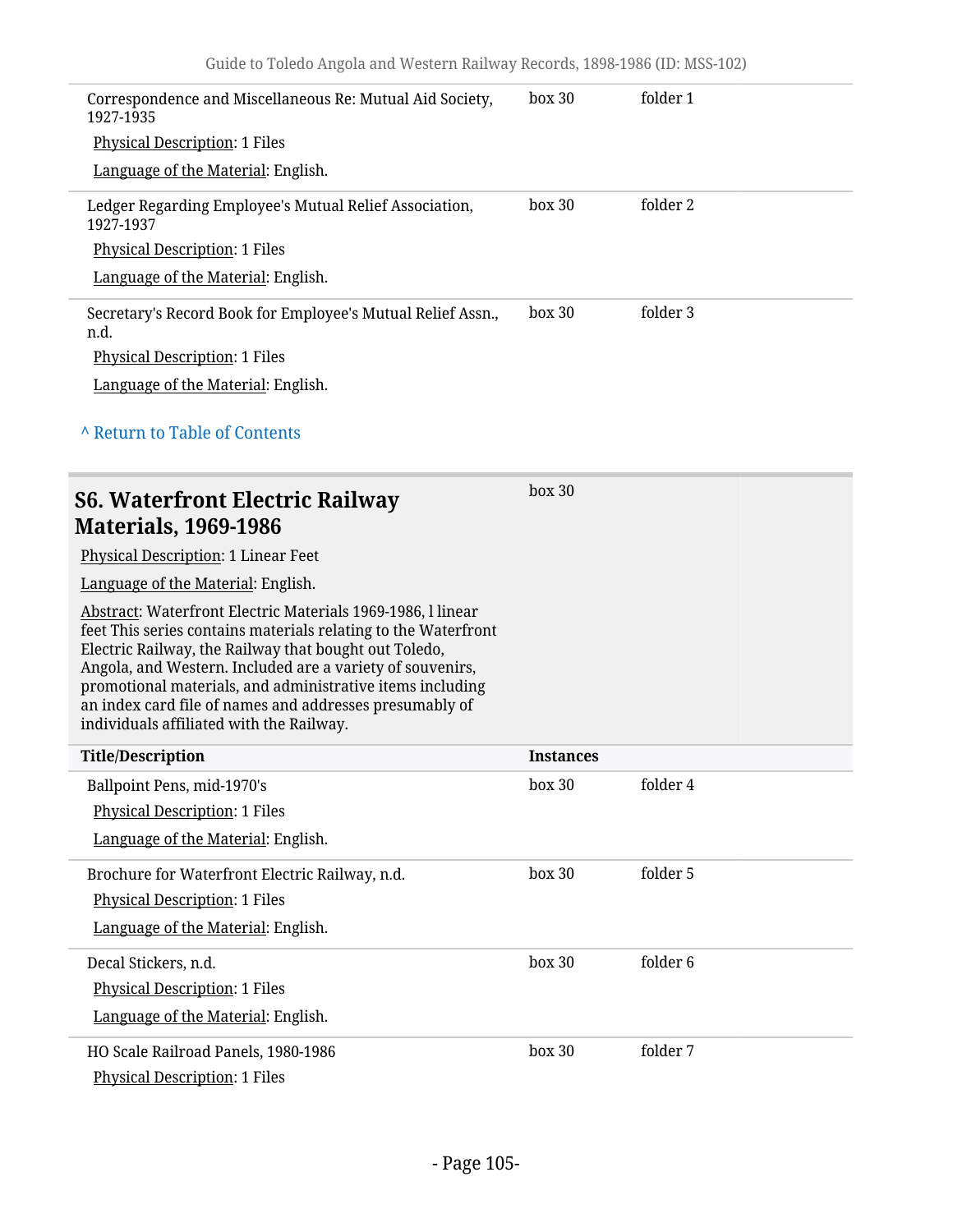| Index Cards of Names and Addresses (A-G), 1980-1986<br><b>Physical Description: 1 Files</b><br>Language of the Material: English. | box 30 | folder 8  |
|-----------------------------------------------------------------------------------------------------------------------------------|--------|-----------|
| Index Cards of Names and Addresses (H-R), 1980-1986<br><b>Physical Description: 1 Files</b><br>Language of the Material: English. | box 30 | folder 9  |
| Index Cards of Names and Addresses (R-Z), 1969<br><b>Physical Description: 1 Files</b><br>Language of the Material: English.      | box 30 | folder 10 |
| Labor Union Medallion, 1981-1982<br><b>Physical Description: 1 Files</b><br>Language of the Material: English.                    | box 30 | folder 11 |
| Receipts From Merchandise Sold at Flea Market, n.d.<br><b>Physical Description: 1 Files</b><br>Language of the Material: English. | box 30 | folder 12 |
| Rubber Stamps, n.d.<br><b>Physical Description: 1 Files</b><br>Language of the Material: English.                                 | box 30 | folder 13 |
| Souvenir Tickets, 1983-1986<br>Physical Description: 1 Files<br>Language of the Material: English.                                | box 30 | folder 14 |
| Stock Certificates, 1984<br>Physical Description: 1 Files<br>Language of the Material: English.                                   | box 30 | folder 15 |
| Stock Certificates, n.d.<br><b>Physical Description: 1 Files</b><br>Language of the Material: English.                            | box 30 | folder 16 |
| Stock Certificates, n.d.<br><b>Physical Description: 1 Files</b><br>Language of the Material: English.                            | box 30 | folder 17 |
| -Silica Northern, n.d.<br>Physical Description: 1 Files<br>Language of the Material: English.                                     | box 30 | folder 18 |
| -Toledo, Angola and Western, n.d.                                                                                                 | box 30 | folder 19 |